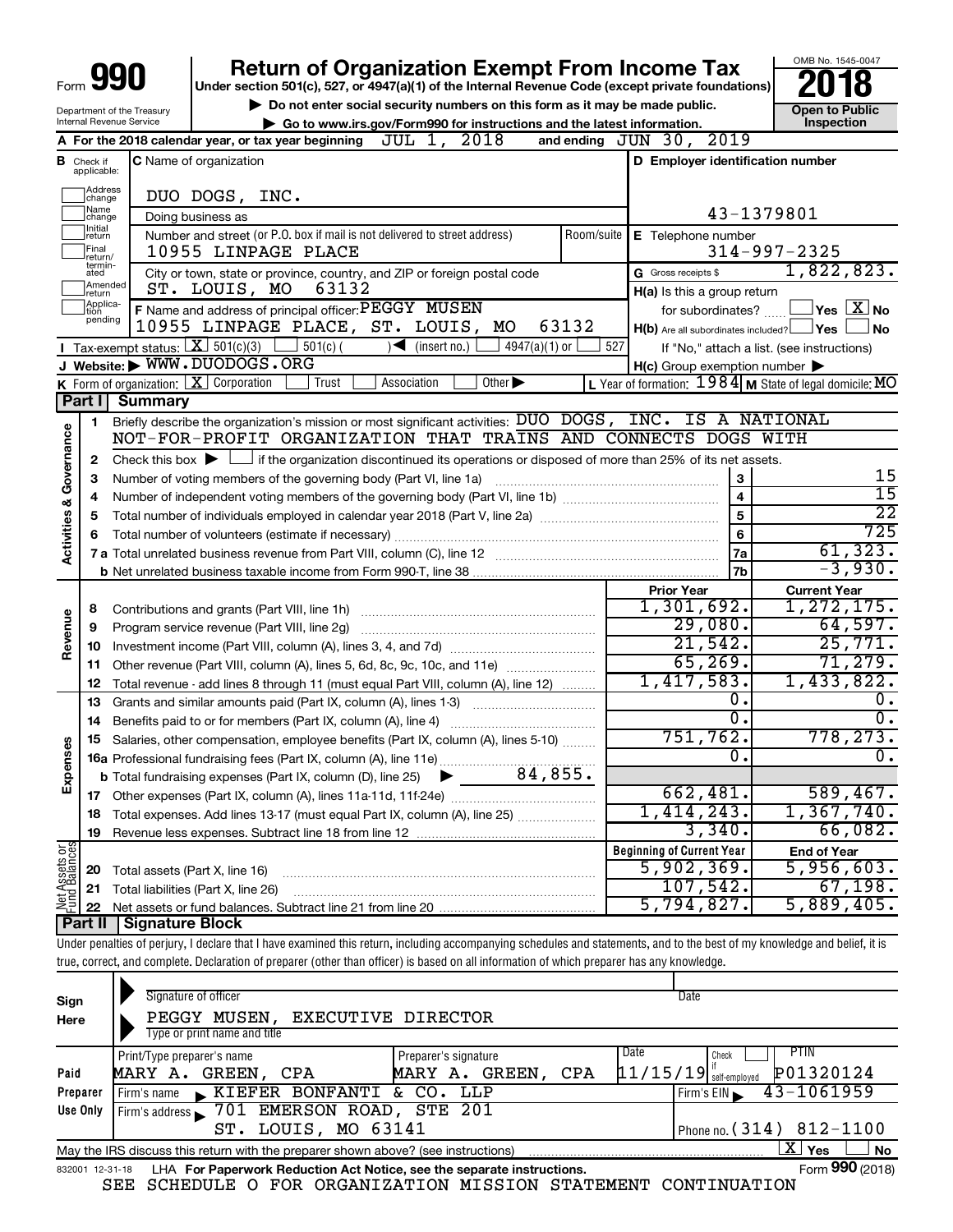| Part III   Statement of Program Service Accomplishments<br>Briefly describe the organization's mission:<br>DUO DOGS, INC. IS A NATIONAL NOT-FOR-PROFIT ORGANIZATION THAT TRAINS<br>AND CONNECTS DOGS WITH PEOPLE TO CULTIVATE MEANINGFUL CHANGES<br>ΙN<br>INDIVIDUALS, FAMILIES, AND COMMUNITIES.<br>Did the organization undertake any significant program services during the year which were not listed on the<br>$\overline{\ }$ Yes $\overline{\rm X}$ No<br>prior Form 990 or 990-EZ?<br>If "Yes," describe these new services on Schedule O.<br>$\Box$ Yes $\boxed{\text{X}}$ No<br>Did the organization cease conducting, or make significant changes in how it conducts, any program services?<br>If "Yes," describe these changes on Schedule O.<br>Describe the organization's program service accomplishments for each of its three largest program services, as measured by expenses.<br>Section 501(c)(3) and 501(c)(4) organizations are required to report the amount of grants and allocations to others, the total expenses, and<br>revenue, if any, for each program service reported.<br>53,942.<br>$886, 401$ . including grants of \$<br>) (Expenses \$<br>) (Revenue \$<br>4a<br>(Code:<br>DOGS ARE BRED, WHELPED, RAISED AND TRAINED TO<br>ASSISTANCE DOG PROGRAM:<br>ASSISTANCE DOG INTERNATIONAL STANDARDS AT THE DUO FACILITY TO BECOME<br>SERVICE DOGS. ONCE TRAINED, THE DOGS CAN ASSIST WITH MOBILITY AND<br>HEARING RELATED TASKS SUCH AS RETRIEVING ITEMS AND ALERTING TO SOUNDS.<br>A FACILITY DOG IS TRAINED AND PLACED WITH AN INDIVIDUAL WHO IS AN<br>EMPLOYEE OF A FACILITY THAT WORKS WITH AT RISK POPULATIONS. TYPICALLY,<br>THE DOG IS USED AS A THERAPEUTIC TOOL BY THE HANDLER, HELPING TO<br>INITIATE A RESPONSE FROM THE RESIDENTS, PATIENTS OR CLIENTS OF THE<br>FACILITY. THESE DOGS HAVE EXCEPTIONAL PATIENCE AND TEMPERAMENT FOR<br>WORKING AROUND ALL TYPES OF INDIVIDUALS.<br>COURTHOUSE FACILITY DOGS ARE<br>PLACED WITH INDIVIDUALS WHO WORK WITH CHILDREN AND ADULTS WHO HAVE BEEN<br>MENTALLY, PHYSICALLY AND/OR SEXUALLY ABUSED. THE DOGS ARE<br>USED AS PART<br>98,096.<br>10, 160.<br>including grants of \$<br>4b<br>) (Expenses \$<br>) (Revenue \$<br>(Code:<br>TOUCH THERAPY: TOUCH PROGRAM CERTIFIES VOLUNTEERS AND THEIR OWN DOGS TO<br>VISIT HEALTHCARE FACILITIES THROUGHOUT THE ST. LOUIS REGION WHERE THE<br>PATIENTS, RESIDENTS, FAMILIES AND CARE PROVIDERS CAN BENEFIT FROM A<br>VISIT WITH A WELL-TRAINED CANINE.<br>THE TOUCH PROGRAM IS NOT BREED<br>THE DOGS ARE ACCEPTED BASED ON THEIR TEMPERMENT AND THEIR<br>SPECIFIC.<br>WILLINGNESS TO BE TOUCHED AND INTERACT WITH PEOPLE.<br><b>OVER 350 CERTIFIED</b><br>VOLUNTEER TEAMS, THAT INCLUDE A HANDLER AND THEIR PERSONAL DOG, VISITED<br>APPROXIMATELY 295,000 PEOPLE IN OVER 260 DIFFERENT FACILITIES.<br><b>ALL</b><br>SERVICES ARE PROVIDED AT NO COST TO THE INDIVIDUALS OR FACILITIES.<br>38,006.<br>$\overline{0}$ . $\overline{0}$<br>including grants of \$<br>) (Expenses \$<br>) (Revenue \$<br>4c<br>(Code:<br>PAWS FOR READING: THE PAWS FOR READING PROGRAM PLACES DOGS IN A<br>CLASSROOM OR LIBRARY SETTING IN THE ST. LOUIS METROPOLITAN AREA.<br>THE<br>DOGS ACT AS AN INCENTIVE FOR THE CHILDREN TO READ MORE AND TO IMPROVE<br>THEIR READING SKILLS.<br>DOGS ARE VIEWED AS A NON-JUDGMENTAL ENTITY TO<br>PROMOTE READING, WRITING, AND INCREASED INTERACTION AND SOCIAL SKILLS<br>AS A RESULT, CHILDREN EXPERIENCE HIGHER READING LEVELS,<br>IN THE CHILD.<br>HIGHER LEVELS OF WORD RECOGNITION, AND INCREASED READING COMPREHENSION.<br>THIS PAST FISCAL YEAR, 86 VOLUNTEER PAWS FOR READING TEAMS REACHED OVER<br>23,000 CHILDREN IN 35 LOCAL ELEMENTARY CLASSROOMS AND LOCAL PUBLIC<br>ALL SERVICES ARE PROVIDED AT NO COST TO THE INDIVIDUALS OR<br>LIBRARIES.<br>FACILITIES.<br>4d Other program services (Describe in Schedule O.)<br>495.<br>$131,716$ $\cdot$ including grants of \$<br>(Expenses \$<br>(Revenue \$<br>1,154,219.<br>4e Total program service expenses<br>Form 990 (2018)<br>SEE SCHEDULE O FOR CONTINUATION(S)<br>832002 12-31-18<br>$\overline{a}$<br>09001115 759151 12466001<br>2018.05000 DUO DOGS, INC.<br>12466001 |              | 43-1379801<br>DUO DOGS, INC.<br>Form 990 (2018) | Page 2             |
|---------------------------------------------------------------------------------------------------------------------------------------------------------------------------------------------------------------------------------------------------------------------------------------------------------------------------------------------------------------------------------------------------------------------------------------------------------------------------------------------------------------------------------------------------------------------------------------------------------------------------------------------------------------------------------------------------------------------------------------------------------------------------------------------------------------------------------------------------------------------------------------------------------------------------------------------------------------------------------------------------------------------------------------------------------------------------------------------------------------------------------------------------------------------------------------------------------------------------------------------------------------------------------------------------------------------------------------------------------------------------------------------------------------------------------------------------------------------------------------------------------------------------------------------------------------------------------------------------------------------------------------------------------------------------------------------------------------------------------------------------------------------------------------------------------------------------------------------------------------------------------------------------------------------------------------------------------------------------------------------------------------------------------------------------------------------------------------------------------------------------------------------------------------------------------------------------------------------------------------------------------------------------------------------------------------------------------------------------------------------------------------------------------------------------------------------------------------------------------------------------------------------------------------------------------------------------------------------------------------------------------------------------------------------------------------------------------------------------------------------------------------------------------------------------------------------------------------------------------------------------------------------------------------------------------------------------------------------------------------------------------------------------------------------------------------------------------------------------------------------------------------------------------------------------------------------------------------------------------------------------------------------------------------------------------------------------------------------------------------------------------------------------------------------------------------------------------------------------------------------------------------------------------------------------------------------------------------------------------------------------------------------------------------------------------------------------------------------------------------------------------------------------------------------------------------------------------------------------------------------------------------------------------------------------------------------------------------------------------------------------------------------------------------------------------------------------------------------------------------------------------------------------------------------------------------------------|--------------|-------------------------------------------------|--------------------|
|                                                                                                                                                                                                                                                                                                                                                                                                                                                                                                                                                                                                                                                                                                                                                                                                                                                                                                                                                                                                                                                                                                                                                                                                                                                                                                                                                                                                                                                                                                                                                                                                                                                                                                                                                                                                                                                                                                                                                                                                                                                                                                                                                                                                                                                                                                                                                                                                                                                                                                                                                                                                                                                                                                                                                                                                                                                                                                                                                                                                                                                                                                                                                                                                                                                                                                                                                                                                                                                                                                                                                                                                                                                                                                                                                                                                                                                                                                                                                                                                                                                                                                                                                                                                   |              |                                                 |                    |
|                                                                                                                                                                                                                                                                                                                                                                                                                                                                                                                                                                                                                                                                                                                                                                                                                                                                                                                                                                                                                                                                                                                                                                                                                                                                                                                                                                                                                                                                                                                                                                                                                                                                                                                                                                                                                                                                                                                                                                                                                                                                                                                                                                                                                                                                                                                                                                                                                                                                                                                                                                                                                                                                                                                                                                                                                                                                                                                                                                                                                                                                                                                                                                                                                                                                                                                                                                                                                                                                                                                                                                                                                                                                                                                                                                                                                                                                                                                                                                                                                                                                                                                                                                                                   |              |                                                 | $\boxed{\text{X}}$ |
|                                                                                                                                                                                                                                                                                                                                                                                                                                                                                                                                                                                                                                                                                                                                                                                                                                                                                                                                                                                                                                                                                                                                                                                                                                                                                                                                                                                                                                                                                                                                                                                                                                                                                                                                                                                                                                                                                                                                                                                                                                                                                                                                                                                                                                                                                                                                                                                                                                                                                                                                                                                                                                                                                                                                                                                                                                                                                                                                                                                                                                                                                                                                                                                                                                                                                                                                                                                                                                                                                                                                                                                                                                                                                                                                                                                                                                                                                                                                                                                                                                                                                                                                                                                                   | $\mathbf{1}$ |                                                 |                    |
|                                                                                                                                                                                                                                                                                                                                                                                                                                                                                                                                                                                                                                                                                                                                                                                                                                                                                                                                                                                                                                                                                                                                                                                                                                                                                                                                                                                                                                                                                                                                                                                                                                                                                                                                                                                                                                                                                                                                                                                                                                                                                                                                                                                                                                                                                                                                                                                                                                                                                                                                                                                                                                                                                                                                                                                                                                                                                                                                                                                                                                                                                                                                                                                                                                                                                                                                                                                                                                                                                                                                                                                                                                                                                                                                                                                                                                                                                                                                                                                                                                                                                                                                                                                                   |              |                                                 |                    |
|                                                                                                                                                                                                                                                                                                                                                                                                                                                                                                                                                                                                                                                                                                                                                                                                                                                                                                                                                                                                                                                                                                                                                                                                                                                                                                                                                                                                                                                                                                                                                                                                                                                                                                                                                                                                                                                                                                                                                                                                                                                                                                                                                                                                                                                                                                                                                                                                                                                                                                                                                                                                                                                                                                                                                                                                                                                                                                                                                                                                                                                                                                                                                                                                                                                                                                                                                                                                                                                                                                                                                                                                                                                                                                                                                                                                                                                                                                                                                                                                                                                                                                                                                                                                   |              |                                                 |                    |
|                                                                                                                                                                                                                                                                                                                                                                                                                                                                                                                                                                                                                                                                                                                                                                                                                                                                                                                                                                                                                                                                                                                                                                                                                                                                                                                                                                                                                                                                                                                                                                                                                                                                                                                                                                                                                                                                                                                                                                                                                                                                                                                                                                                                                                                                                                                                                                                                                                                                                                                                                                                                                                                                                                                                                                                                                                                                                                                                                                                                                                                                                                                                                                                                                                                                                                                                                                                                                                                                                                                                                                                                                                                                                                                                                                                                                                                                                                                                                                                                                                                                                                                                                                                                   |              |                                                 |                    |
|                                                                                                                                                                                                                                                                                                                                                                                                                                                                                                                                                                                                                                                                                                                                                                                                                                                                                                                                                                                                                                                                                                                                                                                                                                                                                                                                                                                                                                                                                                                                                                                                                                                                                                                                                                                                                                                                                                                                                                                                                                                                                                                                                                                                                                                                                                                                                                                                                                                                                                                                                                                                                                                                                                                                                                                                                                                                                                                                                                                                                                                                                                                                                                                                                                                                                                                                                                                                                                                                                                                                                                                                                                                                                                                                                                                                                                                                                                                                                                                                                                                                                                                                                                                                   |              |                                                 |                    |
|                                                                                                                                                                                                                                                                                                                                                                                                                                                                                                                                                                                                                                                                                                                                                                                                                                                                                                                                                                                                                                                                                                                                                                                                                                                                                                                                                                                                                                                                                                                                                                                                                                                                                                                                                                                                                                                                                                                                                                                                                                                                                                                                                                                                                                                                                                                                                                                                                                                                                                                                                                                                                                                                                                                                                                                                                                                                                                                                                                                                                                                                                                                                                                                                                                                                                                                                                                                                                                                                                                                                                                                                                                                                                                                                                                                                                                                                                                                                                                                                                                                                                                                                                                                                   | 2            |                                                 |                    |
|                                                                                                                                                                                                                                                                                                                                                                                                                                                                                                                                                                                                                                                                                                                                                                                                                                                                                                                                                                                                                                                                                                                                                                                                                                                                                                                                                                                                                                                                                                                                                                                                                                                                                                                                                                                                                                                                                                                                                                                                                                                                                                                                                                                                                                                                                                                                                                                                                                                                                                                                                                                                                                                                                                                                                                                                                                                                                                                                                                                                                                                                                                                                                                                                                                                                                                                                                                                                                                                                                                                                                                                                                                                                                                                                                                                                                                                                                                                                                                                                                                                                                                                                                                                                   |              |                                                 |                    |
|                                                                                                                                                                                                                                                                                                                                                                                                                                                                                                                                                                                                                                                                                                                                                                                                                                                                                                                                                                                                                                                                                                                                                                                                                                                                                                                                                                                                                                                                                                                                                                                                                                                                                                                                                                                                                                                                                                                                                                                                                                                                                                                                                                                                                                                                                                                                                                                                                                                                                                                                                                                                                                                                                                                                                                                                                                                                                                                                                                                                                                                                                                                                                                                                                                                                                                                                                                                                                                                                                                                                                                                                                                                                                                                                                                                                                                                                                                                                                                                                                                                                                                                                                                                                   |              |                                                 |                    |
|                                                                                                                                                                                                                                                                                                                                                                                                                                                                                                                                                                                                                                                                                                                                                                                                                                                                                                                                                                                                                                                                                                                                                                                                                                                                                                                                                                                                                                                                                                                                                                                                                                                                                                                                                                                                                                                                                                                                                                                                                                                                                                                                                                                                                                                                                                                                                                                                                                                                                                                                                                                                                                                                                                                                                                                                                                                                                                                                                                                                                                                                                                                                                                                                                                                                                                                                                                                                                                                                                                                                                                                                                                                                                                                                                                                                                                                                                                                                                                                                                                                                                                                                                                                                   | 3            |                                                 |                    |
|                                                                                                                                                                                                                                                                                                                                                                                                                                                                                                                                                                                                                                                                                                                                                                                                                                                                                                                                                                                                                                                                                                                                                                                                                                                                                                                                                                                                                                                                                                                                                                                                                                                                                                                                                                                                                                                                                                                                                                                                                                                                                                                                                                                                                                                                                                                                                                                                                                                                                                                                                                                                                                                                                                                                                                                                                                                                                                                                                                                                                                                                                                                                                                                                                                                                                                                                                                                                                                                                                                                                                                                                                                                                                                                                                                                                                                                                                                                                                                                                                                                                                                                                                                                                   |              |                                                 |                    |
|                                                                                                                                                                                                                                                                                                                                                                                                                                                                                                                                                                                                                                                                                                                                                                                                                                                                                                                                                                                                                                                                                                                                                                                                                                                                                                                                                                                                                                                                                                                                                                                                                                                                                                                                                                                                                                                                                                                                                                                                                                                                                                                                                                                                                                                                                                                                                                                                                                                                                                                                                                                                                                                                                                                                                                                                                                                                                                                                                                                                                                                                                                                                                                                                                                                                                                                                                                                                                                                                                                                                                                                                                                                                                                                                                                                                                                                                                                                                                                                                                                                                                                                                                                                                   | 4            |                                                 |                    |
|                                                                                                                                                                                                                                                                                                                                                                                                                                                                                                                                                                                                                                                                                                                                                                                                                                                                                                                                                                                                                                                                                                                                                                                                                                                                                                                                                                                                                                                                                                                                                                                                                                                                                                                                                                                                                                                                                                                                                                                                                                                                                                                                                                                                                                                                                                                                                                                                                                                                                                                                                                                                                                                                                                                                                                                                                                                                                                                                                                                                                                                                                                                                                                                                                                                                                                                                                                                                                                                                                                                                                                                                                                                                                                                                                                                                                                                                                                                                                                                                                                                                                                                                                                                                   |              |                                                 |                    |
|                                                                                                                                                                                                                                                                                                                                                                                                                                                                                                                                                                                                                                                                                                                                                                                                                                                                                                                                                                                                                                                                                                                                                                                                                                                                                                                                                                                                                                                                                                                                                                                                                                                                                                                                                                                                                                                                                                                                                                                                                                                                                                                                                                                                                                                                                                                                                                                                                                                                                                                                                                                                                                                                                                                                                                                                                                                                                                                                                                                                                                                                                                                                                                                                                                                                                                                                                                                                                                                                                                                                                                                                                                                                                                                                                                                                                                                                                                                                                                                                                                                                                                                                                                                                   |              |                                                 |                    |
|                                                                                                                                                                                                                                                                                                                                                                                                                                                                                                                                                                                                                                                                                                                                                                                                                                                                                                                                                                                                                                                                                                                                                                                                                                                                                                                                                                                                                                                                                                                                                                                                                                                                                                                                                                                                                                                                                                                                                                                                                                                                                                                                                                                                                                                                                                                                                                                                                                                                                                                                                                                                                                                                                                                                                                                                                                                                                                                                                                                                                                                                                                                                                                                                                                                                                                                                                                                                                                                                                                                                                                                                                                                                                                                                                                                                                                                                                                                                                                                                                                                                                                                                                                                                   |              |                                                 |                    |
|                                                                                                                                                                                                                                                                                                                                                                                                                                                                                                                                                                                                                                                                                                                                                                                                                                                                                                                                                                                                                                                                                                                                                                                                                                                                                                                                                                                                                                                                                                                                                                                                                                                                                                                                                                                                                                                                                                                                                                                                                                                                                                                                                                                                                                                                                                                                                                                                                                                                                                                                                                                                                                                                                                                                                                                                                                                                                                                                                                                                                                                                                                                                                                                                                                                                                                                                                                                                                                                                                                                                                                                                                                                                                                                                                                                                                                                                                                                                                                                                                                                                                                                                                                                                   |              |                                                 |                    |
|                                                                                                                                                                                                                                                                                                                                                                                                                                                                                                                                                                                                                                                                                                                                                                                                                                                                                                                                                                                                                                                                                                                                                                                                                                                                                                                                                                                                                                                                                                                                                                                                                                                                                                                                                                                                                                                                                                                                                                                                                                                                                                                                                                                                                                                                                                                                                                                                                                                                                                                                                                                                                                                                                                                                                                                                                                                                                                                                                                                                                                                                                                                                                                                                                                                                                                                                                                                                                                                                                                                                                                                                                                                                                                                                                                                                                                                                                                                                                                                                                                                                                                                                                                                                   |              |                                                 |                    |
|                                                                                                                                                                                                                                                                                                                                                                                                                                                                                                                                                                                                                                                                                                                                                                                                                                                                                                                                                                                                                                                                                                                                                                                                                                                                                                                                                                                                                                                                                                                                                                                                                                                                                                                                                                                                                                                                                                                                                                                                                                                                                                                                                                                                                                                                                                                                                                                                                                                                                                                                                                                                                                                                                                                                                                                                                                                                                                                                                                                                                                                                                                                                                                                                                                                                                                                                                                                                                                                                                                                                                                                                                                                                                                                                                                                                                                                                                                                                                                                                                                                                                                                                                                                                   |              |                                                 |                    |
|                                                                                                                                                                                                                                                                                                                                                                                                                                                                                                                                                                                                                                                                                                                                                                                                                                                                                                                                                                                                                                                                                                                                                                                                                                                                                                                                                                                                                                                                                                                                                                                                                                                                                                                                                                                                                                                                                                                                                                                                                                                                                                                                                                                                                                                                                                                                                                                                                                                                                                                                                                                                                                                                                                                                                                                                                                                                                                                                                                                                                                                                                                                                                                                                                                                                                                                                                                                                                                                                                                                                                                                                                                                                                                                                                                                                                                                                                                                                                                                                                                                                                                                                                                                                   |              |                                                 |                    |
|                                                                                                                                                                                                                                                                                                                                                                                                                                                                                                                                                                                                                                                                                                                                                                                                                                                                                                                                                                                                                                                                                                                                                                                                                                                                                                                                                                                                                                                                                                                                                                                                                                                                                                                                                                                                                                                                                                                                                                                                                                                                                                                                                                                                                                                                                                                                                                                                                                                                                                                                                                                                                                                                                                                                                                                                                                                                                                                                                                                                                                                                                                                                                                                                                                                                                                                                                                                                                                                                                                                                                                                                                                                                                                                                                                                                                                                                                                                                                                                                                                                                                                                                                                                                   |              |                                                 |                    |
|                                                                                                                                                                                                                                                                                                                                                                                                                                                                                                                                                                                                                                                                                                                                                                                                                                                                                                                                                                                                                                                                                                                                                                                                                                                                                                                                                                                                                                                                                                                                                                                                                                                                                                                                                                                                                                                                                                                                                                                                                                                                                                                                                                                                                                                                                                                                                                                                                                                                                                                                                                                                                                                                                                                                                                                                                                                                                                                                                                                                                                                                                                                                                                                                                                                                                                                                                                                                                                                                                                                                                                                                                                                                                                                                                                                                                                                                                                                                                                                                                                                                                                                                                                                                   |              |                                                 |                    |
|                                                                                                                                                                                                                                                                                                                                                                                                                                                                                                                                                                                                                                                                                                                                                                                                                                                                                                                                                                                                                                                                                                                                                                                                                                                                                                                                                                                                                                                                                                                                                                                                                                                                                                                                                                                                                                                                                                                                                                                                                                                                                                                                                                                                                                                                                                                                                                                                                                                                                                                                                                                                                                                                                                                                                                                                                                                                                                                                                                                                                                                                                                                                                                                                                                                                                                                                                                                                                                                                                                                                                                                                                                                                                                                                                                                                                                                                                                                                                                                                                                                                                                                                                                                                   |              |                                                 |                    |
|                                                                                                                                                                                                                                                                                                                                                                                                                                                                                                                                                                                                                                                                                                                                                                                                                                                                                                                                                                                                                                                                                                                                                                                                                                                                                                                                                                                                                                                                                                                                                                                                                                                                                                                                                                                                                                                                                                                                                                                                                                                                                                                                                                                                                                                                                                                                                                                                                                                                                                                                                                                                                                                                                                                                                                                                                                                                                                                                                                                                                                                                                                                                                                                                                                                                                                                                                                                                                                                                                                                                                                                                                                                                                                                                                                                                                                                                                                                                                                                                                                                                                                                                                                                                   |              |                                                 |                    |
|                                                                                                                                                                                                                                                                                                                                                                                                                                                                                                                                                                                                                                                                                                                                                                                                                                                                                                                                                                                                                                                                                                                                                                                                                                                                                                                                                                                                                                                                                                                                                                                                                                                                                                                                                                                                                                                                                                                                                                                                                                                                                                                                                                                                                                                                                                                                                                                                                                                                                                                                                                                                                                                                                                                                                                                                                                                                                                                                                                                                                                                                                                                                                                                                                                                                                                                                                                                                                                                                                                                                                                                                                                                                                                                                                                                                                                                                                                                                                                                                                                                                                                                                                                                                   |              |                                                 |                    |
|                                                                                                                                                                                                                                                                                                                                                                                                                                                                                                                                                                                                                                                                                                                                                                                                                                                                                                                                                                                                                                                                                                                                                                                                                                                                                                                                                                                                                                                                                                                                                                                                                                                                                                                                                                                                                                                                                                                                                                                                                                                                                                                                                                                                                                                                                                                                                                                                                                                                                                                                                                                                                                                                                                                                                                                                                                                                                                                                                                                                                                                                                                                                                                                                                                                                                                                                                                                                                                                                                                                                                                                                                                                                                                                                                                                                                                                                                                                                                                                                                                                                                                                                                                                                   |              |                                                 |                    |
|                                                                                                                                                                                                                                                                                                                                                                                                                                                                                                                                                                                                                                                                                                                                                                                                                                                                                                                                                                                                                                                                                                                                                                                                                                                                                                                                                                                                                                                                                                                                                                                                                                                                                                                                                                                                                                                                                                                                                                                                                                                                                                                                                                                                                                                                                                                                                                                                                                                                                                                                                                                                                                                                                                                                                                                                                                                                                                                                                                                                                                                                                                                                                                                                                                                                                                                                                                                                                                                                                                                                                                                                                                                                                                                                                                                                                                                                                                                                                                                                                                                                                                                                                                                                   |              |                                                 |                    |
|                                                                                                                                                                                                                                                                                                                                                                                                                                                                                                                                                                                                                                                                                                                                                                                                                                                                                                                                                                                                                                                                                                                                                                                                                                                                                                                                                                                                                                                                                                                                                                                                                                                                                                                                                                                                                                                                                                                                                                                                                                                                                                                                                                                                                                                                                                                                                                                                                                                                                                                                                                                                                                                                                                                                                                                                                                                                                                                                                                                                                                                                                                                                                                                                                                                                                                                                                                                                                                                                                                                                                                                                                                                                                                                                                                                                                                                                                                                                                                                                                                                                                                                                                                                                   |              |                                                 |                    |
|                                                                                                                                                                                                                                                                                                                                                                                                                                                                                                                                                                                                                                                                                                                                                                                                                                                                                                                                                                                                                                                                                                                                                                                                                                                                                                                                                                                                                                                                                                                                                                                                                                                                                                                                                                                                                                                                                                                                                                                                                                                                                                                                                                                                                                                                                                                                                                                                                                                                                                                                                                                                                                                                                                                                                                                                                                                                                                                                                                                                                                                                                                                                                                                                                                                                                                                                                                                                                                                                                                                                                                                                                                                                                                                                                                                                                                                                                                                                                                                                                                                                                                                                                                                                   |              |                                                 |                    |
|                                                                                                                                                                                                                                                                                                                                                                                                                                                                                                                                                                                                                                                                                                                                                                                                                                                                                                                                                                                                                                                                                                                                                                                                                                                                                                                                                                                                                                                                                                                                                                                                                                                                                                                                                                                                                                                                                                                                                                                                                                                                                                                                                                                                                                                                                                                                                                                                                                                                                                                                                                                                                                                                                                                                                                                                                                                                                                                                                                                                                                                                                                                                                                                                                                                                                                                                                                                                                                                                                                                                                                                                                                                                                                                                                                                                                                                                                                                                                                                                                                                                                                                                                                                                   |              |                                                 |                    |
|                                                                                                                                                                                                                                                                                                                                                                                                                                                                                                                                                                                                                                                                                                                                                                                                                                                                                                                                                                                                                                                                                                                                                                                                                                                                                                                                                                                                                                                                                                                                                                                                                                                                                                                                                                                                                                                                                                                                                                                                                                                                                                                                                                                                                                                                                                                                                                                                                                                                                                                                                                                                                                                                                                                                                                                                                                                                                                                                                                                                                                                                                                                                                                                                                                                                                                                                                                                                                                                                                                                                                                                                                                                                                                                                                                                                                                                                                                                                                                                                                                                                                                                                                                                                   |              |                                                 |                    |
|                                                                                                                                                                                                                                                                                                                                                                                                                                                                                                                                                                                                                                                                                                                                                                                                                                                                                                                                                                                                                                                                                                                                                                                                                                                                                                                                                                                                                                                                                                                                                                                                                                                                                                                                                                                                                                                                                                                                                                                                                                                                                                                                                                                                                                                                                                                                                                                                                                                                                                                                                                                                                                                                                                                                                                                                                                                                                                                                                                                                                                                                                                                                                                                                                                                                                                                                                                                                                                                                                                                                                                                                                                                                                                                                                                                                                                                                                                                                                                                                                                                                                                                                                                                                   |              |                                                 |                    |
|                                                                                                                                                                                                                                                                                                                                                                                                                                                                                                                                                                                                                                                                                                                                                                                                                                                                                                                                                                                                                                                                                                                                                                                                                                                                                                                                                                                                                                                                                                                                                                                                                                                                                                                                                                                                                                                                                                                                                                                                                                                                                                                                                                                                                                                                                                                                                                                                                                                                                                                                                                                                                                                                                                                                                                                                                                                                                                                                                                                                                                                                                                                                                                                                                                                                                                                                                                                                                                                                                                                                                                                                                                                                                                                                                                                                                                                                                                                                                                                                                                                                                                                                                                                                   |              |                                                 |                    |
|                                                                                                                                                                                                                                                                                                                                                                                                                                                                                                                                                                                                                                                                                                                                                                                                                                                                                                                                                                                                                                                                                                                                                                                                                                                                                                                                                                                                                                                                                                                                                                                                                                                                                                                                                                                                                                                                                                                                                                                                                                                                                                                                                                                                                                                                                                                                                                                                                                                                                                                                                                                                                                                                                                                                                                                                                                                                                                                                                                                                                                                                                                                                                                                                                                                                                                                                                                                                                                                                                                                                                                                                                                                                                                                                                                                                                                                                                                                                                                                                                                                                                                                                                                                                   |              |                                                 |                    |
|                                                                                                                                                                                                                                                                                                                                                                                                                                                                                                                                                                                                                                                                                                                                                                                                                                                                                                                                                                                                                                                                                                                                                                                                                                                                                                                                                                                                                                                                                                                                                                                                                                                                                                                                                                                                                                                                                                                                                                                                                                                                                                                                                                                                                                                                                                                                                                                                                                                                                                                                                                                                                                                                                                                                                                                                                                                                                                                                                                                                                                                                                                                                                                                                                                                                                                                                                                                                                                                                                                                                                                                                                                                                                                                                                                                                                                                                                                                                                                                                                                                                                                                                                                                                   |              |                                                 |                    |
|                                                                                                                                                                                                                                                                                                                                                                                                                                                                                                                                                                                                                                                                                                                                                                                                                                                                                                                                                                                                                                                                                                                                                                                                                                                                                                                                                                                                                                                                                                                                                                                                                                                                                                                                                                                                                                                                                                                                                                                                                                                                                                                                                                                                                                                                                                                                                                                                                                                                                                                                                                                                                                                                                                                                                                                                                                                                                                                                                                                                                                                                                                                                                                                                                                                                                                                                                                                                                                                                                                                                                                                                                                                                                                                                                                                                                                                                                                                                                                                                                                                                                                                                                                                                   |              |                                                 |                    |
|                                                                                                                                                                                                                                                                                                                                                                                                                                                                                                                                                                                                                                                                                                                                                                                                                                                                                                                                                                                                                                                                                                                                                                                                                                                                                                                                                                                                                                                                                                                                                                                                                                                                                                                                                                                                                                                                                                                                                                                                                                                                                                                                                                                                                                                                                                                                                                                                                                                                                                                                                                                                                                                                                                                                                                                                                                                                                                                                                                                                                                                                                                                                                                                                                                                                                                                                                                                                                                                                                                                                                                                                                                                                                                                                                                                                                                                                                                                                                                                                                                                                                                                                                                                                   |              |                                                 |                    |
|                                                                                                                                                                                                                                                                                                                                                                                                                                                                                                                                                                                                                                                                                                                                                                                                                                                                                                                                                                                                                                                                                                                                                                                                                                                                                                                                                                                                                                                                                                                                                                                                                                                                                                                                                                                                                                                                                                                                                                                                                                                                                                                                                                                                                                                                                                                                                                                                                                                                                                                                                                                                                                                                                                                                                                                                                                                                                                                                                                                                                                                                                                                                                                                                                                                                                                                                                                                                                                                                                                                                                                                                                                                                                                                                                                                                                                                                                                                                                                                                                                                                                                                                                                                                   |              |                                                 |                    |
|                                                                                                                                                                                                                                                                                                                                                                                                                                                                                                                                                                                                                                                                                                                                                                                                                                                                                                                                                                                                                                                                                                                                                                                                                                                                                                                                                                                                                                                                                                                                                                                                                                                                                                                                                                                                                                                                                                                                                                                                                                                                                                                                                                                                                                                                                                                                                                                                                                                                                                                                                                                                                                                                                                                                                                                                                                                                                                                                                                                                                                                                                                                                                                                                                                                                                                                                                                                                                                                                                                                                                                                                                                                                                                                                                                                                                                                                                                                                                                                                                                                                                                                                                                                                   |              |                                                 |                    |
|                                                                                                                                                                                                                                                                                                                                                                                                                                                                                                                                                                                                                                                                                                                                                                                                                                                                                                                                                                                                                                                                                                                                                                                                                                                                                                                                                                                                                                                                                                                                                                                                                                                                                                                                                                                                                                                                                                                                                                                                                                                                                                                                                                                                                                                                                                                                                                                                                                                                                                                                                                                                                                                                                                                                                                                                                                                                                                                                                                                                                                                                                                                                                                                                                                                                                                                                                                                                                                                                                                                                                                                                                                                                                                                                                                                                                                                                                                                                                                                                                                                                                                                                                                                                   |              |                                                 |                    |
|                                                                                                                                                                                                                                                                                                                                                                                                                                                                                                                                                                                                                                                                                                                                                                                                                                                                                                                                                                                                                                                                                                                                                                                                                                                                                                                                                                                                                                                                                                                                                                                                                                                                                                                                                                                                                                                                                                                                                                                                                                                                                                                                                                                                                                                                                                                                                                                                                                                                                                                                                                                                                                                                                                                                                                                                                                                                                                                                                                                                                                                                                                                                                                                                                                                                                                                                                                                                                                                                                                                                                                                                                                                                                                                                                                                                                                                                                                                                                                                                                                                                                                                                                                                                   |              |                                                 |                    |
|                                                                                                                                                                                                                                                                                                                                                                                                                                                                                                                                                                                                                                                                                                                                                                                                                                                                                                                                                                                                                                                                                                                                                                                                                                                                                                                                                                                                                                                                                                                                                                                                                                                                                                                                                                                                                                                                                                                                                                                                                                                                                                                                                                                                                                                                                                                                                                                                                                                                                                                                                                                                                                                                                                                                                                                                                                                                                                                                                                                                                                                                                                                                                                                                                                                                                                                                                                                                                                                                                                                                                                                                                                                                                                                                                                                                                                                                                                                                                                                                                                                                                                                                                                                                   |              |                                                 |                    |
|                                                                                                                                                                                                                                                                                                                                                                                                                                                                                                                                                                                                                                                                                                                                                                                                                                                                                                                                                                                                                                                                                                                                                                                                                                                                                                                                                                                                                                                                                                                                                                                                                                                                                                                                                                                                                                                                                                                                                                                                                                                                                                                                                                                                                                                                                                                                                                                                                                                                                                                                                                                                                                                                                                                                                                                                                                                                                                                                                                                                                                                                                                                                                                                                                                                                                                                                                                                                                                                                                                                                                                                                                                                                                                                                                                                                                                                                                                                                                                                                                                                                                                                                                                                                   |              |                                                 |                    |
|                                                                                                                                                                                                                                                                                                                                                                                                                                                                                                                                                                                                                                                                                                                                                                                                                                                                                                                                                                                                                                                                                                                                                                                                                                                                                                                                                                                                                                                                                                                                                                                                                                                                                                                                                                                                                                                                                                                                                                                                                                                                                                                                                                                                                                                                                                                                                                                                                                                                                                                                                                                                                                                                                                                                                                                                                                                                                                                                                                                                                                                                                                                                                                                                                                                                                                                                                                                                                                                                                                                                                                                                                                                                                                                                                                                                                                                                                                                                                                                                                                                                                                                                                                                                   |              |                                                 |                    |
|                                                                                                                                                                                                                                                                                                                                                                                                                                                                                                                                                                                                                                                                                                                                                                                                                                                                                                                                                                                                                                                                                                                                                                                                                                                                                                                                                                                                                                                                                                                                                                                                                                                                                                                                                                                                                                                                                                                                                                                                                                                                                                                                                                                                                                                                                                                                                                                                                                                                                                                                                                                                                                                                                                                                                                                                                                                                                                                                                                                                                                                                                                                                                                                                                                                                                                                                                                                                                                                                                                                                                                                                                                                                                                                                                                                                                                                                                                                                                                                                                                                                                                                                                                                                   |              |                                                 |                    |
|                                                                                                                                                                                                                                                                                                                                                                                                                                                                                                                                                                                                                                                                                                                                                                                                                                                                                                                                                                                                                                                                                                                                                                                                                                                                                                                                                                                                                                                                                                                                                                                                                                                                                                                                                                                                                                                                                                                                                                                                                                                                                                                                                                                                                                                                                                                                                                                                                                                                                                                                                                                                                                                                                                                                                                                                                                                                                                                                                                                                                                                                                                                                                                                                                                                                                                                                                                                                                                                                                                                                                                                                                                                                                                                                                                                                                                                                                                                                                                                                                                                                                                                                                                                                   |              |                                                 |                    |
|                                                                                                                                                                                                                                                                                                                                                                                                                                                                                                                                                                                                                                                                                                                                                                                                                                                                                                                                                                                                                                                                                                                                                                                                                                                                                                                                                                                                                                                                                                                                                                                                                                                                                                                                                                                                                                                                                                                                                                                                                                                                                                                                                                                                                                                                                                                                                                                                                                                                                                                                                                                                                                                                                                                                                                                                                                                                                                                                                                                                                                                                                                                                                                                                                                                                                                                                                                                                                                                                                                                                                                                                                                                                                                                                                                                                                                                                                                                                                                                                                                                                                                                                                                                                   |              |                                                 |                    |
|                                                                                                                                                                                                                                                                                                                                                                                                                                                                                                                                                                                                                                                                                                                                                                                                                                                                                                                                                                                                                                                                                                                                                                                                                                                                                                                                                                                                                                                                                                                                                                                                                                                                                                                                                                                                                                                                                                                                                                                                                                                                                                                                                                                                                                                                                                                                                                                                                                                                                                                                                                                                                                                                                                                                                                                                                                                                                                                                                                                                                                                                                                                                                                                                                                                                                                                                                                                                                                                                                                                                                                                                                                                                                                                                                                                                                                                                                                                                                                                                                                                                                                                                                                                                   |              |                                                 |                    |
|                                                                                                                                                                                                                                                                                                                                                                                                                                                                                                                                                                                                                                                                                                                                                                                                                                                                                                                                                                                                                                                                                                                                                                                                                                                                                                                                                                                                                                                                                                                                                                                                                                                                                                                                                                                                                                                                                                                                                                                                                                                                                                                                                                                                                                                                                                                                                                                                                                                                                                                                                                                                                                                                                                                                                                                                                                                                                                                                                                                                                                                                                                                                                                                                                                                                                                                                                                                                                                                                                                                                                                                                                                                                                                                                                                                                                                                                                                                                                                                                                                                                                                                                                                                                   |              |                                                 |                    |
|                                                                                                                                                                                                                                                                                                                                                                                                                                                                                                                                                                                                                                                                                                                                                                                                                                                                                                                                                                                                                                                                                                                                                                                                                                                                                                                                                                                                                                                                                                                                                                                                                                                                                                                                                                                                                                                                                                                                                                                                                                                                                                                                                                                                                                                                                                                                                                                                                                                                                                                                                                                                                                                                                                                                                                                                                                                                                                                                                                                                                                                                                                                                                                                                                                                                                                                                                                                                                                                                                                                                                                                                                                                                                                                                                                                                                                                                                                                                                                                                                                                                                                                                                                                                   |              |                                                 |                    |
|                                                                                                                                                                                                                                                                                                                                                                                                                                                                                                                                                                                                                                                                                                                                                                                                                                                                                                                                                                                                                                                                                                                                                                                                                                                                                                                                                                                                                                                                                                                                                                                                                                                                                                                                                                                                                                                                                                                                                                                                                                                                                                                                                                                                                                                                                                                                                                                                                                                                                                                                                                                                                                                                                                                                                                                                                                                                                                                                                                                                                                                                                                                                                                                                                                                                                                                                                                                                                                                                                                                                                                                                                                                                                                                                                                                                                                                                                                                                                                                                                                                                                                                                                                                                   |              |                                                 |                    |
|                                                                                                                                                                                                                                                                                                                                                                                                                                                                                                                                                                                                                                                                                                                                                                                                                                                                                                                                                                                                                                                                                                                                                                                                                                                                                                                                                                                                                                                                                                                                                                                                                                                                                                                                                                                                                                                                                                                                                                                                                                                                                                                                                                                                                                                                                                                                                                                                                                                                                                                                                                                                                                                                                                                                                                                                                                                                                                                                                                                                                                                                                                                                                                                                                                                                                                                                                                                                                                                                                                                                                                                                                                                                                                                                                                                                                                                                                                                                                                                                                                                                                                                                                                                                   |              |                                                 |                    |
|                                                                                                                                                                                                                                                                                                                                                                                                                                                                                                                                                                                                                                                                                                                                                                                                                                                                                                                                                                                                                                                                                                                                                                                                                                                                                                                                                                                                                                                                                                                                                                                                                                                                                                                                                                                                                                                                                                                                                                                                                                                                                                                                                                                                                                                                                                                                                                                                                                                                                                                                                                                                                                                                                                                                                                                                                                                                                                                                                                                                                                                                                                                                                                                                                                                                                                                                                                                                                                                                                                                                                                                                                                                                                                                                                                                                                                                                                                                                                                                                                                                                                                                                                                                                   |              |                                                 |                    |
|                                                                                                                                                                                                                                                                                                                                                                                                                                                                                                                                                                                                                                                                                                                                                                                                                                                                                                                                                                                                                                                                                                                                                                                                                                                                                                                                                                                                                                                                                                                                                                                                                                                                                                                                                                                                                                                                                                                                                                                                                                                                                                                                                                                                                                                                                                                                                                                                                                                                                                                                                                                                                                                                                                                                                                                                                                                                                                                                                                                                                                                                                                                                                                                                                                                                                                                                                                                                                                                                                                                                                                                                                                                                                                                                                                                                                                                                                                                                                                                                                                                                                                                                                                                                   |              |                                                 |                    |
|                                                                                                                                                                                                                                                                                                                                                                                                                                                                                                                                                                                                                                                                                                                                                                                                                                                                                                                                                                                                                                                                                                                                                                                                                                                                                                                                                                                                                                                                                                                                                                                                                                                                                                                                                                                                                                                                                                                                                                                                                                                                                                                                                                                                                                                                                                                                                                                                                                                                                                                                                                                                                                                                                                                                                                                                                                                                                                                                                                                                                                                                                                                                                                                                                                                                                                                                                                                                                                                                                                                                                                                                                                                                                                                                                                                                                                                                                                                                                                                                                                                                                                                                                                                                   |              |                                                 |                    |
|                                                                                                                                                                                                                                                                                                                                                                                                                                                                                                                                                                                                                                                                                                                                                                                                                                                                                                                                                                                                                                                                                                                                                                                                                                                                                                                                                                                                                                                                                                                                                                                                                                                                                                                                                                                                                                                                                                                                                                                                                                                                                                                                                                                                                                                                                                                                                                                                                                                                                                                                                                                                                                                                                                                                                                                                                                                                                                                                                                                                                                                                                                                                                                                                                                                                                                                                                                                                                                                                                                                                                                                                                                                                                                                                                                                                                                                                                                                                                                                                                                                                                                                                                                                                   |              |                                                 |                    |
|                                                                                                                                                                                                                                                                                                                                                                                                                                                                                                                                                                                                                                                                                                                                                                                                                                                                                                                                                                                                                                                                                                                                                                                                                                                                                                                                                                                                                                                                                                                                                                                                                                                                                                                                                                                                                                                                                                                                                                                                                                                                                                                                                                                                                                                                                                                                                                                                                                                                                                                                                                                                                                                                                                                                                                                                                                                                                                                                                                                                                                                                                                                                                                                                                                                                                                                                                                                                                                                                                                                                                                                                                                                                                                                                                                                                                                                                                                                                                                                                                                                                                                                                                                                                   |              |                                                 |                    |
|                                                                                                                                                                                                                                                                                                                                                                                                                                                                                                                                                                                                                                                                                                                                                                                                                                                                                                                                                                                                                                                                                                                                                                                                                                                                                                                                                                                                                                                                                                                                                                                                                                                                                                                                                                                                                                                                                                                                                                                                                                                                                                                                                                                                                                                                                                                                                                                                                                                                                                                                                                                                                                                                                                                                                                                                                                                                                                                                                                                                                                                                                                                                                                                                                                                                                                                                                                                                                                                                                                                                                                                                                                                                                                                                                                                                                                                                                                                                                                                                                                                                                                                                                                                                   |              |                                                 |                    |
|                                                                                                                                                                                                                                                                                                                                                                                                                                                                                                                                                                                                                                                                                                                                                                                                                                                                                                                                                                                                                                                                                                                                                                                                                                                                                                                                                                                                                                                                                                                                                                                                                                                                                                                                                                                                                                                                                                                                                                                                                                                                                                                                                                                                                                                                                                                                                                                                                                                                                                                                                                                                                                                                                                                                                                                                                                                                                                                                                                                                                                                                                                                                                                                                                                                                                                                                                                                                                                                                                                                                                                                                                                                                                                                                                                                                                                                                                                                                                                                                                                                                                                                                                                                                   |              |                                                 |                    |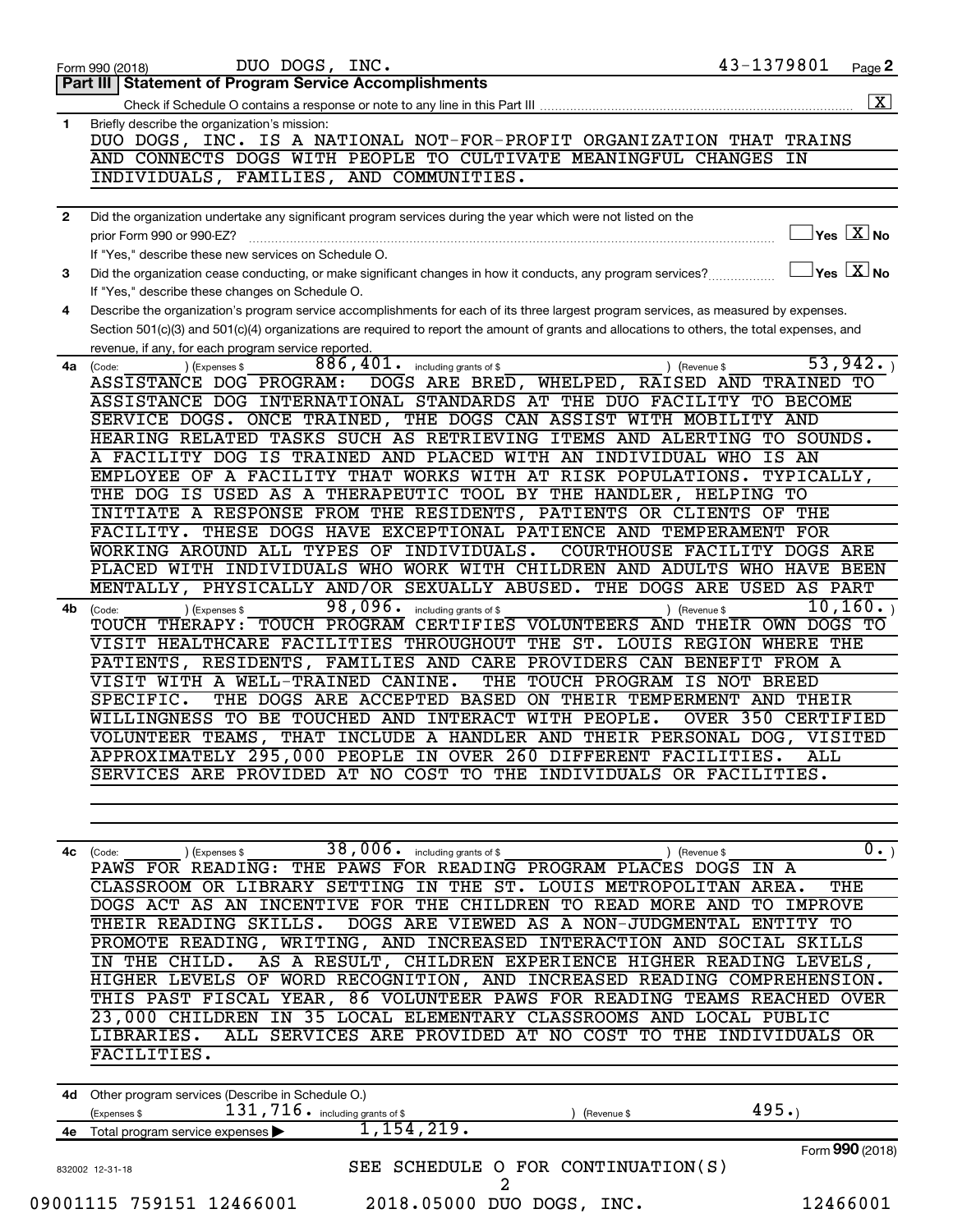| Form 990 (2018) |  |
|-----------------|--|

**Part IV Checklist of Required Schedules** DUO DOGS, INC.

|     |                                                                                                                                      |                 | Yes | No                      |
|-----|--------------------------------------------------------------------------------------------------------------------------------------|-----------------|-----|-------------------------|
| 1.  | Is the organization described in section $501(c)(3)$ or $4947(a)(1)$ (other than a private foundation)?                              |                 |     |                         |
|     |                                                                                                                                      | 1               | х   |                         |
| 2   |                                                                                                                                      | $\mathbf{2}$    | х   |                         |
| З   | Did the organization engage in direct or indirect political campaign activities on behalf of or in opposition to candidates for      |                 |     |                         |
|     | public office? If "Yes," complete Schedule C, Part I                                                                                 | 3               |     | x.                      |
| 4   | Section 501(c)(3) organizations. Did the organization engage in lobbying activities, or have a section 501(h) election in effect     |                 |     |                         |
|     |                                                                                                                                      | 4               |     | х                       |
| 5   | Is the organization a section 501(c)(4), 501(c)(5), or 501(c)(6) organization that receives membership dues, assessments, or         |                 |     | х                       |
|     |                                                                                                                                      | 5               |     |                         |
| 6   | Did the organization maintain any donor advised funds or any similar funds or accounts for which donors have the right to            |                 |     | х                       |
|     | provide advice on the distribution or investment of amounts in such funds or accounts? If "Yes," complete Schedule D, Part I         | 6               |     |                         |
| 7   | Did the organization receive or hold a conservation easement, including easements to preserve open space,                            | $\overline{7}$  |     | х                       |
| 8   | Did the organization maintain collections of works of art, historical treasures, or other similar assets? If "Yes," complete         |                 |     |                         |
|     |                                                                                                                                      | 8               |     | x                       |
| 9   | Did the organization report an amount in Part X, line 21, for escrow or custodial account liability, serve as a custodian for        |                 |     |                         |
|     | amounts not listed in Part X; or provide credit counseling, debt management, credit repair, or debt negotiation services?            |                 |     |                         |
|     | If "Yes," complete Schedule D, Part IV                                                                                               | 9               |     | х                       |
| 10  | Did the organization, directly or through a related organization, hold assets in temporarily restricted endowments, permanent        |                 |     |                         |
|     |                                                                                                                                      | 10              | х   |                         |
| 11  | If the organization's answer to any of the following questions is "Yes," then complete Schedule D, Parts VI, VII, VIII, IX, or X     |                 |     |                         |
|     | as applicable.                                                                                                                       |                 |     |                         |
|     | a Did the organization report an amount for land, buildings, and equipment in Part X, line 10? If "Yes," complete Schedule D,        |                 |     |                         |
|     | Part VI                                                                                                                              | 11a             | X   |                         |
|     | <b>b</b> Did the organization report an amount for investments - other securities in Part X, line 12 that is 5% or more of its total |                 |     |                         |
|     | assets reported in Part X, line 16? If "Yes," complete Schedule D, Part VII [11] [11] [12] [12] [12] [12] [13] [                     | 11b             |     | x                       |
|     | c Did the organization report an amount for investments - program related in Part X, line 13 that is 5% or more of its total         |                 |     |                         |
|     |                                                                                                                                      | 11c             |     | х                       |
|     | d Did the organization report an amount for other assets in Part X, line 15 that is 5% or more of its total assets reported in       |                 |     |                         |
|     |                                                                                                                                      | 11d             |     | х                       |
|     |                                                                                                                                      | 11e             |     | x                       |
| f   | Did the organization's separate or consolidated financial statements for the tax year include a footnote that addresses              |                 |     |                         |
|     | the organization's liability for uncertain tax positions under FIN 48 (ASC 740)? If "Yes," complete Schedule D, Part X               | 11f             |     | х                       |
|     | 12a Did the organization obtain separate, independent audited financial statements for the tax year? If "Yes," complete              |                 |     |                         |
|     | Schedule D, Parts XI and XII                                                                                                         | 12a             | X   |                         |
|     | <b>b</b> Was the organization included in consolidated, independent audited financial statements for the tax year?                   |                 |     |                         |
|     | If "Yes," and if the organization answered "No" to line 12a, then completing Schedule D, Parts XI and XII is optional                | 12 <sub>b</sub> |     | х                       |
| 13  |                                                                                                                                      | 13              |     | $\overline{\textbf{x}}$ |
| 14a |                                                                                                                                      | 14a             |     | x                       |
| b   | Did the organization have aggregate revenues or expenses of more than \$10,000 from grantmaking, fundraising, business,              |                 |     |                         |
|     | investment, and program service activities outside the United States, or aggregate foreign investments valued at \$100,000           |                 |     | х                       |
| 15  | Did the organization report on Part IX, column (A), line 3, more than \$5,000 of grants or other assistance to or for any            | 14b             |     |                         |
|     |                                                                                                                                      | 15              |     | х                       |
| 16  | Did the organization report on Part IX, column (A), line 3, more than \$5,000 of aggregate grants or other assistance to             |                 |     |                         |
|     |                                                                                                                                      | 16              |     | х                       |
| 17  | Did the organization report a total of more than \$15,000 of expenses for professional fundraising services on Part IX,              |                 |     |                         |
|     |                                                                                                                                      | 17              |     | х                       |
| 18  | Did the organization report more than \$15,000 total of fundraising event gross income and contributions on Part VIII, lines         |                 |     |                         |
|     |                                                                                                                                      | 18              | X   |                         |
| 19  | Did the organization report more than \$15,000 of gross income from gaming activities on Part VIII, line 9a? If "Yes,"               |                 |     |                         |
|     |                                                                                                                                      | 19              |     | x                       |
|     | 20a Did the organization operate one or more hospital facilities? If "Yes," complete Schedule H                                      | 20a             |     | x                       |
|     |                                                                                                                                      | 20 <sub>b</sub> |     |                         |
| 21  | Did the organization report more than \$5,000 of grants or other assistance to any domestic organization or                          |                 |     |                         |
|     |                                                                                                                                      | 21              |     | x                       |
|     | 832003 12-31-18                                                                                                                      |                 |     | Form 990 (2018)         |

09001115 759151 12466001 2018.05000 DUO DOGS, INC. 12466001 3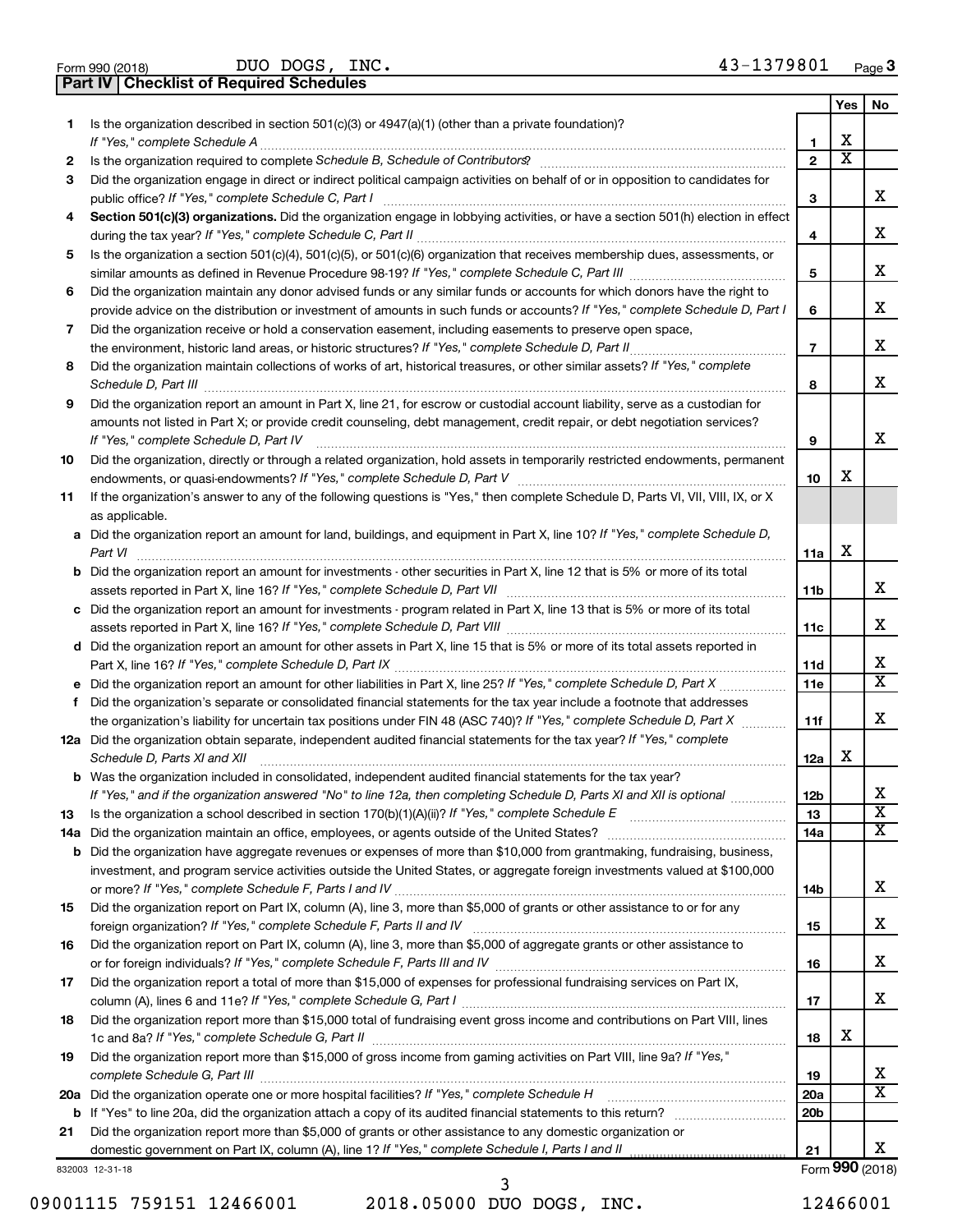|  | Form 990 (2018) |
|--|-----------------|
|  |                 |

DUO DOGS, INC. 43-1379801

**Part IV Checklist of Required Schedules**

*(continued)*

|        |                                                                                                                                     |                 | Yes        | No                      |
|--------|-------------------------------------------------------------------------------------------------------------------------------------|-----------------|------------|-------------------------|
| 22     | Did the organization report more than \$5,000 of grants or other assistance to or for domestic individuals on                       |                 |            |                         |
|        | Part IX, column (A), line 2? If "Yes," complete Schedule I, Parts I and III [11]] [11]] [11] [11] [11] [11] [1                      | 22              |            | х                       |
| 23     | Did the organization answer "Yes" to Part VII, Section A, line 3, 4, or 5 about compensation of the organization's current          |                 |            |                         |
|        | and former officers, directors, trustees, key employees, and highest compensated employees? If "Yes," complete                      |                 |            |                         |
|        | Schedule J                                                                                                                          | 23              |            | x                       |
|        | 24a Did the organization have a tax-exempt bond issue with an outstanding principal amount of more than \$100,000 as of the         |                 |            |                         |
|        | last day of the year, that was issued after December 31, 2002? If "Yes," answer lines 24b through 24d and complete                  |                 |            |                         |
|        | Schedule K. If "No," go to line 25a                                                                                                 | 24a             |            | x                       |
|        | <b>b</b> Did the organization invest any proceeds of tax-exempt bonds beyond a temporary period exception?                          | 24 <sub>b</sub> |            |                         |
|        | c Did the organization maintain an escrow account other than a refunding escrow at any time during the year to defease              |                 |            |                         |
|        |                                                                                                                                     | 24c             |            |                         |
|        |                                                                                                                                     | 24d             |            |                         |
|        | 25a Section 501(c)(3), 501(c)(4), and 501(c)(29) organizations. Did the organization engage in an excess benefit                    |                 |            |                         |
|        |                                                                                                                                     | 25a             |            | x                       |
|        | <b>b</b> Is the organization aware that it engaged in an excess benefit transaction with a disqualified person in a prior year, and |                 |            |                         |
|        | that the transaction has not been reported on any of the organization's prior Forms 990 or 990-EZ? If "Yes," complete               |                 |            |                         |
|        | Schedule L, Part I                                                                                                                  | 25b             |            | x                       |
| 26     | Did the organization report any amount on Part X, line 5, 6, or 22 for receivables from or payables to any current or               |                 |            |                         |
|        | former officers, directors, trustees, key employees, highest compensated employees, or disqualified persons? If "Yes,"              |                 |            |                         |
|        | complete Schedule L, Part II                                                                                                        | 26              |            | х                       |
| 27     | Did the organization provide a grant or other assistance to an officer, director, trustee, key employee, substantial                |                 |            |                         |
|        | contributor or employee thereof, a grant selection committee member, or to a 35% controlled entity or family member                 |                 |            |                         |
|        |                                                                                                                                     | 27              |            | x                       |
| 28     | Was the organization a party to a business transaction with one of the following parties (see Schedule L, Part IV                   |                 |            |                         |
|        | instructions for applicable filing thresholds, conditions, and exceptions):                                                         |                 |            |                         |
|        | a A current or former officer, director, trustee, or key employee? If "Yes," complete Schedule L, Part IV                           | 28a             |            | х                       |
| b      | A family member of a current or former officer, director, trustee, or key employee? If "Yes," complete Schedule L, Part IV          | 28b             |            | $\overline{\mathtt{x}}$ |
|        | c An entity of which a current or former officer, director, trustee, or key employee (or a family member thereof) was an officer,   |                 |            |                         |
|        | director, trustee, or direct or indirect owner? If "Yes," complete Schedule L, Part IV                                              | 28c             |            | x                       |
| 29     |                                                                                                                                     | 29              | X          |                         |
| 30     | Did the organization receive contributions of art, historical treasures, or other similar assets, or qualified conservation         |                 |            |                         |
|        |                                                                                                                                     | 30              |            | x                       |
| 31     | Did the organization liquidate, terminate, or dissolve and cease operations?                                                        |                 |            |                         |
|        |                                                                                                                                     | 31              |            | X                       |
| 32     | Did the organization sell, exchange, dispose of, or transfer more than 25% of its net assets? If "Yes," complete                    |                 |            |                         |
|        | Schedule N, Part II                                                                                                                 | 32              |            | X                       |
| 33     | Did the organization own 100% of an entity disregarded as separate from the organization under Regulations                          |                 |            |                         |
|        |                                                                                                                                     | 33              | х          |                         |
| 34     | Was the organization related to any tax-exempt or taxable entity? If "Yes," complete Schedule R, Part II, III, or IV, and           |                 |            |                         |
|        | Part V, line 1                                                                                                                      | 34              |            | x                       |
|        | 35a Did the organization have a controlled entity within the meaning of section 512(b)(13)?                                         | 35a             |            | $\overline{\mathtt{x}}$ |
|        | b If "Yes" to line 35a, did the organization receive any payment from or engage in any transaction with a controlled entity         |                 |            |                         |
|        |                                                                                                                                     | 35b             |            |                         |
| 36     | Section 501(c)(3) organizations. Did the organization make any transfers to an exempt non-charitable related organization?          |                 |            |                         |
|        |                                                                                                                                     | 36              |            | x                       |
| 37     | Did the organization conduct more than 5% of its activities through an entity that is not a related organization                    |                 |            |                         |
|        | and that is treated as a partnership for federal income tax purposes? If "Yes," complete Schedule R, Part VI                        | 37              |            | x                       |
| 38     | Did the organization complete Schedule O and provide explanations in Schedule O for Part VI, lines 11b and 19?                      |                 |            |                         |
|        |                                                                                                                                     | 38              | X          |                         |
| Part V | <b>Statements Regarding Other IRS Filings and Tax Compliance</b>                                                                    |                 |            |                         |
|        | Check if Schedule O contains a response or note to any line in this Part V                                                          |                 |            |                         |
|        |                                                                                                                                     |                 | <b>Yes</b> | No                      |
|        | 1a                                                                                                                                  |                 |            |                         |
|        | 1 <sub>b</sub>                                                                                                                      |                 |            |                         |
|        | c Did the organization comply with backup withholding rules for reportable payments to vendors and reportable gaming                |                 |            |                         |
|        |                                                                                                                                     | 1c              | х          |                         |
|        | 832004 12-31-18                                                                                                                     |                 |            | Form 990 (2018)         |
|        | 4                                                                                                                                   |                 |            |                         |

09001115 759151 12466001 2018.05000 DUO DOGS, INC. 12466001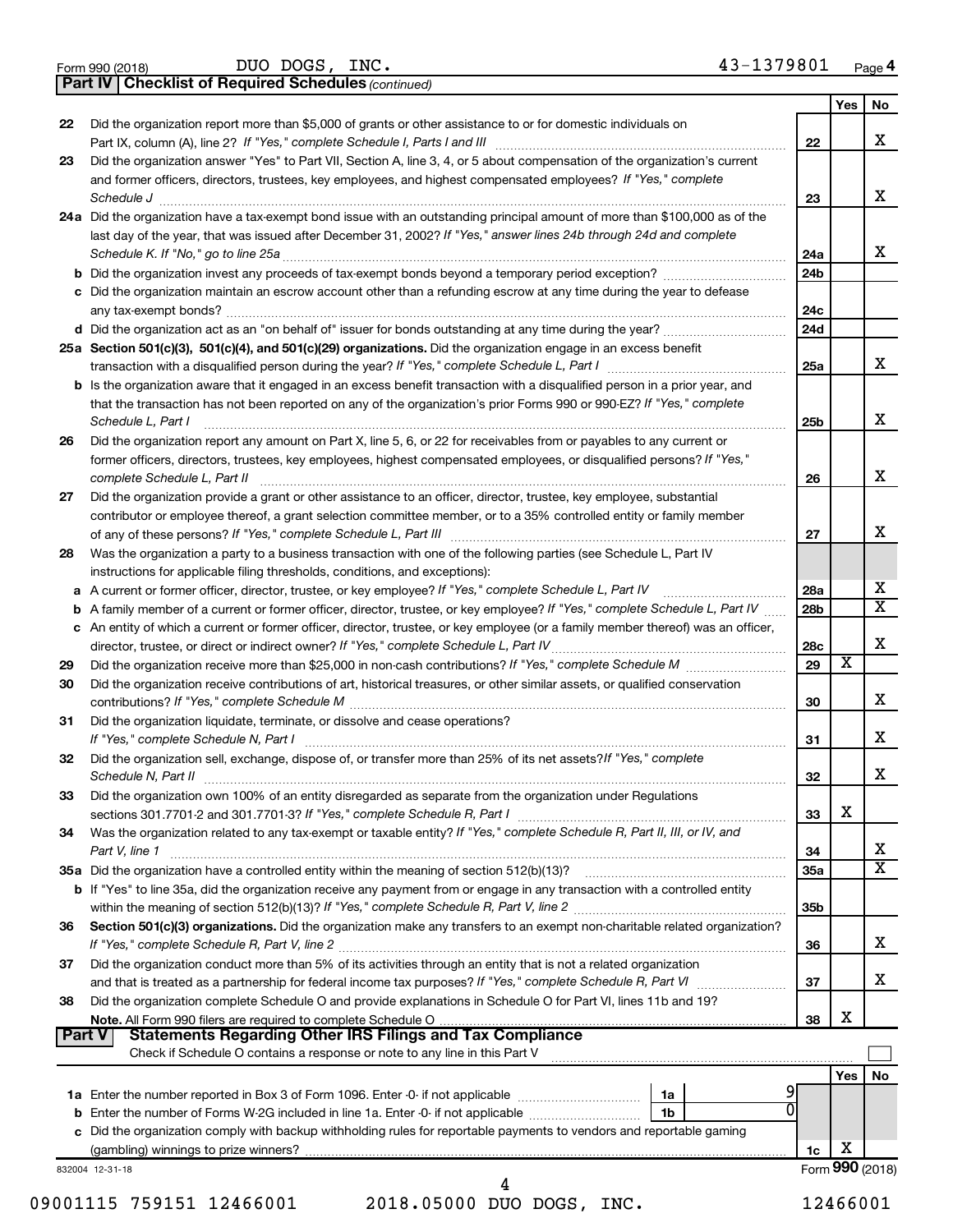|        | 43-1379801<br>DUO DOGS, INC.<br>Form 990 (2018)                                                                                                 |                |                         | Page 5                       |
|--------|-------------------------------------------------------------------------------------------------------------------------------------------------|----------------|-------------------------|------------------------------|
| Part V | Statements Regarding Other IRS Filings and Tax Compliance (continued)                                                                           |                |                         |                              |
|        |                                                                                                                                                 |                | Yes                     | No                           |
|        | 2a Enter the number of employees reported on Form W-3, Transmittal of Wage and Tax Statements,                                                  |                |                         |                              |
|        | 22<br>filed for the calendar year ending with or within the year covered by this return <i>manumumumum</i><br>2a                                |                |                         |                              |
|        |                                                                                                                                                 | 2 <sub>b</sub> | х                       |                              |
|        | Note. If the sum of lines 1a and 2a is greater than 250, you may be required to e-file (see instructions) <i></i>                               |                |                         |                              |
|        | 3a Did the organization have unrelated business gross income of \$1,000 or more during the year?                                                | За             | X                       |                              |
|        | <b>b</b> If "Yes," has it filed a Form 990-T for this year? If "No" to line 3b, provide an explanation in Schedule O manumum                    | 3b             | $\overline{\textbf{x}}$ |                              |
|        | 4a At any time during the calendar year, did the organization have an interest in, or a signature or other authority over, a                    |                |                         |                              |
|        | financial account in a foreign country (such as a bank account, securities account, or other financial account)?                                | 4a             |                         | х                            |
|        | <b>b</b> If "Yes," enter the name of the foreign country: $\blacktriangleright$                                                                 |                |                         |                              |
|        | See instructions for filing requirements for FinCEN Form 114, Report of Foreign Bank and Financial Accounts (FBAR).                             |                |                         |                              |
|        |                                                                                                                                                 | 5a             |                         | х                            |
|        |                                                                                                                                                 | 5 <sub>b</sub> |                         | X                            |
| с      |                                                                                                                                                 | 5c             |                         |                              |
|        | 6a Does the organization have annual gross receipts that are normally greater than \$100,000, and did the organization solicit                  |                |                         |                              |
|        | any contributions that were not tax deductible as charitable contributions?                                                                     | 6a             |                         | x                            |
|        | <b>b</b> If "Yes," did the organization include with every solicitation an express statement that such contributions or gifts                   |                |                         |                              |
|        | were not tax deductible?                                                                                                                        | 6b             |                         |                              |
| 7      | Organizations that may receive deductible contributions under section 170(c).                                                                   |                |                         |                              |
| a      | Did the organization receive a payment in excess of \$75 made partly as a contribution and partly for goods and services provided to the payor? | 7a             | X                       |                              |
| b      |                                                                                                                                                 | 7b             | $\overline{\textbf{x}}$ |                              |
| с      | Did the organization sell, exchange, or otherwise dispose of tangible personal property for which it was required                               |                |                         |                              |
|        | to file Form 8282?                                                                                                                              | 7c             |                         | x                            |
|        | 7d                                                                                                                                              |                |                         |                              |
| е      | Did the organization receive any funds, directly or indirectly, to pay premiums on a personal benefit contract?                                 | 7e<br>7f       |                         | х<br>$\overline{\texttt{x}}$ |
| Ť      | Did the organization, during the year, pay premiums, directly or indirectly, on a personal benefit contract?                                    |                |                         |                              |
| g      | If the organization received a contribution of qualified intellectual property, did the organization file Form 8899 as required?                | 7g             |                         |                              |
| h      | If the organization received a contribution of cars, boats, airplanes, or other vehicles, did the organization file a Form 1098-C?              |                |                         |                              |
| 8      | Sponsoring organizations maintaining donor advised funds. Did a donor advised fund maintained by the                                            |                |                         |                              |
|        | sponsoring organization have excess business holdings at any time during the year?                                                              |                |                         |                              |
| 9      | Sponsoring organizations maintaining donor advised funds.                                                                                       |                |                         |                              |
| а      | Did the sponsoring organization make any taxable distributions under section 4966?                                                              | 9а             |                         |                              |
| b      | Did the sponsoring organization make a distribution to a donor, donor advisor, or related person?                                               | 9b             |                         |                              |
| 10     | Section 501(c)(7) organizations. Enter:                                                                                                         |                |                         |                              |
| а      | 10a                                                                                                                                             |                |                         |                              |
| b      | Gross receipts, included on Form 990, Part VIII, line 12, for public use of club facilities<br>10b                                              |                |                         |                              |
| 11     | Section 501(c)(12) organizations. Enter:                                                                                                        |                |                         |                              |
| а      | 11a                                                                                                                                             |                |                         |                              |
| b      | Gross income from other sources (Do not net amounts due or paid to other sources against                                                        |                |                         |                              |
|        | 11b                                                                                                                                             |                |                         |                              |
|        | 12a Section 4947(a)(1) non-exempt charitable trusts. Is the organization filing Form 990 in lieu of Form 1041?                                  | 12a            |                         |                              |
|        | <b>b</b> If "Yes," enter the amount of tax-exempt interest received or accrued during the year<br>12b                                           |                |                         |                              |
| 13     | Section 501(c)(29) qualified nonprofit health insurance issuers.                                                                                |                |                         |                              |
|        |                                                                                                                                                 | 13a            |                         |                              |
|        | Note. See the instructions for additional information the organization must report on Schedule O.                                               |                |                         |                              |
|        | <b>b</b> Enter the amount of reserves the organization is required to maintain by the states in which the                                       |                |                         |                              |
|        | 13b                                                                                                                                             |                |                         |                              |
|        | 13c                                                                                                                                             |                |                         |                              |
| 14a    | Did the organization receive any payments for indoor tanning services during the tax year?                                                      | 14a            |                         | х                            |
|        |                                                                                                                                                 | 14b            |                         |                              |
| 15     | Is the organization subject to the section 4960 tax on payment(s) of more than \$1,000,000 in remuneration or                                   |                |                         |                              |
|        |                                                                                                                                                 | 15             |                         | х                            |
|        | If "Yes," see instructions and file Form 4720, Schedule N.                                                                                      |                |                         |                              |
| 16     | Is the organization an educational institution subject to the section 4968 excise tax on net investment income?<br>.                            | 16             |                         | х                            |
|        | If "Yes," complete Form 4720, Schedule O.                                                                                                       |                | $\mathbf{a}$            |                              |

|  |  | Form 990 (2018) |
|--|--|-----------------|
|--|--|-----------------|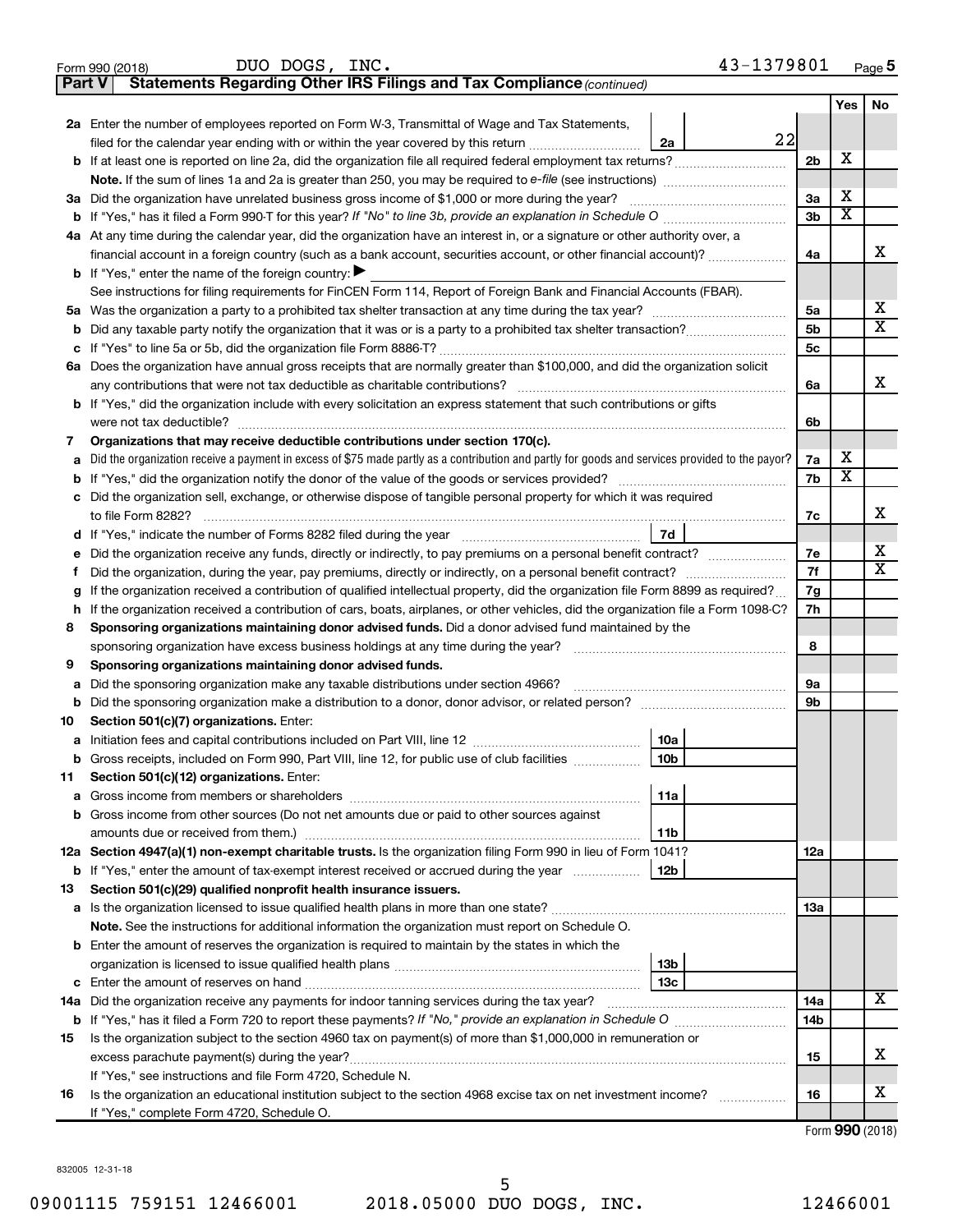|    | DUO DOGS, INC.<br>Form 990 (2018)                                                                                                                                                                                                                  |    | 43-1379801 |                 |                 | Page 6                  |
|----|----------------------------------------------------------------------------------------------------------------------------------------------------------------------------------------------------------------------------------------------------|----|------------|-----------------|-----------------|-------------------------|
|    | Governance, Management, and Disclosure For each "Yes" response to lines 2 through 7b below, and for a "No" response<br>Part VI<br>to line 8a, 8b, or 10b below, describe the circumstances, processes, or changes in Schedule O. See instructions. |    |            |                 |                 |                         |
|    |                                                                                                                                                                                                                                                    |    |            |                 |                 | $\boxed{\textbf{X}}$    |
|    |                                                                                                                                                                                                                                                    |    |            |                 |                 |                         |
|    | <b>Section A. Governing Body and Management</b>                                                                                                                                                                                                    |    |            |                 |                 |                         |
|    |                                                                                                                                                                                                                                                    |    | 15         |                 | Yes             | No                      |
|    | 1a Enter the number of voting members of the governing body at the end of the tax year<br>If there are material differences in voting rights among members of the governing body, or if the governing                                              | 1a |            |                 |                 |                         |
|    | body delegated broad authority to an executive committee or similar committee, explain in Schedule O.                                                                                                                                              |    |            |                 |                 |                         |
|    |                                                                                                                                                                                                                                                    |    | 15         |                 |                 |                         |
|    | <b>b</b> Enter the number of voting members included in line 1a, above, who are independent <i>manumum</i>                                                                                                                                         | 1b |            |                 |                 |                         |
| 2  | Did any officer, director, trustee, or key employee have a family relationship or a business relationship with any other                                                                                                                           |    |            |                 |                 | х                       |
|    |                                                                                                                                                                                                                                                    |    |            | $\mathbf{2}$    |                 |                         |
| 3  | Did the organization delegate control over management duties customarily performed by or under the direct supervision                                                                                                                              |    |            | 3               |                 | Х                       |
|    |                                                                                                                                                                                                                                                    |    |            | 4               |                 | $\overline{\text{x}}$   |
| 4  | Did the organization make any significant changes to its governing documents since the prior Form 990 was filed?                                                                                                                                   |    |            | 5               |                 | $\overline{\mathbf{x}}$ |
| 5  |                                                                                                                                                                                                                                                    |    |            |                 |                 | $\overline{\mathbf{x}}$ |
| 6  |                                                                                                                                                                                                                                                    |    |            | 6               |                 |                         |
|    | 7a Did the organization have members, stockholders, or other persons who had the power to elect or appoint one or                                                                                                                                  |    |            |                 |                 | х                       |
|    |                                                                                                                                                                                                                                                    |    |            | 7a              |                 |                         |
|    | <b>b</b> Are any governance decisions of the organization reserved to (or subject to approval by) members, stockholders, or                                                                                                                        |    |            |                 |                 | X                       |
|    | persons other than the governing body?<br>Did the organization contemporaneously document the meetings held or written actions undertaken during the year by the following:                                                                        |    |            | 7b              |                 |                         |
| 8  |                                                                                                                                                                                                                                                    |    |            |                 | х               |                         |
|    |                                                                                                                                                                                                                                                    |    |            | 8a              | X               |                         |
|    |                                                                                                                                                                                                                                                    |    |            | 8b              |                 |                         |
| 9  | Is there any officer, director, trustee, or key employee listed in Part VII, Section A, who cannot be reached at the                                                                                                                               |    |            |                 |                 | x                       |
|    |                                                                                                                                                                                                                                                    |    |            | 9               |                 |                         |
|    | <b>Section B. Policies</b> (This Section B requests information about policies not required by the Internal Revenue Code.)                                                                                                                         |    |            |                 |                 |                         |
|    |                                                                                                                                                                                                                                                    |    |            |                 | Yes             | No                      |
|    |                                                                                                                                                                                                                                                    |    |            | 10a             |                 | х                       |
|    | b If "Yes," did the organization have written policies and procedures governing the activities of such chapters, affiliates,                                                                                                                       |    |            |                 |                 |                         |
|    |                                                                                                                                                                                                                                                    |    |            | 10b             | X               |                         |
|    | 11a Has the organization provided a complete copy of this Form 990 to all members of its governing body before filing the form?                                                                                                                    |    |            | 11a             |                 |                         |
|    | <b>b</b> Describe in Schedule O the process, if any, used by the organization to review this Form 990.                                                                                                                                             |    |            |                 | X               |                         |
|    | 12a Did the organization have a written conflict of interest policy? If "No," go to line 13                                                                                                                                                        |    |            | 12a             |                 |                         |
|    |                                                                                                                                                                                                                                                    |    |            | 12 <sub>b</sub> |                 | x                       |
|    | c Did the organization regularly and consistently monitor and enforce compliance with the policy? If "Yes," describe                                                                                                                               |    |            |                 |                 |                         |
|    | in Schedule O how this was done <b>construction and construction</b> construction of the state of the state of the state of the state of the state of the state of the state of the state of the state of the state of the state of                |    |            | 12c             | х               |                         |
| 13 | Did the organization have a written whistleblower policy?                                                                                                                                                                                          |    |            | 13              | X.              |                         |
| 14 |                                                                                                                                                                                                                                                    |    |            | 14              | X               |                         |
| 15 | Did the process for determining compensation of the following persons include a review and approval by independent                                                                                                                                 |    |            |                 |                 |                         |
|    | persons, comparability data, and contemporaneous substantiation of the deliberation and decision?                                                                                                                                                  |    |            |                 |                 |                         |
|    |                                                                                                                                                                                                                                                    |    |            | <b>15a</b>      | X               |                         |
|    |                                                                                                                                                                                                                                                    |    |            | 15b             | X               |                         |
|    | If "Yes" to line 15a or 15b, describe the process in Schedule O (see instructions).                                                                                                                                                                |    |            |                 |                 |                         |
|    | 16a Did the organization invest in, contribute assets to, or participate in a joint venture or similar arrangement with a                                                                                                                          |    |            |                 |                 |                         |
|    | taxable entity during the year?                                                                                                                                                                                                                    |    |            | 16a             |                 | x                       |
|    | <b>b</b> If "Yes," did the organization follow a written policy or procedure requiring the organization to evaluate its participation                                                                                                              |    |            |                 |                 |                         |
|    | in joint venture arrangements under applicable federal tax law, and take steps to safeguard the organization's                                                                                                                                     |    |            |                 |                 |                         |
|    |                                                                                                                                                                                                                                                    |    |            | 16b             |                 |                         |
|    | <b>Section C. Disclosure</b>                                                                                                                                                                                                                       |    |            |                 |                 |                         |
| 17 | <b>NONE</b><br>List the states with which a copy of this Form 990 is required to be filed $\blacktriangleright$                                                                                                                                    |    |            |                 |                 |                         |
| 18 | Section 6104 requires an organization to make its Forms 1023 (1024 or 1024 A if applicable), 990, and 990-T (Section 501(c)(3)s only) available                                                                                                    |    |            |                 |                 |                         |
|    | for public inspection. Indicate how you made these available. Check all that apply.                                                                                                                                                                |    |            |                 |                 |                         |
|    | $ \underline{X} $ Upon request<br>$ \mathbf{X} $ Own website<br>$\lfloor X \rfloor$ Another's website<br>Other (explain in Schedule O)                                                                                                             |    |            |                 |                 |                         |
| 19 | Describe in Schedule O whether (and if so, how) the organization made its governing documents, conflict of interest policy, and financial                                                                                                          |    |            |                 |                 |                         |
|    | statements available to the public during the tax year.                                                                                                                                                                                            |    |            |                 |                 |                         |
| 20 | State the name, address, and telephone number of the person who possesses the organization's books and records                                                                                                                                     |    |            |                 |                 |                         |
|    | BETH BIONDO - 314-997-2325                                                                                                                                                                                                                         |    |            |                 |                 |                         |
|    | 63132<br>10955 LINPAGE PLACE, ST. LOUIS, MO                                                                                                                                                                                                        |    |            |                 |                 |                         |
|    | 832006 12-31-18                                                                                                                                                                                                                                    |    |            |                 | Form 990 (2018) |                         |
|    |                                                                                                                                                                                                                                                    |    |            |                 |                 |                         |
|    |                                                                                                                                                                                                                                                    |    |            |                 | 12466001        |                         |
|    | 09001115 759151 12466001<br>2018.05000 DUO DOGS, INC.                                                                                                                                                                                              |    |            |                 |                 |                         |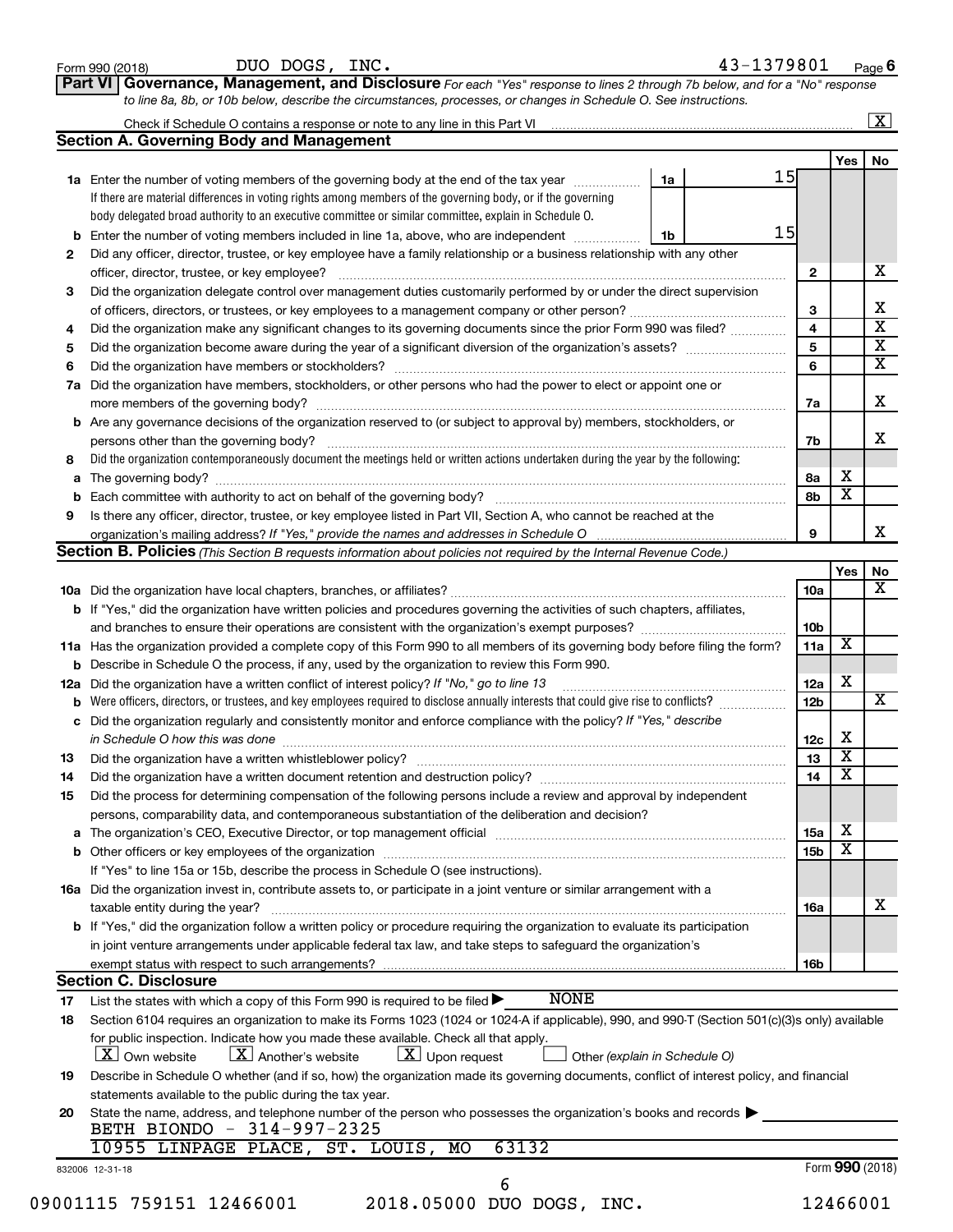| Part VII Compensation of Officers, Directors, Trustees, Key Employees, Highest Compensated |  |
|--------------------------------------------------------------------------------------------|--|
| <b>Employees, and Independent Contractors</b>                                              |  |
| Check if Schedule O contains a response or note to any line in this Part VII               |  |

**Section A. Officers, Directors, Trustees, Key Employees, and Highest Compensated Employees**

**1a**  Complete this table for all persons required to be listed. Report compensation for the calendar year ending with or within the organization's tax year. **•** List all of the organization's current officers, directors, trustees (whether individuals or organizations), regardless of amount of compensation.

Enter -0- in columns  $(D)$ ,  $(E)$ , and  $(F)$  if no compensation was paid.

**•** List all of the organization's **current** key employees, if any. See instructions for definition of "key employee."

**•** List the organization's five current highest compensated employees (other than an officer, director, trustee, or key employee) who received reportable compensation (Box 5 of Form W-2 and/or Box 7 of Form 1099-MISC) of more than \$100,000 from the organization and any related organizations.

**•** List all of the organization's former officers, key employees, and highest compensated employees who received more than \$100,000 of reportable compensation from the organization and any related organizations.

**•** List all of the organization's former directors or trustees that received, in the capacity as a former director or trustee of the organization, more than \$10,000 of reportable compensation from the organization and any related organizations.

List persons in the following order: individual trustees or directors; institutional trustees; officers; key employees; highest compensated employees; and former such persons.

Check this box if neither the organization nor any related organization compensated any current officer, director, or trustee.  $\Box$ 

| (A)                        | (B)                    |                                |                                                                  | (C)      |              |                                   |        | (D)                 | (E)                              | (F)                      |
|----------------------------|------------------------|--------------------------------|------------------------------------------------------------------|----------|--------------|-----------------------------------|--------|---------------------|----------------------------------|--------------------------|
| Name and Title             | Average                |                                | (do not check more than one                                      | Position |              |                                   |        | Reportable          | Reportable                       | Estimated                |
|                            | hours per              |                                | box, unless person is both an<br>officer and a director/trustee) |          |              |                                   |        | compensation        | compensation                     | amount of                |
|                            | week                   |                                |                                                                  |          |              |                                   |        | from                | from related                     | other                    |
|                            | (list any<br>hours for |                                |                                                                  |          |              |                                   |        | the<br>organization | organizations<br>(W-2/1099-MISC) | compensation<br>from the |
|                            | related                |                                |                                                                  |          |              |                                   |        | (W-2/1099-MISC)     |                                  | organization             |
|                            | organizations          |                                |                                                                  |          |              |                                   |        |                     |                                  | and related              |
|                            | below                  | Individual trustee or director | Institutional trustee                                            |          | Key employee |                                   |        |                     |                                  | organizations            |
|                            | line)                  |                                |                                                                  | Officer  |              | Highest compensated<br>  employee | Former |                     |                                  |                          |
| (1)<br>EMILY BARLEAN       | 5.00                   |                                |                                                                  |          |              |                                   |        |                     |                                  |                          |
| <b>DIRECTOR</b>            |                        | $\mathbf X$                    |                                                                  |          |              |                                   |        | $\mathbf 0$ .       | $\mathbf 0$                      | $\mathbf 0$ .            |
| (2)<br>MICHAEL BOYLE       | 5.00                   |                                |                                                                  |          |              |                                   |        |                     |                                  |                          |
| <b>SECRETARY</b>           |                        | $\rm X$                        |                                                                  | X        |              |                                   |        | $\mathbf 0$         | $\mathbf 0$                      | $\mathbf 0$ .            |
| <b>LARRY CHERRY</b><br>(3) | 5.00                   |                                |                                                                  |          |              |                                   |        |                     |                                  |                          |
| <b>CHAIR</b>               |                        | $\rm X$                        |                                                                  |          |              |                                   |        | $\mathbf 0$         | $\mathbf 0$                      | $\mathbf 0$ .            |
| (4)<br>WAYNE BOILLAT       | 2.00                   |                                |                                                                  |          |              |                                   |        |                     |                                  |                          |
| <b>DIRECTOR</b>            |                        | $\rm X$                        |                                                                  |          |              |                                   |        | $\mathbf 0$         | $\mathbf 0$                      | $\mathbf 0$ .            |
| DEBBIE CAPLIN<br>(5)       | 5.00                   |                                |                                                                  |          |              |                                   |        |                     |                                  |                          |
| <b>DIRECTOR</b>            |                        | $\mathbf X$                    |                                                                  |          |              |                                   |        | $\mathbf 0$         | $\mathbf 0$                      | $\mathbf 0$ .            |
| JOHN CSIK<br>(6)           | 2.00                   |                                |                                                                  |          |              |                                   |        |                     |                                  |                          |
| <b>TREASURER</b>           |                        | $\rm X$                        |                                                                  | X        |              |                                   |        | $\mathbf 0$         | $\mathbf 0$                      | $\mathbf 0$ .            |
| (7)<br>CASSANDRA RAY       | 2.00                   |                                |                                                                  |          |              |                                   |        |                     |                                  |                          |
| <b>DIRECTOR</b>            |                        | $\rm X$                        |                                                                  |          |              |                                   |        | 0                   | $\mathbf 0$                      | $\mathbf 0$ .            |
| (8)<br>WILLIAM GLICKERT    | 2.00                   |                                |                                                                  |          |              |                                   |        |                     |                                  |                          |
| <b>DIRECTOR</b>            |                        | $\rm X$                        |                                                                  |          |              |                                   |        | $\mathbf 0$         | $\mathbf 0$                      | $\mathbf 0$ .            |
| (9)<br>STEVE HARRISON      | 2.00                   |                                |                                                                  |          |              |                                   |        |                     |                                  |                          |
| <b>DIRECTOR</b>            |                        | $\mathbf X$                    |                                                                  |          |              |                                   |        | $\mathbf 0$         | $\mathbf 0$                      | $\mathbf 0$ .            |
| (10) DAN HERREN            | 2.00                   |                                |                                                                  |          |              |                                   |        |                     |                                  |                          |
| <b>CHAIR</b>               |                        | $\rm X$                        |                                                                  | X        |              |                                   |        | $\mathbf 0$         | $\mathbf 0$                      | $\mathbf 0$ .            |
| (11) CHRIS PEDROLEY        | 2.00                   |                                |                                                                  |          |              |                                   |        |                     |                                  |                          |
| <b>DIRECTOR</b>            |                        | $\rm X$                        |                                                                  |          |              |                                   |        | 0                   | $\mathbf 0$                      | $\mathbf 0$ .            |
| (12) MARY KULLMAN          | 2.00                   |                                |                                                                  |          |              |                                   |        |                     |                                  |                          |
| VICE CHAIR                 |                        | $\rm X$                        |                                                                  | X        |              |                                   |        | $\mathbf 0$         | $\mathbf 0$                      | $\mathbf 0$ .            |
| (13) MARK GRIEMAN          | 2.00                   |                                |                                                                  |          |              |                                   |        |                     |                                  |                          |
| <b>DIRECTOR</b>            |                        | $\rm X$                        |                                                                  |          |              |                                   |        | $\mathbf 0$         | $\mathbf 0$                      | $\mathbf 0$ .            |
| (14) CAROL YAUCH           | 2.00                   |                                |                                                                  |          |              |                                   |        |                     |                                  |                          |
| <b>DIRECTOR</b>            |                        | $\rm X$                        |                                                                  |          |              |                                   |        | $\mathbf 0$         | $\mathbf 0$                      | $\mathbf 0$ .            |
| (15) ANDREA LAMPERT        | 5.00                   |                                |                                                                  |          |              |                                   |        |                     |                                  |                          |
| <b>DIRECTOR</b>            |                        | $\mathbf X$                    |                                                                  |          |              |                                   |        | $\mathbf 0$         | $\mathbf 0$                      | $\mathbf 0$ .            |
| (16) PEGGY MUSEN           | 40.00                  |                                |                                                                  |          |              |                                   |        |                     |                                  |                          |
| INTERIM EXECUTIVE DIRECTOR |                        |                                |                                                                  | X        |              |                                   |        | 85,286.             | $\mathbf 0$                      | $0$ .                    |
|                            |                        |                                |                                                                  |          |              |                                   |        |                     |                                  |                          |
|                            |                        |                                |                                                                  |          |              |                                   |        |                     |                                  |                          |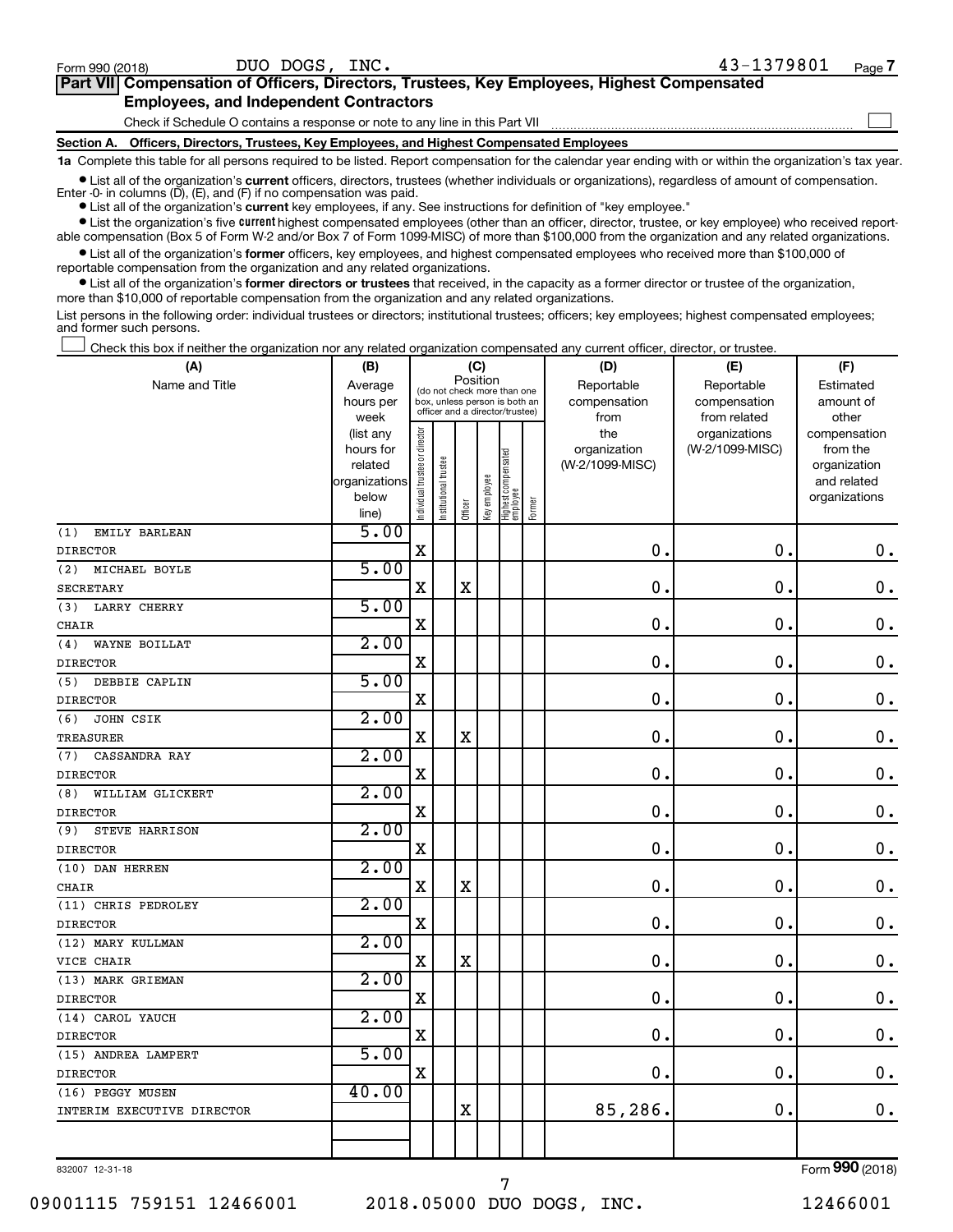|    | DUO DOGS, INC.<br>Form 990 (2018)                                                                                                                                                                                               |                                                         |                                |                       |          |             |                                                                                                 |        |                                                  | 43-1379801                                                         |                                  | Page 8                               |
|----|---------------------------------------------------------------------------------------------------------------------------------------------------------------------------------------------------------------------------------|---------------------------------------------------------|--------------------------------|-----------------------|----------|-------------|-------------------------------------------------------------------------------------------------|--------|--------------------------------------------------|--------------------------------------------------------------------|----------------------------------|--------------------------------------|
|    | <b>Part VII</b><br>Section A. Officers, Directors, Trustees, Key Employees, and Highest Compensated Employees (continued)                                                                                                       |                                                         |                                |                       |          |             |                                                                                                 |        |                                                  |                                                                    |                                  |                                      |
|    | (A)<br>Name and title                                                                                                                                                                                                           | (B)<br>Average<br>hours per<br>week<br>(list any        |                                |                       | Position | (C)         | (do not check more than one<br>box, unless person is both an<br>officer and a director/trustee) |        | (D)<br>Reportable<br>compensation<br>from<br>the | (E)<br>Reportable<br>compensation<br>from related<br>organizations | (F)<br>Estimated<br>compensation | amount of<br>other                   |
|    |                                                                                                                                                                                                                                 | hours for<br>related<br>organizations<br>below<br>line) | Individual trustee or director | Institutional trustee | Officer  | Keyemployee | Highest compensated<br>  employee                                                               | Former | organization<br>(W-2/1099-MISC)                  | (W-2/1099-MISC)                                                    | from the<br>organizations        | organization<br>and related          |
|    |                                                                                                                                                                                                                                 |                                                         |                                |                       |          |             |                                                                                                 |        |                                                  |                                                                    |                                  |                                      |
|    |                                                                                                                                                                                                                                 |                                                         |                                |                       |          |             |                                                                                                 |        |                                                  |                                                                    |                                  |                                      |
|    |                                                                                                                                                                                                                                 |                                                         |                                |                       |          |             |                                                                                                 |        |                                                  |                                                                    |                                  |                                      |
|    |                                                                                                                                                                                                                                 |                                                         |                                |                       |          |             |                                                                                                 |        |                                                  |                                                                    |                                  |                                      |
|    |                                                                                                                                                                                                                                 |                                                         |                                |                       |          |             |                                                                                                 |        |                                                  |                                                                    |                                  |                                      |
|    | 1b Sub-total                                                                                                                                                                                                                    |                                                         |                                |                       |          |             |                                                                                                 | ▶      | 85,286.                                          | 0.                                                                 |                                  | $\overline{0}$ .                     |
|    | c Total from continuation sheets to Part VII, Section A                                                                                                                                                                         |                                                         |                                |                       |          |             |                                                                                                 |        | $\overline{0}$<br>85,286.                        | $\overline{\mathfrak{o}}$ .<br>$\overline{0}$ .                    |                                  | $\overline{0}$ .<br>$\overline{0}$ . |
| 2  | Total number of individuals (including but not limited to those listed above) who received more than \$100,000 of reportable                                                                                                    |                                                         |                                |                       |          |             |                                                                                                 |        |                                                  |                                                                    |                                  |                                      |
|    | compensation from the organization $\blacktriangleright$                                                                                                                                                                        |                                                         |                                |                       |          |             |                                                                                                 |        |                                                  |                                                                    | Yes                              | 0<br>No                              |
| 3  | Did the organization list any former officer, director, or trustee, key employee, or highest compensated employee on                                                                                                            |                                                         |                                |                       |          |             |                                                                                                 |        |                                                  |                                                                    | 3                                | х                                    |
|    | For any individual listed on line 1a, is the sum of reportable compensation and other compensation from the organization<br>and related organizations greater than \$150,000? If "Yes," complete Schedule J for such individual |                                                         |                                |                       |          |             |                                                                                                 |        |                                                  |                                                                    | 4                                | х                                    |
| 5  | Did any person listed on line 1a receive or accrue compensation from any unrelated organization or individual for services                                                                                                      |                                                         |                                |                       |          |             |                                                                                                 |        |                                                  |                                                                    |                                  |                                      |
|    | <b>Section B. Independent Contractors</b>                                                                                                                                                                                       |                                                         |                                |                       |          |             |                                                                                                 |        |                                                  |                                                                    | 5                                | х                                    |
| 1. | Complete this table for your five highest compensated independent contractors that received more than \$100,000 of compensation from                                                                                            |                                                         |                                |                       |          |             |                                                                                                 |        |                                                  |                                                                    |                                  |                                      |
|    | the organization. Report compensation for the calendar year ending with or within the organization's tax year.                                                                                                                  |                                                         |                                |                       |          |             |                                                                                                 |        |                                                  |                                                                    |                                  |                                      |
|    | (A)<br>Name and business address                                                                                                                                                                                                |                                                         |                                | <b>NONE</b>           |          |             |                                                                                                 |        | (B)<br>Description of services                   |                                                                    | (C)<br>Compensation              |                                      |
|    |                                                                                                                                                                                                                                 |                                                         |                                |                       |          |             |                                                                                                 |        |                                                  |                                                                    |                                  |                                      |
|    |                                                                                                                                                                                                                                 |                                                         |                                |                       |          |             |                                                                                                 |        |                                                  |                                                                    |                                  |                                      |
|    |                                                                                                                                                                                                                                 |                                                         |                                |                       |          |             |                                                                                                 |        |                                                  |                                                                    |                                  |                                      |
|    |                                                                                                                                                                                                                                 |                                                         |                                |                       |          |             |                                                                                                 |        |                                                  |                                                                    |                                  |                                      |
| 2  | Total number of independent contractors (including but not limited to those listed above) who received more than<br>\$100,000 of compensation from the organization                                                             |                                                         |                                |                       |          |             | 0                                                                                               |        |                                                  |                                                                    |                                  |                                      |
|    |                                                                                                                                                                                                                                 |                                                         |                                |                       |          |             |                                                                                                 |        |                                                  |                                                                    |                                  | Form 990 (2018)                      |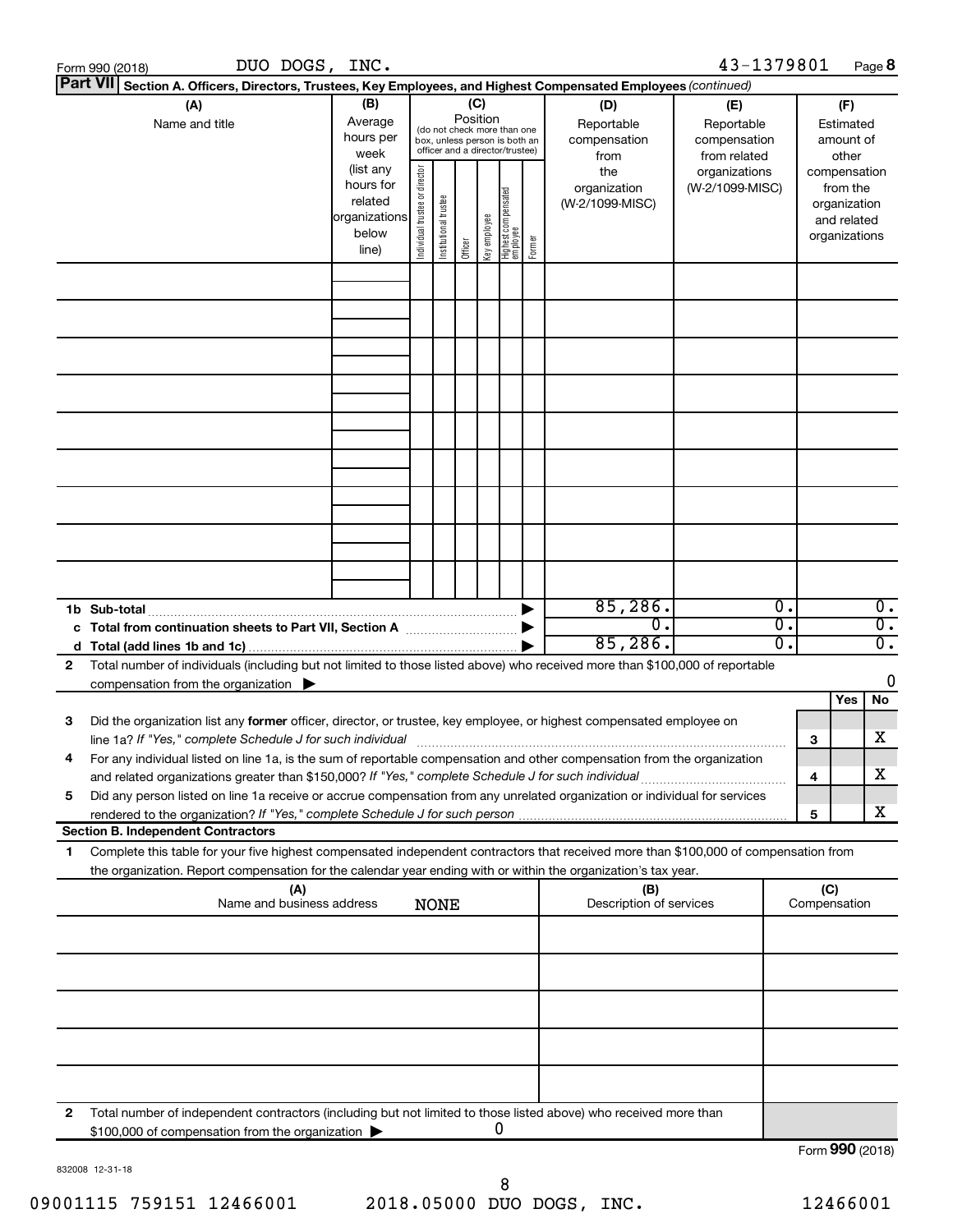|                                                           | 43-1379801<br>DUO DOGS, INC.<br>Page 9<br>Form 990 (2018) |   |                                                       |                            |                       |                                  |                                                 |                                         |                                                                    |
|-----------------------------------------------------------|-----------------------------------------------------------|---|-------------------------------------------------------|----------------------------|-----------------------|----------------------------------|-------------------------------------------------|-----------------------------------------|--------------------------------------------------------------------|
| <b>Part VIII</b>                                          |                                                           |   | <b>Statement of Revenue</b>                           |                            |                       |                                  |                                                 |                                         |                                                                    |
|                                                           |                                                           |   |                                                       |                            |                       |                                  |                                                 |                                         |                                                                    |
|                                                           |                                                           |   |                                                       |                            |                       | (A)<br>Total revenue             | (B)<br>Related or<br>exempt function<br>revenue | (C)<br>Unrelated<br>business<br>revenue | (D)<br>Revenue excluded<br>from tax under<br>sections<br>512 - 514 |
|                                                           |                                                           |   | 1 a Federated campaigns                               | 1a                         | 138,627.              |                                  |                                                 |                                         |                                                                    |
| Contributions, Gifts, Grants<br>and Other Similar Amounts |                                                           |   |                                                       | 1 <sub>b</sub>             |                       |                                  |                                                 |                                         |                                                                    |
|                                                           |                                                           |   | c Fundraising events                                  | $\overline{1c}$            | 411,562.              |                                  |                                                 |                                         |                                                                    |
|                                                           |                                                           |   | d Related organizations                               | 1 <sub>d</sub>             |                       |                                  |                                                 |                                         |                                                                    |
|                                                           |                                                           |   | e Government grants (contributions)                   | 1e                         | 16, 144.              |                                  |                                                 |                                         |                                                                    |
|                                                           |                                                           |   | f All other contributions, gifts, grants, and         |                            |                       |                                  |                                                 |                                         |                                                                    |
|                                                           |                                                           |   | similar amounts not included above                    | 1f                         | 705,842.              |                                  |                                                 |                                         |                                                                    |
|                                                           |                                                           |   | g Noncash contributions included in lines 1a-1f: \$   |                            | 136,742.              |                                  |                                                 |                                         |                                                                    |
|                                                           |                                                           |   |                                                       |                            |                       | $\blacktriangleright$ 1,272,175. |                                                 |                                         |                                                                    |
|                                                           |                                                           |   |                                                       |                            | <b>Business Code</b>  |                                  |                                                 |                                         |                                                                    |
|                                                           |                                                           |   | 2 a ASSISTANCE DOG PROGRAM                            |                            | 900099                | 53,942.                          | 53,942.                                         |                                         |                                                                    |
|                                                           |                                                           |   | <b>b</b> TOUCH PROGRAM                                |                            | 900099                | 10, 160.                         | 10, 160.                                        |                                         |                                                                    |
|                                                           |                                                           |   | <b>EDUCATION PROGRAM</b>                              |                            | 900099                | 495.                             | 495.                                            |                                         |                                                                    |
|                                                           |                                                           |   |                                                       |                            |                       |                                  |                                                 |                                         |                                                                    |
| Program Service<br>Revenue                                |                                                           | d |                                                       |                            |                       |                                  |                                                 |                                         |                                                                    |
|                                                           |                                                           | е |                                                       |                            |                       |                                  |                                                 |                                         |                                                                    |
|                                                           |                                                           |   |                                                       |                            | ▶                     | 64,597.                          |                                                 |                                         |                                                                    |
|                                                           |                                                           | g |                                                       |                            |                       |                                  |                                                 |                                         |                                                                    |
|                                                           | 3                                                         |   | Investment income (including dividends, interest, and |                            |                       | 32,356.                          |                                                 |                                         | 32,356.                                                            |
|                                                           |                                                           |   | Income from investment of tax-exempt bond proceeds    |                            | ▶                     |                                  |                                                 |                                         |                                                                    |
|                                                           | 4                                                         |   |                                                       |                            |                       |                                  |                                                 |                                         |                                                                    |
|                                                           | 5                                                         |   |                                                       |                            |                       |                                  |                                                 |                                         |                                                                    |
|                                                           |                                                           |   |                                                       | (i) Real                   | (ii) Personal         |                                  |                                                 |                                         |                                                                    |
|                                                           |                                                           |   | 6 a Gross rents                                       |                            |                       |                                  |                                                 |                                         |                                                                    |
|                                                           |                                                           |   | <b>b</b> Less: rental expenses                        |                            |                       |                                  |                                                 |                                         |                                                                    |
|                                                           |                                                           |   | <b>c</b> Rental income or (loss)                      |                            |                       |                                  |                                                 |                                         |                                                                    |
|                                                           |                                                           |   | d Net rental income or (loss)                         |                            |                       |                                  |                                                 |                                         |                                                                    |
|                                                           |                                                           |   | 7 a Gross amount from sales of                        | (i) Securities<br>270,197. | (ii) Other            |                                  |                                                 |                                         |                                                                    |
|                                                           |                                                           |   | assets other than inventory                           |                            |                       |                                  |                                                 |                                         |                                                                    |
|                                                           |                                                           |   | <b>b</b> Less: cost or other basis                    |                            |                       |                                  |                                                 |                                         |                                                                    |
|                                                           |                                                           |   |                                                       |                            |                       |                                  |                                                 |                                         |                                                                    |
|                                                           |                                                           |   |                                                       |                            |                       | $-6,585.$                        |                                                 |                                         | $-6,585.$                                                          |
|                                                           |                                                           |   | 8 a Gross income from fundraising events (not         |                            |                       |                                  |                                                 |                                         |                                                                    |
| <b>Other Revenue</b>                                      |                                                           |   | $\mathtt{411}$ ,562. $_\mathsf{of}$<br>including \$   |                            |                       |                                  |                                                 |                                         |                                                                    |
|                                                           |                                                           |   | contributions reported on line 1c). See               |                            |                       |                                  |                                                 |                                         |                                                                    |
|                                                           |                                                           |   |                                                       |                            | $a$ 74,515.           |                                  |                                                 |                                         |                                                                    |
|                                                           |                                                           |   |                                                       |                            | $b\sqrt{112,219}$ .   |                                  |                                                 |                                         |                                                                    |
|                                                           |                                                           |   | c Net income or (loss) from fundraising events        |                            | ▶                     | $-37,704.$                       |                                                 |                                         | $-37,704.$                                                         |
|                                                           |                                                           |   | 9 a Gross income from gaming activities. See          |                            |                       |                                  |                                                 |                                         |                                                                    |
|                                                           |                                                           |   |                                                       |                            |                       |                                  |                                                 |                                         |                                                                    |
|                                                           |                                                           |   |                                                       | b                          |                       |                                  |                                                 |                                         |                                                                    |
|                                                           |                                                           |   | c Net income or (loss) from gaming activities         |                            | ▶                     |                                  |                                                 |                                         |                                                                    |
|                                                           |                                                           |   | 10 a Gross sales of inventory, less returns           |                            |                       |                                  |                                                 |                                         |                                                                    |
|                                                           |                                                           |   |                                                       |                            |                       |                                  |                                                 |                                         |                                                                    |
|                                                           |                                                           |   |                                                       | $\mathbf{b}$               | $\overline{0}$ .      |                                  |                                                 |                                         |                                                                    |
|                                                           |                                                           |   | c Net income or (loss) from sales of inventory        |                            |                       | 28,500.                          | 28,500.                                         |                                         |                                                                    |
|                                                           |                                                           |   | Miscellaneous Revenue                                 |                            | <b>Business Code</b>  |                                  |                                                 |                                         |                                                                    |
|                                                           |                                                           |   | 11 a OBEDIENCE                                        |                            | 900099                | 61,323.                          |                                                 | 61,323.                                 |                                                                    |
|                                                           |                                                           |   | <b>MISCELLANEOUS</b>                                  |                            | 900099                | 19,160.                          | 19,160.                                         |                                         |                                                                    |
|                                                           |                                                           | с |                                                       |                            |                       |                                  |                                                 |                                         |                                                                    |
|                                                           |                                                           |   |                                                       |                            |                       |                                  |                                                 |                                         |                                                                    |
|                                                           |                                                           |   |                                                       |                            | $\blacktriangleright$ | 80,483.                          |                                                 |                                         | $\overline{61,323.}$ $-11,933.$                                    |
|                                                           | 12                                                        |   |                                                       |                            |                       | 1,433,822.                       | 112, 257.                                       |                                         |                                                                    |
| 832009 12-31-18                                           |                                                           |   |                                                       |                            |                       |                                  |                                                 |                                         | Form 990 (2018)                                                    |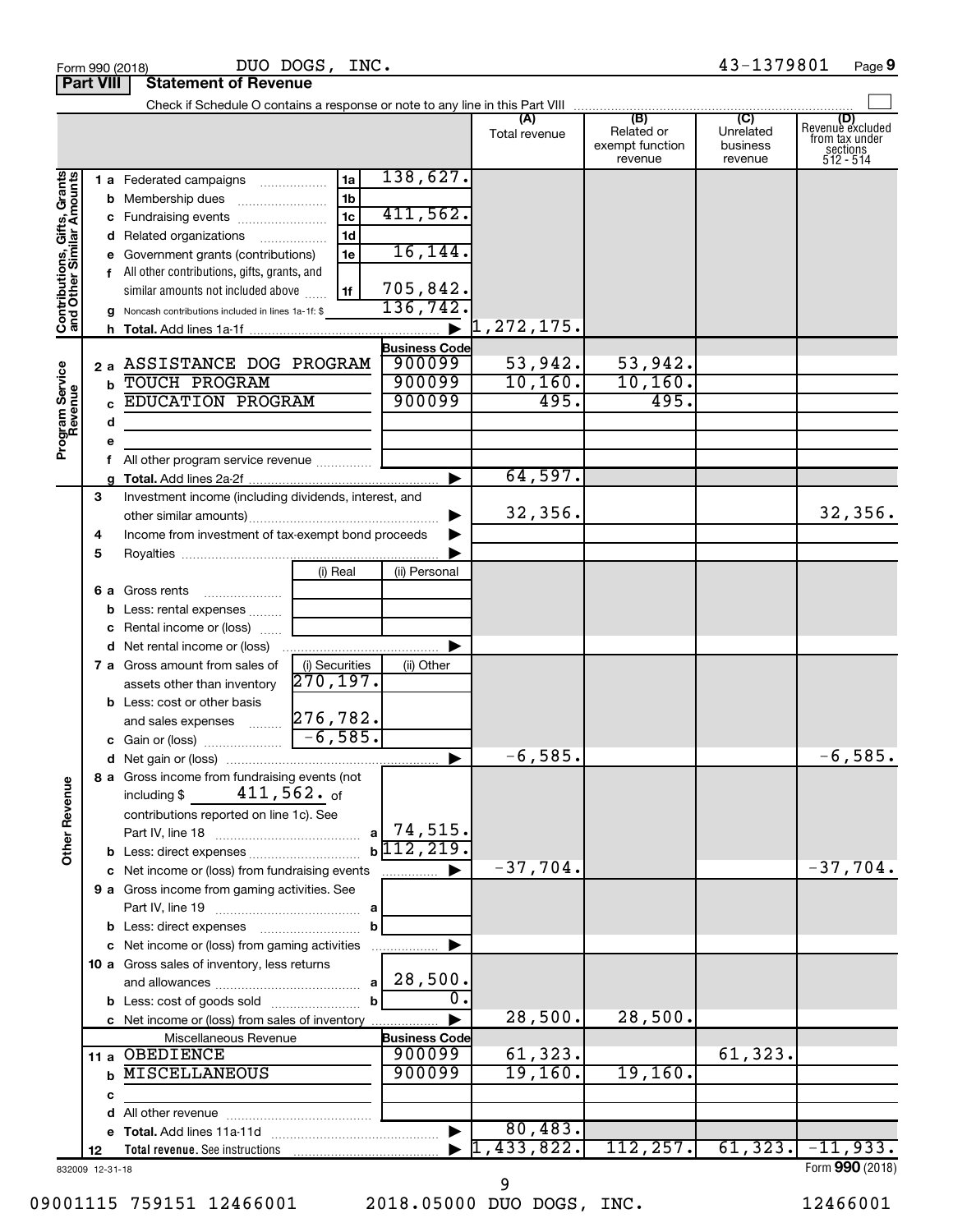DUO DOGS, INC.

**Part IX Statement of Functional Expenses**

*Section 501(c)(3) and 501(c)(4) organizations must complete all columns. All other organizations must complete column (A).*

|          | Check if Schedule O contains a response or note to any line in this Part IX                                                                               |                       |                                    |                                           |                                |  |  |  |  |
|----------|-----------------------------------------------------------------------------------------------------------------------------------------------------------|-----------------------|------------------------------------|-------------------------------------------|--------------------------------|--|--|--|--|
|          | Do not include amounts reported on lines 6b,<br>7b, 8b, 9b, and 10b of Part VIII.                                                                         | (A)<br>Total expenses | (B)<br>Program service<br>expenses | (C)<br>Management and<br>general expenses | (D)<br>Fundraising<br>expenses |  |  |  |  |
| 1.       | Grants and other assistance to domestic organizations                                                                                                     |                       |                                    |                                           |                                |  |  |  |  |
|          | and domestic governments. See Part IV, line 21                                                                                                            |                       |                                    |                                           |                                |  |  |  |  |
| 2        | Grants and other assistance to domestic                                                                                                                   |                       |                                    |                                           |                                |  |  |  |  |
|          | individuals. See Part IV, line 22                                                                                                                         |                       |                                    |                                           |                                |  |  |  |  |
| 3        | Grants and other assistance to foreign                                                                                                                    |                       |                                    |                                           |                                |  |  |  |  |
|          | organizations, foreign governments, and foreign                                                                                                           |                       |                                    |                                           |                                |  |  |  |  |
|          | individuals. See Part IV, lines 15 and 16                                                                                                                 |                       |                                    |                                           |                                |  |  |  |  |
| 4        | Benefits paid to or for members                                                                                                                           |                       |                                    |                                           |                                |  |  |  |  |
| 5        | Compensation of current officers, directors,                                                                                                              |                       |                                    |                                           |                                |  |  |  |  |
|          | trustees, and key employees                                                                                                                               | 112,681.              | 87,880.                            | 9,796.                                    | 15,005.                        |  |  |  |  |
| 6        | Compensation not included above, to disqualified                                                                                                          |                       |                                    |                                           |                                |  |  |  |  |
|          | persons (as defined under section 4958(f)(1)) and                                                                                                         |                       |                                    |                                           |                                |  |  |  |  |
|          | persons described in section 4958(c)(3)(B)                                                                                                                | 549, 110.             | 427,485.                           | 86, 297.                                  | 35,328.                        |  |  |  |  |
| 7        |                                                                                                                                                           |                       |                                    |                                           |                                |  |  |  |  |
| 8        | Pension plan accruals and contributions (include<br>section 401(k) and 403(b) employer contributions)                                                     |                       |                                    |                                           |                                |  |  |  |  |
| 9        |                                                                                                                                                           | 64, 284.              | 50,061.                            | 9,334.                                    |                                |  |  |  |  |
| 10       |                                                                                                                                                           | 52,198.               | 40,649.                            | 7,579.                                    | $\frac{4,889}{3,970}$ .        |  |  |  |  |
| 11       | Fees for services (non-employees):                                                                                                                        |                       |                                    |                                           |                                |  |  |  |  |
| a        |                                                                                                                                                           |                       |                                    |                                           |                                |  |  |  |  |
| b        |                                                                                                                                                           |                       |                                    |                                           |                                |  |  |  |  |
| с        |                                                                                                                                                           |                       |                                    |                                           |                                |  |  |  |  |
| d        |                                                                                                                                                           |                       |                                    |                                           |                                |  |  |  |  |
| e        | Professional fundraising services. See Part IV, line 17                                                                                                   |                       |                                    |                                           |                                |  |  |  |  |
| f        | Investment management fees                                                                                                                                |                       |                                    |                                           |                                |  |  |  |  |
| g        | Other. (If line 11g amount exceeds 10% of line 25,                                                                                                        |                       |                                    |                                           |                                |  |  |  |  |
|          | column (A) amount, list line 11g expenses on Sch O.)                                                                                                      |                       |                                    |                                           |                                |  |  |  |  |
| 12       |                                                                                                                                                           |                       |                                    |                                           |                                |  |  |  |  |
| 13       |                                                                                                                                                           | 20, 782.<br>12,464.   | 19,222.<br>11,528.                 | 520.<br>312.                              | 1,040.<br>624.                 |  |  |  |  |
| 14       |                                                                                                                                                           |                       |                                    |                                           |                                |  |  |  |  |
| 15       |                                                                                                                                                           | 102,634.              | 94,936.                            | 2,566                                     | 5,132.                         |  |  |  |  |
| 16<br>17 | Travel                                                                                                                                                    | 12,321.               | 12, 225.                           | 96.                                       |                                |  |  |  |  |
| 18       | Payments of travel or entertainment expenses                                                                                                              |                       |                                    |                                           |                                |  |  |  |  |
|          | for any federal, state, or local public officials                                                                                                         |                       |                                    |                                           |                                |  |  |  |  |
| 19       | Conferences, conventions, and meetings                                                                                                                    | 10, 296.              | 9,525.                             | 257.                                      | 514.                           |  |  |  |  |
| 20       | Interest                                                                                                                                                  |                       |                                    |                                           |                                |  |  |  |  |
| 21       |                                                                                                                                                           |                       |                                    |                                           |                                |  |  |  |  |
| 22       | Depreciation, depletion, and amortization                                                                                                                 | 114, 817.             | 106, 207.                          | 2,870.                                    | 5,740.                         |  |  |  |  |
| 23       | Insurance                                                                                                                                                 | 16, 577.              | 15, 335.                           | 414                                       | 828.                           |  |  |  |  |
| 24       | Other expenses. Itemize expenses not covered<br>above. (List miscellaneous expenses in line 24e. If line<br>24e amount exceeds 10% of line 25, column (A) |                       |                                    |                                           |                                |  |  |  |  |
|          | amount, list line 24e expenses on Schedule O.)                                                                                                            |                       |                                    |                                           |                                |  |  |  |  |
| a        | PROFESSIONAL FEES                                                                                                                                         | 101,926.              | 94,282.                            | 2,548.                                    | 5,096.                         |  |  |  |  |
| b        | <b>MISCELLANEOUS</b>                                                                                                                                      | 78, 305.              | 74,895.                            | $1$ ,137.                                 | 2,273.                         |  |  |  |  |
| C        | <b>VETERINARY FEES</b>                                                                                                                                    | 39,884.               | 39,884.                            |                                           |                                |  |  |  |  |
| d        | PROGRAM SUPPLIES                                                                                                                                          | 28,760.               | 27,160.                            | 0.                                        | 1,600.                         |  |  |  |  |
|          | e All other expenses                                                                                                                                      | 50,701.<br>1,367,740. | 42,945.<br>1,154,219.              | 4,940<br>128,666                          | 2,816.<br>84, 855.             |  |  |  |  |
| 25       | Total functional expenses. Add lines 1 through 24e                                                                                                        |                       |                                    |                                           |                                |  |  |  |  |
| 26       | Joint costs. Complete this line only if the organization<br>reported in column (B) joint costs from a combined                                            |                       |                                    |                                           |                                |  |  |  |  |
|          | educational campaign and fundraising solicitation.                                                                                                        |                       |                                    |                                           |                                |  |  |  |  |
|          | Check here $\blacktriangleright$<br>if following SOP 98-2 (ASC 958-720)                                                                                   |                       |                                    |                                           |                                |  |  |  |  |
|          |                                                                                                                                                           |                       |                                    |                                           | $000$ ( $0010$ )               |  |  |  |  |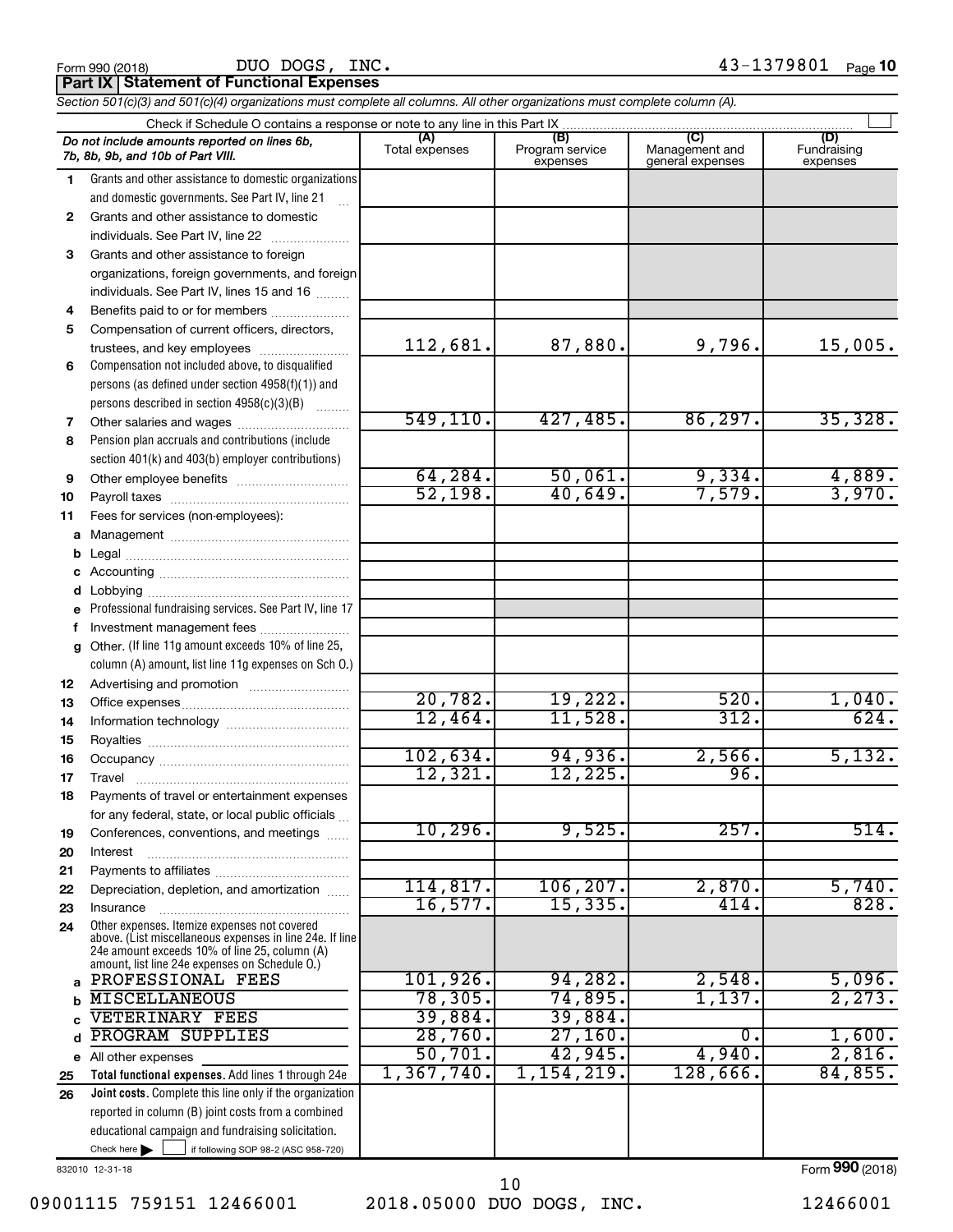|                             |    |                                                                                                                                                                                                                                | (A)<br>Beginning of year |                         | (B)<br>End of year            |
|-----------------------------|----|--------------------------------------------------------------------------------------------------------------------------------------------------------------------------------------------------------------------------------|--------------------------|-------------------------|-------------------------------|
|                             | 1  |                                                                                                                                                                                                                                | 615,736.                 | $\mathbf{1}$            | 419,048.                      |
|                             | 2  |                                                                                                                                                                                                                                |                          | $\mathbf{2}$            |                               |
|                             | з  |                                                                                                                                                                                                                                | 270, 749.                | $\overline{\mathbf{3}}$ | 276,899.                      |
|                             | 4  |                                                                                                                                                                                                                                |                          | 4                       |                               |
|                             | 5  | Loans and other receivables from current and former officers, directors,                                                                                                                                                       |                          |                         |                               |
|                             |    | trustees, key employees, and highest compensated employees. Complete                                                                                                                                                           |                          |                         |                               |
|                             |    | Part II of Schedule L                                                                                                                                                                                                          |                          | 5                       |                               |
|                             | 6  | Loans and other receivables from other disqualified persons (as defined under                                                                                                                                                  |                          |                         |                               |
|                             |    | section 4958(f)(1)), persons described in section 4958(c)(3)(B), and contributing                                                                                                                                              |                          |                         |                               |
|                             |    | employers and sponsoring organizations of section 501(c)(9) voluntary                                                                                                                                                          |                          |                         |                               |
|                             |    | employees' beneficiary organizations (see instr). Complete Part II of Sch L                                                                                                                                                    |                          | 6                       |                               |
| Assets                      | 7  |                                                                                                                                                                                                                                |                          | $\overline{7}$          |                               |
|                             | 8  |                                                                                                                                                                                                                                |                          | 8                       |                               |
|                             | 9  | Prepaid expenses and deferred charges                                                                                                                                                                                          | 20,546.                  | 9                       | 18, 126.                      |
|                             |    | <b>10a</b> Land, buildings, and equipment: cost or other                                                                                                                                                                       |                          |                         |                               |
|                             |    |                                                                                                                                                                                                                                |                          |                         |                               |
|                             |    |                                                                                                                                                                                                                                | 4,332,439.               | 10 <sub>c</sub>         |                               |
|                             | 11 |                                                                                                                                                                                                                                | 662,402.                 | 11                      | $\frac{4,309,154.}{933,098.}$ |
|                             | 12 |                                                                                                                                                                                                                                |                          | 12                      |                               |
|                             | 13 |                                                                                                                                                                                                                                |                          | 13                      |                               |
|                             | 14 |                                                                                                                                                                                                                                |                          | 14                      |                               |
|                             | 15 |                                                                                                                                                                                                                                | 497.                     | 15                      | 278.                          |
|                             | 16 |                                                                                                                                                                                                                                | 5,902,369.               | 16                      | 5,956,603.                    |
|                             | 17 |                                                                                                                                                                                                                                | 99,892.                  | 17                      | 58,628.                       |
|                             | 18 |                                                                                                                                                                                                                                |                          | 18                      |                               |
|                             | 19 | Deferred revenue manual contracts and contracts are all the manual contracts and contracts are contracted and contracts are contracted and contract are contracted and contract are contracted and contract are contracted and | 7,650.                   | 19                      | 8,570.                        |
|                             | 20 |                                                                                                                                                                                                                                |                          | 20                      |                               |
|                             | 21 | Escrow or custodial account liability. Complete Part IV of Schedule D                                                                                                                                                          |                          | 21                      |                               |
|                             | 22 | Loans and other payables to current and former officers, directors, trustees,                                                                                                                                                  |                          |                         |                               |
| Liabilities                 |    | key employees, highest compensated employees, and disqualified persons.                                                                                                                                                        |                          |                         |                               |
|                             |    |                                                                                                                                                                                                                                |                          | 22                      |                               |
|                             | 23 | Secured mortgages and notes payable to unrelated third parties                                                                                                                                                                 |                          | 23                      |                               |
|                             | 24 | Unsecured notes and loans payable to unrelated third parties                                                                                                                                                                   |                          | 24                      |                               |
|                             | 25 | Other liabilities (including federal income tax, payables to related third                                                                                                                                                     |                          |                         |                               |
|                             |    | parties, and other liabilities not included on lines 17-24). Complete Part X of                                                                                                                                                |                          |                         |                               |
|                             |    | Schedule D                                                                                                                                                                                                                     |                          | 25                      |                               |
|                             | 26 |                                                                                                                                                                                                                                | 107,542.                 | 26                      | 67,198.                       |
|                             |    | Organizations that follow SFAS 117 (ASC 958), check here $\blacktriangleright \begin{array}{c} \boxed{X} \end{array}$ and                                                                                                      |                          |                         |                               |
|                             |    | complete lines 27 through 29, and lines 33 and 34.                                                                                                                                                                             |                          |                         |                               |
|                             | 27 |                                                                                                                                                                                                                                | 5,360,376.               | 27                      | 5,456,409.                    |
|                             | 28 |                                                                                                                                                                                                                                | 284, 451.                | 28                      | 282,996.                      |
|                             | 29 | Permanently restricted net assets                                                                                                                                                                                              | 150,000.                 | 29                      | 150,000.                      |
|                             |    | Organizations that do not follow SFAS 117 (ASC 958), check here $\blacktriangleright\Box$                                                                                                                                      |                          |                         |                               |
|                             |    | and complete lines 30 through 34.                                                                                                                                                                                              |                          |                         |                               |
|                             | 30 |                                                                                                                                                                                                                                |                          | 30                      |                               |
|                             | 31 | Paid-in or capital surplus, or land, building, or equipment fund                                                                                                                                                               |                          | 31                      |                               |
| Net Assets or Fund Balances | 32 | Retained earnings, endowment, accumulated income, or other funds                                                                                                                                                               |                          | 32                      |                               |
|                             | 33 |                                                                                                                                                                                                                                | 5,794,827.               | 33                      | 5,889,405.                    |
|                             | 34 |                                                                                                                                                                                                                                | 5,902,369.               | 34                      | 5,956,603.                    |

Form (2018) **990**

**Part X** | Balance Sheet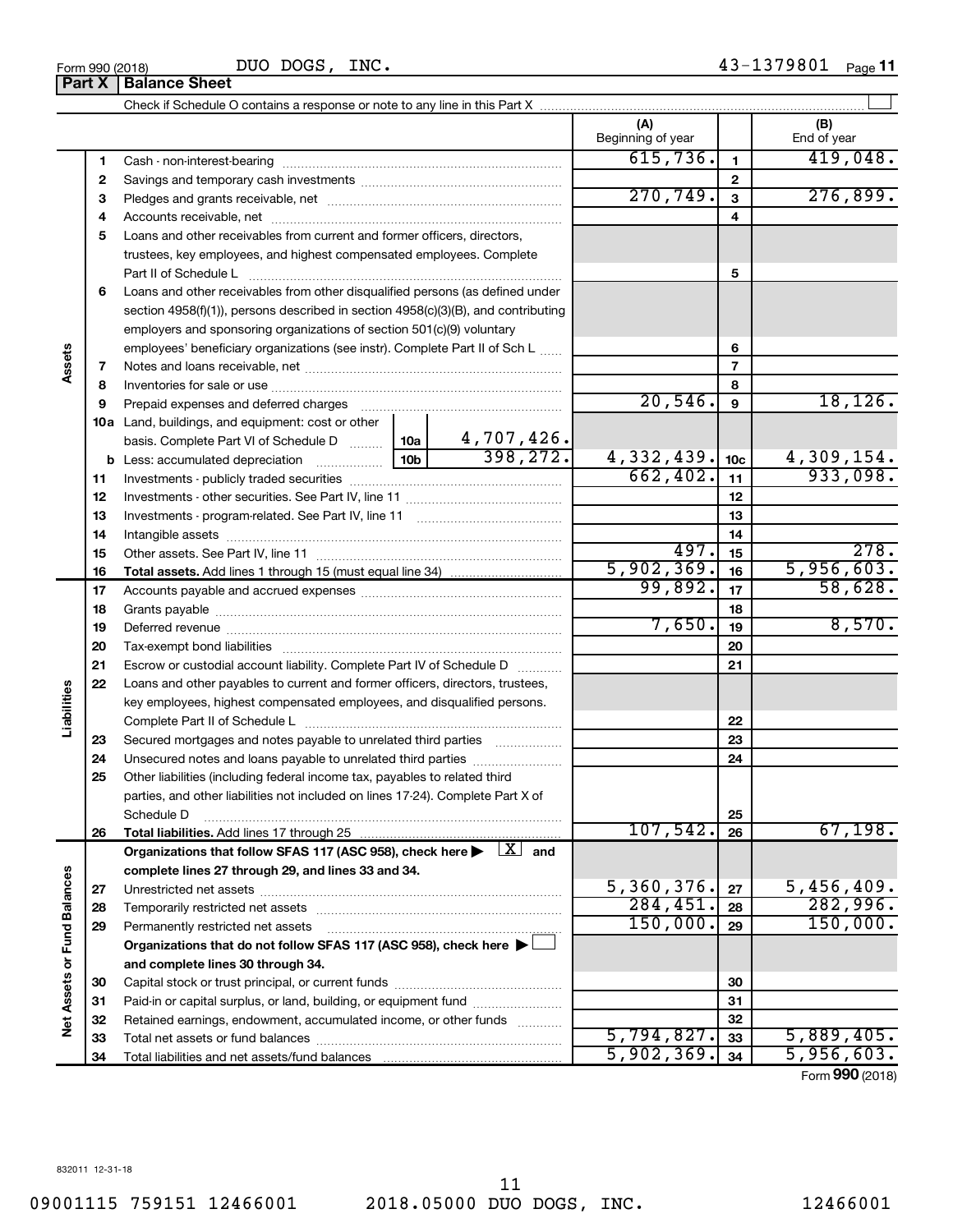|    | DUO DOGS, INC.<br>Form 990 (2018)                                                                                               | 43-1379801     |                |        | Page 12                 |  |  |
|----|---------------------------------------------------------------------------------------------------------------------------------|----------------|----------------|--------|-------------------------|--|--|
|    | <b>Reconciliation of Net Assets</b><br>Part XI                                                                                  |                |                |        |                         |  |  |
|    |                                                                                                                                 |                |                |        |                         |  |  |
|    |                                                                                                                                 |                |                |        |                         |  |  |
| 1  |                                                                                                                                 | 1.             | 1,433,822.     |        |                         |  |  |
| 2  |                                                                                                                                 | $\overline{2}$ | 1,367,740.     |        |                         |  |  |
| з  | Revenue less expenses. Subtract line 2 from line 1                                                                              | 3              |                |        | 66,082.                 |  |  |
| 4  | 5,794,827.<br>$\overline{\mathbf{4}}$                                                                                           |                |                |        |                         |  |  |
| 5  | 5                                                                                                                               |                |                |        |                         |  |  |
| 6  | Donated services and use of facilities                                                                                          | 6              |                |        |                         |  |  |
| 7  | Investment expenses                                                                                                             | $\overline{7}$ |                |        |                         |  |  |
| 8  | Prior period adjustments                                                                                                        | 8              |                |        |                         |  |  |
| 9  |                                                                                                                                 | 9              |                |        | $\overline{0}$ .        |  |  |
| 10 | Net assets or fund balances at end of year. Combine lines 3 through 9 (must equal Part X, line 33,                              |                |                |        |                         |  |  |
|    | column (B))                                                                                                                     | 10             | 5,889,405.     |        |                         |  |  |
|    | <b>Part XII</b> Financial Statements and Reporting                                                                              |                |                |        |                         |  |  |
|    |                                                                                                                                 |                |                |        | $\overline{\mathbf{X}}$ |  |  |
|    |                                                                                                                                 |                |                | Yes    | No                      |  |  |
| 1  | $\boxed{\text{X}}$ Accrual<br>Accounting method used to prepare the Form 990: [130] Cash<br>$\Box$ Other                        |                |                |        |                         |  |  |
|    | If the organization changed its method of accounting from a prior year or checked "Other," explain in Schedule O.               |                |                |        |                         |  |  |
|    | 2a Were the organization's financial statements compiled or reviewed by an independent accountant?                              |                | 2a             |        | х                       |  |  |
|    | If "Yes," check a box below to indicate whether the financial statements for the year were compiled or reviewed on a            |                |                |        |                         |  |  |
|    | separate basis, consolidated basis, or both:                                                                                    |                |                |        |                         |  |  |
|    | Both consolidated and separate basis<br>Separate basis<br>Consolidated basis                                                    |                |                |        |                         |  |  |
|    |                                                                                                                                 |                | 2 <sub>b</sub> | X      |                         |  |  |
|    | If "Yes," check a box below to indicate whether the financial statements for the year were audited on a separate basis,         |                |                |        |                         |  |  |
|    | consolidated basis, or both:                                                                                                    |                |                |        |                         |  |  |
|    | $\lfloor \underline{X} \rfloor$ Separate basis<br>Consolidated basis<br>Both consolidated and separate basis                    |                |                |        |                         |  |  |
|    | c If "Yes" to line 2a or 2b, does the organization have a committee that assumes responsibility for oversight of the audit,     |                |                |        |                         |  |  |
|    | review, or compilation of its financial statements and selection of an independent accountant?                                  |                | 2c             | х      |                         |  |  |
|    | If the organization changed either its oversight process or selection process during the tax year, explain in Schedule O.       |                |                |        |                         |  |  |
|    | 3a As a result of a federal award, was the organization required to undergo an audit or audits as set forth in the Single Audit |                |                |        |                         |  |  |
|    | Act and OMB Circular A-133?                                                                                                     |                | За             |        | x                       |  |  |
|    | b If "Yes," did the organization undergo the required audit or audits? If the organization did not undergo the required audit   |                |                |        |                         |  |  |
|    | or audits, explain why in Schedule O and describe any steps taken to undergo such audits mature entity and the                  |                | 3b             | $\sim$ |                         |  |  |

Form (2018) **990**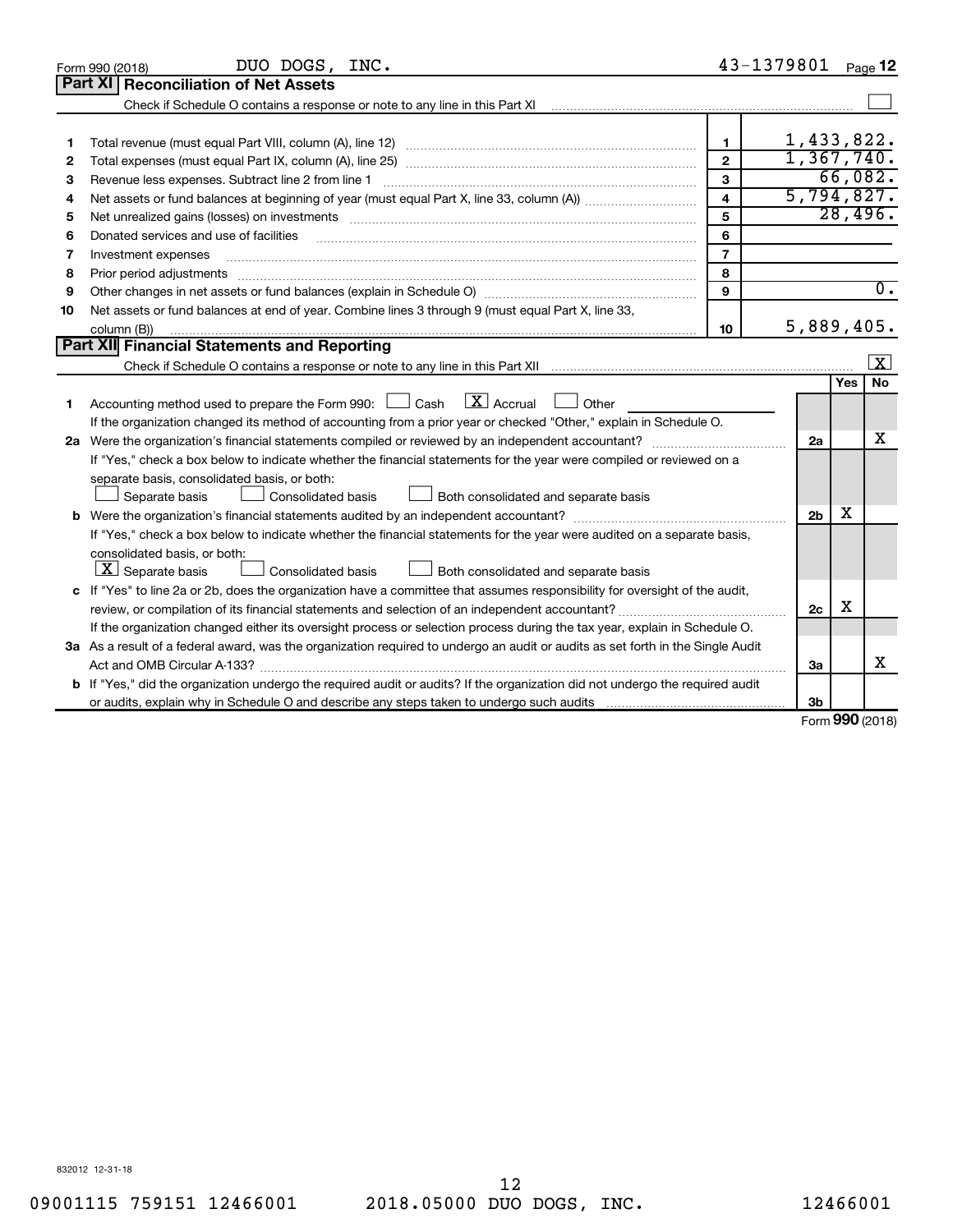| <b>SCHEDULE A</b> |  |
|-------------------|--|
|-------------------|--|

Department of the Treasury Internal Revenue Service

| (Form 990 or 990-EZ) |  |  |  |  |
|----------------------|--|--|--|--|
|----------------------|--|--|--|--|

# Form 990 or 990-EZ)<br>
Complete if the organization is a section 501(c)(3) organization or a section<br> **Public Charity Status and Public Support**

**4947(a)(1) nonexempt charitable trust. | Attach to Form 990 or Form 990-EZ.** 

**| Go to www.irs.gov/Form990 for instructions and the latest information.**

| <b>Open to Public</b><br>Inspection |
|-------------------------------------|
| entification num                    |

OMB No. 1545-0047

|       |              | Name of the organization                                                                                                                      |                |                            |     |                                                                      |                            |  | <b>Employer identification number</b> |
|-------|--------------|-----------------------------------------------------------------------------------------------------------------------------------------------|----------------|----------------------------|-----|----------------------------------------------------------------------|----------------------------|--|---------------------------------------|
|       |              |                                                                                                                                               | DUO DOGS, INC. |                            |     |                                                                      |                            |  | 43-1379801                            |
|       | Part I       | Reason for Public Charity Status (All organizations must complete this part.) See instructions.                                               |                |                            |     |                                                                      |                            |  |                                       |
|       |              | The organization is not a private foundation because it is: (For lines 1 through 12, check only one box.)                                     |                |                            |     |                                                                      |                            |  |                                       |
| 1     |              | A church, convention of churches, or association of churches described in section 170(b)(1)(A)(i).                                            |                |                            |     |                                                                      |                            |  |                                       |
| 2     |              | A school described in section 170(b)(1)(A)(ii). (Attach Schedule E (Form 990 or 990-EZ).)                                                     |                |                            |     |                                                                      |                            |  |                                       |
| 3     |              | A hospital or a cooperative hospital service organization described in section 170(b)(1)(A)(iii).                                             |                |                            |     |                                                                      |                            |  |                                       |
| 4     |              | A medical research organization operated in conjunction with a hospital described in section 170(b)(1)(A)(iii). Enter the hospital's name,    |                |                            |     |                                                                      |                            |  |                                       |
|       |              | city, and state:                                                                                                                              |                |                            |     |                                                                      |                            |  |                                       |
| 5     |              | An organization operated for the benefit of a college or university owned or operated by a governmental unit described in                     |                |                            |     |                                                                      |                            |  |                                       |
|       |              | section 170(b)(1)(A)(iv). (Complete Part II.)                                                                                                 |                |                            |     |                                                                      |                            |  |                                       |
| 6     |              | A federal, state, or local government or governmental unit described in section 170(b)(1)(A)(v).                                              |                |                            |     |                                                                      |                            |  |                                       |
| 7     | $\mathbf{X}$ | An organization that normally receives a substantial part of its support from a governmental unit or from the general public described in     |                |                            |     |                                                                      |                            |  |                                       |
|       |              | section 170(b)(1)(A)(vi). (Complete Part II.)                                                                                                 |                |                            |     |                                                                      |                            |  |                                       |
| 8     |              | A community trust described in section 170(b)(1)(A)(vi). (Complete Part II.)                                                                  |                |                            |     |                                                                      |                            |  |                                       |
| 9     |              | An agricultural research organization described in section 170(b)(1)(A)(ix) operated in conjunction with a land-grant college                 |                |                            |     |                                                                      |                            |  |                                       |
|       |              | or university or a non-land-grant college of agriculture (see instructions). Enter the name, city, and state of the college or                |                |                            |     |                                                                      |                            |  |                                       |
|       |              | university:                                                                                                                                   |                |                            |     |                                                                      |                            |  |                                       |
| 10    |              | An organization that normally receives: (1) more than 33 1/3% of its support from contributions, membership fees, and gross receipts from     |                |                            |     |                                                                      |                            |  |                                       |
|       |              | activities related to its exempt functions - subject to certain exceptions, and (2) no more than 33 1/3% of its support from gross investment |                |                            |     |                                                                      |                            |  |                                       |
|       |              | income and unrelated business taxable income (less section 511 tax) from businesses acquired by the organization after June 30, 1975.         |                |                            |     |                                                                      |                            |  |                                       |
|       |              | See section 509(a)(2). (Complete Part III.)                                                                                                   |                |                            |     |                                                                      |                            |  |                                       |
| 11    |              | An organization organized and operated exclusively to test for public safety. See section 509(a)(4).                                          |                |                            |     |                                                                      |                            |  |                                       |
| 12    |              | An organization organized and operated exclusively for the benefit of, to perform the functions of, or to carry out the purposes of one or    |                |                            |     |                                                                      |                            |  |                                       |
|       |              | more publicly supported organizations described in section 509(a)(1) or section 509(a)(2). See section 509(a)(3). Check the box in            |                |                            |     |                                                                      |                            |  |                                       |
|       |              | lines 12a through 12d that describes the type of supporting organization and complete lines 12e, 12f, and 12g.                                |                |                            |     |                                                                      |                            |  |                                       |
| a     |              | Type I. A supporting organization operated, supervised, or controlled by its supported organization(s), typically by giving                   |                |                            |     |                                                                      |                            |  |                                       |
|       |              | the supported organization(s) the power to regularly appoint or elect a majority of the directors or trustees of the supporting               |                |                            |     |                                                                      |                            |  |                                       |
|       |              | organization. You must complete Part IV, Sections A and B.                                                                                    |                |                            |     |                                                                      |                            |  |                                       |
| b     |              | Type II. A supporting organization supervised or controlled in connection with its supported organization(s), by having                       |                |                            |     |                                                                      |                            |  |                                       |
|       |              | control or management of the supporting organization vested in the same persons that control or manage the supported                          |                |                            |     |                                                                      |                            |  |                                       |
|       |              | organization(s). You must complete Part IV, Sections A and C.                                                                                 |                |                            |     |                                                                      |                            |  |                                       |
|       |              | Type III functionally integrated. A supporting organization operated in connection with, and functionally integrated with,                    |                |                            |     |                                                                      |                            |  |                                       |
|       |              | its supported organization(s) (see instructions). You must complete Part IV, Sections A, D, and E.                                            |                |                            |     |                                                                      |                            |  |                                       |
| d     |              | Type III non-functionally integrated. A supporting organization operated in connection with its supported organization(s)                     |                |                            |     |                                                                      |                            |  |                                       |
|       |              | that is not functionally integrated. The organization generally must satisfy a distribution requirement and an attentiveness                  |                |                            |     |                                                                      |                            |  |                                       |
|       |              | requirement (see instructions). You must complete Part IV, Sections A and D, and Part V.                                                      |                |                            |     |                                                                      |                            |  |                                       |
| е     |              | Check this box if the organization received a written determination from the IRS that it is a Type I, Type II, Type III                       |                |                            |     |                                                                      |                            |  |                                       |
|       |              | functionally integrated, or Type III non-functionally integrated supporting organization.                                                     |                |                            |     |                                                                      |                            |  |                                       |
|       |              |                                                                                                                                               |                |                            |     |                                                                      |                            |  |                                       |
|       |              | Provide the following information about the supported organization(s).<br>(i) Name of supported                                               | (ii) EIN       | (iii) Type of organization |     |                                                                      | (v) Amount of monetary     |  | (vi) Amount of other                  |
|       |              | organization                                                                                                                                  |                | (described on lines 1-10   | Yes | (iv) Is the organization listed<br>in your governing document?<br>No | support (see instructions) |  | support (see instructions)            |
|       |              |                                                                                                                                               |                | above (see instructions))  |     |                                                                      |                            |  |                                       |
|       |              |                                                                                                                                               |                |                            |     |                                                                      |                            |  |                                       |
|       |              |                                                                                                                                               |                |                            |     |                                                                      |                            |  |                                       |
|       |              |                                                                                                                                               |                |                            |     |                                                                      |                            |  |                                       |
|       |              |                                                                                                                                               |                |                            |     |                                                                      |                            |  |                                       |
|       |              |                                                                                                                                               |                |                            |     |                                                                      |                            |  |                                       |
|       |              |                                                                                                                                               |                |                            |     |                                                                      |                            |  |                                       |
|       |              |                                                                                                                                               |                |                            |     |                                                                      |                            |  |                                       |
|       |              |                                                                                                                                               |                |                            |     |                                                                      |                            |  |                                       |
|       |              |                                                                                                                                               |                |                            |     |                                                                      |                            |  |                                       |
| Total |              |                                                                                                                                               |                |                            |     |                                                                      |                            |  |                                       |

LHA For Paperwork Reduction Act Notice, see the Instructions for Form 990 or 990-EZ. 832021 10-11-18 Schedule A (Form 990 or 990-EZ) 2018 13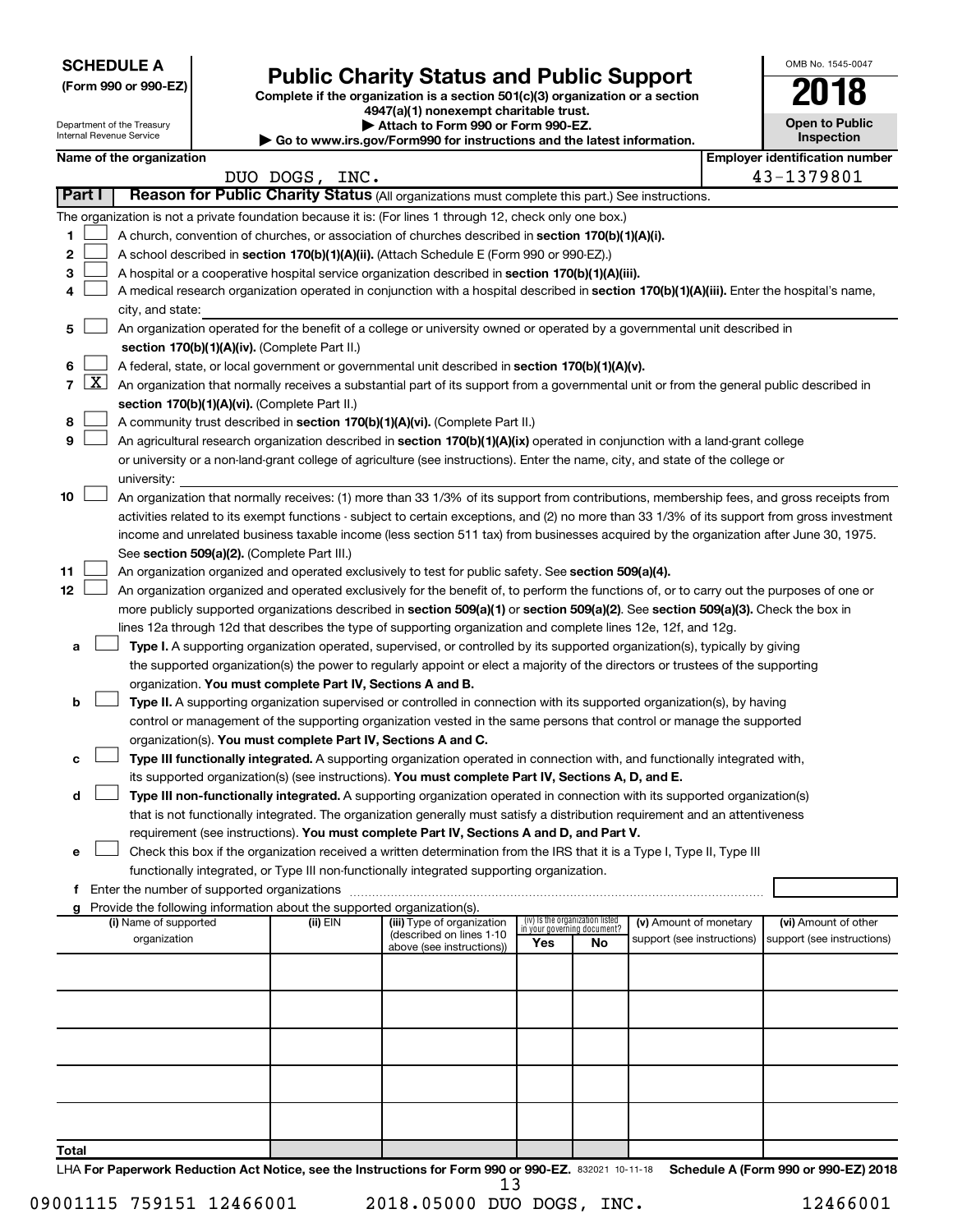#### Schedule A (Form 990 or 990-EZ) 2018 DUO DOGS, INC.  $43-1379801$  Page

43-1379801 Page 2

**Part II Support Schedule for Organizations Described in Sections 170(b)(1)(A)(iv) and 170(b)(1)(A)(vi)**

(Complete only if you checked the box on line 5, 7, or 8 of Part I or if the organization failed to qualify under Part III. If the organization fails to qualify under the tests listed below, please complete Part III.)

|    | <b>Section A. Public Support</b>                                                                                                                                                                                               |                 |          |            |            |           |                    |
|----|--------------------------------------------------------------------------------------------------------------------------------------------------------------------------------------------------------------------------------|-----------------|----------|------------|------------|-----------|--------------------|
|    | Calendar year (or fiscal year beginning in)                                                                                                                                                                                    | (a) 2014        | (b) 2015 | $(c)$ 2016 | $(d)$ 2017 | (e) 2018  | (f) Total          |
|    | 1 Gifts, grants, contributions, and                                                                                                                                                                                            |                 |          |            |            |           |                    |
|    | membership fees received. (Do not                                                                                                                                                                                              |                 |          |            |            |           |                    |
|    | include any "unusual grants.")                                                                                                                                                                                                 | 1301133.        | 1701026. | 1134682.   | 1301692.   | 1272175.  | 6710708.           |
|    | 2 Tax revenues levied for the organ-                                                                                                                                                                                           |                 |          |            |            |           |                    |
|    | ization's benefit and either paid to                                                                                                                                                                                           |                 |          |            |            |           |                    |
|    | or expended on its behalf                                                                                                                                                                                                      |                 |          |            |            |           |                    |
|    | 3 The value of services or facilities                                                                                                                                                                                          |                 |          |            |            |           |                    |
|    | furnished by a governmental unit to                                                                                                                                                                                            |                 |          |            |            |           |                    |
|    | the organization without charge                                                                                                                                                                                                |                 |          |            |            |           |                    |
|    | 4 Total. Add lines 1 through 3                                                                                                                                                                                                 | 1301133.        | 1701026. | 1134682.   | 1301692.   | 1272175.  | 6710708.           |
|    |                                                                                                                                                                                                                                |                 |          |            |            |           |                    |
| 5. | The portion of total contributions                                                                                                                                                                                             |                 |          |            |            |           |                    |
|    | by each person (other than a                                                                                                                                                                                                   |                 |          |            |            |           |                    |
|    | governmental unit or publicly                                                                                                                                                                                                  |                 |          |            |            |           |                    |
|    | supported organization) included                                                                                                                                                                                               |                 |          |            |            |           |                    |
|    | on line 1 that exceeds 2% of the                                                                                                                                                                                               |                 |          |            |            |           |                    |
|    | amount shown on line 11,                                                                                                                                                                                                       |                 |          |            |            |           |                    |
|    | column (f)                                                                                                                                                                                                                     |                 |          |            |            |           | 2055500.           |
|    | 6 Public support. Subtract line 5 from line 4.                                                                                                                                                                                 |                 |          |            |            |           | 4655208.           |
|    | <b>Section B. Total Support</b>                                                                                                                                                                                                |                 |          |            |            |           |                    |
|    | Calendar year (or fiscal year beginning in)                                                                                                                                                                                    | (a) 2014        | (b) 2015 | $(c)$ 2016 | $(d)$ 2017 | (e) 2018  | (f) Total          |
|    | 7 Amounts from line 4                                                                                                                                                                                                          | <u>1301133.</u> | 1701026. | 1134682.   | 1301692.   | 1272175.  | 6710708.           |
|    | 8 Gross income from interest,                                                                                                                                                                                                  |                 |          |            |            |           |                    |
|    | dividends, payments received on                                                                                                                                                                                                |                 |          |            |            |           |                    |
|    | securities loans, rents, royalties,                                                                                                                                                                                            |                 |          |            |            |           |                    |
|    | and income from similar sources                                                                                                                                                                                                | 34,685.         | 26,440.  | 7,771.     | 19,158.    | 32,356.   | 120, 410.          |
|    | 9 Net income from unrelated business                                                                                                                                                                                           |                 |          |            |            |           |                    |
|    | activities, whether or not the                                                                                                                                                                                                 |                 |          |            |            |           |                    |
|    | business is regularly carried on                                                                                                                                                                                               | $-1,781.$       | 9,017.   | 20,941.    | 1,527.     | $-5,803.$ | 23,901.            |
|    | 10 Other income. Do not include gain                                                                                                                                                                                           |                 |          |            |            |           |                    |
|    | or loss from the sale of capital                                                                                                                                                                                               |                 |          |            |            |           |                    |
|    | assets (Explain in Part VI.)                                                                                                                                                                                                   | 2,090.          | 29,365.  | 1,746.     | 2,600.     | 12,575.   | 48,376.            |
|    | 11 Total support. Add lines 7 through 10                                                                                                                                                                                       |                 |          |            |            |           | 6903395.           |
|    | <b>12</b> Gross receipts from related activities, etc. (see instructions)                                                                                                                                                      |                 |          |            |            | 12        | 732, 776.          |
|    | 13 First five years. If the Form 990 is for the organization's first, second, third, fourth, or fifth tax year as a section 501(c)(3)                                                                                          |                 |          |            |            |           |                    |
|    | organization, check this box and stop here                                                                                                                                                                                     |                 |          |            |            |           |                    |
|    | <b>Section C. Computation of Public Support Percentage</b>                                                                                                                                                                     |                 |          |            |            |           |                    |
|    |                                                                                                                                                                                                                                |                 |          |            |            | 14        | 67.43<br>%         |
|    |                                                                                                                                                                                                                                |                 |          |            |            | 15        | 65.07<br>$\%$      |
|    | 16a 33 1/3% support test - 2018. If the organization did not check the box on line 13, and line 14 is 33 1/3% or more, check this box and                                                                                      |                 |          |            |            |           |                    |
|    |                                                                                                                                                                                                                                |                 |          |            |            |           | $\mathbf{X}$       |
|    | b 33 1/3% support test - 2017. If the organization did not check a box on line 13 or 16a, and line 15 is 33 1/3% or more, check this box                                                                                       |                 |          |            |            |           |                    |
|    |                                                                                                                                                                                                                                |                 |          |            |            |           |                    |
|    | and stop here. The organization qualifies as a publicly supported organization [11,111] and stop here. The organization [11] and stop here. The organization [11] and stop here. The organization [11] and stop here is a publ |                 |          |            |            |           |                    |
|    | 17a 10% -facts-and-circumstances test - 2018. If the organization did not check a box on line 13, 16a, or 16b, and line 14 is 10% or more,                                                                                     |                 |          |            |            |           |                    |
|    | and if the organization meets the "facts-and-circumstances" test, check this box and stop here. Explain in Part VI how the organization                                                                                        |                 |          |            |            |           |                    |
|    | meets the "facts-and-circumstances" test. The organization qualifies as a publicly supported organization <i>manumumumumum</i>                                                                                                 |                 |          |            |            |           |                    |
|    | b 10% -facts-and-circumstances test - 2017. If the organization did not check a box on line 13, 16a, 16b, or 17a, and line 15 is 10% or                                                                                        |                 |          |            |            |           |                    |
|    | more, and if the organization meets the "facts-and-circumstances" test, check this box and stop here. Explain in Part VI how the                                                                                               |                 |          |            |            |           |                    |
|    | organization meets the "facts-and-circumstances" test. The organization qualifies as a publicly supported organization                                                                                                         |                 |          |            |            |           |                    |
|    | 18 Private foundation. If the organization did not check a box on line 13, 16a, 16b, 17a, or 17b, check this box and see instructions.                                                                                         |                 |          |            |            |           | $-000 - 000 - 200$ |

**Schedule A (Form 990 or 990-EZ) 2018**

832022 10-11-18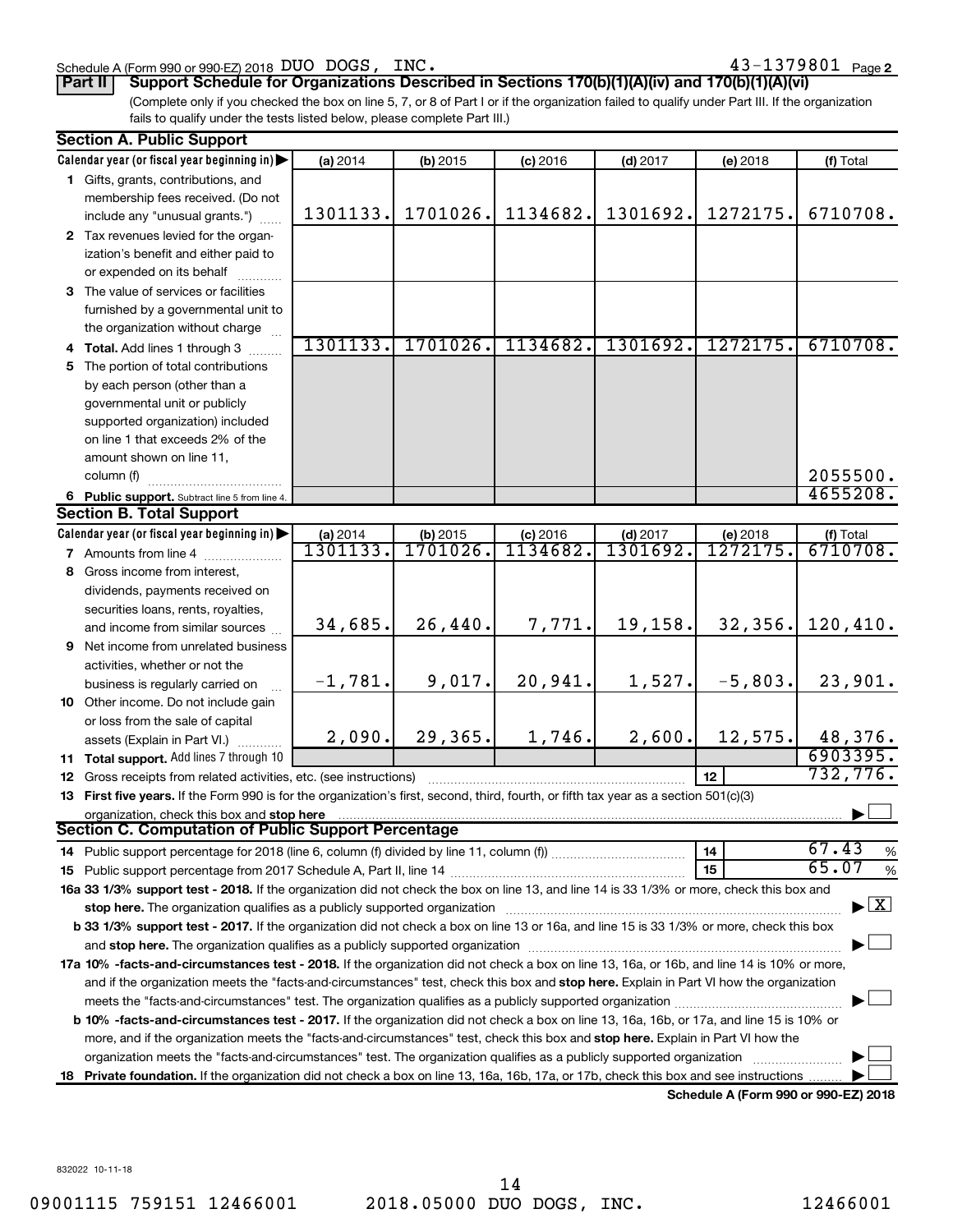| Schedule A (Form 990 or 990-EZ) 2018 DUO DOGS, INC. | $43 - 1379801$ Page 3 |
|-----------------------------------------------------|-----------------------|
|-----------------------------------------------------|-----------------------|

#### **Part III Support Schedule for Organizations Described in Section 509(a)(2)**

(Complete only if you checked the box on line 10 of Part I or if the organization failed to qualify under Part II. If the organization fails to qualify under the tests listed below, please complete Part II.)

|    | <b>Section A. Public Support</b>                                                                                                                                                                                         |          |          |            |            |          |                                      |
|----|--------------------------------------------------------------------------------------------------------------------------------------------------------------------------------------------------------------------------|----------|----------|------------|------------|----------|--------------------------------------|
|    | Calendar year (or fiscal year beginning in)                                                                                                                                                                              | (a) 2014 | (b) 2015 | $(c)$ 2016 | $(d)$ 2017 | (e) 2018 | (f) Total                            |
|    | 1 Gifts, grants, contributions, and                                                                                                                                                                                      |          |          |            |            |          |                                      |
|    | membership fees received. (Do not                                                                                                                                                                                        |          |          |            |            |          |                                      |
|    | include any "unusual grants.")                                                                                                                                                                                           |          |          |            |            |          |                                      |
|    | 2 Gross receipts from admissions,<br>merchandise sold or services per-<br>formed, or facilities furnished in<br>any activity that is related to the<br>organization's tax-exempt purpose                                 |          |          |            |            |          |                                      |
|    | 3 Gross receipts from activities that                                                                                                                                                                                    |          |          |            |            |          |                                      |
|    | are not an unrelated trade or bus-                                                                                                                                                                                       |          |          |            |            |          |                                      |
|    | iness under section 513                                                                                                                                                                                                  |          |          |            |            |          |                                      |
|    | 4 Tax revenues levied for the organ-                                                                                                                                                                                     |          |          |            |            |          |                                      |
|    | ization's benefit and either paid to                                                                                                                                                                                     |          |          |            |            |          |                                      |
|    | or expended on its behalf                                                                                                                                                                                                |          |          |            |            |          |                                      |
|    | 5 The value of services or facilities                                                                                                                                                                                    |          |          |            |            |          |                                      |
|    | furnished by a governmental unit to                                                                                                                                                                                      |          |          |            |            |          |                                      |
|    | the organization without charge                                                                                                                                                                                          |          |          |            |            |          |                                      |
|    |                                                                                                                                                                                                                          |          |          |            |            |          |                                      |
|    | 6 Total. Add lines 1 through 5                                                                                                                                                                                           |          |          |            |            |          |                                      |
|    | 7a Amounts included on lines 1, 2, and                                                                                                                                                                                   |          |          |            |            |          |                                      |
|    | 3 received from disqualified persons<br><b>b</b> Amounts included on lines 2 and 3 received<br>from other than disqualified persons that<br>exceed the greater of \$5,000 or 1% of the<br>amount on line 13 for the year |          |          |            |            |          |                                      |
|    | c Add lines 7a and 7b                                                                                                                                                                                                    |          |          |            |            |          |                                      |
|    | 8 Public support. (Subtract line 7c from line 6.)                                                                                                                                                                        |          |          |            |            |          |                                      |
|    | <b>Section B. Total Support</b>                                                                                                                                                                                          |          |          |            |            |          |                                      |
|    | Calendar year (or fiscal year beginning in)                                                                                                                                                                              | (a) 2014 | (b) 2015 | $(c)$ 2016 | $(d)$ 2017 | (e) 2018 | (f) Total                            |
|    | 9 Amounts from line 6                                                                                                                                                                                                    |          |          |            |            |          |                                      |
|    | <b>10a</b> Gross income from interest,<br>dividends, payments received on<br>securities loans, rents, royalties,<br>and income from similar sources                                                                      |          |          |            |            |          |                                      |
|    | <b>b</b> Unrelated business taxable income                                                                                                                                                                               |          |          |            |            |          |                                      |
|    | (less section 511 taxes) from businesses<br>acquired after June 30, 1975                                                                                                                                                 |          |          |            |            |          |                                      |
|    | c Add lines 10a and 10b                                                                                                                                                                                                  |          |          |            |            |          |                                      |
|    | <b>11</b> Net income from unrelated business<br>activities not included in line 10b.<br>whether or not the business is<br>regularly carried on                                                                           |          |          |            |            |          |                                      |
|    | <b>12</b> Other income. Do not include gain<br>or loss from the sale of capital<br>assets (Explain in Part VI.)                                                                                                          |          |          |            |            |          |                                      |
|    | <b>13</b> Total support. (Add lines 9, 10c, 11, and 12.)                                                                                                                                                                 |          |          |            |            |          |                                      |
|    | 14 First five years. If the Form 990 is for the organization's first, second, third, fourth, or fifth tax year as a section 501(c)(3) organization,                                                                      |          |          |            |            |          |                                      |
|    | check this box and stop here <i>macuum macuum macuum macuum macuum macuum macuum macuum macuum macuum</i>                                                                                                                |          |          |            |            |          |                                      |
|    | Section C. Computation of Public Support Percentage                                                                                                                                                                      |          |          |            |            |          |                                      |
|    |                                                                                                                                                                                                                          |          |          |            |            | 15       | ℅                                    |
|    |                                                                                                                                                                                                                          |          |          |            |            | 16       | %                                    |
|    | Section D. Computation of Investment Income Percentage                                                                                                                                                                   |          |          |            |            |          |                                      |
|    |                                                                                                                                                                                                                          |          |          |            |            | 17       | %                                    |
|    | 18 Investment income percentage from 2017 Schedule A, Part III, line 17                                                                                                                                                  |          |          |            |            | 18       | %                                    |
|    | 19a 33 1/3% support tests - 2018. If the organization did not check the box on line 14, and line 15 is more than 33 1/3%, and line 17 is not                                                                             |          |          |            |            |          |                                      |
|    | more than 33 1/3%, check this box and stop here. The organization qualifies as a publicly supported organization                                                                                                         |          |          |            |            |          |                                      |
|    | b 33 1/3% support tests - 2017. If the organization did not check a box on line 14 or line 19a, and line 16 is more than 33 1/3%, and                                                                                    |          |          |            |            |          |                                      |
|    | line 18 is not more than 33 1/3%, check this box and stop here. The organization qualifies as a publicly supported organization                                                                                          |          |          |            |            |          |                                      |
| 20 |                                                                                                                                                                                                                          |          |          |            |            |          |                                      |
|    | 832023 10-11-18                                                                                                                                                                                                          |          |          | 15         |            |          | Schedule A (Form 990 or 990-EZ) 2018 |

09001115 759151 12466001 2018.05000 DUO DOGS, INC. 12466001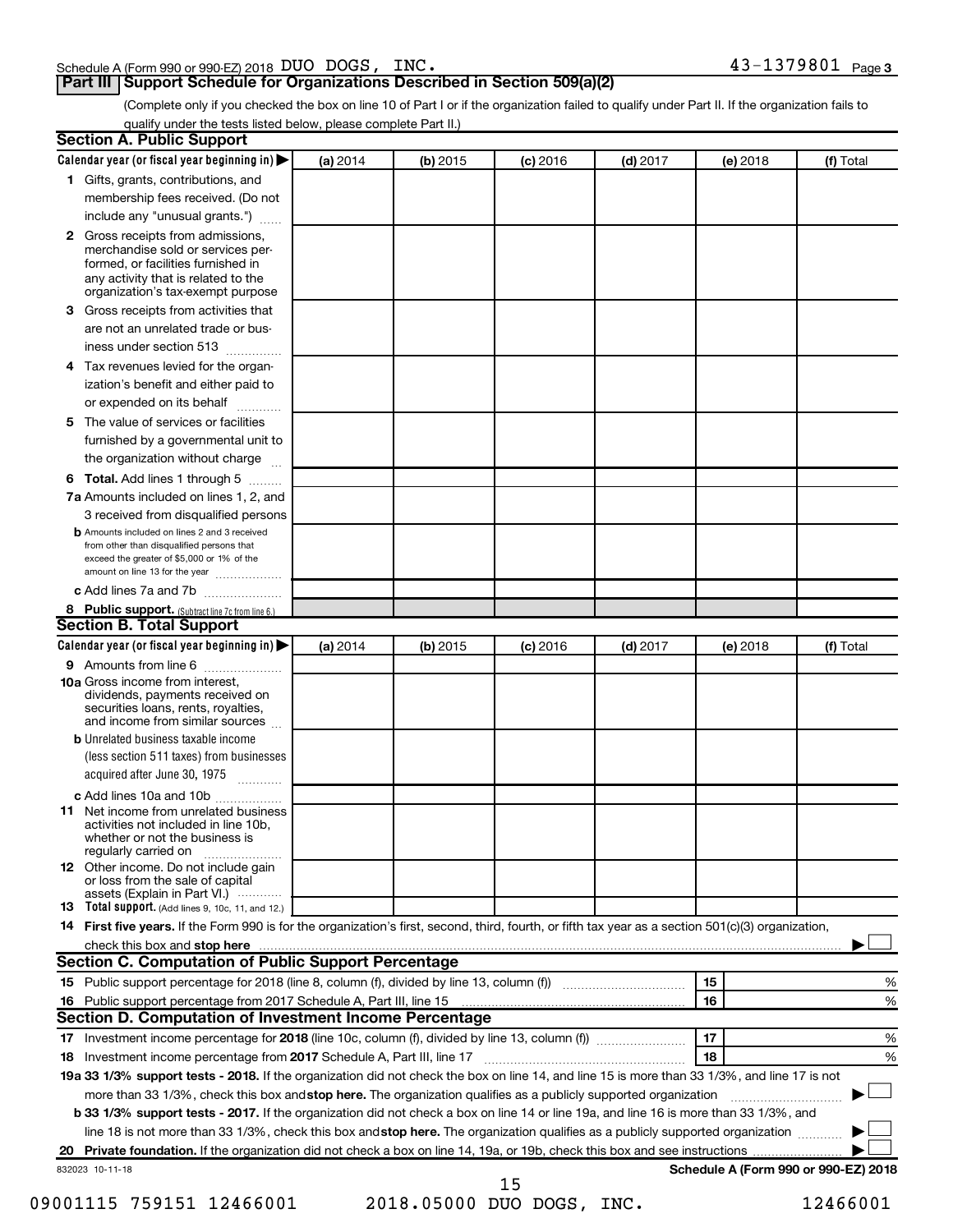**1**

**2**

**3a**

**3b**

**3c**

**4a**

**4b**

**4c**

**5a**

**5b 5c**

**6**

**7**

**8**

**9a**

**9b**

**9c**

**10a**

**Yes No**

#### **Part IV Supporting Organizations**

(Complete only if you checked a box in line 12 on Part I. If you checked 12a of Part I, complete Sections A and B. If you checked 12b of Part I, complete Sections A and C. If you checked 12c of Part I, complete Sections A, D, and E. If you checked 12d of Part I, complete Sections A and D, and complete Part V.)

#### **Section A. All Supporting Organizations**

- **1** Are all of the organization's supported organizations listed by name in the organization's governing documents? If "No," describe in Part VI how the supported organizations are designated. If designated by *class or purpose, describe the designation. If historic and continuing relationship, explain.*
- **2** Did the organization have any supported organization that does not have an IRS determination of status under section 509(a)(1) or (2)? If "Yes," explain in Part **VI** how the organization determined that the supported *organization was described in section 509(a)(1) or (2).*
- **3a** Did the organization have a supported organization described in section 501(c)(4), (5), or (6)? If "Yes," answer *(b) and (c) below.*
- **b** Did the organization confirm that each supported organization qualified under section 501(c)(4), (5), or (6) and satisfied the public support tests under section 509(a)(2)? If "Yes," describe in Part VI when and how the *organization made the determination.*
- **c** Did the organization ensure that all support to such organizations was used exclusively for section 170(c)(2)(B) purposes? If "Yes," explain in Part VI what controls the organization put in place to ensure such use.
- **4 a** *If* Was any supported organization not organized in the United States ("foreign supported organization")? *"Yes," and if you checked 12a or 12b in Part I, answer (b) and (c) below.*
- **b** Did the organization have ultimate control and discretion in deciding whether to make grants to the foreign supported organization? If "Yes," describe in Part VI how the organization had such control and discretion *despite being controlled or supervised by or in connection with its supported organizations.*
- **c** Did the organization support any foreign supported organization that does not have an IRS determination under sections 501(c)(3) and 509(a)(1) or (2)? If "Yes," explain in Part VI what controls the organization used *to ensure that all support to the foreign supported organization was used exclusively for section 170(c)(2)(B) purposes.*
- **5a** Did the organization add, substitute, or remove any supported organizations during the tax year? If "Yes," answer (b) and (c) below (if applicable). Also, provide detail in **Part VI,** including (i) the names and EIN *numbers of the supported organizations added, substituted, or removed; (ii) the reasons for each such action; (iii) the authority under the organization's organizing document authorizing such action; and (iv) how the action was accomplished (such as by amendment to the organizing document).*
- **b** Type I or Type II only. Was any added or substituted supported organization part of a class already designated in the organization's organizing document?
- **c Substitutions only.**  Was the substitution the result of an event beyond the organization's control?
- **6** Did the organization provide support (whether in the form of grants or the provision of services or facilities) to **Part VI.** support or benefit one or more of the filing organization's supported organizations? If "Yes," provide detail in anyone other than (i) its supported organizations, (ii) individuals that are part of the charitable class benefited by one or more of its supported organizations, or (iii) other supporting organizations that also
- **7** Did the organization provide a grant, loan, compensation, or other similar payment to a substantial contributor regard to a substantial contributor? If "Yes," complete Part I of Schedule L (Form 990 or 990-EZ). (as defined in section 4958(c)(3)(C)), a family member of a substantial contributor, or a 35% controlled entity with
- **8** Did the organization make a loan to a disqualified person (as defined in section 4958) not described in line 7? *If "Yes," complete Part I of Schedule L (Form 990 or 990-EZ).*
- **9 a** Was the organization controlled directly or indirectly at any time during the tax year by one or more in section 509(a)(1) or (2))? If "Yes," provide detail in **Part VI.** disqualified persons as defined in section 4946 (other than foundation managers and organizations described
- **b** Did one or more disqualified persons (as defined in line 9a) hold a controlling interest in any entity in which the supporting organization had an interest? If "Yes," provide detail in Part VI.
- **c** Did a disqualified person (as defined in line 9a) have an ownership interest in, or derive any personal benefit from, assets in which the supporting organization also had an interest? If "Yes," provide detail in Part VI.
- **10 a** Was the organization subject to the excess business holdings rules of section 4943 because of section supporting organizations)? If "Yes," answer 10b below. 4943(f) (regarding certain Type II supporting organizations, and all Type III non-functionally integrated
	- **b** Did the organization have any excess business holdings in the tax year? (Use Schedule C, Form 4720, to *determine whether the organization had excess business holdings.)*

832024 10-11-18

09001115 759151 12466001 2018.05000 DUO DOGS, INC. 12466001 16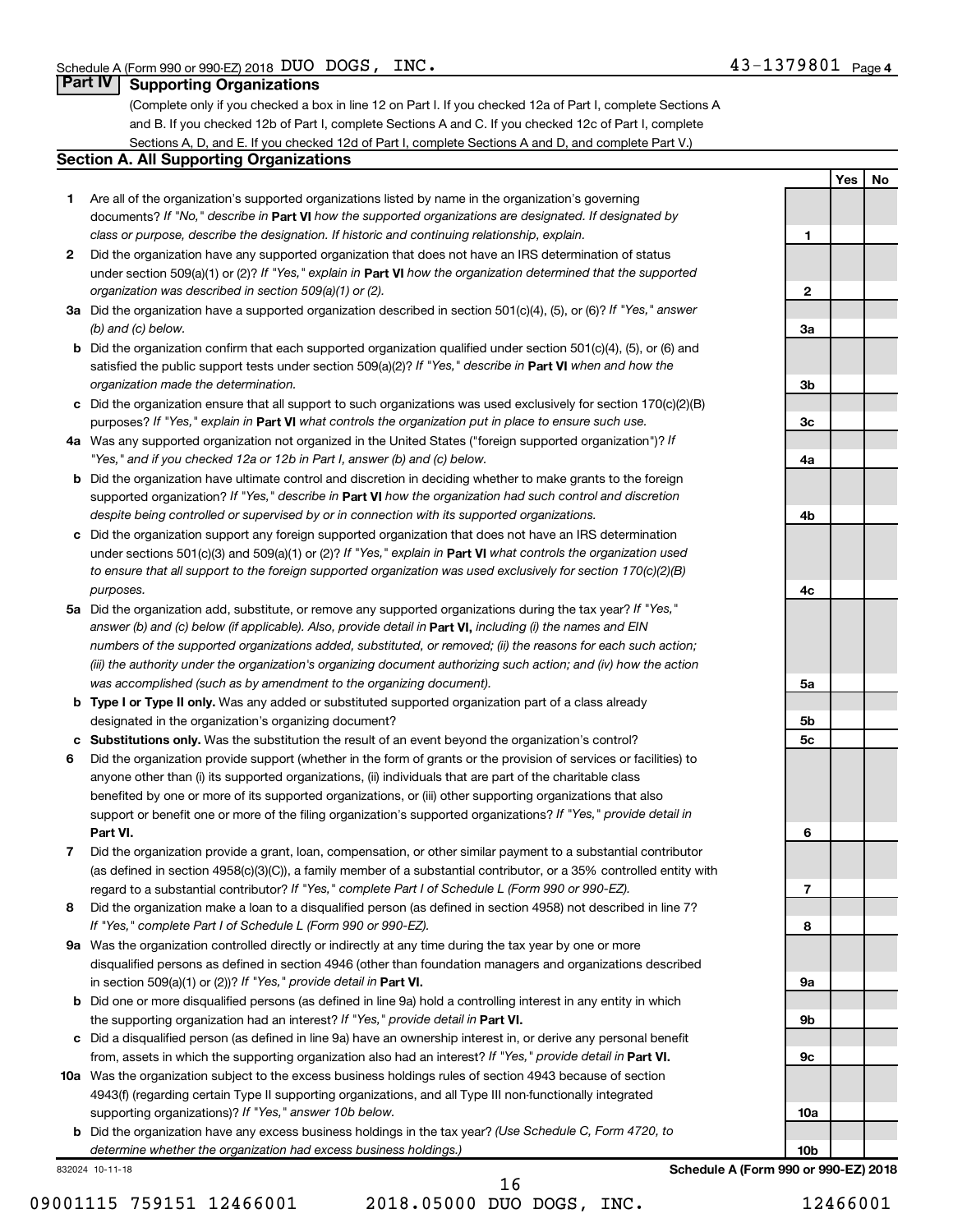|    | Part IV<br><b>Supporting Organizations (continued)</b>                                                                                                       |                 |            |    |
|----|--------------------------------------------------------------------------------------------------------------------------------------------------------------|-----------------|------------|----|
|    |                                                                                                                                                              |                 | Yes        | No |
| 11 | Has the organization accepted a gift or contribution from any of the following persons?                                                                      |                 |            |    |
|    | a A person who directly or indirectly controls, either alone or together with persons described in (b) and (c)                                               |                 |            |    |
|    | below, the governing body of a supported organization?                                                                                                       | 11a             |            |    |
|    | <b>b</b> A family member of a person described in (a) above?                                                                                                 | 11 <sub>b</sub> |            |    |
|    | c A 35% controlled entity of a person described in (a) or (b) above? If "Yes" to a, b, or c, provide detail in Part VI.                                      | 11c             |            |    |
|    | <b>Section B. Type I Supporting Organizations</b>                                                                                                            |                 |            |    |
|    |                                                                                                                                                              |                 | Yes        | No |
| 1  | Did the directors, trustees, or membership of one or more supported organizations have the power to                                                          |                 |            |    |
|    | regularly appoint or elect at least a majority of the organization's directors or trustees at all times during the                                           |                 |            |    |
|    | tax year? If "No," describe in Part VI how the supported organization(s) effectively operated, supervised, or                                                |                 |            |    |
|    | controlled the organization's activities. If the organization had more than one supported organization,                                                      |                 |            |    |
|    | describe how the powers to appoint and/or remove directors or trustees were allocated among the supported                                                    |                 |            |    |
|    | organizations and what conditions or restrictions, if any, applied to such powers during the tax year.                                                       | 1               |            |    |
| 2  | Did the organization operate for the benefit of any supported organization other than the supported                                                          |                 |            |    |
|    | organization(s) that operated, supervised, or controlled the supporting organization? If "Yes," explain in                                                   |                 |            |    |
|    | Part VI how providing such benefit carried out the purposes of the supported organization(s) that operated,                                                  |                 |            |    |
|    | supervised, or controlled the supporting organization.                                                                                                       | $\mathbf{2}$    |            |    |
|    | <b>Section C. Type II Supporting Organizations</b>                                                                                                           |                 |            |    |
|    |                                                                                                                                                              |                 | <b>Yes</b> | No |
| 1. | Were a majority of the organization's directors or trustees during the tax year also a majority of the directors                                             |                 |            |    |
|    | or trustees of each of the organization's supported organization(s)? If "No," describe in Part VI how control                                                |                 |            |    |
|    | or management of the supporting organization was vested in the same persons that controlled or managed                                                       |                 |            |    |
|    | the supported organization(s).                                                                                                                               | 1               |            |    |
|    | <b>Section D. All Type III Supporting Organizations</b>                                                                                                      |                 |            |    |
|    |                                                                                                                                                              |                 | Yes        | No |
| 1  | Did the organization provide to each of its supported organizations, by the last day of the fifth month of the                                               |                 |            |    |
|    | organization's tax year, (i) a written notice describing the type and amount of support provided during the prior tax                                        |                 |            |    |
|    | year, (ii) a copy of the Form 990 that was most recently filed as of the date of notification, and (iii) copies of the                                       |                 |            |    |
|    | organization's governing documents in effect on the date of notification, to the extent not previously provided?                                             | 1               |            |    |
| 2  | Were any of the organization's officers, directors, or trustees either (i) appointed or elected by the supported                                             |                 |            |    |
|    | organization(s) or (ii) serving on the governing body of a supported organization? If "No," explain in Part VI how                                           |                 |            |    |
|    | the organization maintained a close and continuous working relationship with the supported organization(s).                                                  | $\mathbf{2}$    |            |    |
| 3  | By reason of the relationship described in (2), did the organization's supported organizations have a                                                        |                 |            |    |
|    | significant voice in the organization's investment policies and in directing the use of the organization's                                                   |                 |            |    |
|    | income or assets at all times during the tax year? If "Yes," describe in Part VI the role the organization's                                                 |                 |            |    |
|    | supported organizations played in this regard.                                                                                                               | з               |            |    |
|    | Section E. Type III Functionally Integrated Supporting Organizations                                                                                         |                 |            |    |
| 1  | Check the box next to the method that the organization used to satisfy the Integral Part Test during the yealsee instructions).                              |                 |            |    |
| a  | The organization satisfied the Activities Test. Complete line 2 below.                                                                                       |                 |            |    |
| b  | The organization is the parent of each of its supported organizations. Complete line 3 below.                                                                |                 |            |    |
| c  | The organization supported a governmental entity. Describe in Part VI how you supported a government entity (see instructions).                              |                 |            |    |
| 2  | Activities Test. Answer (a) and (b) below.                                                                                                                   |                 | Yes        | No |
| а  | Did substantially all of the organization's activities during the tax year directly further the exempt purposes of                                           |                 |            |    |
|    | the supported organization(s) to which the organization was responsive? If "Yes," then in Part VI identify                                                   |                 |            |    |
|    | those supported organizations and explain how these activities directly furthered their exempt purposes,                                                     |                 |            |    |
|    | how the organization was responsive to those supported organizations, and how the organization determined                                                    |                 |            |    |
|    | that these activities constituted substantially all of its activities.                                                                                       | 2a              |            |    |
| b  | Did the activities described in (a) constitute activities that, but for the organization's involvement, one or more                                          |                 |            |    |
|    | of the organization's supported organization(s) would have been engaged in? If "Yes," explain in Part VI the                                                 |                 |            |    |
|    | reasons for the organization's position that its supported organization(s) would have engaged in these<br>activities but for the organization's involvement. | 2b              |            |    |
| 3  | Parent of Supported Organizations. Answer (a) and (b) below.                                                                                                 |                 |            |    |
| а  | Did the organization have the power to regularly appoint or elect a majority of the officers, directors, or                                                  |                 |            |    |
|    | trustees of each of the supported organizations? Provide details in Part VI.                                                                                 | За              |            |    |
|    | <b>b</b> Did the organization exercise a substantial degree of direction over the policies, programs, and activities of each                                 |                 |            |    |
|    | of its supported organizations? If "Yes," describe in Part VI the role played by the organization in this regard.                                            | 3b              |            |    |
|    | Schedule A (Form 990 or 990-EZ) 2018<br>832025 10-11-18                                                                                                      |                 |            |    |
|    | 17                                                                                                                                                           |                 |            |    |

<sup>09001115 759151 12466001 2018.05000</sup> DUO DOGS, INC. 12466001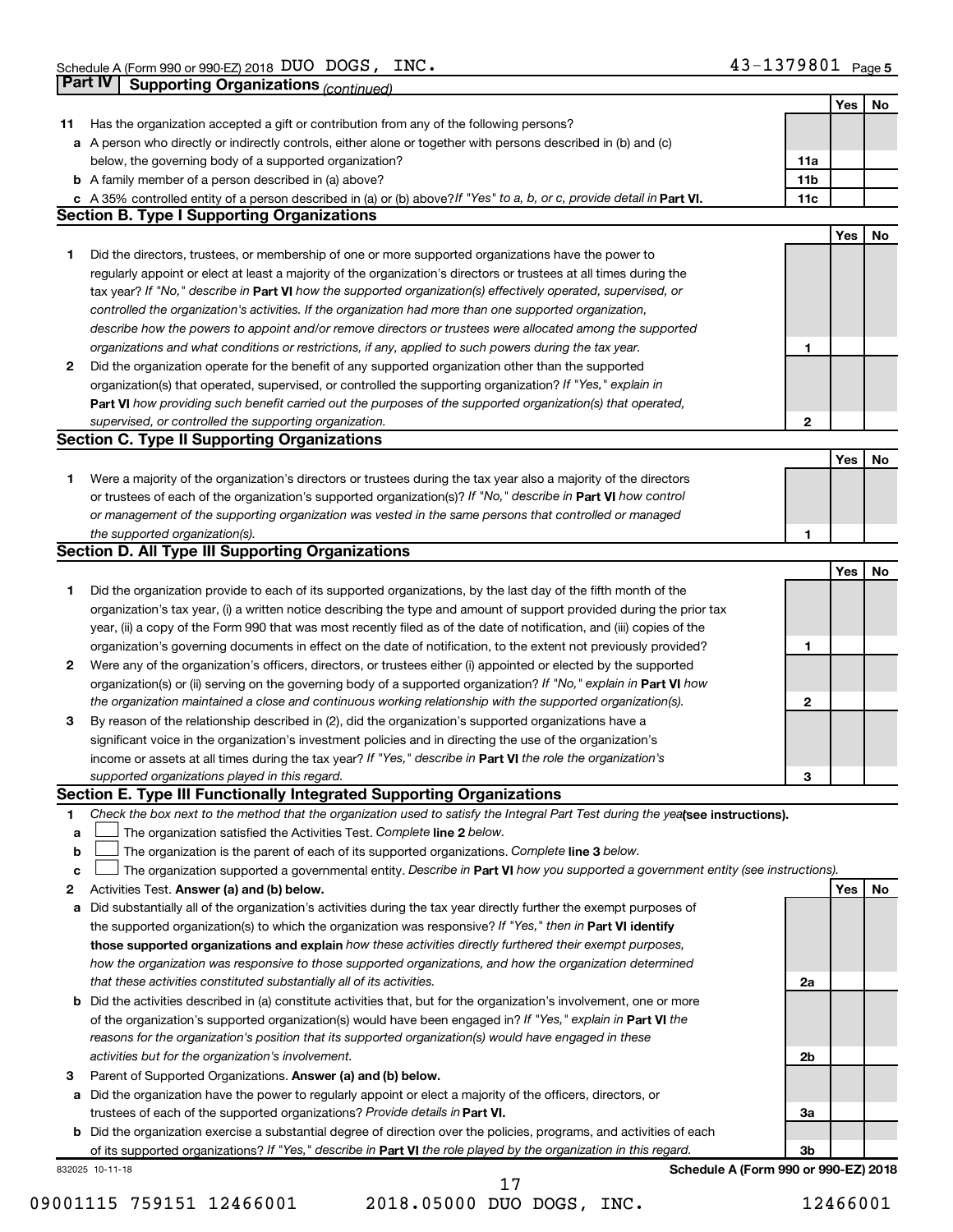Schedule A (Form 990 or 990-EZ) 2018 DUO DOGS,  $INC$ **Part V Type III Non-Functionally Integrated 509(a)(3) Supporting Organizations** 

1 **Letter See instructions.** All Check here if the organization satisfied the Integral Part Test as a qualifying trust on Nov. 20, 1970 (explain in Part VI.) See instructions. All other Type III non-functionally integrated supporting organizations must complete Sections A through E.

|              | Section A - Adjusted Net Income                                              |                | (A) Prior Year | (B) Current Year<br>(optional) |
|--------------|------------------------------------------------------------------------------|----------------|----------------|--------------------------------|
| 1            | Net short-term capital gain                                                  | 1              |                |                                |
| $\mathbf{2}$ | Recoveries of prior-year distributions                                       | $\overline{2}$ |                |                                |
| 3            | Other gross income (see instructions)                                        | 3              |                |                                |
| 4            | Add lines 1 through 3                                                        | 4              |                |                                |
| 5            | Depreciation and depletion                                                   | 5              |                |                                |
| 6            | Portion of operating expenses paid or incurred for production or             |                |                |                                |
|              | collection of gross income or for management, conservation, or               |                |                |                                |
|              | maintenance of property held for production of income (see instructions)     | 6              |                |                                |
| 7            | Other expenses (see instructions)                                            | $\overline{7}$ |                |                                |
| 8            | Adjusted Net Income (subtract lines 5, 6, and 7 from line 4)                 | 8              |                |                                |
|              | <b>Section B - Minimum Asset Amount</b>                                      |                | (A) Prior Year | (B) Current Year<br>(optional) |
| 1            | Aggregate fair market value of all non-exempt-use assets (see                |                |                |                                |
|              | instructions for short tax year or assets held for part of year):            |                |                |                                |
|              | a Average monthly value of securities                                        | 1a             |                |                                |
|              | <b>b</b> Average monthly cash balances                                       | 1b             |                |                                |
|              | c Fair market value of other non-exempt-use assets                           | 1c             |                |                                |
|              | d Total (add lines 1a, 1b, and 1c)                                           | 1d             |                |                                |
|              | <b>e</b> Discount claimed for blockage or other                              |                |                |                                |
|              | factors (explain in detail in Part VI):                                      |                |                |                                |
| 2            | Acquisition indebtedness applicable to non-exempt-use assets                 | $\mathbf{2}$   |                |                                |
| 3            | Subtract line 2 from line 1d                                                 | 3              |                |                                |
| 4            | Cash deemed held for exempt use. Enter 1-1/2% of line 3 (for greater amount, |                |                |                                |
|              | see instructions)                                                            | 4              |                |                                |
| 5            | Net value of non-exempt-use assets (subtract line 4 from line 3)             | 5              |                |                                |
| 6            | Multiply line 5 by .035                                                      | 6              |                |                                |
| 7            | Recoveries of prior-year distributions                                       | $\overline{7}$ |                |                                |
| 8            | Minimum Asset Amount (add line 7 to line 6)                                  | 8              |                |                                |
|              | <b>Section C - Distributable Amount</b>                                      |                |                | <b>Current Year</b>            |
| 1            | Adjusted net income for prior year (from Section A, line 8, Column A)        | 1              |                |                                |
| 2            | Enter 85% of line 1                                                          | $\mathbf{2}$   |                |                                |
| З            | Minimum asset amount for prior year (from Section B, line 8, Column A)       | 3              |                |                                |
| 4            | Enter greater of line 2 or line 3                                            | 4              |                |                                |
| 5            | Income tax imposed in prior year                                             | 5              |                |                                |
| 6            | Distributable Amount. Subtract line 5 from line 4, unless subject to         |                |                |                                |
|              | emergency temporary reduction (see instructions)                             | 6              |                |                                |
|              |                                                                              |                |                |                                |

**7** Check here if the current year is the organization's first as a non-functionally integrated Type III supporting organization (see † instructions).

**Schedule A (Form 990 or 990-EZ) 2018**

832026 10-11-18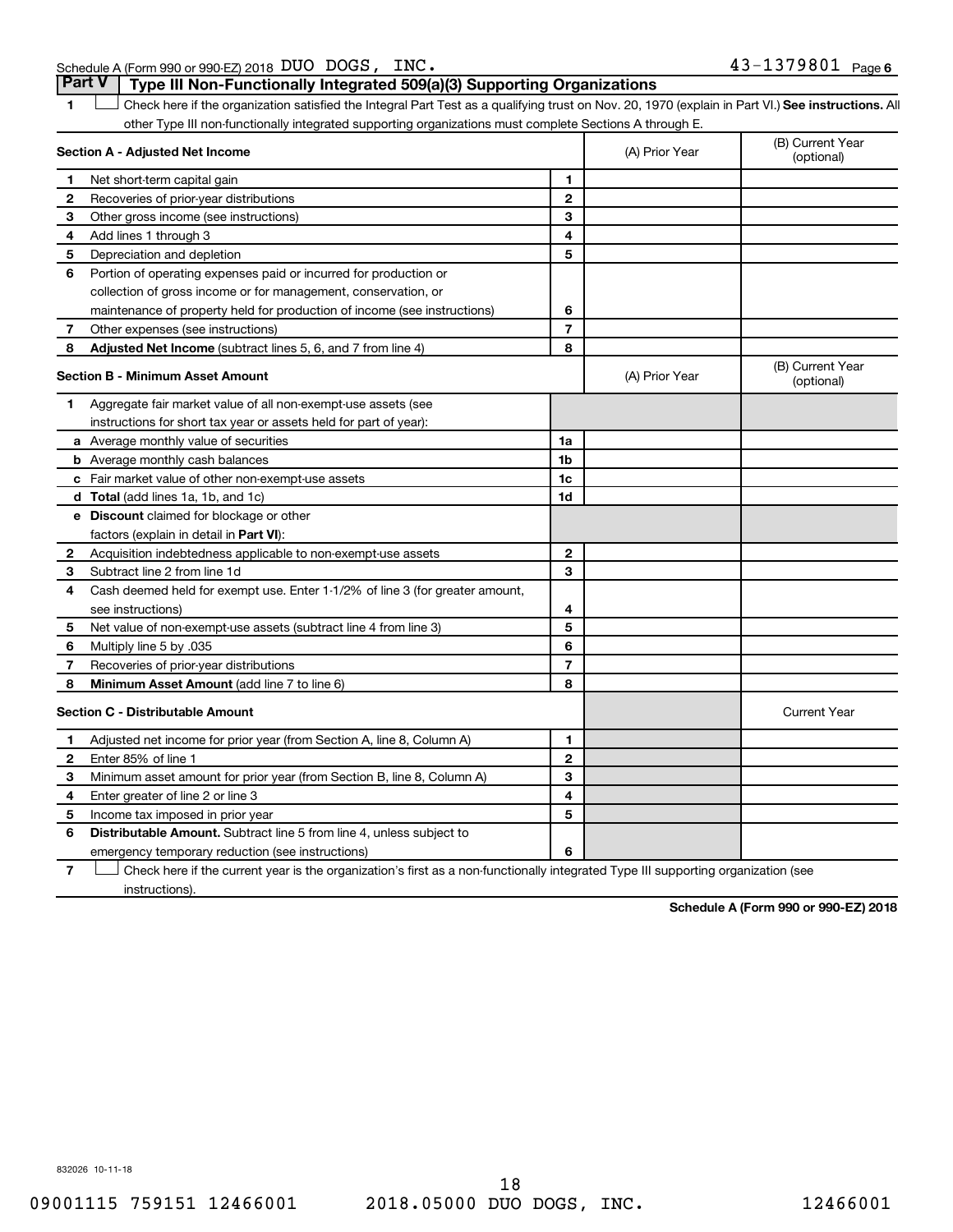| <b>Part V</b><br>Type III Non-Functionally Integrated 509(a)(3) Supporting Organizations (continued) |                                                                                            |                             |                                       |                                                |  |  |  |  |
|------------------------------------------------------------------------------------------------------|--------------------------------------------------------------------------------------------|-----------------------------|---------------------------------------|------------------------------------------------|--|--|--|--|
|                                                                                                      | <b>Section D - Distributions</b>                                                           |                             |                                       | <b>Current Year</b>                            |  |  |  |  |
| 1                                                                                                    | Amounts paid to supported organizations to accomplish exempt purposes                      |                             |                                       |                                                |  |  |  |  |
| $\mathbf{2}$                                                                                         | Amounts paid to perform activity that directly furthers exempt purposes of supported       |                             |                                       |                                                |  |  |  |  |
|                                                                                                      | organizations, in excess of income from activity                                           |                             |                                       |                                                |  |  |  |  |
| 3                                                                                                    | Administrative expenses paid to accomplish exempt purposes of supported organizations      |                             |                                       |                                                |  |  |  |  |
| 4                                                                                                    | Amounts paid to acquire exempt-use assets                                                  |                             |                                       |                                                |  |  |  |  |
| 5                                                                                                    | Qualified set-aside amounts (prior IRS approval required)                                  |                             |                                       |                                                |  |  |  |  |
| 6                                                                                                    | Other distributions (describe in Part VI). See instructions.                               |                             |                                       |                                                |  |  |  |  |
| 7                                                                                                    | Total annual distributions. Add lines 1 through 6.                                         |                             |                                       |                                                |  |  |  |  |
| 8                                                                                                    | Distributions to attentive supported organizations to which the organization is responsive |                             |                                       |                                                |  |  |  |  |
|                                                                                                      | (provide details in Part VI). See instructions.                                            |                             |                                       |                                                |  |  |  |  |
| 9                                                                                                    | Distributable amount for 2018 from Section C, line 6                                       |                             |                                       |                                                |  |  |  |  |
| 10                                                                                                   | Line 8 amount divided by line 9 amount                                                     |                             |                                       |                                                |  |  |  |  |
|                                                                                                      |                                                                                            | (i)                         | (ii)                                  | (iii)                                          |  |  |  |  |
|                                                                                                      | <b>Section E - Distribution Allocations (see instructions)</b>                             | <b>Excess Distributions</b> | <b>Underdistributions</b><br>Pre-2018 | <b>Distributable</b><br><b>Amount for 2018</b> |  |  |  |  |
| 1                                                                                                    | Distributable amount for 2018 from Section C, line 6                                       |                             |                                       |                                                |  |  |  |  |
| $\mathbf{2}$                                                                                         | Underdistributions, if any, for years prior to 2018 (reason-                               |                             |                                       |                                                |  |  |  |  |
|                                                                                                      | able cause required- explain in Part VI). See instructions.                                |                             |                                       |                                                |  |  |  |  |
| 3                                                                                                    | Excess distributions carryover, if any, to 2018                                            |                             |                                       |                                                |  |  |  |  |
|                                                                                                      | a From 2013                                                                                |                             |                                       |                                                |  |  |  |  |
|                                                                                                      | <b>b</b> From 2014                                                                         |                             |                                       |                                                |  |  |  |  |
|                                                                                                      | c From 2015                                                                                |                             |                                       |                                                |  |  |  |  |
|                                                                                                      | d From 2016                                                                                |                             |                                       |                                                |  |  |  |  |
|                                                                                                      | e From 2017                                                                                |                             |                                       |                                                |  |  |  |  |
|                                                                                                      | f Total of lines 3a through e                                                              |                             |                                       |                                                |  |  |  |  |
|                                                                                                      | <b>g</b> Applied to underdistributions of prior years                                      |                             |                                       |                                                |  |  |  |  |
|                                                                                                      | h Applied to 2018 distributable amount                                                     |                             |                                       |                                                |  |  |  |  |
| Ť.                                                                                                   | Carryover from 2013 not applied (see instructions)                                         |                             |                                       |                                                |  |  |  |  |
|                                                                                                      | Remainder. Subtract lines 3g, 3h, and 3i from 3f.                                          |                             |                                       |                                                |  |  |  |  |
| 4                                                                                                    | Distributions for 2018 from Section D,                                                     |                             |                                       |                                                |  |  |  |  |
|                                                                                                      | line $7:$                                                                                  |                             |                                       |                                                |  |  |  |  |
|                                                                                                      | a Applied to underdistributions of prior years                                             |                             |                                       |                                                |  |  |  |  |
|                                                                                                      | <b>b</b> Applied to 2018 distributable amount                                              |                             |                                       |                                                |  |  |  |  |
| с                                                                                                    | Remainder. Subtract lines 4a and 4b from 4.                                                |                             |                                       |                                                |  |  |  |  |
| 5                                                                                                    | Remaining underdistributions for years prior to 2018, if                                   |                             |                                       |                                                |  |  |  |  |
|                                                                                                      | any. Subtract lines 3g and 4a from line 2. For result greater                              |                             |                                       |                                                |  |  |  |  |
|                                                                                                      | than zero, explain in Part VI. See instructions.                                           |                             |                                       |                                                |  |  |  |  |
| 6                                                                                                    | Remaining underdistributions for 2018. Subtract lines 3h                                   |                             |                                       |                                                |  |  |  |  |
|                                                                                                      | and 4b from line 1. For result greater than zero, explain in                               |                             |                                       |                                                |  |  |  |  |
|                                                                                                      | <b>Part VI.</b> See instructions.                                                          |                             |                                       |                                                |  |  |  |  |
| $\overline{7}$                                                                                       | Excess distributions carryover to 2019. Add lines 3j                                       |                             |                                       |                                                |  |  |  |  |
|                                                                                                      | and 4c.                                                                                    |                             |                                       |                                                |  |  |  |  |
| 8                                                                                                    | Breakdown of line 7:                                                                       |                             |                                       |                                                |  |  |  |  |
|                                                                                                      | a Excess from 2014                                                                         |                             |                                       |                                                |  |  |  |  |
|                                                                                                      | <b>b</b> Excess from 2015                                                                  |                             |                                       |                                                |  |  |  |  |
|                                                                                                      | c Excess from 2016                                                                         |                             |                                       |                                                |  |  |  |  |
|                                                                                                      | d Excess from 2017                                                                         |                             |                                       |                                                |  |  |  |  |
|                                                                                                      | e Excess from 2018                                                                         |                             |                                       |                                                |  |  |  |  |

**Schedule A (Form 990 or 990-EZ) 2018**

832027 10-11-18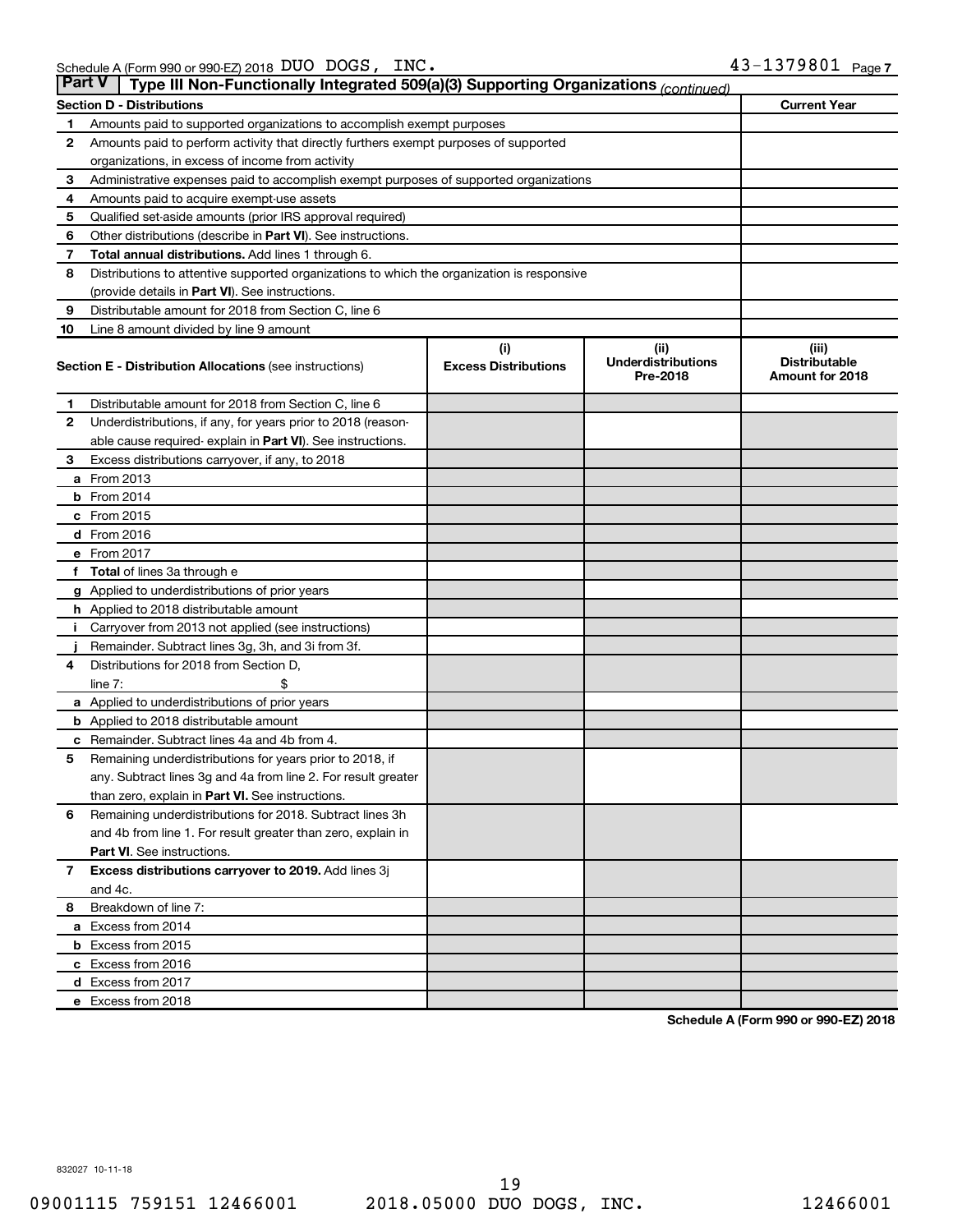| 09001115 759151 12466001 |                                                                                                                                                                                                                                     | 20<br>2018.05000 DUO DOGS, INC. |                                      | 12466001 |
|--------------------------|-------------------------------------------------------------------------------------------------------------------------------------------------------------------------------------------------------------------------------------|---------------------------------|--------------------------------------|----------|
| 832028 10-11-18          |                                                                                                                                                                                                                                     |                                 | Schedule A (Form 990 or 990-EZ) 2018 |          |
|                          |                                                                                                                                                                                                                                     |                                 |                                      |          |
|                          |                                                                                                                                                                                                                                     |                                 |                                      |          |
|                          |                                                                                                                                                                                                                                     |                                 |                                      |          |
|                          |                                                                                                                                                                                                                                     |                                 |                                      |          |
|                          |                                                                                                                                                                                                                                     |                                 |                                      |          |
|                          |                                                                                                                                                                                                                                     |                                 |                                      |          |
|                          |                                                                                                                                                                                                                                     |                                 |                                      |          |
|                          |                                                                                                                                                                                                                                     |                                 |                                      |          |
|                          |                                                                                                                                                                                                                                     |                                 |                                      |          |
|                          |                                                                                                                                                                                                                                     |                                 |                                      |          |
|                          |                                                                                                                                                                                                                                     |                                 |                                      |          |
|                          |                                                                                                                                                                                                                                     |                                 |                                      |          |
|                          |                                                                                                                                                                                                                                     |                                 |                                      |          |
|                          |                                                                                                                                                                                                                                     |                                 |                                      |          |
|                          |                                                                                                                                                                                                                                     |                                 |                                      |          |
|                          |                                                                                                                                                                                                                                     |                                 |                                      |          |
|                          |                                                                                                                                                                                                                                     |                                 |                                      |          |
|                          |                                                                                                                                                                                                                                     |                                 |                                      |          |
|                          |                                                                                                                                                                                                                                     |                                 |                                      |          |
|                          |                                                                                                                                                                                                                                     |                                 |                                      |          |
|                          |                                                                                                                                                                                                                                     |                                 |                                      |          |
|                          |                                                                                                                                                                                                                                     |                                 |                                      |          |
|                          |                                                                                                                                                                                                                                     |                                 |                                      |          |
|                          |                                                                                                                                                                                                                                     |                                 |                                      |          |
|                          |                                                                                                                                                                                                                                     |                                 |                                      |          |
|                          |                                                                                                                                                                                                                                     |                                 |                                      |          |
|                          |                                                                                                                                                                                                                                     |                                 |                                      |          |
| (See instructions.)      | <b>Supplemental Information.</b> Provide the explanations required by Part II, line 10; Part II, line 17a or 17b; Part III, line 12; Part IV, Section A, lines 1, 2, 3b, 3c, 4b, 4c, 5a, 6, 9a, 9b, 9c, 11a, 11b, and 11c; Part IV, |                                 |                                      |          |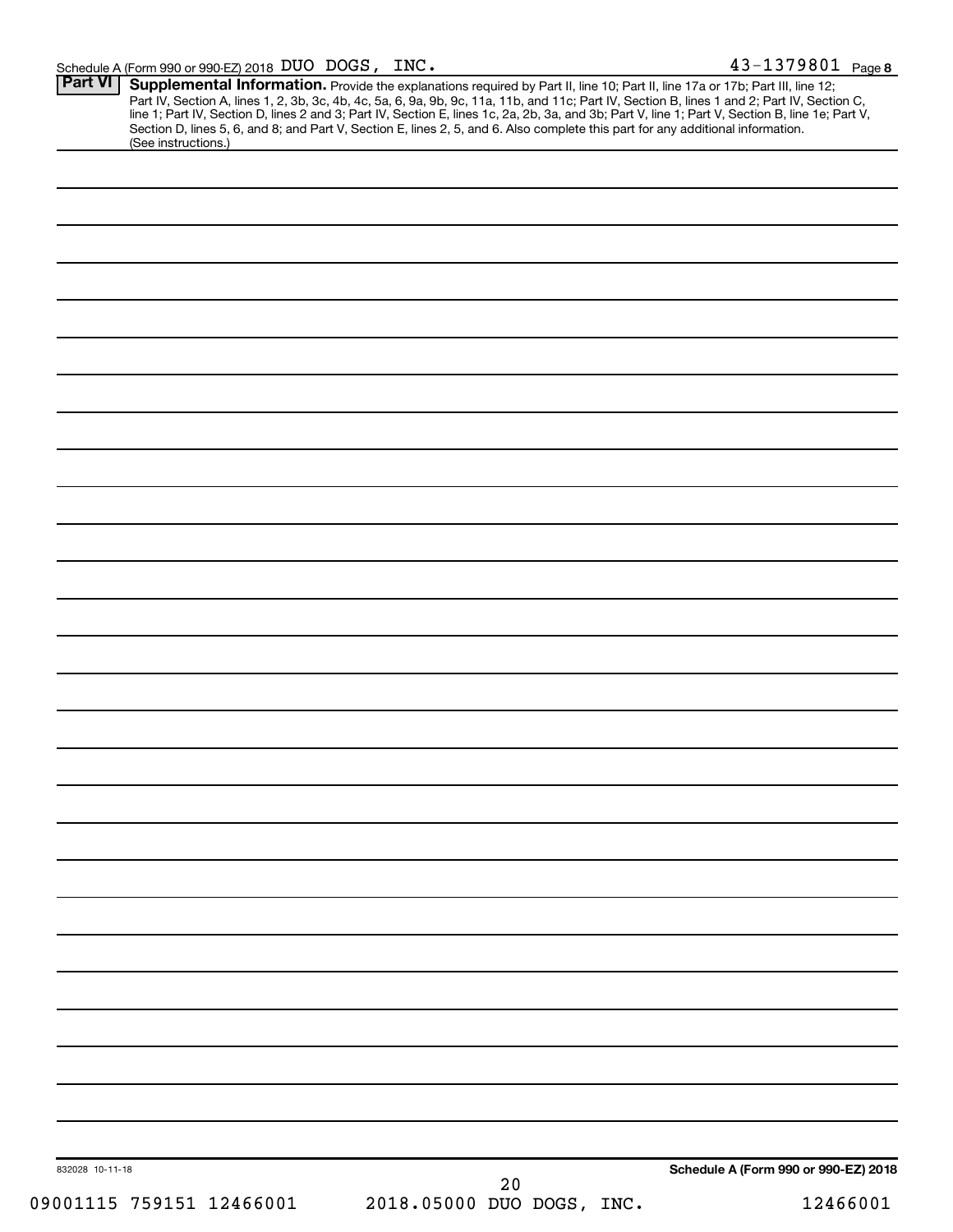Department of the Treasury Internal Revenue Service **(Form 990, 990-EZ,**

Name of the organization

DUO DOGS

### **Schedule B Schedule of Contributors**

**or 990-PF) | Attach to Form 990, Form 990-EZ, or Form 990-PF. | Go to www.irs.gov/Form990 for the latest information.** OMB No. 1545-0047

**2018**

**Employer identification number**

| TNC. |  |  |
|------|--|--|

| 43-1379801 |  |
|------------|--|

| <b>Organization type (check one):</b> |                                                                           |  |  |  |  |
|---------------------------------------|---------------------------------------------------------------------------|--|--|--|--|
| Filers of:                            | Section:                                                                  |  |  |  |  |
| Form 990 or 990-EZ                    | $\underline{X}$ 501(c)( 3) (enter number) organization                    |  |  |  |  |
|                                       | 4947(a)(1) nonexempt charitable trust not treated as a private foundation |  |  |  |  |
|                                       | 527 political organization                                                |  |  |  |  |
| Form 990-PF                           | 501(c)(3) exempt private foundation                                       |  |  |  |  |
|                                       | 4947(a)(1) nonexempt charitable trust treated as a private foundation     |  |  |  |  |
|                                       | 501(c)(3) taxable private foundation                                      |  |  |  |  |

Check if your organization is covered by the General Rule or a Special Rule. **Note:**  Only a section 501(c)(7), (8), or (10) organization can check boxes for both the General Rule and a Special Rule. See instructions.

#### **General Rule**

 $\Box$ 

For an organization filing Form 990, 990-EZ, or 990-PF that received, during the year, contributions totaling \$5,000 or more (in money or property) from any one contributor. Complete Parts I and II. See instructions for determining a contributor's total contributions.

#### **Special Rules**

any one contributor, during the year, total contributions of the greater of (1) \$5,000; or (2) 2% of the amount on (i) Form 990, Part VIII, line 1h;  $\boxed{\text{X}}$  For an organization described in section 501(c)(3) filing Form 990 or 990-EZ that met the 33 1/3% support test of the regulations under sections 509(a)(1) and 170(b)(1)(A)(vi), that checked Schedule A (Form 990 or 990-EZ), Part II, line 13, 16a, or 16b, and that received from or (ii) Form 990-EZ, line 1. Complete Parts I and II.

year, total contributions of more than \$1,000 *exclusively* for religious, charitable, scientific, literary, or educational purposes, or for the For an organization described in section 501(c)(7), (8), or (10) filing Form 990 or 990-EZ that received from any one contributor, during the prevention of cruelty to children or animals. Complete Parts I (entering "N/A" in column (b) instead of the contributor name and address), II, and III.  $\Box$ 

purpose. Don't complete any of the parts unless the General Rule applies to this organization because it received nonexclusively year, contributions exclusively for religious, charitable, etc., purposes, but no such contributions totaled more than \$1,000. If this box is checked, enter here the total contributions that were received during the year for an exclusively religious, charitable, etc., For an organization described in section 501(c)(7), (8), or (10) filing Form 990 or 990-EZ that received from any one contributor, during the religious, charitable, etc., contributions totaling \$5,000 or more during the year  $~\ldots\ldots\ldots\ldots\ldots\ldots\ldots\ldots\ldots\blacktriangleright~$ \$  $\Box$ 

**Caution:**  An organization that isn't covered by the General Rule and/or the Special Rules doesn't file Schedule B (Form 990, 990-EZ, or 990-PF),  **must** but it answer "No" on Part IV, line 2, of its Form 990; or check the box on line H of its Form 990-EZ or on its Form 990-PF, Part I, line 2, to certify that it doesn't meet the filing requirements of Schedule B (Form 990, 990-EZ, or 990-PF).

**For Paperwork Reduction Act Notice, see the instructions for Form 990, 990-EZ, or 990-PF. Schedule B (Form 990, 990-EZ, or 990-PF) (2018)** LHA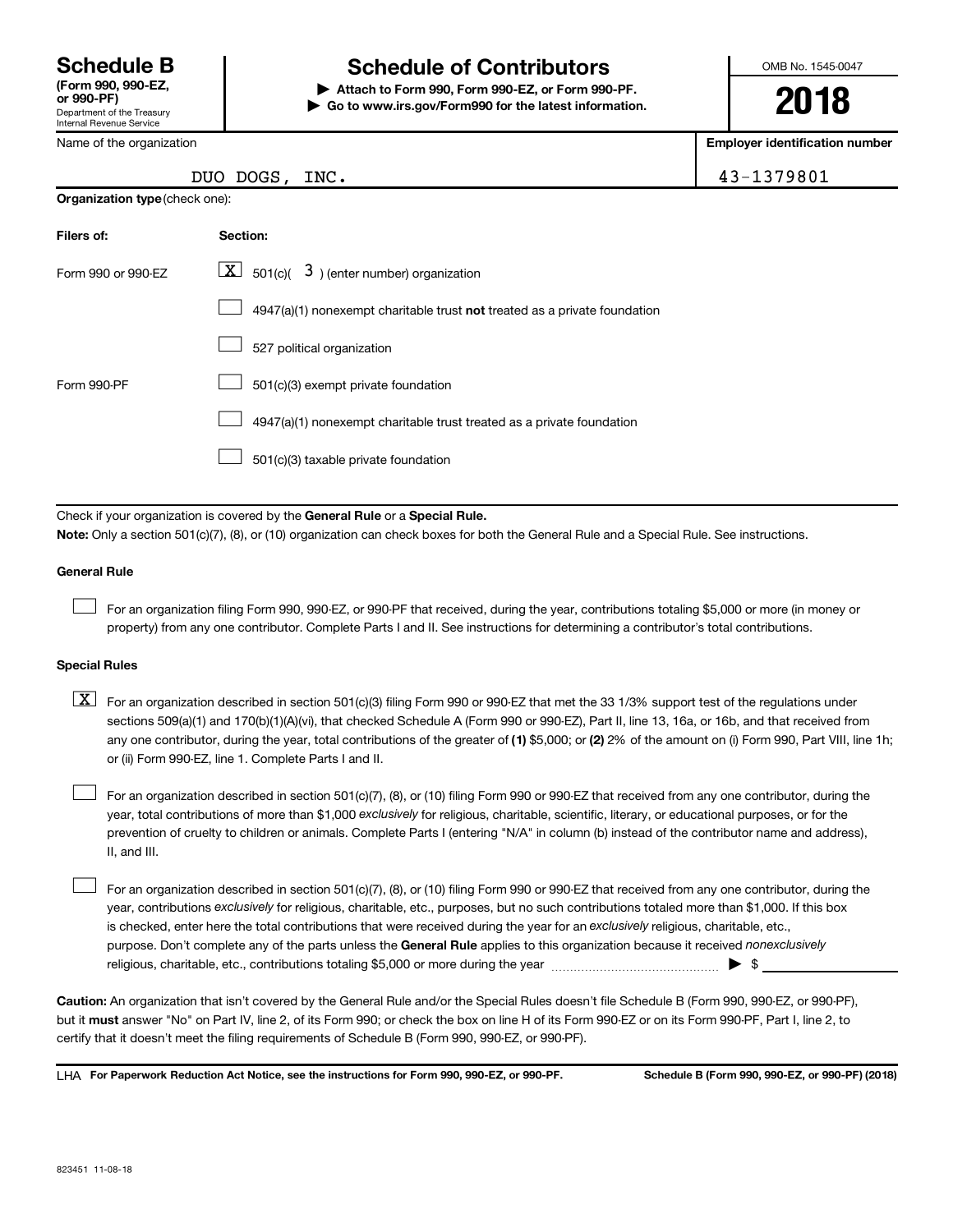| <b>SCHEDULE D</b> |  |
|-------------------|--|
|-------------------|--|

| (Form 990) |  |
|------------|--|
|------------|--|

# **SCHEDULE D Supplemental Financial Statements**<br> **Form 990 2018**<br> **Part IV** line 6.7.8.9.10, 11a, 11b, 11d, 11d, 11d, 11d, 11d, 12a, 0r, 12b

**(Form 990) | Complete if the organization answered "Yes" on Form 990, Part IV, line 6, 7, 8, 9, 10, 11a, 11b, 11c, 11d, 11e, 11f, 12a, or 12b.**

**| Attach to Form 990. |Go to www.irs.gov/Form990 for instructions and the latest information.**



Department of the Treasury Internal Revenue Service **Name of the organization <b>EMPLOYER IDENTIFICATION Employer is a set of the organization**  $\blacksquare$ 

| bloyer identification number |  |                                                                                                                                                                                                                                                                                                                                                                                                                                                                                 |  |  |
|------------------------------|--|---------------------------------------------------------------------------------------------------------------------------------------------------------------------------------------------------------------------------------------------------------------------------------------------------------------------------------------------------------------------------------------------------------------------------------------------------------------------------------|--|--|
|                              |  | $\overline{\phantom{a}}$ $\overline{\phantom{a}}$ $\overline{\phantom{a}}$ $\overline{\phantom{a}}$ $\overline{\phantom{a}}$ $\overline{\phantom{a}}$ $\overline{\phantom{a}}$ $\overline{\phantom{a}}$ $\overline{\phantom{a}}$ $\overline{\phantom{a}}$ $\overline{\phantom{a}}$ $\overline{\phantom{a}}$ $\overline{\phantom{a}}$ $\overline{\phantom{a}}$ $\overline{\phantom{a}}$ $\overline{\phantom{a}}$ $\overline{\phantom{a}}$ $\overline{\phantom{a}}$ $\overline{\$ |  |  |

|         | DUO DOGS, INC.                                                                                                                                             |                                                    | 43-1379801                      |
|---------|------------------------------------------------------------------------------------------------------------------------------------------------------------|----------------------------------------------------|---------------------------------|
| Part I  | Organizations Maintaining Donor Advised Funds or Other Similar Funds or Accounts. Complete if the                                                          |                                                    |                                 |
|         | organization answered "Yes" on Form 990, Part IV, line 6.                                                                                                  |                                                    |                                 |
|         |                                                                                                                                                            | (a) Donor advised funds                            | (b) Funds and other accounts    |
| 1       |                                                                                                                                                            |                                                    |                                 |
| 2       | Aggregate value of contributions to (during year)                                                                                                          |                                                    |                                 |
| З       | Aggregate value of grants from (during year)                                                                                                               |                                                    |                                 |
| 4       |                                                                                                                                                            |                                                    |                                 |
| 5       | Did the organization inform all donors and donor advisors in writing that the assets held in donor advised funds                                           |                                                    |                                 |
|         |                                                                                                                                                            |                                                    | Yes<br>No                       |
| 6       | Did the organization inform all grantees, donors, and donor advisors in writing that grant funds can be used only                                          |                                                    |                                 |
|         | for charitable purposes and not for the benefit of the donor or donor advisor, or for any other purpose conferring                                         |                                                    |                                 |
|         |                                                                                                                                                            |                                                    | Yes<br>No                       |
| Part II | <b>Conservation Easements.</b> Complete if the organization answered "Yes" on Form 990, Part IV, line 7.                                                   |                                                    |                                 |
| 1.      | Purpose(s) of conservation easements held by the organization (check all that apply).                                                                      |                                                    |                                 |
|         | Preservation of land for public use (e.g., recreation or education)                                                                                        | Preservation of a historically important land area |                                 |
|         |                                                                                                                                                            | Preservation of a certified historic structure     |                                 |
|         | Protection of natural habitat                                                                                                                              |                                                    |                                 |
|         | Preservation of open space                                                                                                                                 |                                                    |                                 |
| 2       | Complete lines 2a through 2d if the organization held a qualified conservation contribution in the form of a conservation easement on the last             |                                                    |                                 |
|         | day of the tax year.                                                                                                                                       |                                                    | Held at the End of the Tax Year |
| а       |                                                                                                                                                            |                                                    | 2a                              |
| b       |                                                                                                                                                            |                                                    | 2 <sub>b</sub>                  |
|         |                                                                                                                                                            |                                                    | 2c                              |
|         | d Number of conservation easements included in (c) acquired after 7/25/06, and not on a historic structure                                                 |                                                    |                                 |
|         |                                                                                                                                                            |                                                    | 2d                              |
| 3       | Number of conservation easements modified, transferred, released, extinguished, or terminated by the organization during the tax                           |                                                    |                                 |
|         | $year \triangleright$                                                                                                                                      |                                                    |                                 |
| 4       | Number of states where property subject to conservation easement is located >                                                                              |                                                    |                                 |
| 5       | Does the organization have a written policy regarding the periodic monitoring, inspection, handling of                                                     |                                                    |                                 |
|         | violations, and enforcement of the conservation easements it holds?                                                                                        |                                                    | Yes<br><b>No</b>                |
| 6       | Staff and volunteer hours devoted to monitoring, inspecting, handling of violations, and enforcing conservation easements during the year                  |                                                    |                                 |
|         |                                                                                                                                                            |                                                    |                                 |
| 7       | Amount of expenses incurred in monitoring, inspecting, handling of violations, and enforcing conservation easements during the year                        |                                                    |                                 |
|         | $\blacktriangleright$ \$                                                                                                                                   |                                                    |                                 |
| 8       | Does each conservation easement reported on line 2(d) above satisfy the requirements of section 170(h)(4)(B)(i)                                            |                                                    |                                 |
|         |                                                                                                                                                            |                                                    | No<br>Yes                       |
| 9       | In Part XIII, describe how the organization reports conservation easements in its revenue and expense statement, and balance sheet, and                    |                                                    |                                 |
|         | include, if applicable, the text of the footnote to the organization's financial statements that describes the organization's accounting for               |                                                    |                                 |
|         | conservation easements.                                                                                                                                    |                                                    |                                 |
|         | Organizations Maintaining Collections of Art, Historical Treasures, or Other Similar Assets.<br>Part III                                                   |                                                    |                                 |
|         | Complete if the organization answered "Yes" on Form 990, Part IV, line 8.                                                                                  |                                                    |                                 |
|         | 1a If the organization elected, as permitted under SFAS 116 (ASC 958), not to report in its revenue statement and balance sheet works of art,              |                                                    |                                 |
|         | historical treasures, or other similar assets held for public exhibition, education, or research in furtherance of public service, provide, in Part XIII,  |                                                    |                                 |
|         | the text of the footnote to its financial statements that describes these items.                                                                           |                                                    |                                 |
|         | <b>b</b> If the organization elected, as permitted under SFAS 116 (ASC 958), to report in its revenue statement and balance sheet works of art, historical |                                                    |                                 |
|         | treasures, or other similar assets held for public exhibition, education, or research in furtherance of public service, provide the following amounts      |                                                    |                                 |
|         | relating to these items:                                                                                                                                   |                                                    |                                 |
|         |                                                                                                                                                            |                                                    | $\frac{1}{2}$                   |
|         | (ii) Assets included in Form 990, Part X                                                                                                                   |                                                    | $\triangleright$ \$             |
| 2       | If the organization received or held works of art, historical treasures, or other similar assets for financial gain, provide                               |                                                    |                                 |
|         | the following amounts required to be reported under SFAS 116 (ASC 958) relating to these items:                                                            |                                                    |                                 |
| а       |                                                                                                                                                            |                                                    | -\$<br>▶                        |
|         | b Assets included in Form 990, Part X [111] [2010] [2010] [2010] [2010] [2010] [2010] [2010] [2010] [2010] [20                                             |                                                    | $\blacktriangleright$ s         |
|         | LHA For Paperwork Reduction Act Notice, see the Instructions for Form 990.                                                                                 |                                                    | Schedule D (Form 990) 2018      |
|         | 832051 10-29-18                                                                                                                                            |                                                    |                                 |
|         |                                                                                                                                                            |                                                    |                                 |

26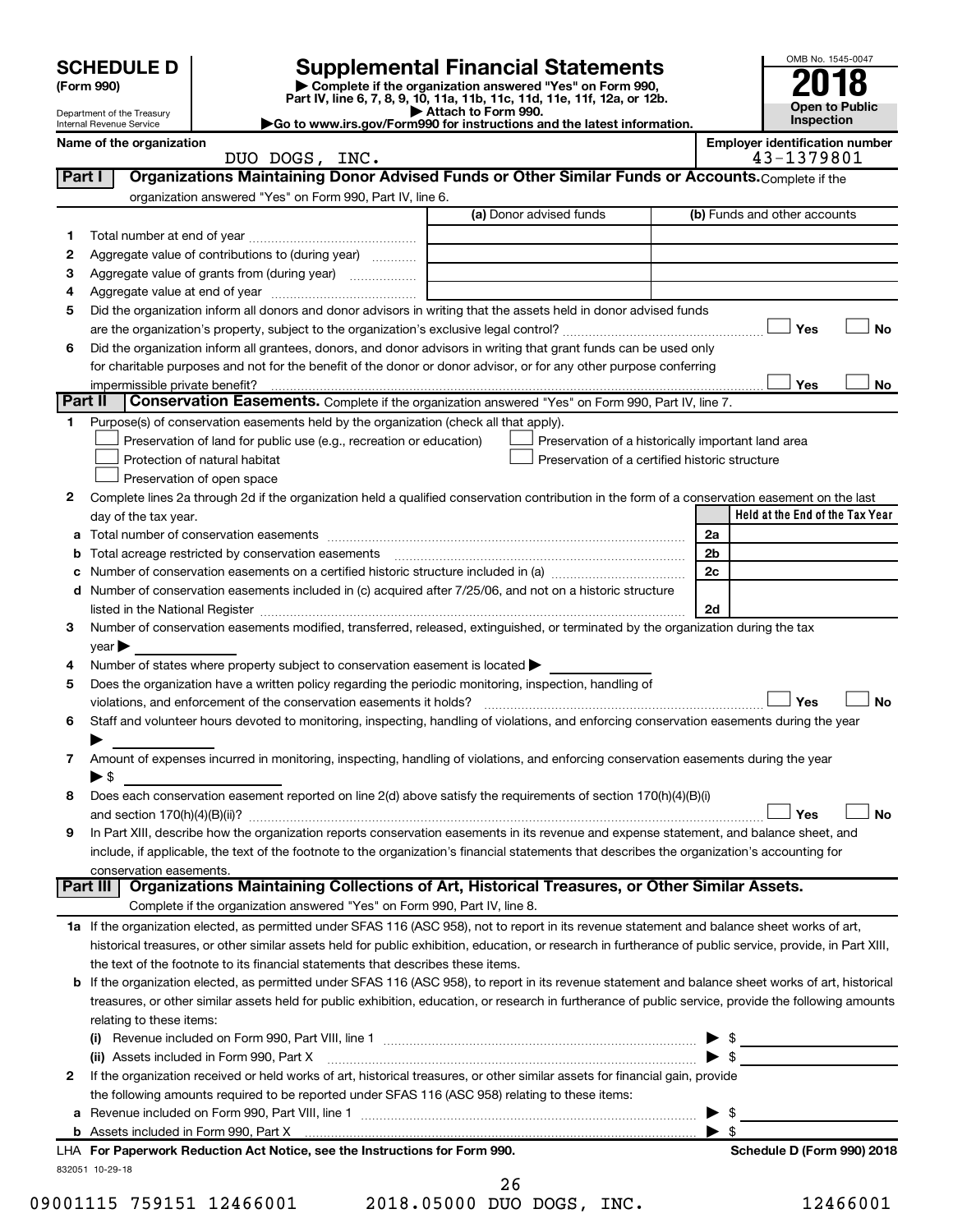|        | DUO DOGS, INC.<br>Schedule D (Form 990) 2018                                                                                                                                                                                   |                                         |                |                                    |                                 | 43-1379801 Page 2                 |
|--------|--------------------------------------------------------------------------------------------------------------------------------------------------------------------------------------------------------------------------------|-----------------------------------------|----------------|------------------------------------|---------------------------------|-----------------------------------|
|        | Organizations Maintaining Collections of Art, Historical Treasures, or Other Similar Assets (continued)<br>Part III                                                                                                            |                                         |                |                                    |                                 |                                   |
| З      | Using the organization's acquisition, accession, and other records, check any of the following that are a significant use of its collection items                                                                              |                                         |                |                                    |                                 |                                   |
|        | (check all that apply):                                                                                                                                                                                                        |                                         |                |                                    |                                 |                                   |
| a      | Public exhibition                                                                                                                                                                                                              |                                         |                | Loan or exchange programs          |                                 |                                   |
| b      | Scholarly research                                                                                                                                                                                                             |                                         | Other          |                                    |                                 |                                   |
| c      | Preservation for future generations                                                                                                                                                                                            |                                         |                |                                    |                                 |                                   |
|        | Provide a description of the organization's collections and explain how they further the organization's exempt purpose in Part XIII.                                                                                           |                                         |                |                                    |                                 |                                   |
| 5      | During the year, did the organization solicit or receive donations of art, historical treasures, or other similar assets                                                                                                       |                                         |                |                                    |                                 |                                   |
|        |                                                                                                                                                                                                                                |                                         |                |                                    |                                 | Yes<br>No                         |
|        | <b>Part IV</b><br>Escrow and Custodial Arrangements. Complete if the organization answered "Yes" on Form 990, Part IV, line 9, or                                                                                              |                                         |                |                                    |                                 |                                   |
|        | reported an amount on Form 990, Part X, line 21.                                                                                                                                                                               |                                         |                |                                    |                                 |                                   |
|        | 1a Is the organization an agent, trustee, custodian or other intermediary for contributions or other assets not included                                                                                                       |                                         |                |                                    |                                 |                                   |
|        |                                                                                                                                                                                                                                |                                         |                |                                    |                                 | Yes<br>No                         |
|        | b If "Yes," explain the arrangement in Part XIII and complete the following table:                                                                                                                                             |                                         |                |                                    |                                 |                                   |
|        |                                                                                                                                                                                                                                |                                         |                |                                    |                                 | Amount                            |
|        |                                                                                                                                                                                                                                |                                         |                |                                    | 1c<br>1d                        |                                   |
|        |                                                                                                                                                                                                                                |                                         |                |                                    | 1е                              |                                   |
|        | e Distributions during the year manufactured and continuum control of the control of the control of the state of the state of the control of the control of the control of the control of the control of the control of the co |                                         |                |                                    | 1f                              |                                   |
|        | 2a Did the organization include an amount on Form 990, Part X, line 21, for escrow or custodial account liability?                                                                                                             |                                         |                |                                    | .                               | Yes<br>No                         |
|        | <b>b</b> If "Yes," explain the arrangement in Part XIII. Check here if the explanation has been provided on Part XIII                                                                                                          |                                         |                |                                    |                                 |                                   |
| Part V | Endowment Funds. Complete if the organization answered "Yes" on Form 990, Part IV, line 10.                                                                                                                                    |                                         |                |                                    |                                 |                                   |
|        |                                                                                                                                                                                                                                | (a) Current year                        | (b) Prior year | (c) Two years back                 | (d) Three years back            | (e) Four years back               |
| 1а     | Beginning of year balance                                                                                                                                                                                                      | 150,000.                                | 150,000.       | 150,000.                           | 150,000.                        | 150,000.                          |
|        |                                                                                                                                                                                                                                |                                         |                |                                    |                                 |                                   |
|        | Net investment earnings, gains, and losses                                                                                                                                                                                     |                                         |                |                                    |                                 |                                   |
|        |                                                                                                                                                                                                                                |                                         |                |                                    |                                 |                                   |
|        | e Other expenditures for facilities                                                                                                                                                                                            |                                         |                |                                    |                                 |                                   |
|        | and programs                                                                                                                                                                                                                   |                                         |                |                                    |                                 |                                   |
|        | Administrative expenses                                                                                                                                                                                                        |                                         |                |                                    |                                 |                                   |
| g      |                                                                                                                                                                                                                                | 150,000.                                | 150,000.       | 150,000.                           | 150,000.                        | 150,000.                          |
|        | Provide the estimated percentage of the current year end balance (line 1g, column (a)) held as:                                                                                                                                |                                         |                |                                    |                                 |                                   |
|        | Board designated or quasi-endowment                                                                                                                                                                                            |                                         | %              |                                    |                                 |                                   |
|        | Permanent endowment                                                                                                                                                                                                            | %                                       |                |                                    |                                 |                                   |
|        | c Temporarily restricted endowment $\blacktriangleright$                                                                                                                                                                       | %                                       |                |                                    |                                 |                                   |
|        | The percentages on lines 2a, 2b, and 2c should equal 100%.                                                                                                                                                                     |                                         |                |                                    |                                 |                                   |
|        | 3a Are there endowment funds not in the possession of the organization that are held and administered for the organization                                                                                                     |                                         |                |                                    |                                 |                                   |
|        | by:                                                                                                                                                                                                                            |                                         |                |                                    |                                 | Yes<br>No                         |
|        | (i)                                                                                                                                                                                                                            |                                         |                |                                    |                                 | х<br>3a(i)                        |
|        |                                                                                                                                                                                                                                |                                         |                |                                    |                                 | $\overline{\textbf{X}}$<br>3a(ii) |
|        |                                                                                                                                                                                                                                |                                         |                |                                    |                                 | 3b                                |
|        | Describe in Part XIII the intended uses of the organization's endowment funds.<br>Land, Buildings, and Equipment.                                                                                                              |                                         |                |                                    |                                 |                                   |
|        | <b>Part VI</b>                                                                                                                                                                                                                 |                                         |                |                                    |                                 |                                   |
|        | Complete if the organization answered "Yes" on Form 990, Part IV, line 11a. See Form 990, Part X, line 10.                                                                                                                     |                                         |                |                                    |                                 |                                   |
|        | Description of property                                                                                                                                                                                                        | (a) Cost or other<br>basis (investment) |                | (b) Cost or other<br>basis (other) | (c) Accumulated<br>depreciation | (d) Book value                    |
|        |                                                                                                                                                                                                                                |                                         |                | 699,369.                           |                                 | 699,369.                          |
|        |                                                                                                                                                                                                                                |                                         |                | 3,672,207.                         | 329,557.                        | 3,342,650.                        |
|        |                                                                                                                                                                                                                                |                                         |                | 180,628.                           | 5,150.                          | 175,478.                          |
|        |                                                                                                                                                                                                                                |                                         |                | 155,222.                           | 63,565                          | 91,657.                           |
|        |                                                                                                                                                                                                                                |                                         |                |                                    |                                 |                                   |
|        | Total. Add lines 1a through 1e. (Column (d) must equal Form 990, Part X, column (B), line 10c.)                                                                                                                                |                                         |                |                                    |                                 | 4,309,154.                        |
|        |                                                                                                                                                                                                                                |                                         |                |                                    |                                 |                                   |

**Schedule D (Form 990) 2018**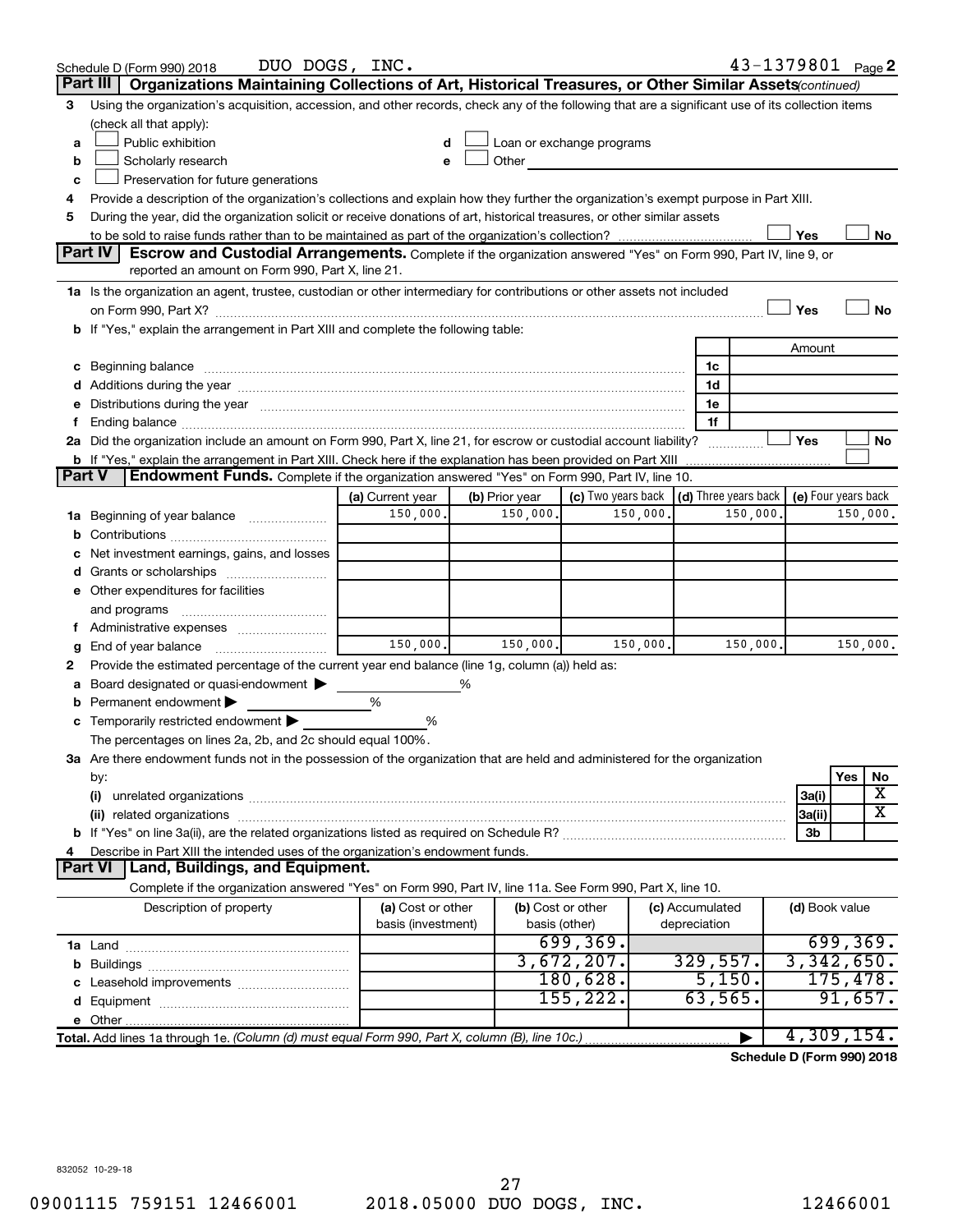| Complete if the organization answered "Yes" on Form 990, Part IV, line 11b. See Form 990, Part X, line 12.                                                                                      |                 |                |                                                           |
|-------------------------------------------------------------------------------------------------------------------------------------------------------------------------------------------------|-----------------|----------------|-----------------------------------------------------------|
| (a) Description of security or category (including name of security)                                                                                                                            | (b) Book value  |                | (c) Method of valuation: Cost or end-of-year market value |
| (1) Financial derivatives                                                                                                                                                                       |                 |                |                                                           |
|                                                                                                                                                                                                 |                 |                |                                                           |
| $(3)$ Other                                                                                                                                                                                     |                 |                |                                                           |
| (A)                                                                                                                                                                                             |                 |                |                                                           |
| (B)                                                                                                                                                                                             |                 |                |                                                           |
| (C)                                                                                                                                                                                             |                 |                |                                                           |
| (D)                                                                                                                                                                                             |                 |                |                                                           |
| (E)                                                                                                                                                                                             |                 |                |                                                           |
| (F)                                                                                                                                                                                             |                 |                |                                                           |
| (G)                                                                                                                                                                                             |                 |                |                                                           |
| (H)                                                                                                                                                                                             |                 |                |                                                           |
| Total. (Col. (b) must equal Form 990, Part X, col. (B) line 12.) $\blacktriangleright$                                                                                                          |                 |                |                                                           |
| Part VIII Investments - Program Related.                                                                                                                                                        |                 |                |                                                           |
| Complete if the organization answered "Yes" on Form 990, Part IV, line 11c. See Form 990, Part X, line 13.                                                                                      |                 |                |                                                           |
| (a) Description of investment                                                                                                                                                                   | (b) Book value  |                | (c) Method of valuation: Cost or end-of-year market value |
|                                                                                                                                                                                                 |                 |                |                                                           |
| (1)                                                                                                                                                                                             |                 |                |                                                           |
| (2)                                                                                                                                                                                             |                 |                |                                                           |
| (3)                                                                                                                                                                                             |                 |                |                                                           |
| (4)                                                                                                                                                                                             |                 |                |                                                           |
| (5)                                                                                                                                                                                             |                 |                |                                                           |
| (6)                                                                                                                                                                                             |                 |                |                                                           |
| (7)                                                                                                                                                                                             |                 |                |                                                           |
| (8)                                                                                                                                                                                             |                 |                |                                                           |
| (9)                                                                                                                                                                                             |                 |                |                                                           |
|                                                                                                                                                                                                 |                 |                |                                                           |
| <b>Other Assets.</b><br>Complete if the organization answered "Yes" on Form 990, Part IV, line 11d. See Form 990, Part X, line 15.                                                              | (a) Description |                | (b) Book value                                            |
|                                                                                                                                                                                                 |                 |                |                                                           |
| (1)                                                                                                                                                                                             |                 |                |                                                           |
| (2)                                                                                                                                                                                             |                 |                |                                                           |
| (3)                                                                                                                                                                                             |                 |                |                                                           |
| (4)                                                                                                                                                                                             |                 |                |                                                           |
| (5)                                                                                                                                                                                             |                 |                |                                                           |
| (6)                                                                                                                                                                                             |                 |                |                                                           |
| (7)                                                                                                                                                                                             |                 |                |                                                           |
| (8)                                                                                                                                                                                             |                 |                |                                                           |
| (9)<br><b>Other Liabilities.</b>                                                                                                                                                                |                 |                |                                                           |
| Complete if the organization answered "Yes" on Form 990, Part IV, line 11e or 11f. See Form 990, Part X, line 25.                                                                               |                 |                |                                                           |
| (a) Description of liability                                                                                                                                                                    |                 | (b) Book value |                                                           |
| (1)<br>Federal income taxes                                                                                                                                                                     |                 |                |                                                           |
|                                                                                                                                                                                                 |                 |                |                                                           |
| (2)                                                                                                                                                                                             |                 |                |                                                           |
| (3)                                                                                                                                                                                             |                 |                |                                                           |
| (4)                                                                                                                                                                                             |                 |                |                                                           |
| (5)                                                                                                                                                                                             |                 |                |                                                           |
| (6)                                                                                                                                                                                             |                 |                |                                                           |
| (7)                                                                                                                                                                                             |                 |                |                                                           |
| Total. (Col. (b) must equal Form 990, Part X, col. (B) line 13.) $\blacktriangleright$<br>Part IX<br>Total. (Column (b) must equal Form 990, Part X, col. (B) line 15.).<br>Part X<br>1.<br>(8) |                 |                |                                                           |
| (9)<br>Total. (Column (b) must equal Form 990, Part X, col. (B) line 25.)                                                                                                                       |                 |                |                                                           |

832053 10-29-18

**Schedule D (Form 990) 2018**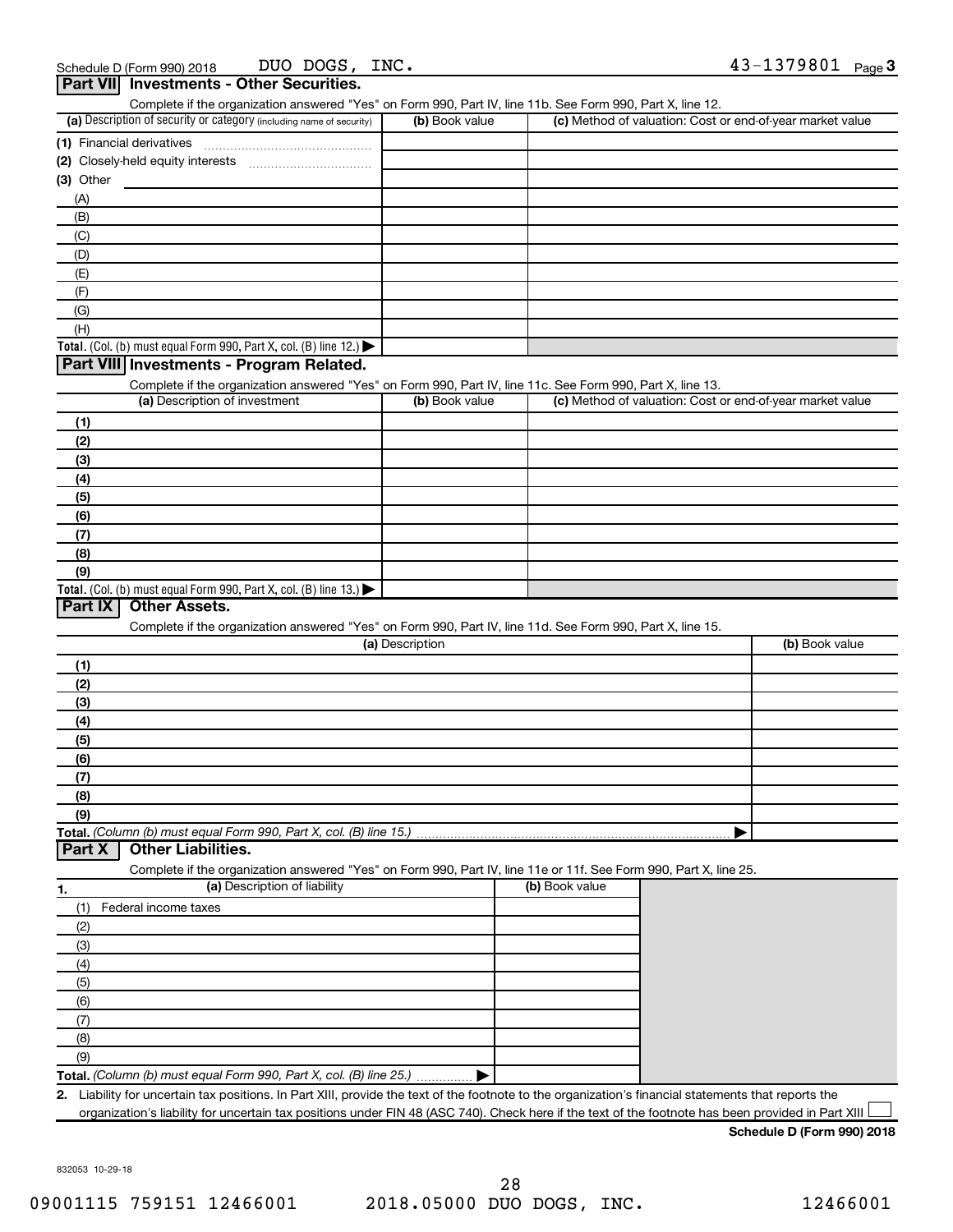|   | DUO DOGS, INC.<br>Schedule D (Form 990) 2018                                                                                                                                                                                        |                |           |                | 43-1379801 Page 4 |
|---|-------------------------------------------------------------------------------------------------------------------------------------------------------------------------------------------------------------------------------------|----------------|-----------|----------------|-------------------|
|   | Reconciliation of Revenue per Audited Financial Statements With Revenue per Return.<br>Part XI                                                                                                                                      |                |           |                |                   |
|   | Complete if the organization answered "Yes" on Form 990, Part IV, line 12a.                                                                                                                                                         |                |           |                |                   |
| 1 | Total revenue, gains, and other support per audited financial statements                                                                                                                                                            |                |           | $\blacksquare$ | 1,574,537.        |
| 2 | Amounts included on line 1 but not on Form 990, Part VIII, line 12:                                                                                                                                                                 |                |           |                |                   |
| a |                                                                                                                                                                                                                                     | 2a             | 28,496.   |                |                   |
| b |                                                                                                                                                                                                                                     | 2 <sub>b</sub> |           |                |                   |
|   |                                                                                                                                                                                                                                     | 2c             |           |                |                   |
| d |                                                                                                                                                                                                                                     | 2d             | 112, 219. |                |                   |
| e | Add lines 2a through 2d                                                                                                                                                                                                             |                |           | 2e             | 140,715.          |
| з |                                                                                                                                                                                                                                     |                |           | 3              | 1,433,822.        |
| 4 | Amounts included on Form 990, Part VIII, line 12, but not on line 1:                                                                                                                                                                |                |           |                |                   |
| a |                                                                                                                                                                                                                                     | 4a             |           |                |                   |
|   |                                                                                                                                                                                                                                     | 4 <sub>h</sub> |           |                |                   |
|   | Add lines 4a and 4b                                                                                                                                                                                                                 |                |           | 4с             | 0.                |
| 5 |                                                                                                                                                                                                                                     |                |           | 5              | 1,433,822.        |
|   | Part XII   Reconciliation of Expenses per Audited Financial Statements With Expenses per Return.                                                                                                                                    |                |           |                |                   |
|   |                                                                                                                                                                                                                                     |                |           |                |                   |
|   | Complete if the organization answered "Yes" on Form 990, Part IV, line 12a.                                                                                                                                                         |                |           |                |                   |
| 1 |                                                                                                                                                                                                                                     |                |           | $\blacksquare$ | 1,479,959.        |
| 2 | Amounts included on line 1 but not on Form 990, Part IX, line 25:                                                                                                                                                                   |                |           |                |                   |
| a |                                                                                                                                                                                                                                     | 2a             |           |                |                   |
| b |                                                                                                                                                                                                                                     | 2 <sub>b</sub> |           |                |                   |
|   |                                                                                                                                                                                                                                     | 2c             |           |                |                   |
| d |                                                                                                                                                                                                                                     | 2d             | 112, 219. |                |                   |
| e |                                                                                                                                                                                                                                     |                |           | 2e             | 112,219.          |
| з | Add lines 2a through 2d <b>contained a contained a contained a contained a</b> contained a contained a contained a contained a contained a contained a contained a contained a contained a contained a contained a contained a cont |                |           | $\mathbf{a}$   | 1,367,740.        |
| 4 | Amounts included on Form 990, Part IX, line 25, but not on line 1:                                                                                                                                                                  |                |           |                |                   |
| a |                                                                                                                                                                                                                                     | 4а             |           |                |                   |
|   |                                                                                                                                                                                                                                     | 4 <sub>b</sub> |           |                |                   |
|   | Add lines 4a and 4b                                                                                                                                                                                                                 |                |           | 4 <sub>c</sub> | $0$ .             |
| 5 |                                                                                                                                                                                                                                     |                |           | 5              | 1,367,740.        |
|   | Part XIII Supplemental Information.                                                                                                                                                                                                 |                |           |                |                   |

lines 2d and 4b; and Part XII, lines 2d and 4b. Also complete this part to provide any additional information.

### PART XI, LINE 2D - OTHER ADJUSTMENTS:

DIRECT FUNDRAISING EXPENDITURES 112,219.

PART XII, LINE 2D - OTHER ADJUSTMENTS:

DIRECT FUNDRAISING EXPENDITURES **112,219.** (112,219)

PART XI, LINE 2D AND PART XII, LINE 2D:

THE AMOUNTS PRESENTED ON THE FINANCIAL STATEMENTS SHOW GROSS FIGURES FOR

FUNDRAISING EVENTS. FOR PURPOSES OF THE FORM 990, DIRECT EXPENDITURES OF

\$112,219 RELATED TO FUNDRAISING EVENTS ARE NETTED ON PART VIII, THE

STATEMENT OF REVENUE.

832054 10-29-18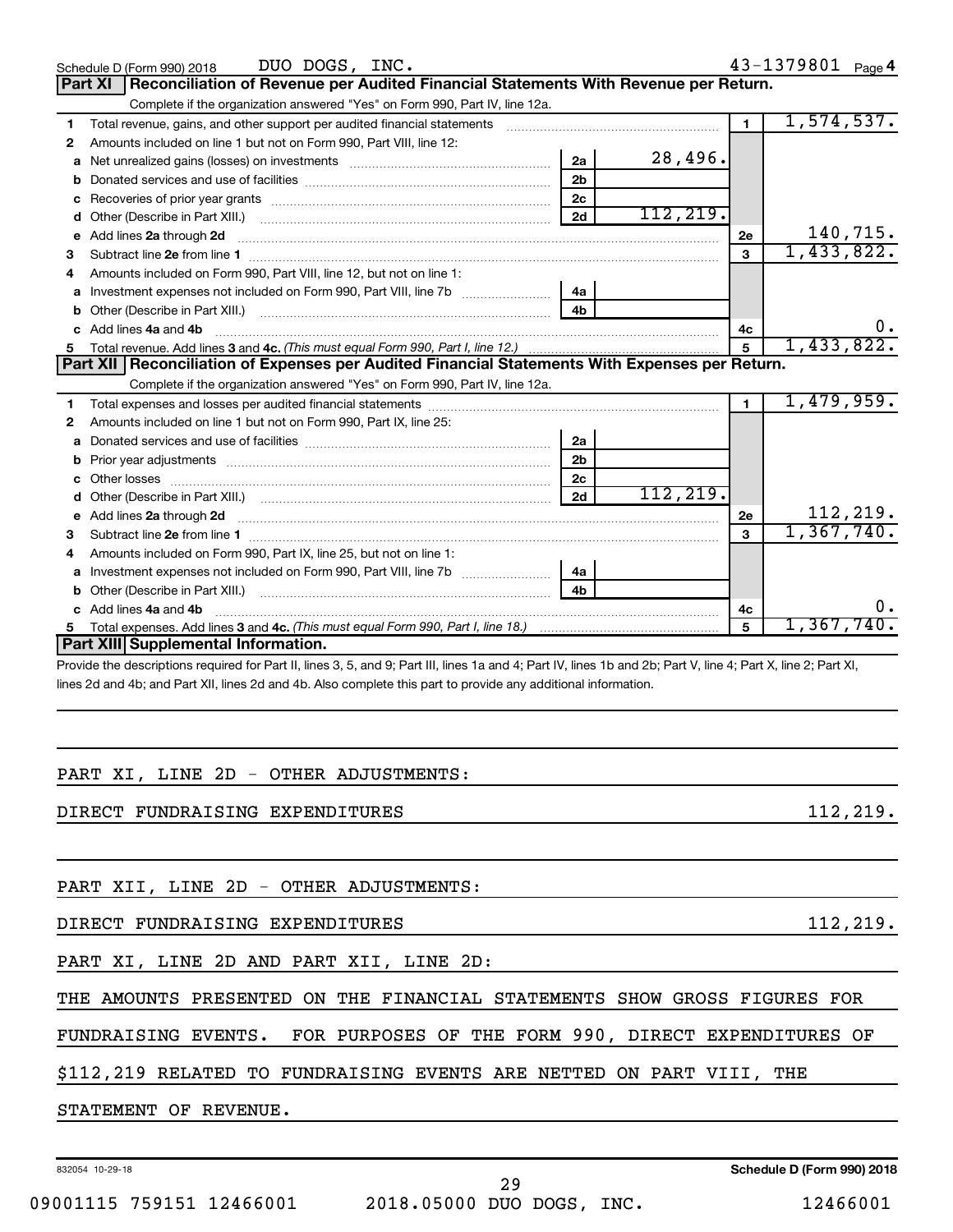|                          |                                 | Schedule D (Form 990) 2018 |
|--------------------------|---------------------------------|----------------------------|
| 832055 10-29-18          |                                 |                            |
|                          | 30<br>2018.05000 DUO DOGS, INC. |                            |
| 09001115 759151 12466001 |                                 | 12466001                   |
|                          |                                 |                            |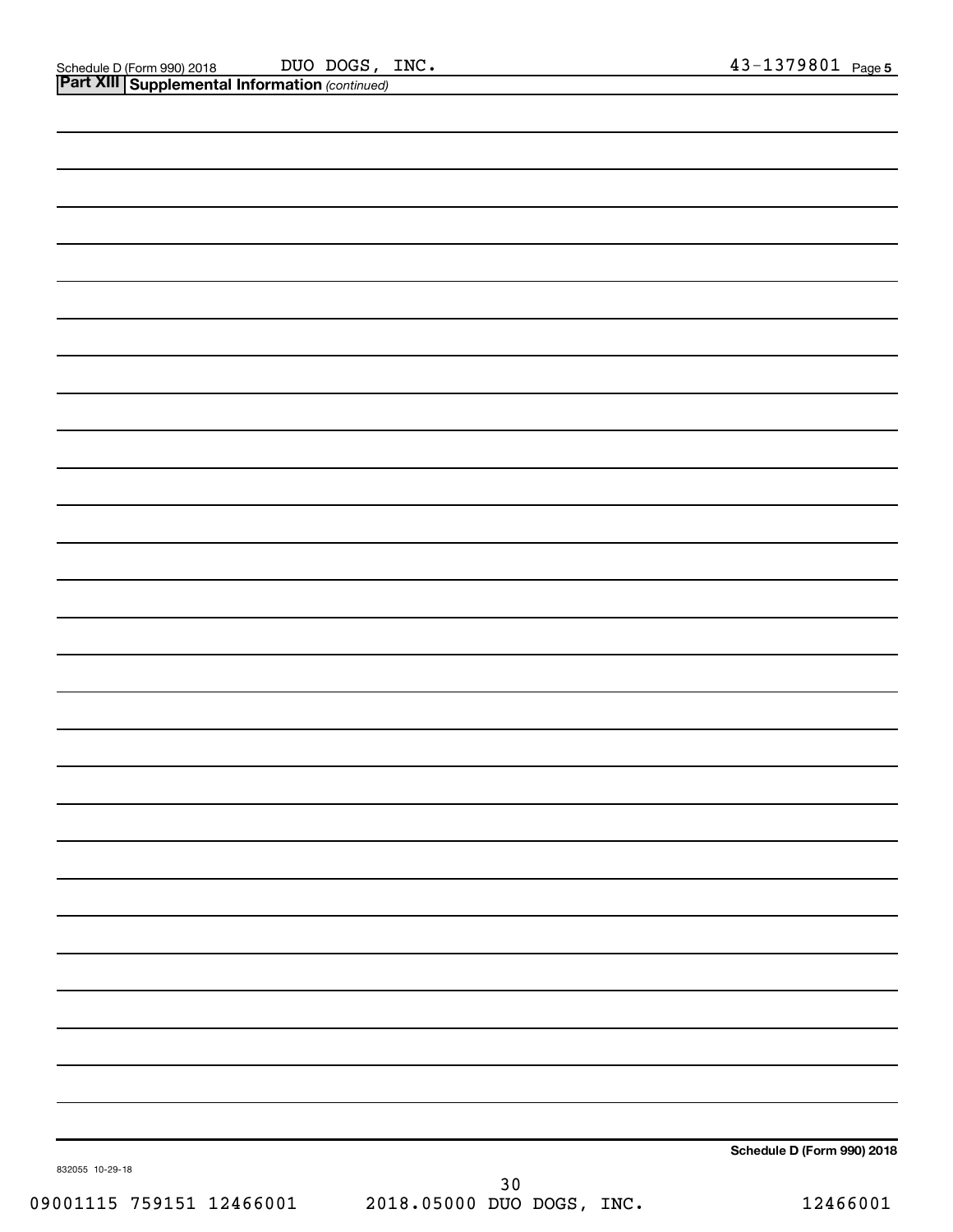| <b>SCHEDULE G</b>                                                                                                                                                                                                                                                                                                                                                                                                                                                                                                                                                                                                                                                                                                                                                                                                                                   | <b>Supplemental Information Regarding Fundraising or Gaming Activities</b>           |                                                                                                                                                                     |                                                           |               |                                      |  |                                                                            | OMB No. 1545-0047                                       |
|-----------------------------------------------------------------------------------------------------------------------------------------------------------------------------------------------------------------------------------------------------------------------------------------------------------------------------------------------------------------------------------------------------------------------------------------------------------------------------------------------------------------------------------------------------------------------------------------------------------------------------------------------------------------------------------------------------------------------------------------------------------------------------------------------------------------------------------------------------|--------------------------------------------------------------------------------------|---------------------------------------------------------------------------------------------------------------------------------------------------------------------|-----------------------------------------------------------|---------------|--------------------------------------|--|----------------------------------------------------------------------------|---------------------------------------------------------|
| (Form 990 or 990-EZ)                                                                                                                                                                                                                                                                                                                                                                                                                                                                                                                                                                                                                                                                                                                                                                                                                                |                                                                                      | Complete if the organization answered "Yes" on Form 990, Part IV, line 17, 18, or 19, or if the<br>organization entered more than \$15,000 on Form 990-EZ, line 6a. |                                                           |               |                                      |  |                                                                            | 018                                                     |
| Department of the Treasury                                                                                                                                                                                                                                                                                                                                                                                                                                                                                                                                                                                                                                                                                                                                                                                                                          |                                                                                      | Attach to Form 990 or Form 990-EZ.                                                                                                                                  |                                                           |               |                                      |  |                                                                            | <b>Open to Public</b>                                   |
| Internal Revenue Service                                                                                                                                                                                                                                                                                                                                                                                                                                                                                                                                                                                                                                                                                                                                                                                                                            | Inspection<br>Go to www.irs.gov/Form990 for instructions and the latest information. |                                                                                                                                                                     |                                                           |               |                                      |  |                                                                            |                                                         |
| Name of the organization                                                                                                                                                                                                                                                                                                                                                                                                                                                                                                                                                                                                                                                                                                                                                                                                                            | DUO DOGS, INC.                                                                       |                                                                                                                                                                     |                                                           |               |                                      |  | 43-1379801                                                                 | <b>Employer identification number</b>                   |
| Part I<br>Fundraising Activities. Complete if the organization answered "Yes" on Form 990, Part IV, line 17. Form 990-EZ filers are not<br>required to complete this part.                                                                                                                                                                                                                                                                                                                                                                                                                                                                                                                                                                                                                                                                          |                                                                                      |                                                                                                                                                                     |                                                           |               |                                      |  |                                                                            |                                                         |
| 1 Indicate whether the organization raised funds through any of the following activities. Check all that apply.<br>Mail solicitations<br>Solicitation of non-government grants<br>a<br>е<br>Internet and email solicitations<br>Solicitation of government grants<br>$\mathbf f$<br>b<br>Phone solicitations<br>Special fundraising events<br>с<br>g<br>In-person solicitations<br>d<br>2 a Did the organization have a written or oral agreement with any individual (including officers, directors, trustees, or<br>Yes<br><b>No</b><br>key employees listed in Form 990, Part VII) or entity in connection with professional fundraising services?<br>b If "Yes," list the 10 highest paid individuals or entities (fundraisers) pursuant to agreements under which the fundraiser is to be<br>compensated at least \$5,000 by the organization. |                                                                                      |                                                                                                                                                                     |                                                           |               |                                      |  |                                                                            |                                                         |
| (i) Name and address of individual<br>or entity (fundraiser)                                                                                                                                                                                                                                                                                                                                                                                                                                                                                                                                                                                                                                                                                                                                                                                        |                                                                                      | (ii) Activity                                                                                                                                                       | (iii) Did<br>fundraiser<br>have custody<br>contributions? | or control of | (iv) Gross receipts<br>from activity |  | (v) Amount paid<br>to (or retained by)<br>fundraiser<br>listed in col. (i) | (vi) Amount paid<br>to (or retained by)<br>organization |
|                                                                                                                                                                                                                                                                                                                                                                                                                                                                                                                                                                                                                                                                                                                                                                                                                                                     |                                                                                      |                                                                                                                                                                     | Yes                                                       | No            |                                      |  |                                                                            |                                                         |
|                                                                                                                                                                                                                                                                                                                                                                                                                                                                                                                                                                                                                                                                                                                                                                                                                                                     |                                                                                      |                                                                                                                                                                     |                                                           |               |                                      |  |                                                                            |                                                         |
|                                                                                                                                                                                                                                                                                                                                                                                                                                                                                                                                                                                                                                                                                                                                                                                                                                                     |                                                                                      |                                                                                                                                                                     |                                                           |               |                                      |  |                                                                            |                                                         |
|                                                                                                                                                                                                                                                                                                                                                                                                                                                                                                                                                                                                                                                                                                                                                                                                                                                     |                                                                                      |                                                                                                                                                                     |                                                           |               |                                      |  |                                                                            |                                                         |
|                                                                                                                                                                                                                                                                                                                                                                                                                                                                                                                                                                                                                                                                                                                                                                                                                                                     |                                                                                      |                                                                                                                                                                     |                                                           |               |                                      |  |                                                                            |                                                         |
|                                                                                                                                                                                                                                                                                                                                                                                                                                                                                                                                                                                                                                                                                                                                                                                                                                                     |                                                                                      |                                                                                                                                                                     |                                                           |               |                                      |  |                                                                            |                                                         |
|                                                                                                                                                                                                                                                                                                                                                                                                                                                                                                                                                                                                                                                                                                                                                                                                                                                     |                                                                                      |                                                                                                                                                                     |                                                           |               |                                      |  |                                                                            |                                                         |
|                                                                                                                                                                                                                                                                                                                                                                                                                                                                                                                                                                                                                                                                                                                                                                                                                                                     |                                                                                      |                                                                                                                                                                     |                                                           |               |                                      |  |                                                                            |                                                         |
|                                                                                                                                                                                                                                                                                                                                                                                                                                                                                                                                                                                                                                                                                                                                                                                                                                                     |                                                                                      |                                                                                                                                                                     |                                                           |               |                                      |  |                                                                            |                                                         |
|                                                                                                                                                                                                                                                                                                                                                                                                                                                                                                                                                                                                                                                                                                                                                                                                                                                     |                                                                                      |                                                                                                                                                                     |                                                           |               |                                      |  |                                                                            |                                                         |
|                                                                                                                                                                                                                                                                                                                                                                                                                                                                                                                                                                                                                                                                                                                                                                                                                                                     |                                                                                      |                                                                                                                                                                     |                                                           |               |                                      |  |                                                                            |                                                         |
| Total                                                                                                                                                                                                                                                                                                                                                                                                                                                                                                                                                                                                                                                                                                                                                                                                                                               |                                                                                      |                                                                                                                                                                     |                                                           |               |                                      |  |                                                                            |                                                         |
| or licensing.                                                                                                                                                                                                                                                                                                                                                                                                                                                                                                                                                                                                                                                                                                                                                                                                                                       |                                                                                      | 3 List all states in which the organization is registered or licensed to solicit contributions or has been notified it is exempt from registration                  |                                                           |               |                                      |  |                                                                            |                                                         |
|                                                                                                                                                                                                                                                                                                                                                                                                                                                                                                                                                                                                                                                                                                                                                                                                                                                     |                                                                                      |                                                                                                                                                                     |                                                           |               |                                      |  |                                                                            |                                                         |
|                                                                                                                                                                                                                                                                                                                                                                                                                                                                                                                                                                                                                                                                                                                                                                                                                                                     |                                                                                      |                                                                                                                                                                     |                                                           |               |                                      |  |                                                                            |                                                         |
|                                                                                                                                                                                                                                                                                                                                                                                                                                                                                                                                                                                                                                                                                                                                                                                                                                                     |                                                                                      |                                                                                                                                                                     |                                                           |               |                                      |  |                                                                            |                                                         |
|                                                                                                                                                                                                                                                                                                                                                                                                                                                                                                                                                                                                                                                                                                                                                                                                                                                     |                                                                                      |                                                                                                                                                                     |                                                           |               |                                      |  |                                                                            |                                                         |
|                                                                                                                                                                                                                                                                                                                                                                                                                                                                                                                                                                                                                                                                                                                                                                                                                                                     |                                                                                      |                                                                                                                                                                     |                                                           |               |                                      |  |                                                                            |                                                         |
|                                                                                                                                                                                                                                                                                                                                                                                                                                                                                                                                                                                                                                                                                                                                                                                                                                                     |                                                                                      |                                                                                                                                                                     |                                                           |               |                                      |  |                                                                            |                                                         |
|                                                                                                                                                                                                                                                                                                                                                                                                                                                                                                                                                                                                                                                                                                                                                                                                                                                     |                                                                                      |                                                                                                                                                                     |                                                           |               |                                      |  |                                                                            |                                                         |
|                                                                                                                                                                                                                                                                                                                                                                                                                                                                                                                                                                                                                                                                                                                                                                                                                                                     |                                                                                      |                                                                                                                                                                     |                                                           |               |                                      |  |                                                                            |                                                         |
|                                                                                                                                                                                                                                                                                                                                                                                                                                                                                                                                                                                                                                                                                                                                                                                                                                                     |                                                                                      |                                                                                                                                                                     |                                                           |               |                                      |  |                                                                            |                                                         |

**For Paperwork Reduction Act Notice, see the Instructions for Form 990 or 990-EZ. Schedule G (Form 990 or 990-EZ) 2018** LHA

832081 10-03-18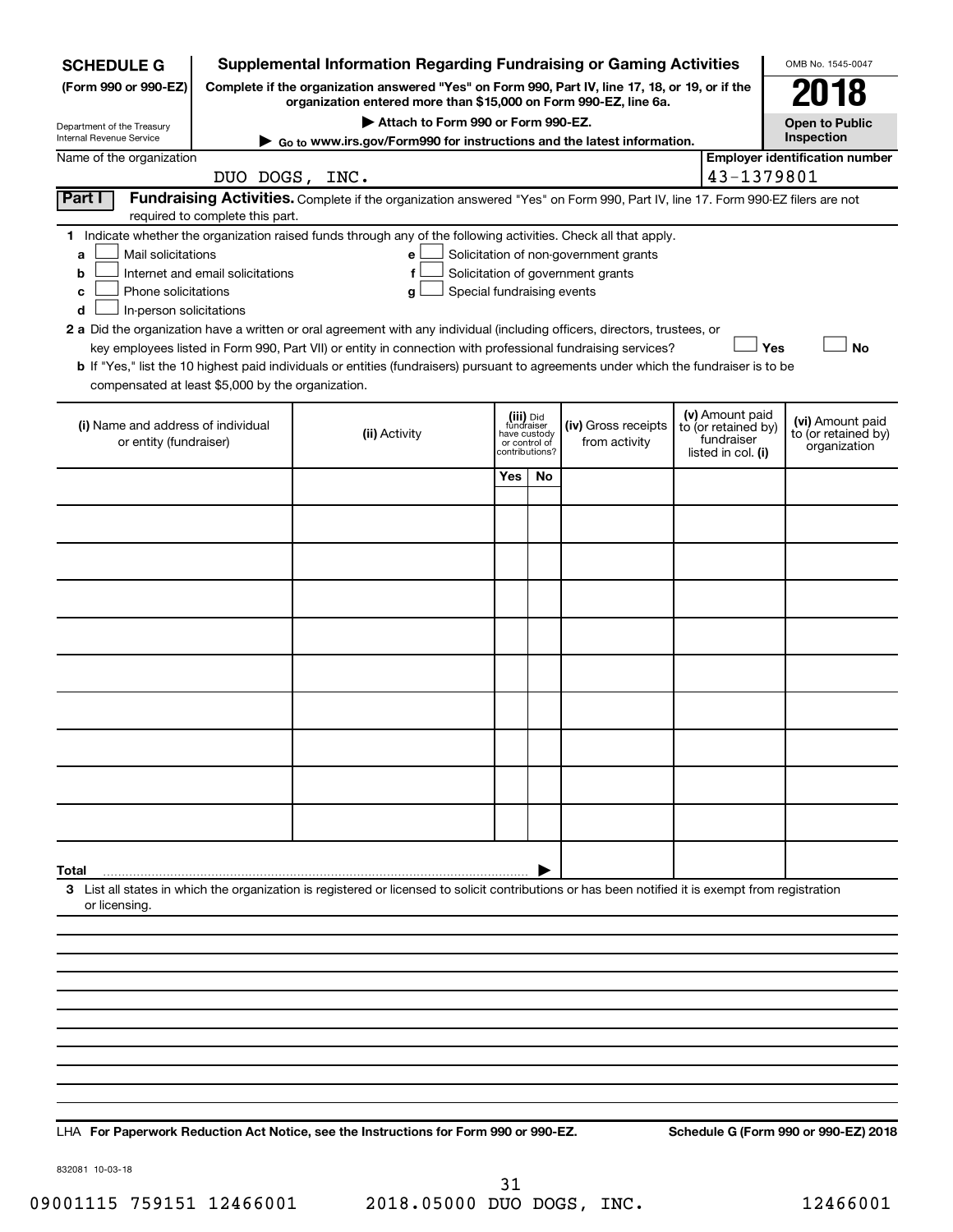Part II | Fundraising Events. Complete if the organization answered "Yes" on Form 990, Part IV, line 18, or reported more than \$15,000

|                 |              | of fundraising event contributions and gross income on Form 990-EZ, lines 1 and 6b. List events with gross receipts greater than \$5,000. |                 |                                                  |                  |                                                     |
|-----------------|--------------|-------------------------------------------------------------------------------------------------------------------------------------------|-----------------|--------------------------------------------------|------------------|-----------------------------------------------------|
|                 |              |                                                                                                                                           | $(a)$ Event #1  | (b) Event #2                                     | (c) Other events | (d) Total events                                    |
|                 |              |                                                                                                                                           | <b>FETCHING</b> |                                                  |                  | (add col. (a) through                               |
|                 |              |                                                                                                                                           | <b>AFFAIR</b>   | <b>TRIVIA NIGHT</b>                              | 1                | col. (c)                                            |
|                 |              |                                                                                                                                           | (event type)    | (event type)                                     | (total number)   |                                                     |
| Revenue         | 1.           |                                                                                                                                           | 459,485.        | 23,198.                                          | 3,394.           | 486,077.                                            |
|                 |              |                                                                                                                                           |                 |                                                  |                  |                                                     |
|                 |              |                                                                                                                                           | 393,590.        | 14,728.                                          | 3, 244.          | 411,562.                                            |
|                 | 3            | Gross income (line 1 minus line 2)                                                                                                        | 65,895.         | 8,470.                                           | 150.             | 74,515.                                             |
|                 |              |                                                                                                                                           |                 |                                                  |                  |                                                     |
|                 | 5            |                                                                                                                                           |                 |                                                  |                  |                                                     |
| Direct Expenses | 6            |                                                                                                                                           | 61,400.         | 2,750.                                           | 523.             | 64,673.                                             |
|                 | $\mathbf{7}$ | Food and beverages                                                                                                                        | 3,435.          | 400.                                             |                  | 3,835.                                              |
|                 | 8            |                                                                                                                                           | 400.            |                                                  |                  | 400.                                                |
|                 | 9            |                                                                                                                                           | 38,071.         | 3,179.                                           | 2,061.           | 43,311.                                             |
|                 | 10           | Direct expense summary. Add lines 4 through 9 in column (d)                                                                               |                 |                                                  |                  | 112, 219.                                           |
|                 |              | 11 Net income summary. Subtract line 10 from line 3, column (d)                                                                           |                 |                                                  |                  | $-37,704.$                                          |
| <b>Part III</b> |              | Gaming. Complete if the organization answered "Yes" on Form 990, Part IV, line 19, or reported more than                                  |                 |                                                  |                  |                                                     |
|                 |              | \$15,000 on Form 990-EZ, line 6a.                                                                                                         |                 |                                                  |                  |                                                     |
| Revenue         |              |                                                                                                                                           | (a) Bingo       | (b) Pull tabs/instant<br>bingo/progressive bingo | (c) Other gaming | (d) Total gaming (add<br>col. (a) through col. (c)) |
|                 |              |                                                                                                                                           |                 |                                                  |                  |                                                     |
|                 |              |                                                                                                                                           |                 |                                                  |                  |                                                     |
|                 |              |                                                                                                                                           |                 |                                                  |                  |                                                     |
| Direct Expenses | 3            |                                                                                                                                           |                 |                                                  |                  |                                                     |
|                 |              |                                                                                                                                           |                 |                                                  |                  |                                                     |
|                 |              | 5 Other direct expenses                                                                                                                   |                 |                                                  |                  |                                                     |
|                 |              |                                                                                                                                           | Yes<br>%        | Yes<br>%                                         | Yes<br>%         |                                                     |
|                 |              |                                                                                                                                           | No              | No                                               | No               |                                                     |
|                 | 7            | Direct expense summary. Add lines 2 through 5 in column (d)                                                                               |                 |                                                  |                  |                                                     |
|                 |              |                                                                                                                                           |                 |                                                  |                  |                                                     |
|                 |              |                                                                                                                                           |                 |                                                  |                  |                                                     |
|                 |              | 9 Enter the state(s) in which the organization conducts gaming activities:                                                                |                 |                                                  |                  |                                                     |
|                 |              |                                                                                                                                           |                 |                                                  |                  | Yes<br>No                                           |
|                 |              | <b>b</b> If "No," explain:                                                                                                                |                 |                                                  |                  |                                                     |
|                 |              | <u> 1989 - Johann Stoff, deutscher Stoff, der Stoff, der Stoff, der Stoff, der Stoff, der Stoff, der Stoff, der S</u>                     |                 |                                                  |                  |                                                     |
|                 |              |                                                                                                                                           |                 |                                                  |                  |                                                     |
|                 |              |                                                                                                                                           |                 |                                                  |                  | Yes<br>No.                                          |
|                 |              |                                                                                                                                           |                 |                                                  |                  |                                                     |
|                 |              |                                                                                                                                           |                 |                                                  |                  |                                                     |
|                 |              |                                                                                                                                           |                 |                                                  |                  |                                                     |
|                 |              | 832082 10-03-18                                                                                                                           |                 |                                                  |                  | Schedule G (Form 990 or 990-EZ) 2018                |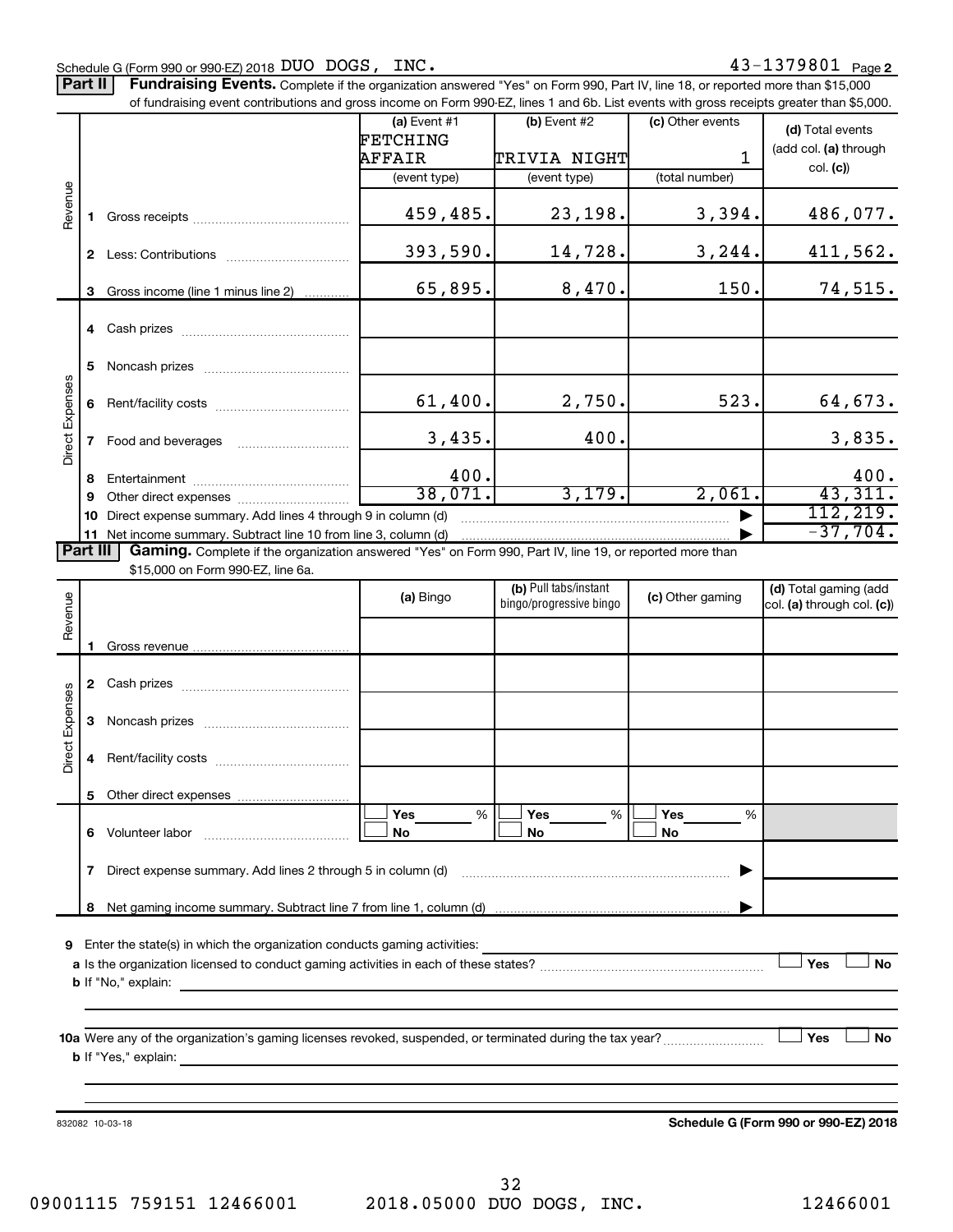|    | Schedule G (Form 990 or 990-EZ) 2018 DUO DOGS, INC.                                                                                                                                                                            | $43 - 1379801$ Page 3 |                                      |
|----|--------------------------------------------------------------------------------------------------------------------------------------------------------------------------------------------------------------------------------|-----------------------|--------------------------------------|
|    |                                                                                                                                                                                                                                | ∣ Yes                 | <b>No</b>                            |
|    | 12 Is the organization a grantor, beneficiary or trustee of a trust, or a member of a partnership or other entity formed                                                                                                       |                       |                                      |
|    |                                                                                                                                                                                                                                | Yes                   | No                                   |
|    | 13 Indicate the percentage of gaming activity conducted in:                                                                                                                                                                    |                       |                                      |
|    |                                                                                                                                                                                                                                | 13а                   | %                                    |
|    | <b>b</b> An outside facility <i>www.communicality www.communicality.communicality www.communicality www.communicality.communicality www.communicality.com</i>                                                                  | 13 <sub>b</sub>       | %                                    |
|    | 14 Enter the name and address of the person who prepares the organization's gaming/special events books and records:                                                                                                           |                       |                                      |
|    |                                                                                                                                                                                                                                |                       |                                      |
|    |                                                                                                                                                                                                                                |                       |                                      |
|    | Name $\blacktriangleright$<br><u>and the control of the control of the control of the control of the control of the control of the control of</u>                                                                              |                       |                                      |
|    |                                                                                                                                                                                                                                |                       |                                      |
|    |                                                                                                                                                                                                                                |                       |                                      |
|    |                                                                                                                                                                                                                                |                       |                                      |
|    |                                                                                                                                                                                                                                |                       | <b>No</b>                            |
|    |                                                                                                                                                                                                                                |                       |                                      |
|    |                                                                                                                                                                                                                                |                       |                                      |
|    | of gaming revenue retained by the third party $\triangleright$ \$                                                                                                                                                              |                       |                                      |
|    | c If "Yes," enter name and address of the third party:                                                                                                                                                                         |                       |                                      |
|    |                                                                                                                                                                                                                                |                       |                                      |
|    | Name $\blacktriangleright$<br><u> 1989 - Andrea Stadt Britain, amerikansk politiker (</u>                                                                                                                                      |                       |                                      |
|    |                                                                                                                                                                                                                                |                       |                                      |
|    | Address ><br><u> 1989 - John Harry Harry Harry Harry Harry Harry Harry Harry Harry Harry Harry Harry Harry Harry Harry Harry H</u>                                                                                             |                       |                                      |
|    |                                                                                                                                                                                                                                |                       |                                      |
| 16 | Gaming manager information:                                                                                                                                                                                                    |                       |                                      |
|    |                                                                                                                                                                                                                                |                       |                                      |
|    | <u> 1989 - Johann Barbara, martin amerikan basal dan berasal dalam basal dalam basal dalam basal dalam basal dala</u><br>Name $\blacktriangleright$                                                                            |                       |                                      |
|    |                                                                                                                                                                                                                                |                       |                                      |
|    | Gaming manager compensation > \$                                                                                                                                                                                               |                       |                                      |
|    |                                                                                                                                                                                                                                |                       |                                      |
|    | Description of services provided states and the contract of the contract of the contract of the contract of the contract of the contract of the contract of the contract of the contract of the contract of the contract of th |                       |                                      |
|    |                                                                                                                                                                                                                                |                       |                                      |
|    |                                                                                                                                                                                                                                |                       |                                      |
|    |                                                                                                                                                                                                                                |                       |                                      |
|    | Director/officer<br>Employee<br>Independent contractor                                                                                                                                                                         |                       |                                      |
|    |                                                                                                                                                                                                                                |                       |                                      |
|    | <b>17</b> Mandatory distributions:                                                                                                                                                                                             |                       |                                      |
|    | a Is the organization required under state law to make charitable distributions from the gaming proceeds to                                                                                                                    |                       |                                      |
|    | retain the state gaming license?                                                                                                                                                                                               |                       | $\Box$ Yes $\Box$ No                 |
|    | <b>b</b> Enter the amount of distributions required under state law to be distributed to other exempt organizations or spent in the                                                                                            |                       |                                      |
|    | organization's own exempt activities during the tax year $\triangleright$ \$                                                                                                                                                   |                       |                                      |
|    | <b>Part IV</b><br>Supplemental Information. Provide the explanations required by Part I, line 2b, columns (iii) and (v); and Part III, lines 9, 9b, 10b,                                                                       |                       |                                      |
|    | 15b, 15c, 16, and 17b, as applicable. Also provide any additional information. See instructions.                                                                                                                               |                       |                                      |
|    |                                                                                                                                                                                                                                |                       |                                      |
|    |                                                                                                                                                                                                                                |                       |                                      |
|    |                                                                                                                                                                                                                                |                       |                                      |
|    |                                                                                                                                                                                                                                |                       |                                      |
|    |                                                                                                                                                                                                                                |                       |                                      |
|    |                                                                                                                                                                                                                                |                       |                                      |
|    |                                                                                                                                                                                                                                |                       |                                      |
|    |                                                                                                                                                                                                                                |                       |                                      |
|    |                                                                                                                                                                                                                                |                       |                                      |
|    |                                                                                                                                                                                                                                |                       |                                      |
|    |                                                                                                                                                                                                                                |                       |                                      |
|    |                                                                                                                                                                                                                                |                       |                                      |
|    |                                                                                                                                                                                                                                |                       |                                      |
|    |                                                                                                                                                                                                                                |                       |                                      |
|    |                                                                                                                                                                                                                                |                       |                                      |
|    |                                                                                                                                                                                                                                |                       |                                      |
|    |                                                                                                                                                                                                                                |                       |                                      |
|    |                                                                                                                                                                                                                                |                       |                                      |
|    |                                                                                                                                                                                                                                |                       |                                      |
|    | 832083 10-03-18<br>33                                                                                                                                                                                                          |                       | Schedule G (Form 990 or 990-EZ) 2018 |
|    |                                                                                                                                                                                                                                |                       |                                      |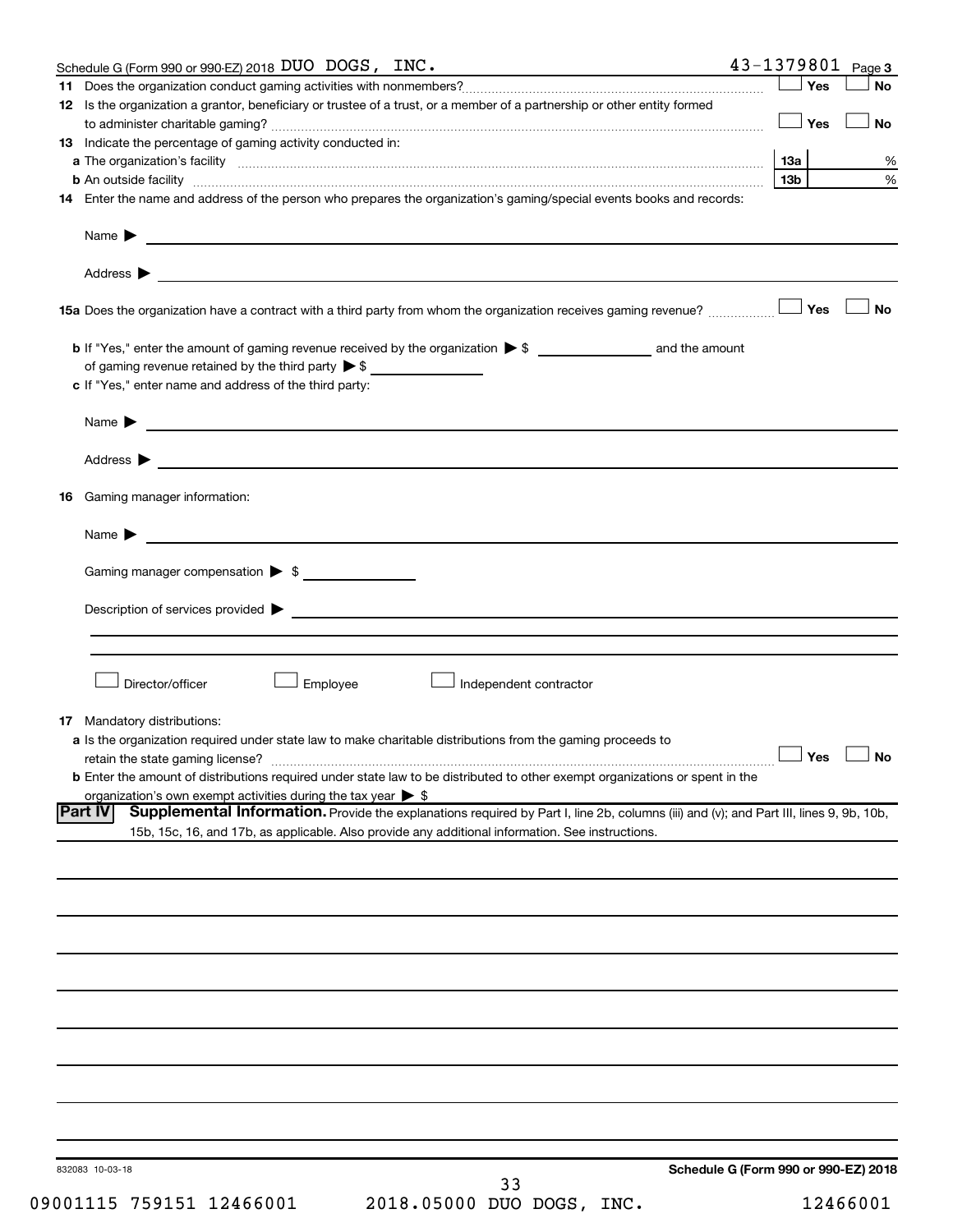|                 |      | Schedule G (Form 990 or 990-EZ) |
|-----------------|------|---------------------------------|
| 832084 04-01-18 | $34$ |                                 |

09001115 759151 12466001 2018.05000 DUO DOGS, INC. 12466001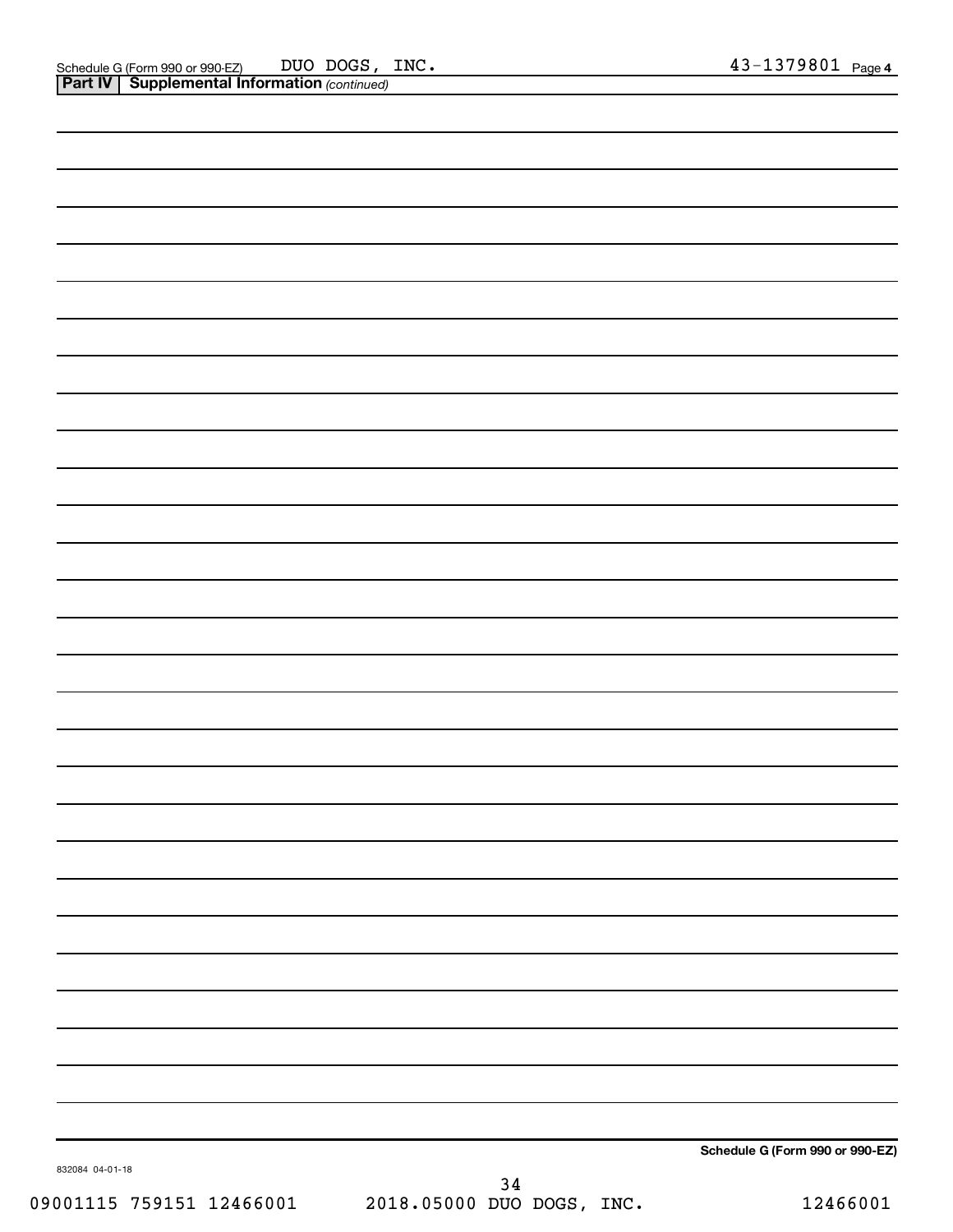#### **SCHEDULE M (Form 990)**

## **Noncash Contributions**

OMB No. 1545-0047

| Department of the Treasury |  |
|----------------------------|--|
| Internal Revenue Service   |  |

◆ Complete if the organizations answered "Yes" on Form 990, Part IV, lines 29 or 30.<br>▶ Complete if the organizations answered "Yes" on Form 990, Part IV, lines 29 or 30. **Attach to Form 990. Go to www.irs.gov/Form990 for instructions and the latest information.** J  $\blacktriangleright$ 

**Open to Public Inspection**

| <b>Employer identification number</b> |  |
|---------------------------------------|--|

Name of the organization

#### DUO DOGS, INC. 43-1379801

| Part I | <b>Types of Property</b>                                                                                                       |                               |                                      |                                                                                                       |                                                              |            |     |    |
|--------|--------------------------------------------------------------------------------------------------------------------------------|-------------------------------|--------------------------------------|-------------------------------------------------------------------------------------------------------|--------------------------------------------------------------|------------|-----|----|
|        |                                                                                                                                | (a)<br>Check if<br>applicable | (b)<br>Number of<br>contributions or | (c)<br>Noncash contribution<br>amounts reported on<br>items contributed  Form 990, Part VIII, line 1g | (d)<br>Method of determining<br>noncash contribution amounts |            |     |    |
| 1.     |                                                                                                                                |                               |                                      |                                                                                                       |                                                              |            |     |    |
| 2      | Art - Historical treasures                                                                                                     |                               |                                      |                                                                                                       |                                                              |            |     |    |
| З      | Art - Fractional interests                                                                                                     |                               |                                      |                                                                                                       |                                                              |            |     |    |
| 4      | Books and publications                                                                                                         |                               |                                      |                                                                                                       |                                                              |            |     |    |
| 5      | Clothing and household goods                                                                                                   |                               |                                      |                                                                                                       |                                                              |            |     |    |
| 6      | Cars and other vehicles                                                                                                        |                               |                                      |                                                                                                       |                                                              |            |     |    |
| 7      |                                                                                                                                |                               |                                      |                                                                                                       |                                                              |            |     |    |
| 8      |                                                                                                                                |                               |                                      |                                                                                                       |                                                              |            |     |    |
| 9      | Securities - Publicly traded                                                                                                   | $\overline{\text{x}}$         | 2                                    | 114,023.                                                                                              |                                                              |            |     |    |
| 10     | Securities - Closely held stock                                                                                                |                               |                                      |                                                                                                       |                                                              |            |     |    |
| 11     | Securities - Partnership, LLC, or                                                                                              |                               |                                      |                                                                                                       |                                                              |            |     |    |
|        | trust interests                                                                                                                |                               |                                      |                                                                                                       |                                                              |            |     |    |
| 12     | Securities - Miscellaneous                                                                                                     |                               |                                      |                                                                                                       |                                                              |            |     |    |
| 13     | Qualified conservation contribution -                                                                                          |                               |                                      |                                                                                                       |                                                              |            |     |    |
|        |                                                                                                                                |                               |                                      |                                                                                                       |                                                              |            |     |    |
| 14     | Qualified conservation contribution - Other                                                                                    |                               |                                      |                                                                                                       |                                                              |            |     |    |
| 15     | Real estate - Residential                                                                                                      |                               |                                      |                                                                                                       |                                                              |            |     |    |
| 16     | Real estate - Commercial                                                                                                       |                               |                                      |                                                                                                       |                                                              |            |     |    |
| 17     |                                                                                                                                |                               |                                      |                                                                                                       |                                                              |            |     |    |
| 18     |                                                                                                                                |                               |                                      |                                                                                                       |                                                              |            |     |    |
| 19     |                                                                                                                                |                               |                                      |                                                                                                       |                                                              |            |     |    |
| 20     | Drugs and medical supplies                                                                                                     |                               |                                      |                                                                                                       |                                                              |            |     |    |
| 21     |                                                                                                                                |                               |                                      |                                                                                                       |                                                              |            |     |    |
| 22     |                                                                                                                                |                               |                                      |                                                                                                       |                                                              |            |     |    |
| 23     |                                                                                                                                |                               |                                      |                                                                                                       |                                                              |            |     |    |
| 24     |                                                                                                                                |                               |                                      |                                                                                                       |                                                              |            |     |    |
| 25     | ( SUPPLIES AND<br>Other $\blacktriangleright$                                                                                  | X                             | 76                                   | 16, 118.                                                                                              |                                                              |            |     |    |
| 26     | (EQUIPMENT<br>Other $\blacktriangleright$                                                                                      | X                             | 9                                    | 6,601.                                                                                                |                                                              |            |     |    |
| 27     | Other $\blacktriangleright$                                                                                                    |                               |                                      |                                                                                                       |                                                              |            |     |    |
| 28     | Other $\blacktriangleright$                                                                                                    |                               |                                      |                                                                                                       |                                                              |            |     |    |
| 29     | Number of Forms 8283 received by the organization during the tax year for contributions                                        |                               |                                      |                                                                                                       |                                                              |            |     |    |
|        | for which the organization completed Form 8283, Part IV, Donee Acknowledgement                                                 |                               |                                      | 29                                                                                                    |                                                              |            |     |    |
|        |                                                                                                                                |                               |                                      |                                                                                                       |                                                              |            | Yes | No |
|        | 30a During the year, did the organization receive by contribution any property reported in Part I, lines 1 through 28, that it |                               |                                      |                                                                                                       |                                                              |            |     |    |
|        | must hold for at least three years from the date of the initial contribution, and which isn't required to be used for          |                               |                                      |                                                                                                       |                                                              |            |     |    |
|        |                                                                                                                                |                               |                                      |                                                                                                       |                                                              | <b>30a</b> |     | х  |
| b      | If "Yes," describe the arrangement in Part II.                                                                                 |                               |                                      |                                                                                                       |                                                              |            |     |    |
| 31     | Does the organization have a gift acceptance policy that requires the review of any nonstandard contributions?                 |                               |                                      |                                                                                                       |                                                              | 31         | х   |    |
|        | 32a Does the organization hire or use third parties or related organizations to solicit, process, or sell noncash              |                               |                                      |                                                                                                       |                                                              |            |     |    |
|        | contributions?                                                                                                                 |                               |                                      |                                                                                                       |                                                              | 32a        |     | х  |
| b      | If "Yes," describe in Part II.                                                                                                 |                               |                                      |                                                                                                       |                                                              |            |     |    |
| 33     | If the organization didn't report an amount in column (c) for a type of property for which column (a) is checked,              |                               |                                      |                                                                                                       |                                                              |            |     |    |
|        | describe in Part II.                                                                                                           |                               |                                      |                                                                                                       |                                                              |            |     |    |

**For Paperwork Reduction Act Notice, see the Instructions for Form 990. Schedule M (Form 990) 2018** LHA

832141 10-18-18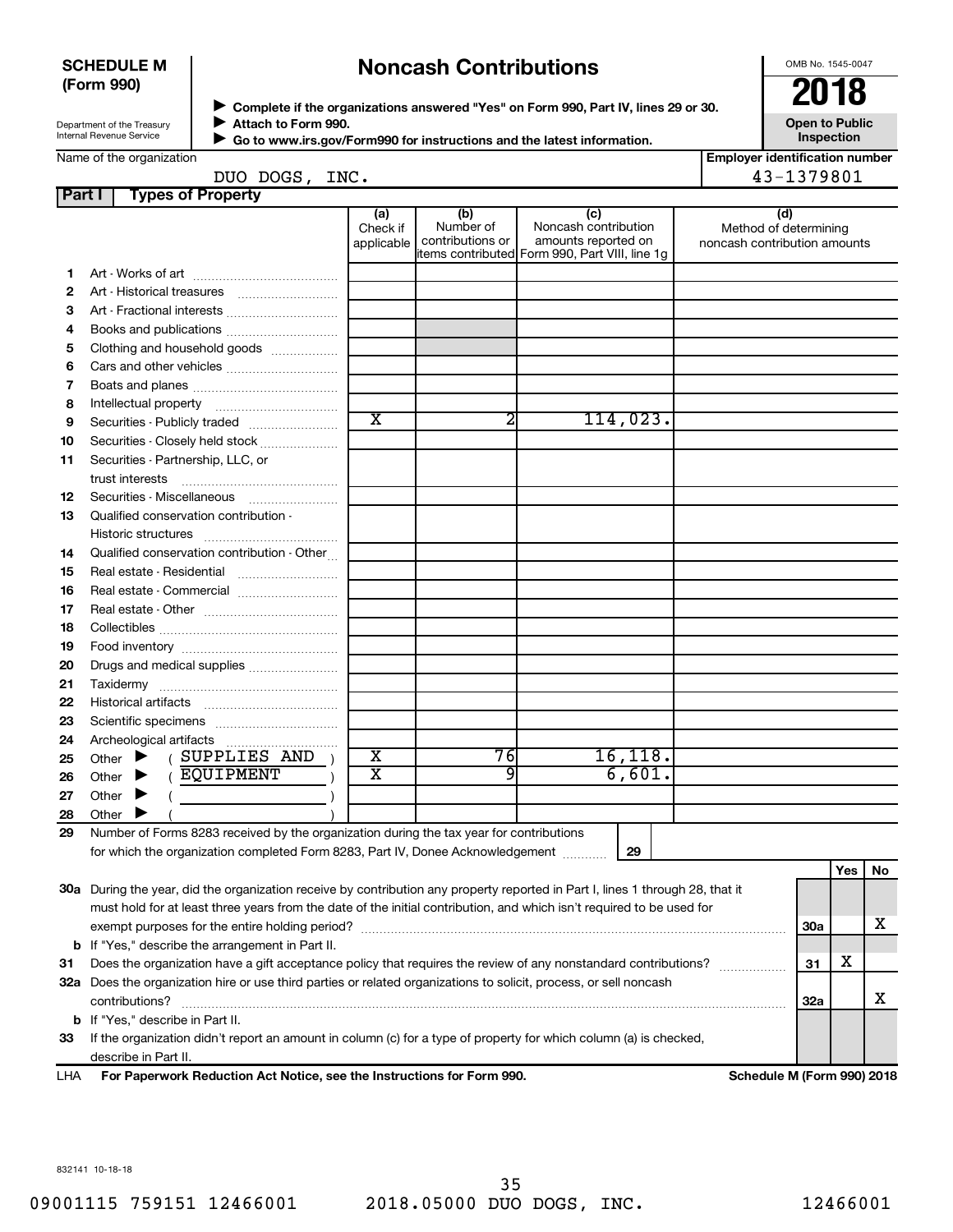Provide the information required by Part I, lines 30b, 32b, and 33, and whether the organization is reporting in Part I, column (b), the number of contributions, the number of items received, or a combination of both. Also complete this part for any additional information. **Part II Supplemental Information.** 

| 832142 10-18-18          |                           | Schedule M (Form 990) 2018 |
|--------------------------|---------------------------|----------------------------|
|                          | $36$                      |                            |
| 09001115 759151 12466001 | 2018.05000 DUO DOGS, INC. | 12466001                   |
|                          |                           |                            |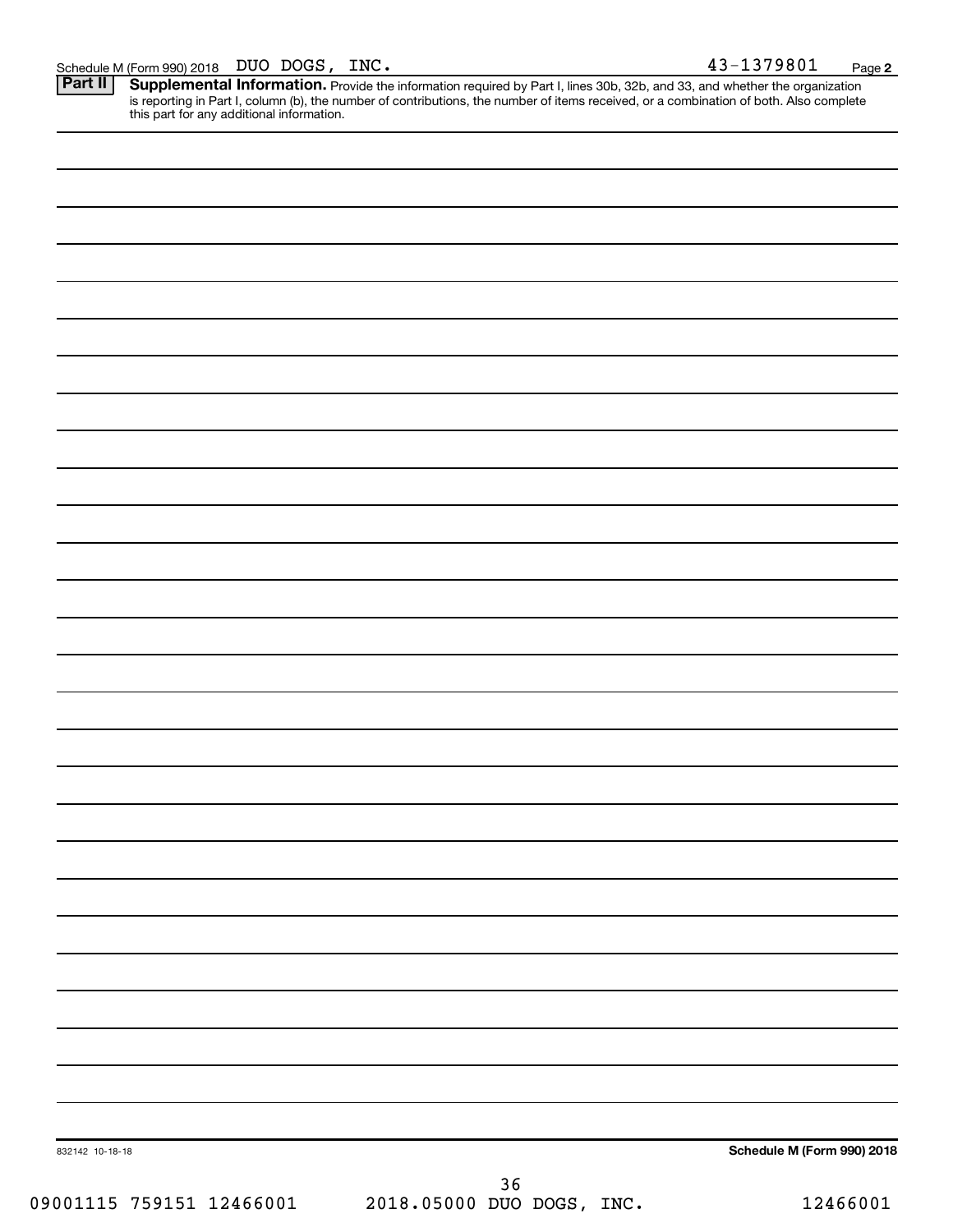**(Form 990 or 990-EZ)**

Department of the Treasury Internal Revenue Service

Name of the organization

**Complete to provide information for responses to specific questions on Form 990 or 990-EZ or to provide any additional information. | Attach to Form 990 or 990-EZ. | Go to www.irs.gov/Form990 for the latest information.** SCHEDULE O **Supplemental Information to Form 990 or 990-EZ 2018**<br>(Form 990 or 990-EZ) Complete to provide information for responses to specific questions on

OMB No. 1545-0047 **Open to Public Inspection**

DUO DOGS, INC. 43-1379801

**Employer identification number**

FORM 990, PART I, LINE 1, DESCRIPTION OF ORGANIZATION MISSION:

PEOPLE TO CULTIVATE MEANINGFUL CHANGES IN INDIVIDUALS, FAMILIES, AND

COMMUNITIES.

FORM 990, PART III, LINE 4A, PROGRAM SERVICE ACCOMPLISHMENTS:

OF THE FORENSIC INTERVIEW PROCESS TO HELP GATHER INFORMATION FROM THE

VICTIM. IF NECESSARY, THE DOG WILL ACCOMPANY THE VICTIM TO COURT IF

TESTIMONY IS REQUIRED. DUO MONITORS THE RELATIONSHIP BETWEEN THE

PERSON AND DOG THROUGHOUT THE RELATIONSHIP. ASSISTANCE DOGS ARE

PROVIDED AT NO COST TO THE INDIVIDUAL.

FORM 990, PART III, LINE 4D, OTHER PROGRAM SERVICES:

PUBLIC OUTREACH: IN THIS PROGRAM, REPRESENTATIVES FROM DUO DOGS SPEAK

ABOUT THE SERVICES OF THE ORGANIZATION AND PEOPLE WITH DISABILITIES TO

BUSINESSES, CHURCHES, CIVIC ORGANIZATIONS, ROTARY CLUBS, ETC.

EXPENSES \$ 131,716. INCLUDING GRANTS OF \$ 0. REVENUE \$ 495.

FORM 990, PART VI, SECTION B, LINE 11B: THE 990 IS PROVIDED TO THE FINANCE COMMITTEE OF THE BOARD OF DIRECTORS FOR REVIEW AND APPROVAL. AFTER THE FINANCE COMMITTEE COMPLETES THEIR REVIEW, A COPY OF THE 990 IS PROVIDED TO ALL BOARD MEMBERS FOR REVIEW PRIOR TO FILING.

FORM 990, PART VI, SECTION B, LINE 12C:

EACH BOARD MEMBER PLEDGES TO AVOID KNOWINGLY ENGAGING IN ACTIVITIES THAT

832211 10-10-18 LHA For Paperwork Reduction Act Notice, see the Instructions for Form 990 or 990-EZ. Schedule O (Form 990 or 990-EZ) (2018) CONFLICT WITH THE INTERESTS OF SUPPORT DOGS INC. ALL RELATIONSHIPS ARE TO

09001115 759151 12466001 2018.05000 DUO DOGS, INC. 12466001

37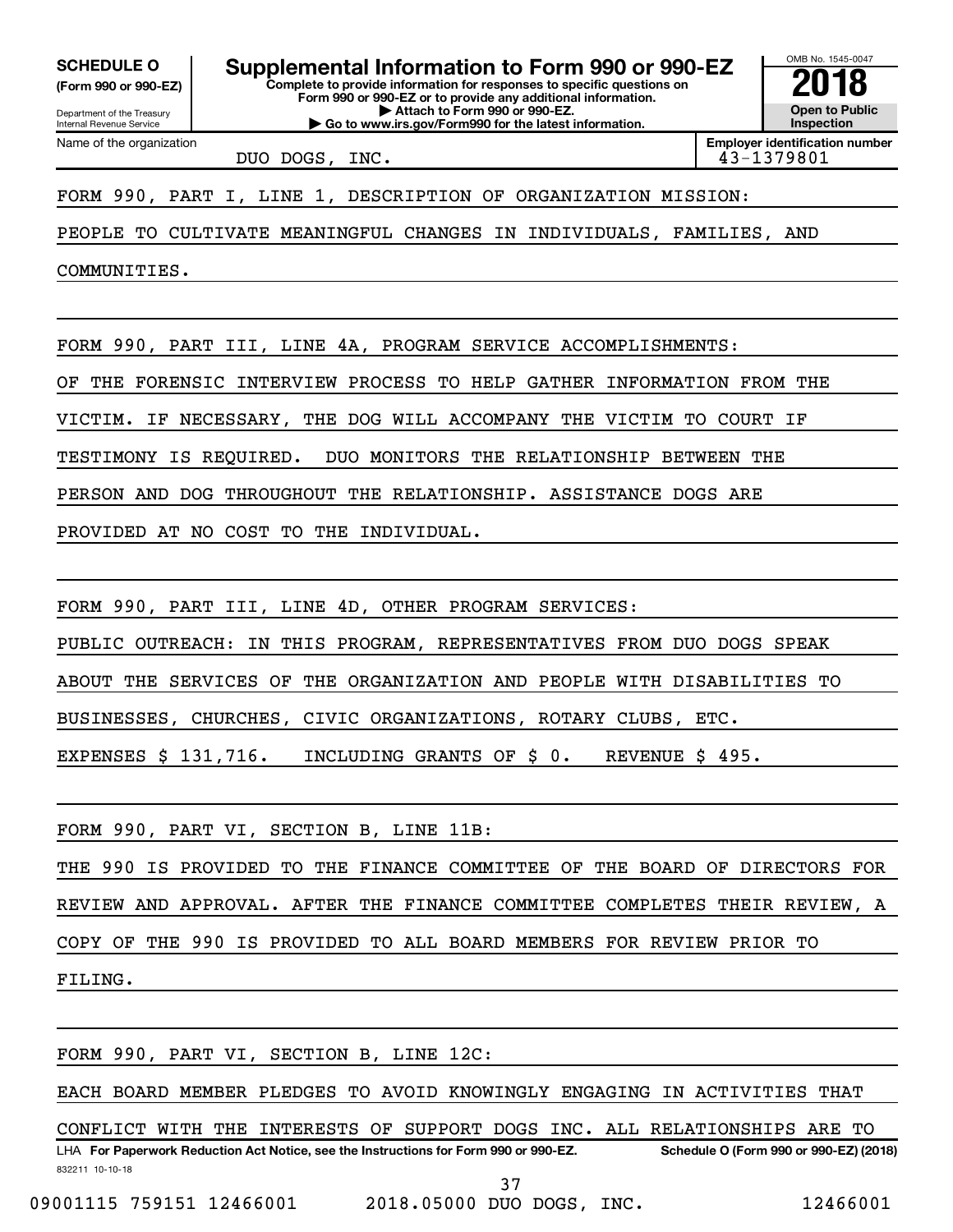| Schedule O (Form 990 or 990-EZ) (2018)                                               | Page 2                                              |
|--------------------------------------------------------------------------------------|-----------------------------------------------------|
| Name of the organization<br>DOGS,<br>INC.<br>DUO                                     | <b>Employer identification number</b><br>43-1379801 |
| THE BOARD OF DIRECTORS. WHEN NECESSARY, ANY MEMBER WHOSE<br>BE.<br>DISCLOSED<br>TO.  |                                                     |
| TO QUESTION WILL REFRAIN FROM VOTING<br><b>DECISION</b><br>SUBJECT<br>MAY<br>BE      | <b>BUSINESS</b><br>ON.                              |
| THE BOARD OF<br>DIRECTORS MUST DISCLOSE POTENTIAL<br>ITEMS.<br>CANDIDATES TO         |                                                     |
| ALL PARAMETERS<br>CONFLICT<br>OF<br>INTEREST<br>RELATIONSHIPS.<br>REGARDING          | CONFLICT<br>OF                                      |
| THE<br>BOARD MANUAL,<br>WHICH<br>INTEREST ARE<br>CONTAINED<br>EACH NEW<br>IN         | BOARD<br>MEMBER                                     |
| BECOMING A BOARD MEMBER, AND CURRENT MEMBERS<br><b>RECEIVES</b><br>UPON              | CURRENTLY HAVE.                                     |
| OFF<br>THIS AS<br>MEMBERS<br>MUST<br>SIGN<br>ON.<br>WELL.<br>ANY NEW<br><b>BOARD</b> | RELATIONSHIP<br>THAT<br>MAY                         |
| CONFLICT OF<br>INTEREST<br>IS DISCUSSED<br>AT<br>HAVE A POTENTIAL<br>THE             | BOARD<br>LEVEL.                                     |
|                                                                                      |                                                     |
|                                                                                      |                                                     |

FORM 990, PART VI, SECTION B, LINE 15:

EMPLOYEES ARE REVIEWED ANNUALLY BY THE EXECUTIVE DIRECTOR OR BOARD OF DIRECTORS. ALL COMPENSATIONS ARE BASED ON COMPETITIVE INDUSTRY STANDARDS. COMPENSATIONS ARE ALSO REVIEWED BY THE BOARD OF DIRECTORS AND PERSONNEL COMMITTEE.

FORM 990, PART VI, SECTION C, LINE 19:

THE ORGANIZATION MAKES THEIR DOCUMENTS, POLICIES, AND FINANCIAL STATEMENTS AVAILABLE ONLINE, BY REQUEST, OR BY GOVERNMENT OR OTHER PUBLIC WEBSITE.

FORM 990 PART XII LINE 2C

THE FINANCE COMMITTEE IS RESPONSIBLE FOR OVERSIGHT OF THE AUDIT. THIS

PROCESS HAS NOT CHANGED FROM THE PRIOR YEAR.

832212 10-10-18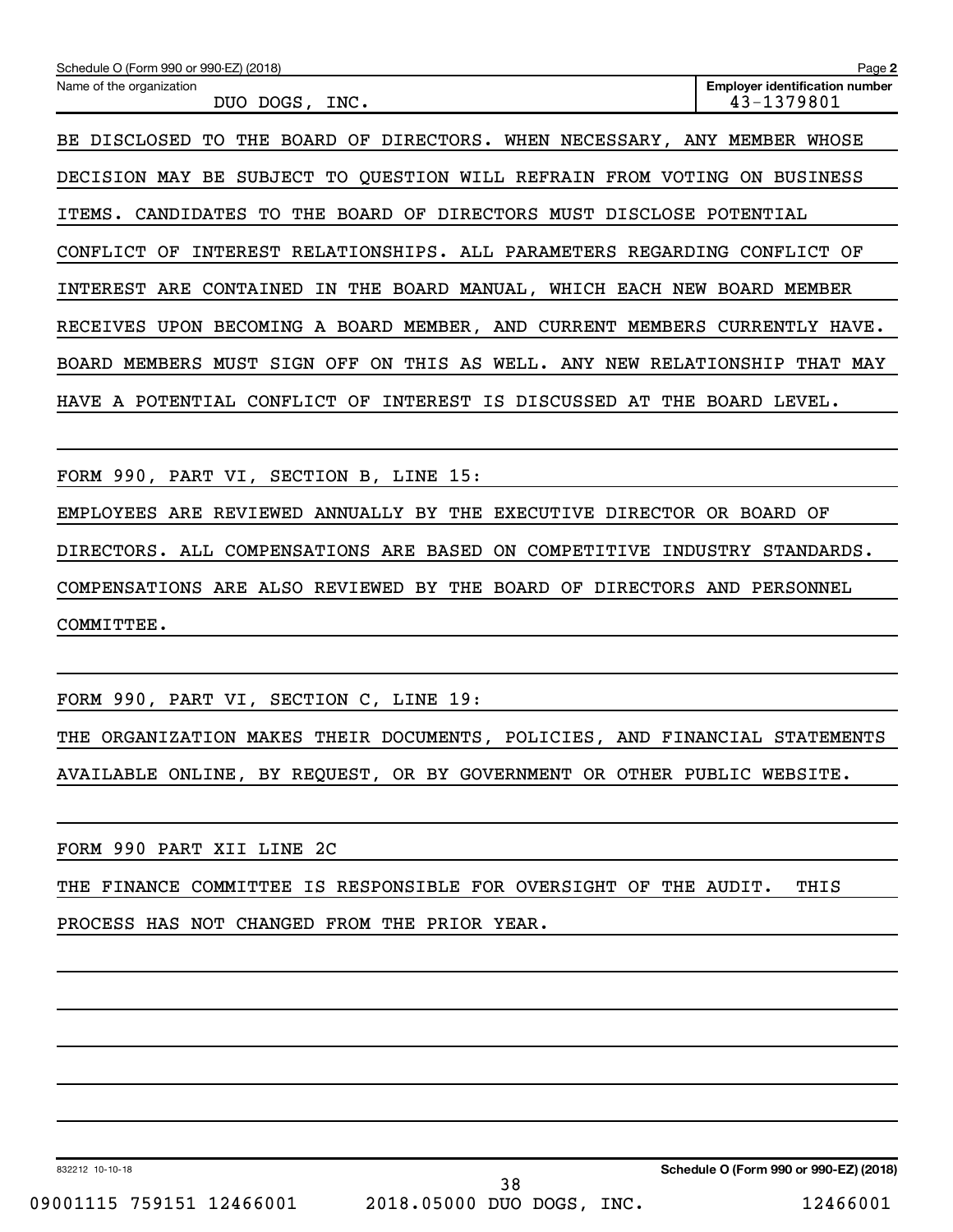| <b>SCHEDULE R</b> |  |  |
|-------------------|--|--|
|                   |  |  |

## **Related Organizations and Unrelated Partnerships**

**(Form 990) Complete if the organization answered "Yes" on Form 990, Part IV, line 33, 34, 35b, 36, or 37.** |

**Attach to Form 990. Contract to Public** 

OMB No. 1545-0047

**| Go to www.irs.gov/Form990 for instructions and the latest information. Inspection 2018**<br>Open to Public

**Employer identification number**

Department of the Treasury Internal Revenue Service Name of the organization

DUO DOGS, INC.

Part I ldentification of Disregarded Entities. Complete if the organization answered "Yes" on Form 990, Part IV, line 33.

| (a)                                    | (b)                       | (c)                      | (d)          | (e)                | (f)                       |
|----------------------------------------|---------------------------|--------------------------|--------------|--------------------|---------------------------|
| Name, address, and EIN (if applicable) | Primary activity          | Legal domicile (state or | Total income | End-of-year assets | Direct controlling        |
| of disregarded entity                  |                           | foreign country)         |              |                    | entity                    |
|                                        |                           |                          |              |                    |                           |
| STORMY MAZE HOLDINGS, LLC - 46-1302986 |                           |                          |              |                    |                           |
| 11645 LILBURN PARK RD                  | HOLDS REAL ESTATE USED BY |                          |              |                    |                           |
| ST. LOUIS, MO 63146                    | DUO DOGS, INC.            | MISSOURI                 |              |                    | 4,042,019. DUO DOGS, INC. |
|                                        |                           |                          |              |                    |                           |
|                                        |                           |                          |              |                    |                           |
|                                        |                           |                          |              |                    |                           |
|                                        |                           |                          |              |                    |                           |
|                                        |                           |                          |              |                    |                           |
|                                        |                           |                          |              |                    |                           |
|                                        |                           |                          |              |                    |                           |
|                                        |                           |                          |              |                    |                           |
|                                        |                           |                          |              |                    |                           |

**Part II** Identification of Related Tax-Exempt Organizations. Complete if the organization answered "Yes" on Form 990, Part IV, line 34, because it had one or more related tax-exempt<br>Part II acconizations during the tax ye organizations during the tax year.

| (a)<br>Name, address, and EIN<br>of related organization | (b)<br>Primary activity | (c)<br>Legal domicile (state or<br>foreign country) | (d)<br><b>Exempt Code</b><br>section | (e)<br>Public charity<br>status (if section | (f)<br>Direct controlling<br>entity | $(g)$<br>Section 512(b)(13)<br>controlled | entity? |
|----------------------------------------------------------|-------------------------|-----------------------------------------------------|--------------------------------------|---------------------------------------------|-------------------------------------|-------------------------------------------|---------|
|                                                          |                         |                                                     |                                      | 501(c)(3))                                  |                                     | Yes                                       | No      |
|                                                          |                         |                                                     |                                      |                                             |                                     |                                           |         |
|                                                          |                         |                                                     |                                      |                                             |                                     |                                           |         |
|                                                          |                         |                                                     |                                      |                                             |                                     |                                           |         |
|                                                          |                         |                                                     |                                      |                                             |                                     |                                           |         |
|                                                          |                         |                                                     |                                      |                                             |                                     |                                           |         |
|                                                          |                         |                                                     |                                      |                                             |                                     |                                           |         |
|                                                          |                         |                                                     |                                      |                                             |                                     |                                           |         |
|                                                          |                         |                                                     |                                      |                                             |                                     |                                           |         |
|                                                          |                         |                                                     |                                      |                                             |                                     |                                           |         |
|                                                          |                         |                                                     |                                      |                                             |                                     |                                           |         |
|                                                          |                         |                                                     |                                      |                                             |                                     |                                           |         |
|                                                          |                         |                                                     |                                      |                                             |                                     |                                           |         |

**For Paperwork Reduction Act Notice, see the Instructions for Form 990. Schedule R (Form 990) 2018**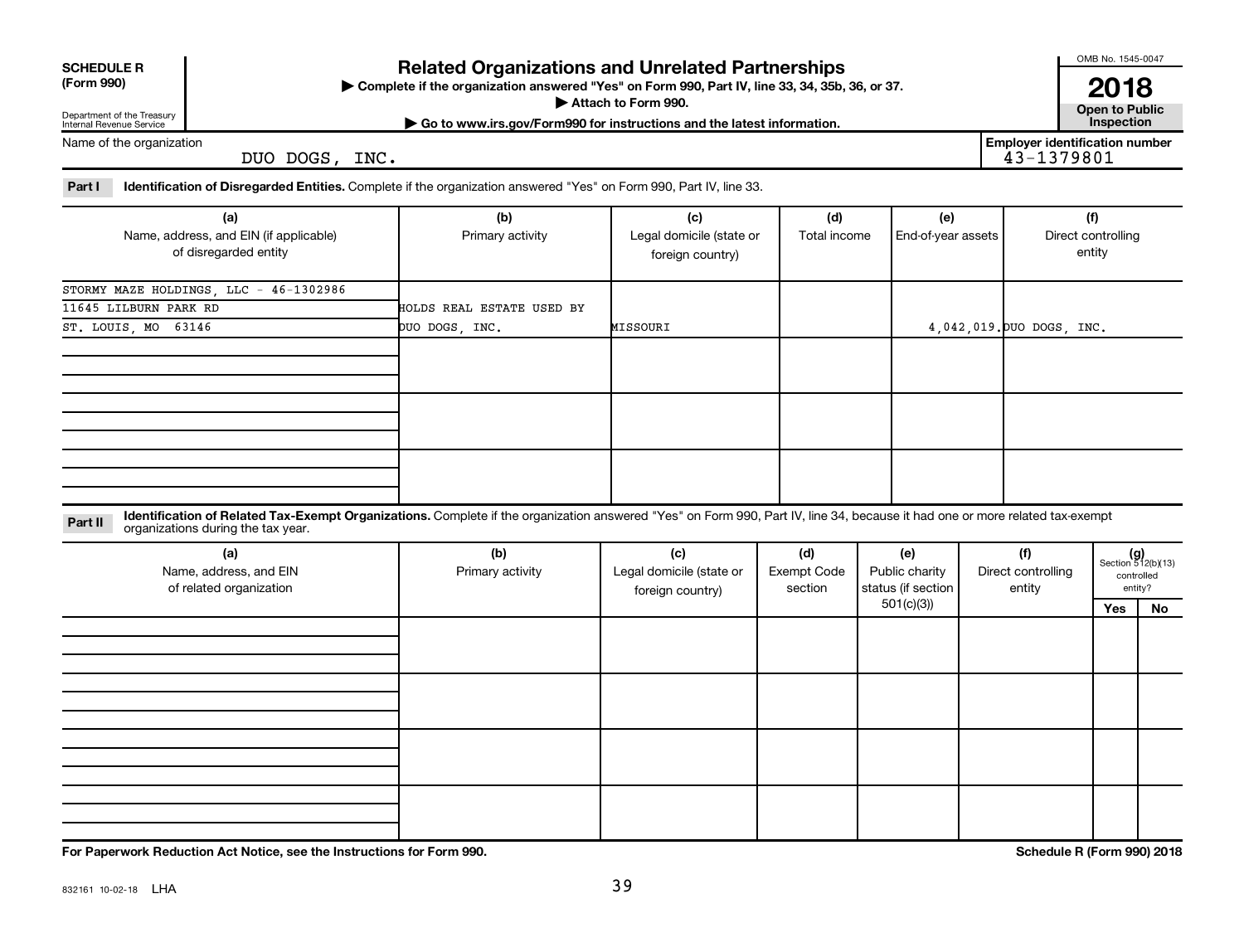Disproportionate allocations? Legal domicile (state or foreign country) General or Percentage managing partner? Section 512(b)(13) controlled entity? Legal domicile (state or foreign country) Part III Identification of Related Organizations Taxable as a Partnership. Complete if the organization answered "Yes" on Form 990, Part IV, line 34, because it had one or more related<br>Read to the organizations tracted as **(a) (b) (c) (d) (e) (f) (g) (h) (i) (j) (k) Yes No Yes No** K-1 (Form 1065) Part IV Identification of Related Organizations Taxable as a Corporation or Trust. Complete if the organization answered "Yes" on Form 990, Part IV, line 34, because it had one or more related **(a) (b) (c) (d) (e) (f) (g) (h) (i) Yes No** Predominant income (related, unrelated, excluded from tax under sections 512-514) Schedule R (Form 990) 2018 DUO DOGS,  $INC.$ organizations treated as a partnership during the tax year. Name, address, and EIN of related organization Primary activity  $\left| \begin{array}{c} \text{Legal} \\ \text{demi} \end{array} \right|$  Direct controlling entity Share of total income Share of end-of-year assets Code V-UBI<br>amount in box 20 of Schedule ownership organizations treated as a corporation or trust during the tax year. Name, address, and EIN of related organization Primary activity |Legal domicile | Direct controlling entity Type of entity (C corp, S corp, or trust) Share of total income Share of end-of-year assets Percentage ownership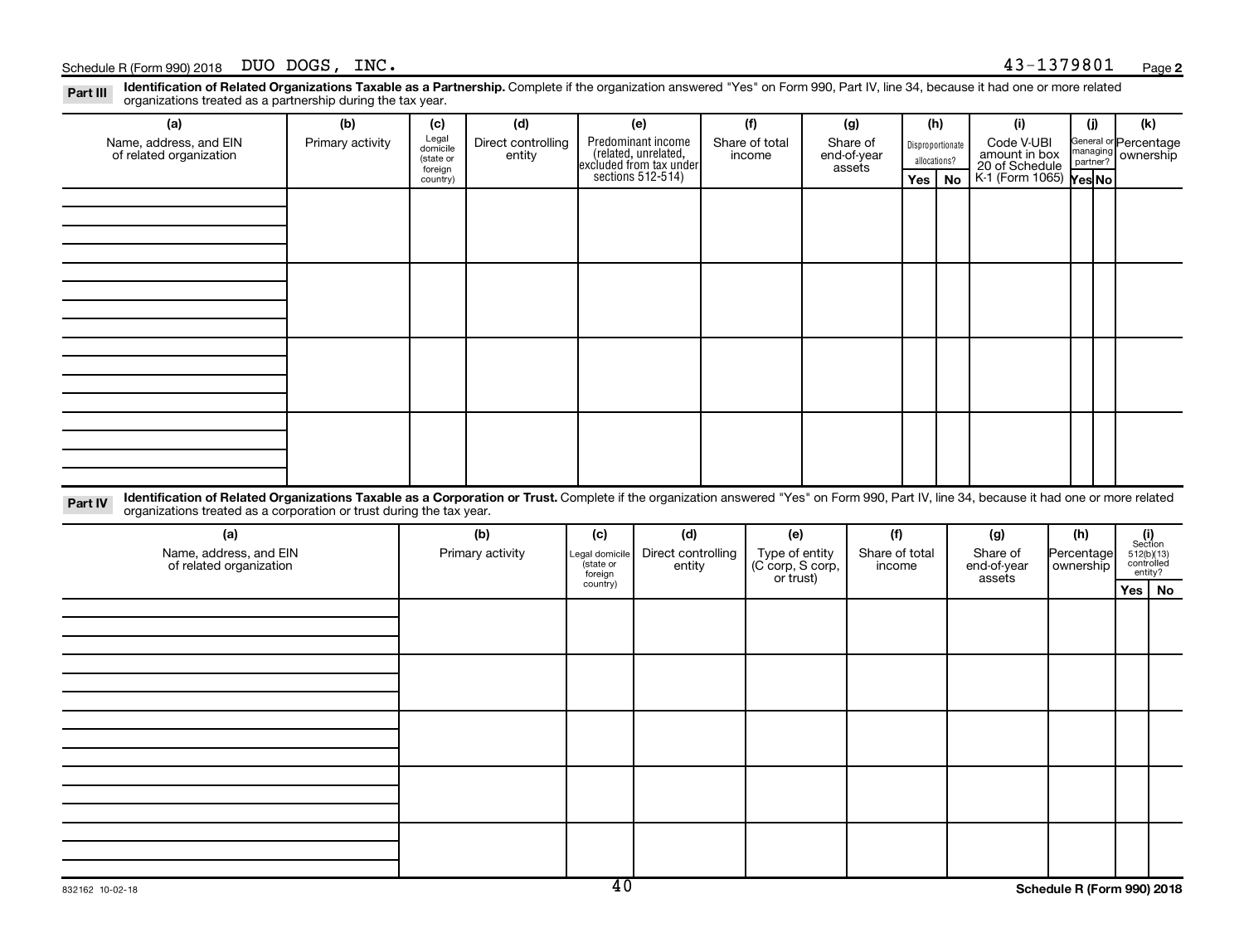|    | Note: Complete line 1 if any entity is listed in Parts II, III, or IV of this schedule.                                                                                                                                        |     |     |     |                 | Yes | No |
|----|--------------------------------------------------------------------------------------------------------------------------------------------------------------------------------------------------------------------------------|-----|-----|-----|-----------------|-----|----|
|    | During the tax year, did the organization engage in any of the following transactions with one or more related organizations listed in Parts II-IV?                                                                            |     |     |     |                 |     |    |
|    |                                                                                                                                                                                                                                |     |     |     | 1a              |     |    |
|    |                                                                                                                                                                                                                                |     |     |     | 1 <sub>b</sub>  |     |    |
|    |                                                                                                                                                                                                                                |     |     |     | 1c              |     |    |
|    | d Loans or loan guarantees to or for related organization(s) www.communically.com/www.communically.com/www.communically.com/www.communically.com/www.communically.com/www.communically.com/www.communically.com/www.communical |     |     |     | 1 <sub>d</sub>  |     |    |
|    |                                                                                                                                                                                                                                |     |     |     | 1e              |     |    |
|    |                                                                                                                                                                                                                                |     |     |     |                 |     |    |
|    | Dividends from related organization(s) machinesis and contract and contract and contract and contract and contract and contract and contract and contract and contract and contract and contract and contract and contract and |     |     |     | 1f              |     |    |
|    | g Sale of assets to related organization(s) www.assets.com/www.assets.com/www.assets.com/www.assets.com/www.assets.com/www.assets.com/www.assets.com/www.assets.com/www.assets.com/www.assets.com/www.assets.com/www.assets.co |     |     |     | 1g              |     |    |
|    | h Purchase of assets from related organization(s) manufactured content to content the content of assets from related organization(s) manufactured content to content the content of a set of assets from related organization( |     |     |     | 1 <sub>h</sub>  |     |    |
|    | Exchange of assets with related organization(s) www.wallen.com/www.wallen.com/www.wallen.com/www.wallen.com/www.wallen.com/www.wallen.com/www.wallen.com/www.wallen.com/www.wallen.com/www.wallen.com/www.wallen.com/www.walle |     |     |     | 11              |     |    |
|    |                                                                                                                                                                                                                                |     |     |     | 1j              |     |    |
|    |                                                                                                                                                                                                                                |     |     |     |                 |     |    |
|    |                                                                                                                                                                                                                                |     |     |     | 1k              |     |    |
|    |                                                                                                                                                                                                                                |     |     |     | 11              |     |    |
|    |                                                                                                                                                                                                                                |     |     |     | 1 <sub>m</sub>  |     |    |
|    |                                                                                                                                                                                                                                |     |     |     | 1n              |     |    |
|    |                                                                                                                                                                                                                                |     |     |     | 10 <sub>o</sub> |     |    |
|    |                                                                                                                                                                                                                                |     |     |     |                 |     |    |
|    |                                                                                                                                                                                                                                |     |     |     | 1p              |     |    |
|    | 1q                                                                                                                                                                                                                             |     |     |     |                 |     |    |
|    |                                                                                                                                                                                                                                |     |     |     |                 |     |    |
|    | Other transfer of cash or property to related organization(s) CONCORRECT DESCRIPTION CONTENTS OF DETAILS AND RE<br>1r                                                                                                          |     |     |     |                 |     |    |
| 1s |                                                                                                                                                                                                                                |     |     |     |                 |     |    |
|    | 2 If the answer to any of the above is "Yes," see the instructions for information on who must complete this line, including covered relationships and transaction thresholds.                                                 |     |     |     |                 |     |    |
|    | (a)                                                                                                                                                                                                                            | (b) | (c) | (d) |                 |     |    |

| (a)<br>Name of related organization | (D)<br>Transaction<br>type (a-s) | <b>c)</b><br>Amount involved | (d)<br>Method of determining amount involved |
|-------------------------------------|----------------------------------|------------------------------|----------------------------------------------|
| (1)                                 |                                  |                              |                                              |
| (2)                                 |                                  |                              |                                              |
| (3)                                 |                                  |                              |                                              |
| (4)                                 |                                  |                              |                                              |
| (5)                                 |                                  |                              |                                              |
| (6)                                 | $\overline{14}$                  |                              |                                              |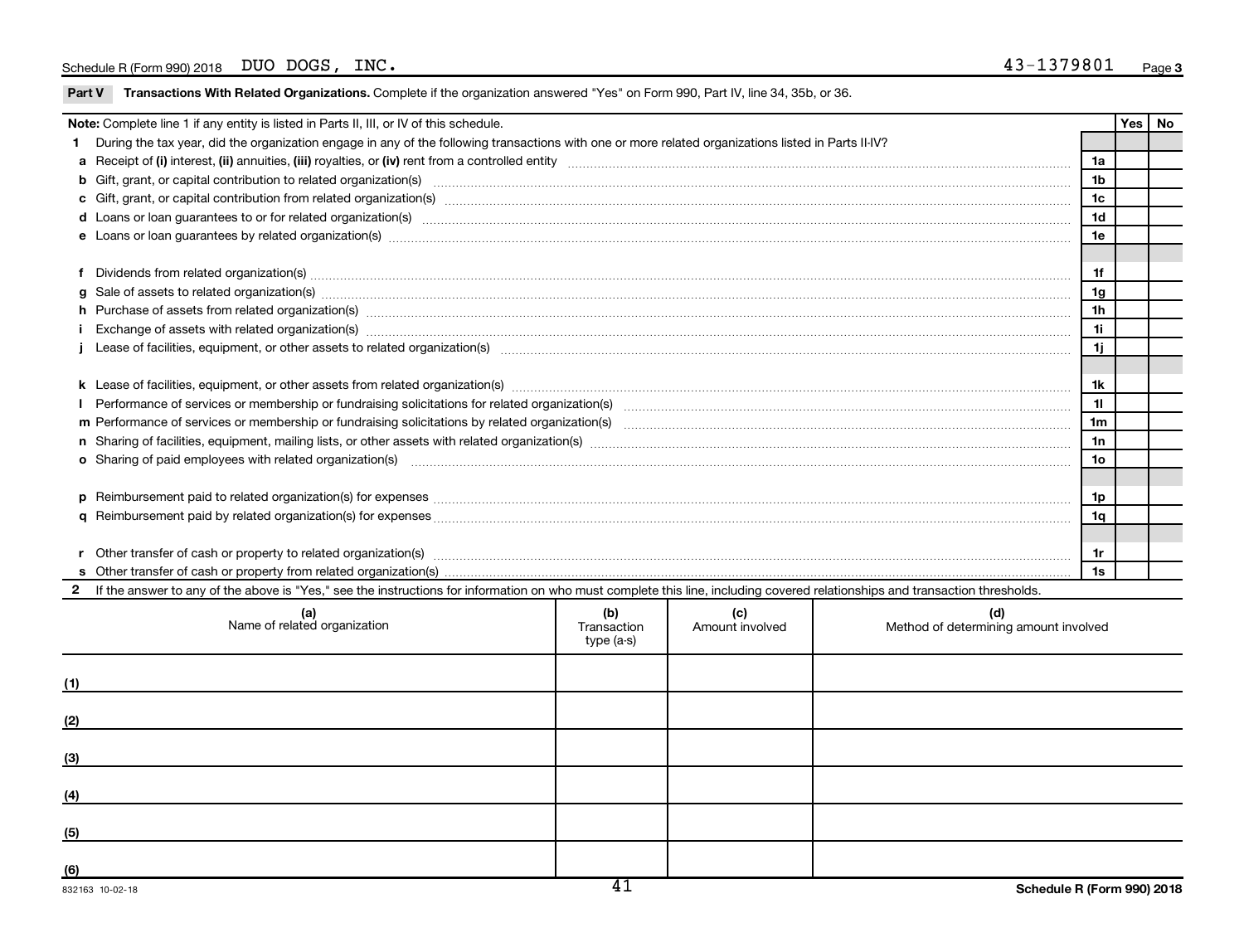#### Schedule R (Form 990) 2018 DUO DOGS,  $INC.$

Part VI Unrelated Organizations Taxable as a Partnership. Complete if the organization answered "Yes" on Form 990, Part IV, line 37.

Provide the following information for each entity taxed as a partnership through which the organization conducted more than five percent of its activities (measured by total assets or gross revenue) that was not a related organization. See instructions regarding exclusion for certain investment partnerships.

| (a)                                 | (b)              | (c)                                             | mat mac not a rolated organization. Oce included by regarding exercision for contain invectment partneremper<br>(d) |                                                                    | (f)                         | (g)                               |        | (h)                                                                                                                                       | (i)                                                                                                  | (i)    | $(\mathsf{k})$ |  |  |  |
|-------------------------------------|------------------|-------------------------------------------------|---------------------------------------------------------------------------------------------------------------------|--------------------------------------------------------------------|-----------------------------|-----------------------------------|--------|-------------------------------------------------------------------------------------------------------------------------------------------|------------------------------------------------------------------------------------------------------|--------|----------------|--|--|--|
| Name, address, and EIN<br>of entity | Primary activity | Legal domicile<br>(state or foreign<br>country) | Predominant income<br>(related, unrelated,<br>excluded from tax under<br>sections 512-514)                          | (e)<br>Are all<br>partners sec.<br>$501(c)(3)$<br>orgs.?<br>Yes No | Share of<br>total<br>income | Share of<br>end-of-year<br>assets | Yes No | $\fbox{\parbox{0.5cm}{\begin{tabular}{ l l } \hline Disproportion} \\ \hline \text{tion} \\ \hline allocations? \\ \hline \end{tabular}}$ | Code V-UBI<br>amount in box 20 managing<br>of Schedule K-1<br>(Form 1065)<br>$\overline{Y}_{res}$ No | Yes No |                |  |  |  |
|                                     |                  |                                                 |                                                                                                                     |                                                                    |                             |                                   |        |                                                                                                                                           |                                                                                                      |        |                |  |  |  |
|                                     |                  |                                                 |                                                                                                                     |                                                                    |                             |                                   |        |                                                                                                                                           |                                                                                                      |        |                |  |  |  |
|                                     |                  |                                                 |                                                                                                                     |                                                                    |                             |                                   |        |                                                                                                                                           |                                                                                                      |        |                |  |  |  |
|                                     |                  |                                                 |                                                                                                                     |                                                                    |                             |                                   |        |                                                                                                                                           |                                                                                                      |        |                |  |  |  |
|                                     |                  |                                                 |                                                                                                                     |                                                                    |                             |                                   |        |                                                                                                                                           |                                                                                                      |        |                |  |  |  |
|                                     |                  |                                                 |                                                                                                                     |                                                                    |                             |                                   |        |                                                                                                                                           |                                                                                                      |        |                |  |  |  |
|                                     |                  |                                                 |                                                                                                                     |                                                                    |                             |                                   |        |                                                                                                                                           |                                                                                                      |        |                |  |  |  |
|                                     |                  |                                                 |                                                                                                                     |                                                                    |                             |                                   |        |                                                                                                                                           |                                                                                                      |        |                |  |  |  |
|                                     |                  |                                                 |                                                                                                                     |                                                                    |                             |                                   |        |                                                                                                                                           |                                                                                                      |        |                |  |  |  |
|                                     |                  |                                                 |                                                                                                                     |                                                                    |                             |                                   |        |                                                                                                                                           |                                                                                                      |        |                |  |  |  |
|                                     |                  |                                                 |                                                                                                                     |                                                                    |                             |                                   |        |                                                                                                                                           |                                                                                                      |        |                |  |  |  |
|                                     |                  |                                                 |                                                                                                                     |                                                                    |                             |                                   |        |                                                                                                                                           |                                                                                                      |        |                |  |  |  |
|                                     |                  |                                                 |                                                                                                                     |                                                                    |                             |                                   |        |                                                                                                                                           |                                                                                                      |        |                |  |  |  |
|                                     |                  |                                                 |                                                                                                                     |                                                                    |                             |                                   |        |                                                                                                                                           |                                                                                                      |        |                |  |  |  |
|                                     |                  |                                                 |                                                                                                                     |                                                                    |                             |                                   |        |                                                                                                                                           |                                                                                                      |        |                |  |  |  |
|                                     |                  |                                                 |                                                                                                                     |                                                                    |                             |                                   |        |                                                                                                                                           |                                                                                                      |        |                |  |  |  |
|                                     |                  |                                                 |                                                                                                                     |                                                                    |                             |                                   |        |                                                                                                                                           |                                                                                                      |        |                |  |  |  |
|                                     |                  |                                                 |                                                                                                                     |                                                                    |                             |                                   |        |                                                                                                                                           |                                                                                                      |        |                |  |  |  |
|                                     |                  |                                                 |                                                                                                                     |                                                                    |                             |                                   |        |                                                                                                                                           |                                                                                                      |        |                |  |  |  |
|                                     |                  |                                                 |                                                                                                                     |                                                                    |                             |                                   |        |                                                                                                                                           |                                                                                                      |        |                |  |  |  |
|                                     |                  |                                                 |                                                                                                                     |                                                                    |                             |                                   |        |                                                                                                                                           |                                                                                                      |        |                |  |  |  |
|                                     |                  |                                                 |                                                                                                                     |                                                                    |                             |                                   |        |                                                                                                                                           |                                                                                                      |        |                |  |  |  |
|                                     |                  |                                                 |                                                                                                                     |                                                                    |                             |                                   |        |                                                                                                                                           |                                                                                                      |        |                |  |  |  |
|                                     |                  |                                                 |                                                                                                                     |                                                                    |                             |                                   |        |                                                                                                                                           |                                                                                                      |        |                |  |  |  |
|                                     |                  |                                                 |                                                                                                                     |                                                                    |                             |                                   |        |                                                                                                                                           |                                                                                                      |        |                |  |  |  |

**Schedule R (Form 990) 2018**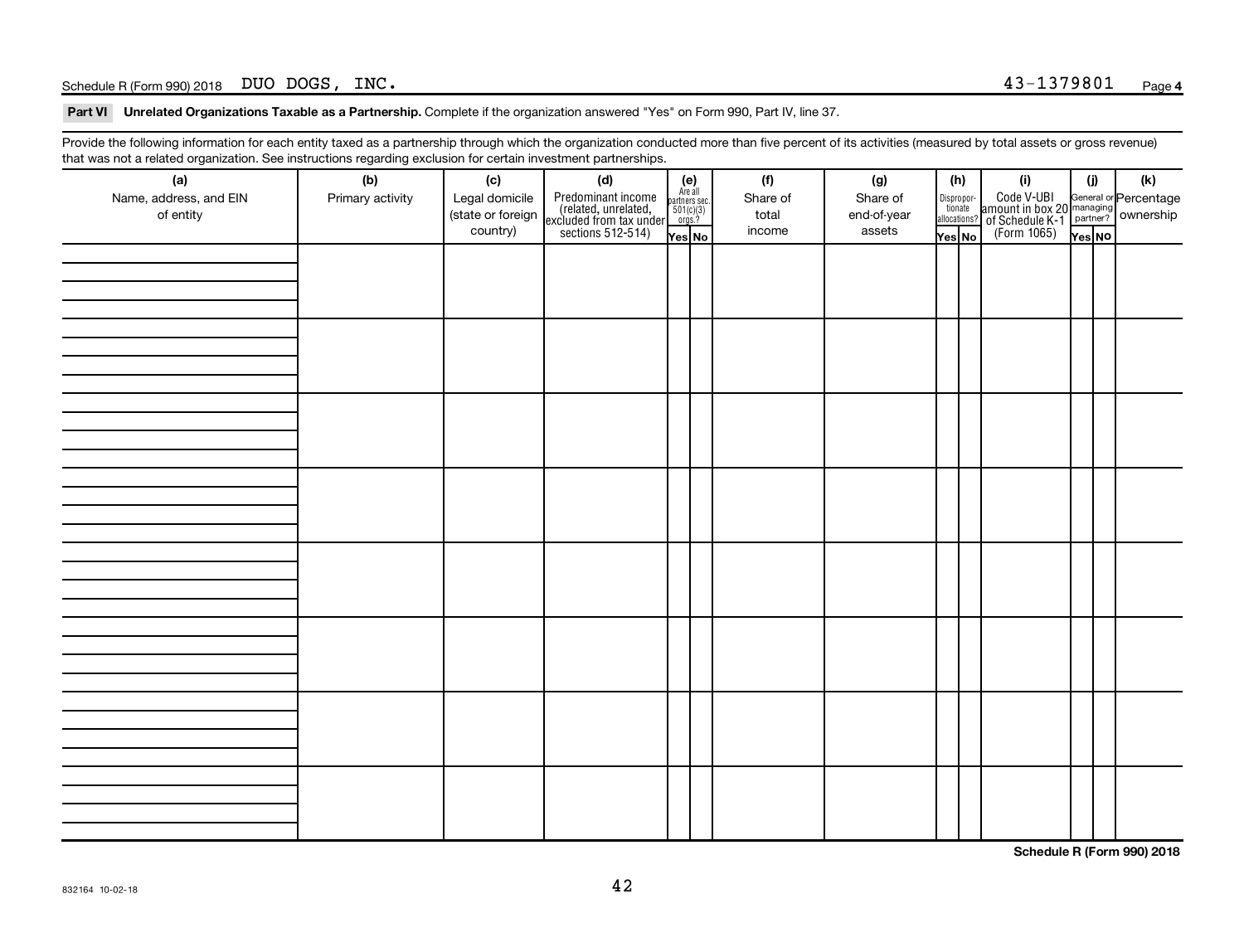DUO DOGS, INC.

**Part VII Supplemental Information.**

Provide additional information for responses to questions on Schedule R. See instructions.

832165 10-02-18

09001115 759151 12466001 2018.05000 DUO DOGS, INC. 12466001 43

**Schedule R (Form 990) 2018**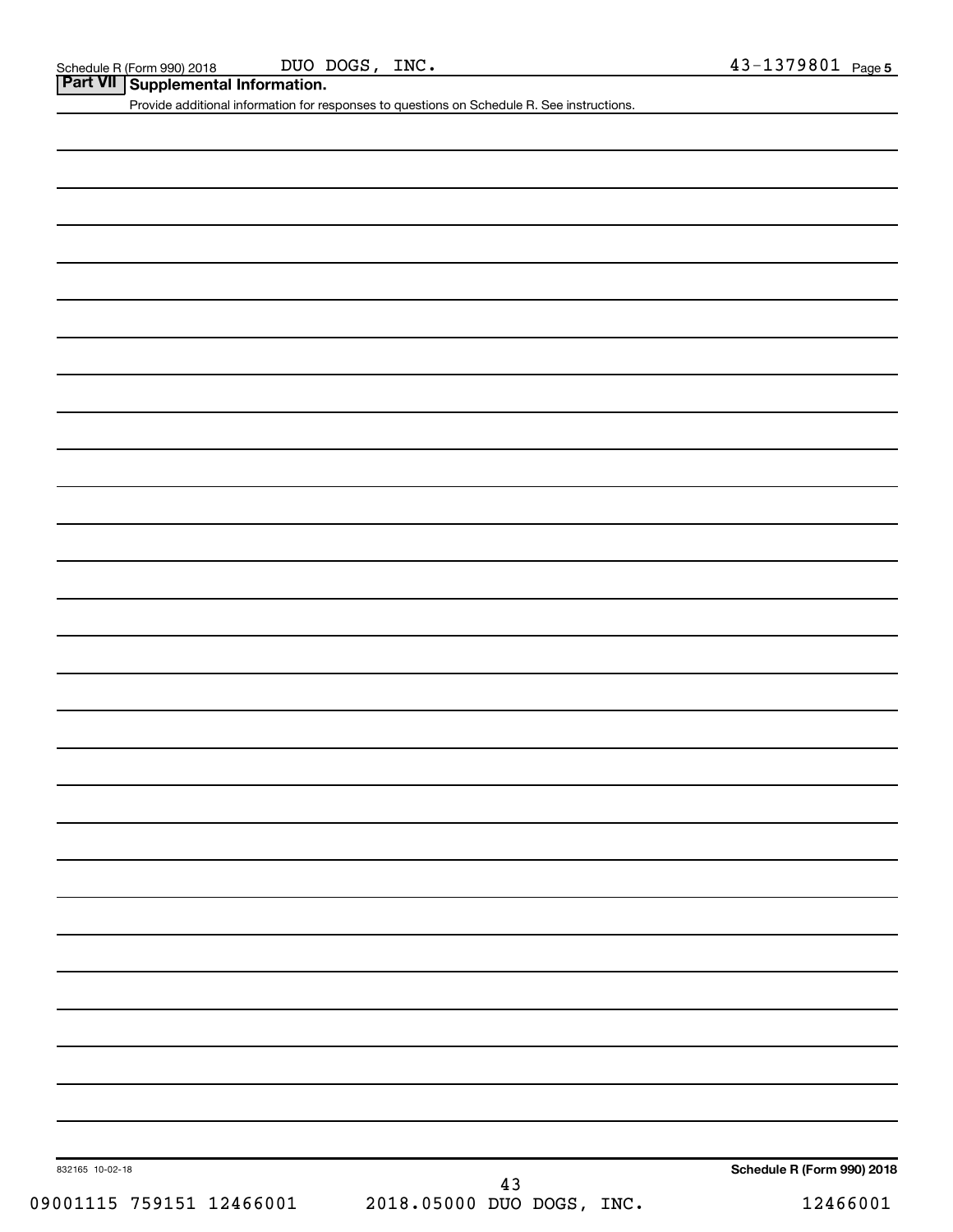# **TAX RETURN FILING INSTRUCTIONS**

### FORM 990-T

#### **FOR THE YEAR ENDING**

~~~~~~~~~~~~~~~~~ JUNE 30, 2019

| <b>Prepared for</b>                                | MS. PEGGY MUSEN<br>DUO DOGS, INC.<br>10955 LINPAGE PLACE<br>63132<br>ST. LOUIS, MO    |
|----------------------------------------------------|---------------------------------------------------------------------------------------|
| <b>Prepared by</b>                                 | KIEFER BONFANTI & CO. LLP<br>701 EMERSON ROAD, STE 201<br>ST. LOUIS, MO 63141         |
| <b>Amount due</b><br>or refund                     | NO AMOUNT IS DUE.                                                                     |
| <b>Make check</b><br>payable to                    | NO AMOUNT IS DUE.                                                                     |
| Mail tax return<br>and check (if<br>applicable) to | DEPARTMENT OF THE TREASURY<br>INTERNAL REVENUE SERVICE CENTER<br>OGDEN, UT 84201-0027 |
| Return must be<br>mailed on<br>or before           | NOVEMBER 15, 2019                                                                     |
| <b>Special</b><br><b>Instructions</b>              | THE RETURN SHOULD BE SIGNED AND DATED.                                                |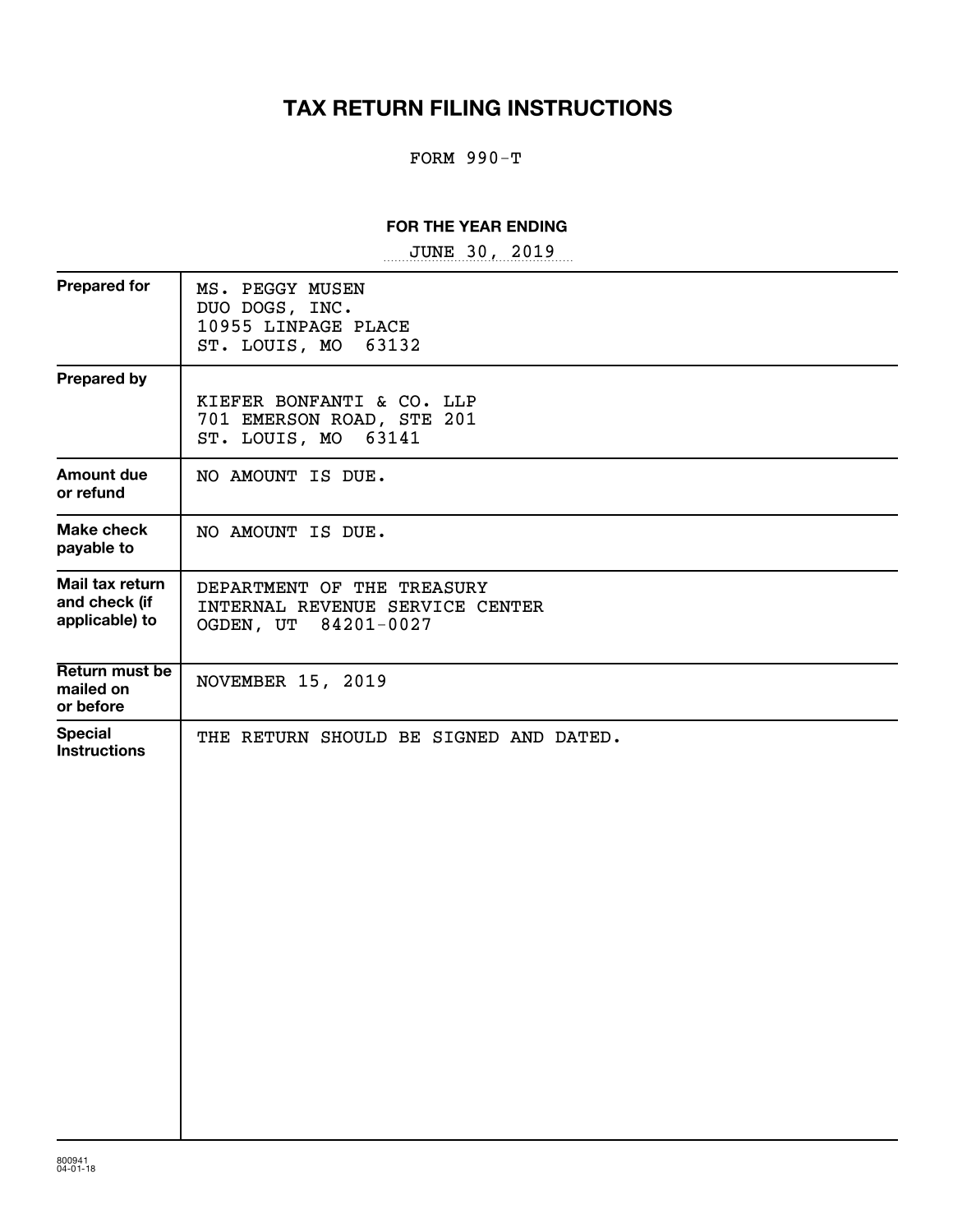| Form 990-T                                             |            | <b>Exempt Organization Business Income Tax Return</b>                                                                                                                                                                                                                                                                                                                                                                                                    |                |                |                                                                                    |                 | OMB No. 1545-0687                                             |
|--------------------------------------------------------|------------|----------------------------------------------------------------------------------------------------------------------------------------------------------------------------------------------------------------------------------------------------------------------------------------------------------------------------------------------------------------------------------------------------------------------------------------------------------|----------------|----------------|------------------------------------------------------------------------------------|-----------------|---------------------------------------------------------------|
|                                                        |            | (and proxy tax under section 6033(e))<br>For calendar year 2018 or other tax year beginning $JUL$ 1, $2018$ , and ending $JUN$ 30, 2019                                                                                                                                                                                                                                                                                                                  |                |                |                                                                                    |                 | 2018                                                          |
|                                                        |            | Go to www.irs.gov/Form990T for instructions and the latest information.                                                                                                                                                                                                                                                                                                                                                                                  |                |                |                                                                                    |                 |                                                               |
| Department of the Treasury<br>Internal Revenue Service |            | bo not enter SSN numbers on this form as it may be made public if your organization is a $501(c)(3)$ .                                                                                                                                                                                                                                                                                                                                                   |                |                |                                                                                    |                 | Open to Public Inspection for<br>501(c)(3) Organizations Only |
| Check box if<br>A<br>address changed                   |            | Name of organization ( $\Box$ Check box if name changed and see instructions.)                                                                                                                                                                                                                                                                                                                                                                           |                |                | <b>DEmployer identification number</b><br>(Employees' trust, see<br>instructions.) |                 |                                                               |
| <b>B</b> Exempt under section                          |            | Print   DUO DOGS, INC.                                                                                                                                                                                                                                                                                                                                                                                                                                   |                |                |                                                                                    |                 | 43-1379801                                                    |
| $X$ 501(c)(3)                                          | or<br>Type | Number, street, and room or suite no. If a P.O. box, see instructions.                                                                                                                                                                                                                                                                                                                                                                                   |                |                |                                                                                    |                 | E Unrelated business activity code<br>(See instructions.)     |
| 7220(e)<br>408(e)                                      |            | 10955 LINPAGE PLACE                                                                                                                                                                                                                                                                                                                                                                                                                                      |                |                |                                                                                    |                 |                                                               |
| 408A<br>J530(a)<br>529(a)                              |            | City or town, state or province, country, and ZIP or foreign postal code<br>ST. LOUIS, MO 63132                                                                                                                                                                                                                                                                                                                                                          |                |                |                                                                                    | 900099          |                                                               |
|                                                        |            | $\begin{array}{l l} \hline \textbf{G} & \textbf{Book value of all assets} \\ \hline \textbf{G} & \textbf{at end of year} \\ \hline \end{array} \textbf{S} \textbf{S} \textbf{S} \textbf{S} \textbf{S} \textbf{S} \textbf{S} \textbf{S} \textbf{S} \textbf{S} \textbf{S} \textbf{S} \textbf{S} \textbf{S} \textbf{S} \textbf{S} \textbf{S} \textbf{S} \textbf{S} \textbf{S} \textbf{S} \textbf{S} \textbf{S} \textbf{S} \textbf{S} \textbf{S} \textbf{S}$ |                |                |                                                                                    |                 |                                                               |
|                                                        |            |                                                                                                                                                                                                                                                                                                                                                                                                                                                          |                | $501(c)$ trust | $401(a)$ trust                                                                     |                 | Other trust                                                   |
|                                                        |            | $\mathsf H$ Enter the number of the organization's unrelated trades or businesses. $\blacktriangleright$                                                                                                                                                                                                                                                                                                                                                 | 1              |                | Describe the only (or first) unrelated                                             |                 |                                                               |
|                                                        |            | trade or business here > OBEDIENCE CLASSES                                                                                                                                                                                                                                                                                                                                                                                                               |                |                | . If only one, complete Parts I-V. If more than one,                               |                 |                                                               |
|                                                        |            | describe the first in the blank space at the end of the previous sentence, complete Parts I and II, complete a Schedule M for each additional trade or                                                                                                                                                                                                                                                                                                   |                |                |                                                                                    |                 |                                                               |
| business, then complete Parts III-V.                   |            |                                                                                                                                                                                                                                                                                                                                                                                                                                                          |                |                |                                                                                    | Yes             | $X$ No                                                        |
|                                                        |            | If "Yes," enter the name and identifying number of the parent corporation. $\blacktriangleright$                                                                                                                                                                                                                                                                                                                                                         |                |                |                                                                                    |                 |                                                               |
| J The books are in care of BETH BIONDO                 |            |                                                                                                                                                                                                                                                                                                                                                                                                                                                          |                |                | Telephone number $\triangleright$ 314-997-2325                                     |                 |                                                               |
| Part I                                                 |            | <b>Unrelated Trade or Business Income</b>                                                                                                                                                                                                                                                                                                                                                                                                                |                | (A) Income     | $(B)$ Expenses                                                                     |                 | (C) Net                                                       |
| 1a Gross receipts or sales                             |            | 61, 323.                                                                                                                                                                                                                                                                                                                                                                                                                                                 |                |                |                                                                                    |                 |                                                               |
| Less returns and allowances<br>b                       |            | $c$ Balance $\Box$                                                                                                                                                                                                                                                                                                                                                                                                                                       | 1c             | 61,323.        |                                                                                    |                 |                                                               |
| 2                                                      |            |                                                                                                                                                                                                                                                                                                                                                                                                                                                          | $\overline{2}$ |                |                                                                                    |                 |                                                               |
| Gross profit. Subtract line 2 from line 1c<br>3        |            |                                                                                                                                                                                                                                                                                                                                                                                                                                                          | 3              | 61,323.        |                                                                                    |                 | 61, 323.                                                      |
|                                                        |            |                                                                                                                                                                                                                                                                                                                                                                                                                                                          | 4a             |                |                                                                                    |                 |                                                               |
|                                                        |            |                                                                                                                                                                                                                                                                                                                                                                                                                                                          | 4 <sub>b</sub> |                |                                                                                    |                 |                                                               |
|                                                        |            |                                                                                                                                                                                                                                                                                                                                                                                                                                                          | 4c<br>5        |                |                                                                                    |                 |                                                               |
| 5                                                      |            | Income (loss) from a partnership or an S corporation (attach statement)                                                                                                                                                                                                                                                                                                                                                                                  | 6              |                |                                                                                    |                 |                                                               |
| Rent income (Schedule C)<br>6<br>7                     |            |                                                                                                                                                                                                                                                                                                                                                                                                                                                          | $\overline{7}$ |                |                                                                                    |                 |                                                               |
| 8                                                      |            | Interest, annuities, royalties, and rents from a controlled organization (Schedule F)                                                                                                                                                                                                                                                                                                                                                                    | 8              |                |                                                                                    |                 |                                                               |
| 9                                                      |            | Investment income of a section 501(c)(7), (9), or (17) organization (Schedule G)                                                                                                                                                                                                                                                                                                                                                                         | 9              |                |                                                                                    |                 |                                                               |
| 10                                                     |            |                                                                                                                                                                                                                                                                                                                                                                                                                                                          | 10             |                |                                                                                    |                 |                                                               |
| 11                                                     |            |                                                                                                                                                                                                                                                                                                                                                                                                                                                          | 11             |                |                                                                                    |                 |                                                               |
| 12                                                     |            | Other income (See instructions; attach schedule) STATEMENT 1                                                                                                                                                                                                                                                                                                                                                                                             | 12             | 1,153.         |                                                                                    |                 | 1,153.                                                        |
|                                                        |            |                                                                                                                                                                                                                                                                                                                                                                                                                                                          | 13             | 62, 476.       |                                                                                    |                 | 62,476.                                                       |
| Part II                                                |            | <b>Deductions Not Taken Elsewhere</b> (See instructions for limitations on deductions.)                                                                                                                                                                                                                                                                                                                                                                  |                |                |                                                                                    |                 |                                                               |
|                                                        |            | (Except for contributions, deductions must be directly connected with the unrelated business income.)                                                                                                                                                                                                                                                                                                                                                    |                |                |                                                                                    |                 |                                                               |
| 14                                                     |            |                                                                                                                                                                                                                                                                                                                                                                                                                                                          |                |                |                                                                                    | 14              | 44, 244.                                                      |
| 15<br>16                                               |            | Salaries and wages <b>construents and wages construents are all the construents and wages construents and wages</b>                                                                                                                                                                                                                                                                                                                                      |                |                |                                                                                    | 15<br>16        |                                                               |
| 17                                                     |            | Repairs and maintenance <i>[1] [1] [1] [1] [1] [1] [1] [1] [1] [1]</i> [1] <b>[1] [1]</b> [1] <b>[1] [1] [1] [1] [1] [1] [1] [1] [1] [1] [1] [1] [1] [1] [1] [1] [1] [1] [1] [1] [1] [1] [1]</b>                                                                                                                                                                                                                                                         |                |                |                                                                                    | 17              |                                                               |
| 18                                                     |            | Interest (attach schedule) (see instructions) www.communications.communications.communications.communications.                                                                                                                                                                                                                                                                                                                                           |                |                |                                                                                    | 18              |                                                               |
| 19                                                     |            | Taxes and licenses <b>commissions</b> and <b>licenses contract the contract of the contract of the contract of the contract of the contract of the contract of the contract of the contract of the contract of the contract of the </b>                                                                                                                                                                                                                  |                |                |                                                                                    | 19              |                                                               |
| 20                                                     |            |                                                                                                                                                                                                                                                                                                                                                                                                                                                          |                |                |                                                                                    | 20              |                                                               |
| 21                                                     |            |                                                                                                                                                                                                                                                                                                                                                                                                                                                          |                |                | 2,870.                                                                             |                 |                                                               |
| 22                                                     |            |                                                                                                                                                                                                                                                                                                                                                                                                                                                          |                |                |                                                                                    | 22 <sub>b</sub> | 2,870.                                                        |
| 23<br>Depletion                                        |            |                                                                                                                                                                                                                                                                                                                                                                                                                                                          |                |                |                                                                                    | 23              |                                                               |
| 24                                                     |            | Contributions to deferred compensation plans [11] manufactured and manufactured contributions to deferred compensation plans                                                                                                                                                                                                                                                                                                                             |                |                |                                                                                    | 24              |                                                               |
| 25                                                     |            | Employee benefit programs with an accommodation of the contract of the contract of the contract of the contract of the contract of the contract of the contract of the contract of the contract of the contract of the contrac                                                                                                                                                                                                                           |                |                |                                                                                    | 25              | 4,298.                                                        |
| 26                                                     |            |                                                                                                                                                                                                                                                                                                                                                                                                                                                          |                |                |                                                                                    | 26<br>27        |                                                               |
| 27<br>28                                               |            | Other deductions (attach schedule) Material Material Material Material SEE STATEMENT 2                                                                                                                                                                                                                                                                                                                                                                   |                |                |                                                                                    | 28              | 14,994.                                                       |
| 29                                                     |            | Total deductions. Add lines 14 through 28 [11] manufactures in the contract of the contract of the contract of the contract of the contract of the contract of the contract of the contract of the contract of the contract of                                                                                                                                                                                                                           |                |                |                                                                                    | 29              | 66,406.                                                       |
| 30                                                     |            | Unrelated business taxable income before net operating loss deduction. Subtract line 29 from line 13                                                                                                                                                                                                                                                                                                                                                     |                |                |                                                                                    | 30              | $-3,930.$                                                     |
| 31                                                     |            | Deduction for net operating loss arising in tax years beginning on or after January 1, 2018 (see instructions)                                                                                                                                                                                                                                                                                                                                           |                |                |                                                                                    | 31              |                                                               |
| 32                                                     |            | Unrelated business taxable income. Subtract line 31 from line 30 manufactured contains and contained business taxable income. Subtract line 31 from line 30 manufactured contains and the United States of the United States a                                                                                                                                                                                                                           |                |                |                                                                                    | 32              | $-3,930.$                                                     |
|                                                        |            | 823701 01-09-19 LHA For Paperwork Reduction Act Notice, see instructions.                                                                                                                                                                                                                                                                                                                                                                                |                |                |                                                                                    |                 | Form 990-T (2018)                                             |
|                                                        |            |                                                                                                                                                                                                                                                                                                                                                                                                                                                          | 45             |                |                                                                                    |                 |                                                               |

09001115 759151 12466001 2018.05000 DUO DOGS, INC. 12466001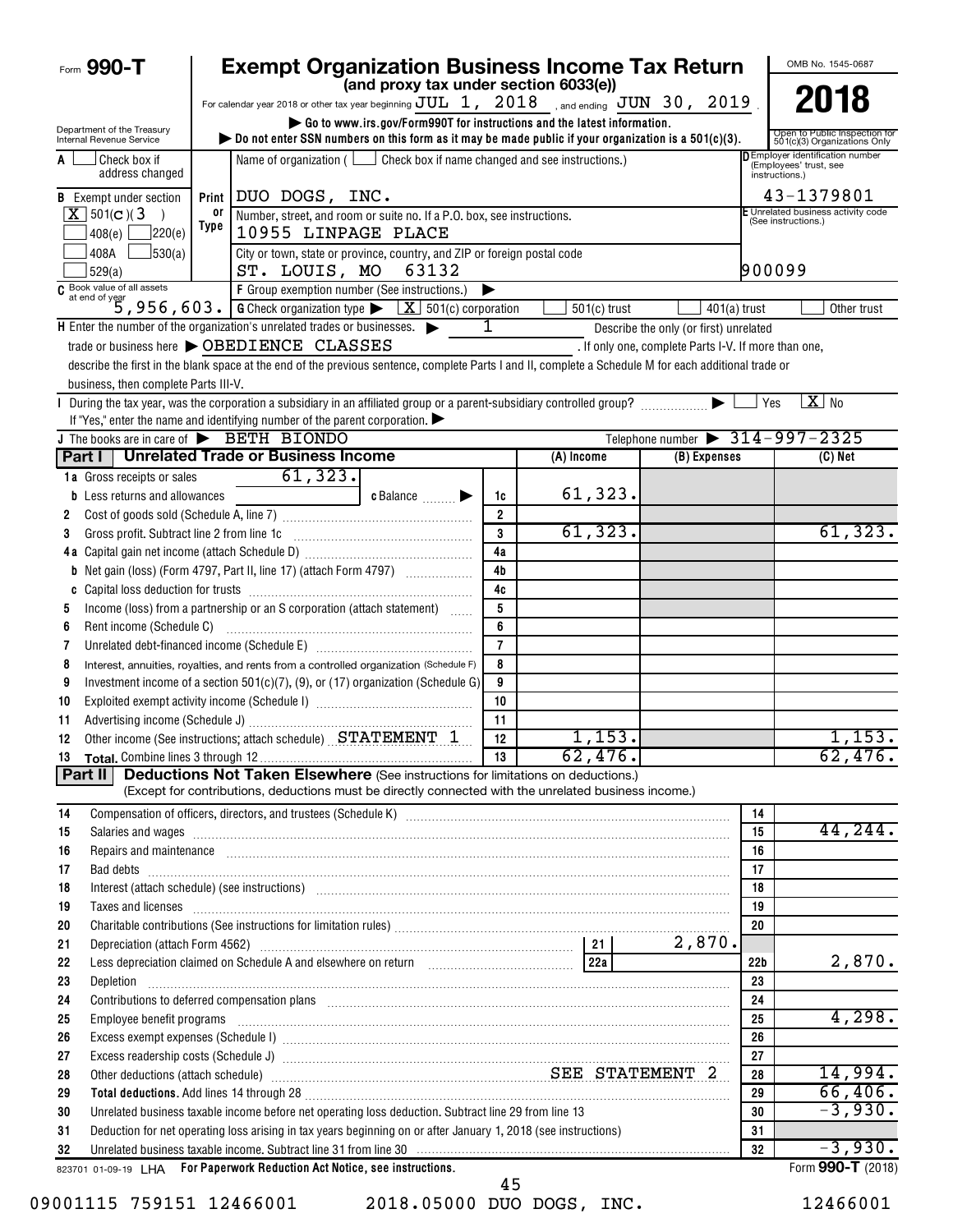| Form 990-T (2018) | DUO DOGS, INC.                                                                                                                                                                                                                 | 43-1379801          | Page 2                                 |
|-------------------|--------------------------------------------------------------------------------------------------------------------------------------------------------------------------------------------------------------------------------|---------------------|----------------------------------------|
|                   | Part III   Total Unrelated Business Taxable Income                                                                                                                                                                             |                     |                                        |
| 33                | Total of unrelated business taxable income computed from all unrelated trades or businesses (see instructions)                                                                                                                 | 33                  | $-3,930.$                              |
| 34                | Amounts paid for disallowed fringes                                                                                                                                                                                            | 34                  |                                        |
| 35                |                                                                                                                                                                                                                                | 35                  |                                        |
| 36                | Total of unrelated business taxable income before specific deduction. Subtract line 35 from the sum of                                                                                                                         |                     |                                        |
|                   | lines 33 and 34                                                                                                                                                                                                                | 36                  | $-3,930.$                              |
| 37                |                                                                                                                                                                                                                                | 37                  | 1,000.                                 |
| 38                | Unrelated business taxable income. Subtract line 37 from line 36. If line 37 is greater than line 36,                                                                                                                          |                     |                                        |
|                   |                                                                                                                                                                                                                                | 38                  | $-3,930.$                              |
|                   | Part IV Tax Computation                                                                                                                                                                                                        |                     |                                        |
| 39                |                                                                                                                                                                                                                                | 39                  | $\overline{0}$ .                       |
| 40                | Trusts Taxable at Trust Rates. See instructions for tax computation. Income tax on the amount on line 38 from:                                                                                                                 |                     |                                        |
|                   |                                                                                                                                                                                                                                | 40                  |                                        |
| 41                | Proxy tax. See instructions information and contact the contract of the contract of the contract of the contract of the contract of the contract of the contract of the contract of the contract of the contract of the contra | 41                  |                                        |
| 42                | Alternative minimum tax (trusts only) [11] Alternative manufacture minimum and the minimum and the minimum and the minimum and the minimum and the minimum and the minimum and the minimum and the minimum and the minimum and | 42                  |                                        |
| 43                | Tax on Noncompliant Facility Income. See instructions [11] The manufacture in the contract on Noncompliant Facility Income. See instructions [11] The manufacture income of the set of the set of the set of the set of the se | 43                  |                                        |
| 44                |                                                                                                                                                                                                                                | 44                  | $\overline{0}$ .                       |
|                   | Part V   Tax and Payments                                                                                                                                                                                                      |                     |                                        |
|                   | 45a Foreign tax credit (corporations attach Form 1118; trusts attach Form 1116)<br>45a                                                                                                                                         |                     |                                        |
|                   | <b>b</b> Other credits (see instructions)<br>45b                                                                                                                                                                               |                     |                                        |
|                   | 45с                                                                                                                                                                                                                            |                     |                                        |
|                   | 45d                                                                                                                                                                                                                            |                     |                                        |
|                   |                                                                                                                                                                                                                                |                     |                                        |
|                   |                                                                                                                                                                                                                                | 45c                 | $\overline{0}$ .                       |
| 46                | Subtract line 45e from line 44 [11] Torm 1255 [12] Form 8611 [22] Form 8697 [22] Form 8866 [22] Other (attach schedule)                                                                                                        | 46                  |                                        |
| 47                |                                                                                                                                                                                                                                | 47                  |                                        |
| 48                |                                                                                                                                                                                                                                | 48                  | $\overline{0}$ .                       |
| 49                |                                                                                                                                                                                                                                | 49                  | $\overline{0}$ .                       |
|                   | 50a                                                                                                                                                                                                                            |                     |                                        |
|                   | 50b                                                                                                                                                                                                                            |                     |                                        |
|                   | 50c                                                                                                                                                                                                                            |                     |                                        |
|                   | 50d<br>d Foreign organizations: Tax paid or withheld at source (see instructions)                                                                                                                                              |                     |                                        |
|                   | <b>50c</b>                                                                                                                                                                                                                     |                     |                                        |
|                   | 50f                                                                                                                                                                                                                            |                     |                                        |
|                   | <b>g</b> Other credits, adjustments, and payments: $\Box$<br>Form 2439                                                                                                                                                         |                     |                                        |
|                   | $\overline{\mathrm{Total}}$<br>Form 4136<br>Other<br>50 <sub>g</sub>                                                                                                                                                           |                     |                                        |
|                   |                                                                                                                                                                                                                                | 51                  |                                        |
| 52                | Estimated tax penalty (see instructions). Check if Form 2220 is attached $\blacktriangleright \perp$<br>a se provincia de la construcción de la construcción de la construcción de la construcción de la construcción          | 52                  |                                        |
| 53                |                                                                                                                                                                                                                                | 53                  |                                        |
| 54                | Overpayment. If line 51 is larger than the total of lines 48, 49, and 52, enter amount overpaid                                                                                                                                | 54                  |                                        |
| 55                | Enter the amount of line 54 you want: Credited to 2019 estimated tax                                                                                                                                                           | 55<br>Refunded      |                                        |
|                   | Part VI   Statements Regarding Certain Activities and Other Information (see instructions)                                                                                                                                     |                     |                                        |
|                   | At any time during the 2018 calendar year, did the organization have an interest in or a signature or other authority                                                                                                          |                     | No                                     |
| 56                |                                                                                                                                                                                                                                |                     | Yes                                    |
|                   | over a financial account (bank, securities, or other) in a foreign country? If "Yes," the organization may have to file                                                                                                        |                     |                                        |
|                   | FinCEN Form 114, Report of Foreign Bank and Financial Accounts. If "Yes," enter the name of the foreign country                                                                                                                |                     |                                        |
|                   | here $\blacktriangleright$                                                                                                                                                                                                     |                     | х                                      |
| 57                | During the tax year, did the organization receive a distribution from, or was it the grantor of, or transferor to, a foreign trust?                                                                                            |                     | $\overline{\mathtt{x}}$                |
|                   | If "Yes," see instructions for other forms the organization may have to file.                                                                                                                                                  |                     |                                        |
| 58                | Enter the amount of tax-exempt interest received or accrued during the tax year $\triangleright$ \$                                                                                                                            |                     |                                        |
|                   | Under penalties of perjury, I declare that I have examined this return, including accompanying schedules and statements, and to the best of my knowledge and belief, it is true, correct, and complete. Declaration of prepare |                     |                                        |
| Sign              |                                                                                                                                                                                                                                |                     | May the IRS discuss this return with   |
| <b>Here</b>       | EXECUTIVE DIRECTOR                                                                                                                                                                                                             |                     | the preparer shown below (see          |
|                   | Signature of officer<br>Date                                                                                                                                                                                                   |                     | instructions)? $\mid X \mid Yes$<br>No |
|                   | Print/Type preparer's name<br>Preparer's signature<br>Date                                                                                                                                                                     | PTIN<br>Check<br>if |                                        |
| Paid              |                                                                                                                                                                                                                                | self-employed       |                                        |
| <b>Preparer</b>   | MARY A. GREEN, $CPA 11/15/19$<br>MARY A. GREEN, CPA                                                                                                                                                                            |                     | P01320124                              |
| <b>Use Only</b>   | Firm's name KIEFER BONFANTI & CO. LLP                                                                                                                                                                                          | Firm's EIN          | 43-1061959                             |
|                   | 701 EMERSON ROAD, STE 201                                                                                                                                                                                                      |                     |                                        |
|                   | Firm's address > ST. LOUIS, MO 63141                                                                                                                                                                                           | Phone no.           | $(314) 812 - 1100$                     |
| 823711 01-09-19   |                                                                                                                                                                                                                                |                     | Form 990-T (2018)                      |
|                   | 46                                                                                                                                                                                                                             |                     |                                        |
|                   | 09001115 759151 12466001<br>2018.05000 DUO DOGS, INC.                                                                                                                                                                          |                     | 12466001                               |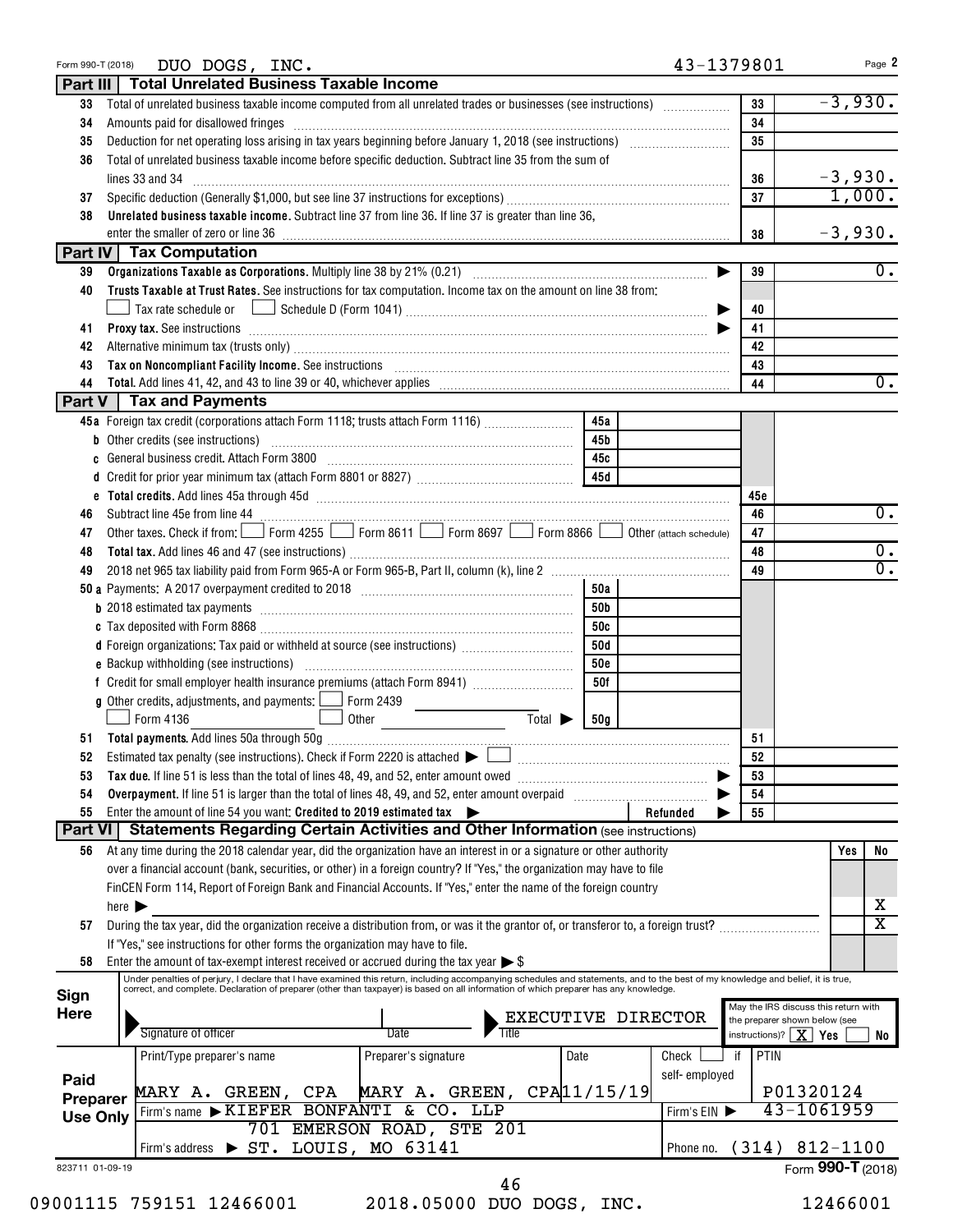823721 01-09-19

**Totals**

(4)

| 5 Total. Add lines 1 through 4b                                                                                           | 5  |                                                                                                | the organization?                                                                                                                                   |                                                         |                                                                                  | x                                                                                                |
|---------------------------------------------------------------------------------------------------------------------------|----|------------------------------------------------------------------------------------------------|-----------------------------------------------------------------------------------------------------------------------------------------------------|---------------------------------------------------------|----------------------------------------------------------------------------------|--------------------------------------------------------------------------------------------------|
| Schedule C - Rent Income (From Real Property and Personal Property Leased With Real Property)<br>(see instructions)       |    |                                                                                                |                                                                                                                                                     |                                                         |                                                                                  |                                                                                                  |
| 1. Description of property                                                                                                |    |                                                                                                |                                                                                                                                                     |                                                         |                                                                                  |                                                                                                  |
| (1)                                                                                                                       |    |                                                                                                |                                                                                                                                                     |                                                         |                                                                                  |                                                                                                  |
| (2)                                                                                                                       |    |                                                                                                |                                                                                                                                                     |                                                         |                                                                                  |                                                                                                  |
| (3)                                                                                                                       |    |                                                                                                |                                                                                                                                                     |                                                         |                                                                                  |                                                                                                  |
| (4)                                                                                                                       |    |                                                                                                |                                                                                                                                                     |                                                         |                                                                                  |                                                                                                  |
|                                                                                                                           | 2. | Rent received or accrued                                                                       |                                                                                                                                                     |                                                         |                                                                                  |                                                                                                  |
| (a) From personal property (if the percentage of<br>rent for personal property is more than<br>10% but not more than 50%) |    |                                                                                                | (b) From real and personal property (if the percentage<br>of rent for personal property exceeds 50% or if<br>the rent is based on profit or income) |                                                         |                                                                                  | 3(a) Deductions directly connected with the income in<br>columns 2(a) and 2(b) (attach schedule) |
| (1)                                                                                                                       |    |                                                                                                |                                                                                                                                                     |                                                         |                                                                                  |                                                                                                  |
| (2)                                                                                                                       |    |                                                                                                |                                                                                                                                                     |                                                         |                                                                                  |                                                                                                  |
| (3)                                                                                                                       |    |                                                                                                |                                                                                                                                                     |                                                         |                                                                                  |                                                                                                  |
| (4)                                                                                                                       |    |                                                                                                |                                                                                                                                                     |                                                         |                                                                                  |                                                                                                  |
| Total                                                                                                                     | 0. | Total                                                                                          |                                                                                                                                                     | $\overline{0}$ .                                        |                                                                                  |                                                                                                  |
| (c) Total income. Add totals of columns 2(a) and 2(b). Enter<br>here and on page 1, Part I, line 6, column (A)            |    |                                                                                                |                                                                                                                                                     | $0$ .                                                   | (b) Total deductions.<br>Enter here and on page 1,<br>Part I, line 6, column (B) | 0.                                                                                               |
| <b>Schedule E - Unrelated Debt-Financed Income (see instructions)</b>                                                     |    |                                                                                                |                                                                                                                                                     |                                                         |                                                                                  |                                                                                                  |
|                                                                                                                           |    |                                                                                                | 2. Gross income from                                                                                                                                |                                                         | 3. Deductions directly connected with or allocable<br>to debt-financed property  |                                                                                                  |
| 1. Description of debt-financed property                                                                                  |    |                                                                                                | financed property                                                                                                                                   | or allocable to debt-<br>(a) Straight line depreciation |                                                                                  | $(b)$ Other deductions<br>(attach schedule)                                                      |
| (1)                                                                                                                       |    |                                                                                                |                                                                                                                                                     |                                                         |                                                                                  |                                                                                                  |
| (2)                                                                                                                       |    |                                                                                                |                                                                                                                                                     |                                                         |                                                                                  |                                                                                                  |
| (3)                                                                                                                       |    |                                                                                                |                                                                                                                                                     |                                                         |                                                                                  |                                                                                                  |
| (4)                                                                                                                       |    |                                                                                                |                                                                                                                                                     |                                                         |                                                                                  |                                                                                                  |
| 4. Amount of average acquisition<br>debt on or allocable to debt-financed<br>property (attach schedule)                   |    | 5. Average adjusted basis<br>of or allocable to<br>debt-financed property<br>(attach schedule) | 6. Column 4 divided<br>by column 5                                                                                                                  |                                                         | 7. Gross income<br>reportable (column<br>2 x column 6)                           | 8. Allocable deductions<br>(column 6 x total of columns<br>$3(a)$ and $3(b)$                     |
| (1)                                                                                                                       |    |                                                                                                | $\frac{0}{0}$                                                                                                                                       |                                                         |                                                                                  |                                                                                                  |
| (2)                                                                                                                       |    |                                                                                                | $\%$                                                                                                                                                |                                                         |                                                                                  |                                                                                                  |
| (3)                                                                                                                       |    |                                                                                                | $\frac{0}{0}$                                                                                                                                       |                                                         |                                                                                  |                                                                                                  |

**Total dividends-received deductions** included in column 8 |

| Inventory at beginning of year          |                                                                                                                | 6.                                                 | 6 |            |                                                         |  |  |  |
|-----------------------------------------|----------------------------------------------------------------------------------------------------------------|----------------------------------------------------|---|------------|---------------------------------------------------------|--|--|--|
| 2                                       | 2                                                                                                              | Cost of goods sold. Subtract line 6                |   |            |                                                         |  |  |  |
| 3.                                      | 3                                                                                                              | from line 5. Enter here and in Part I.             |   |            |                                                         |  |  |  |
| <b>4a</b> Additional section 263A costs |                                                                                                                |                                                    |   |            |                                                         |  |  |  |
|                                         | 4a                                                                                                             | Do the rules of section 263A (with respect to<br>8 |   | <b>Yes</b> | No                                                      |  |  |  |
| <b>b</b> Other costs (attach schedule)  | 4b                                                                                                             | property produced or acquired for resale) apply to |   |            |                                                         |  |  |  |
| Total. Add lines 1 through 4b<br>5      | 5                                                                                                              |                                                    |   |            |                                                         |  |  |  |
| 1. Description of property              |                                                                                                                |                                                    |   |            |                                                         |  |  |  |
| (1)                                     |                                                                                                                |                                                    |   |            |                                                         |  |  |  |
| (2)                                     |                                                                                                                |                                                    |   |            |                                                         |  |  |  |
| (3)                                     |                                                                                                                |                                                    |   |            |                                                         |  |  |  |
| (4)                                     |                                                                                                                |                                                    |   |            |                                                         |  |  |  |
|                                         | 2                                                                                                              | Rent received or accrued                           |   |            |                                                         |  |  |  |
|                                         | $(h)$ From real and nersonal property (if the nercentage<br>$(a)$ From nersonal property (if the nercentage of |                                                    |   |            | $3(a)$ Deductions directly connected with the income in |  |  |  |

 $\blacktriangleright$ 

N/A

**Schedule A - Cost of Goods Sold.** Enter method of inventory valuation

**990-T**  Form (2018)

 $\overline{0}$  .

Enter here and on page 1, Part I, line 7, column (B).

 $\begin{array}{ccc} 0 \end{array}$  .

Enter here and on page 1, Part I, line 7, column (A).

 $\frac{1}{\sqrt{2}}$ 

~~~~~~~~~~~~~~~~~~~~~~~~~~~~~~~~~~~~~~~~~ |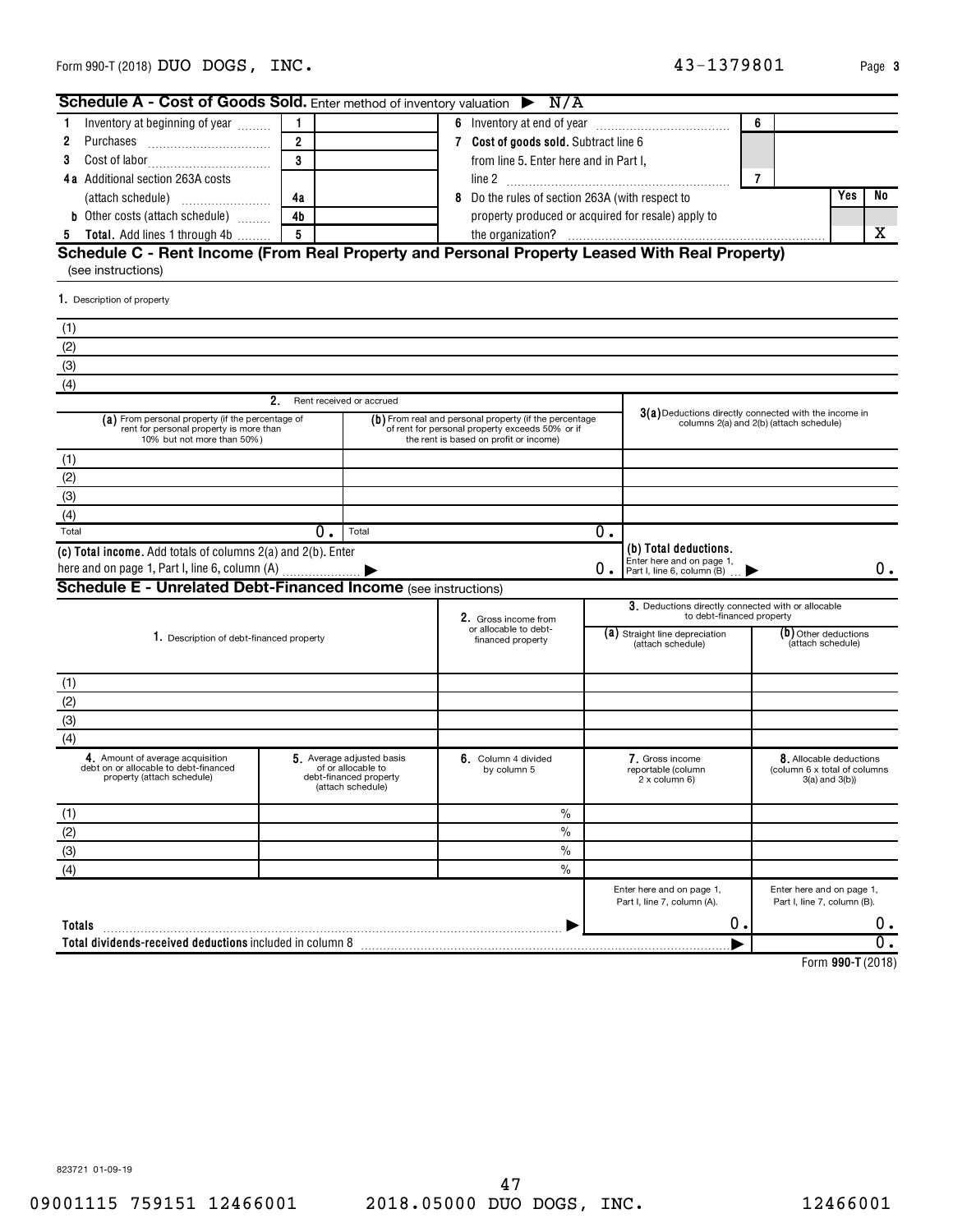| Form 990-T (2018) DUO DOGS, INC.                                                                        |  |                                                                                                                                                               |    |                                                                                                |                                                                                                                                       |                                                                      |                                                                              |                                                                                           | 43-1379801                                 |                                                                | Page 4                                                                                       |
|---------------------------------------------------------------------------------------------------------|--|---------------------------------------------------------------------------------------------------------------------------------------------------------------|----|------------------------------------------------------------------------------------------------|---------------------------------------------------------------------------------------------------------------------------------------|----------------------------------------------------------------------|------------------------------------------------------------------------------|-------------------------------------------------------------------------------------------|--------------------------------------------|----------------------------------------------------------------|----------------------------------------------------------------------------------------------|
| Schedule F - Interest, Annuities, Royalties, and Rents From Controlled Organizations (see instructions) |  |                                                                                                                                                               |    |                                                                                                |                                                                                                                                       |                                                                      |                                                                              |                                                                                           |                                            |                                                                |                                                                                              |
| 1. Name of controlled organization<br>2. Employer<br>identification<br>number                           |  |                                                                                                                                                               |    | <b>Exempt Controlled Organizations</b><br>3. Net unrelated income<br>(loss) (see instructions) |                                                                                                                                       | 4. Total of specified<br>payments made                               |                                                                              | 5. Part of column 4 that is<br>included in the controlling<br>organization's gross income |                                            | 6. Deductions directly<br>connected with income<br>in column 5 |                                                                                              |
| (1)                                                                                                     |  |                                                                                                                                                               |    |                                                                                                |                                                                                                                                       |                                                                      |                                                                              |                                                                                           |                                            |                                                                |                                                                                              |
| (2)                                                                                                     |  |                                                                                                                                                               |    |                                                                                                |                                                                                                                                       |                                                                      |                                                                              |                                                                                           |                                            |                                                                |                                                                                              |
| (3)                                                                                                     |  |                                                                                                                                                               |    |                                                                                                |                                                                                                                                       |                                                                      |                                                                              |                                                                                           |                                            |                                                                |                                                                                              |
| (4)                                                                                                     |  |                                                                                                                                                               |    |                                                                                                |                                                                                                                                       |                                                                      |                                                                              |                                                                                           |                                            |                                                                |                                                                                              |
| Nonexempt Controlled Organizations                                                                      |  |                                                                                                                                                               |    |                                                                                                |                                                                                                                                       |                                                                      |                                                                              |                                                                                           |                                            |                                                                |                                                                                              |
| 7. Taxable Income                                                                                       |  | 8. Net unrelated income (loss)<br>(see instructions)                                                                                                          |    |                                                                                                | 9. Total of specified payments<br>made                                                                                                |                                                                      | 10. Part of column 9 that is included<br>in the controlling organization's   | gross income                                                                              |                                            |                                                                | 11. Deductions directly connected<br>with income in column 10                                |
| (1)                                                                                                     |  |                                                                                                                                                               |    |                                                                                                |                                                                                                                                       |                                                                      |                                                                              |                                                                                           |                                            |                                                                |                                                                                              |
| (2)                                                                                                     |  |                                                                                                                                                               |    |                                                                                                |                                                                                                                                       |                                                                      |                                                                              |                                                                                           |                                            |                                                                |                                                                                              |
| (3)                                                                                                     |  |                                                                                                                                                               |    |                                                                                                |                                                                                                                                       |                                                                      |                                                                              |                                                                                           |                                            |                                                                |                                                                                              |
| (4)                                                                                                     |  |                                                                                                                                                               |    |                                                                                                |                                                                                                                                       |                                                                      |                                                                              |                                                                                           |                                            |                                                                |                                                                                              |
|                                                                                                         |  |                                                                                                                                                               |    |                                                                                                |                                                                                                                                       |                                                                      | Add columns 5 and 10.<br>Enter here and on page 1, Part I,                   | line 8, column (A).                                                                       |                                            |                                                                | Add columns 6 and 11.<br>Enter here and on page 1, Part I,<br>line 8, column (B).            |
| Totals                                                                                                  |  |                                                                                                                                                               |    |                                                                                                |                                                                                                                                       |                                                                      |                                                                              |                                                                                           | Ο.                                         |                                                                | 0.                                                                                           |
| Schedule G - Investment Income of a Section 501(c)(7), (9), or (17) Organization                        |  |                                                                                                                                                               |    |                                                                                                |                                                                                                                                       |                                                                      |                                                                              |                                                                                           |                                            |                                                                |                                                                                              |
| (see instructions)                                                                                      |  |                                                                                                                                                               |    |                                                                                                |                                                                                                                                       |                                                                      |                                                                              |                                                                                           |                                            |                                                                |                                                                                              |
| 1. Description of income                                                                                |  |                                                                                                                                                               |    |                                                                                                | 2. Amount of income                                                                                                                   |                                                                      | 3. Deductions<br>directly connected<br>(attach schedule)                     | 4. Set-asides<br>(attach schedule)                                                        |                                            | 5. Total deductions<br>and set-asides<br>(col. 3 plus col. 4)  |                                                                                              |
| (1)                                                                                                     |  |                                                                                                                                                               |    |                                                                                                |                                                                                                                                       |                                                                      |                                                                              |                                                                                           |                                            |                                                                |                                                                                              |
| (2)                                                                                                     |  |                                                                                                                                                               |    |                                                                                                |                                                                                                                                       |                                                                      |                                                                              |                                                                                           |                                            |                                                                |                                                                                              |
| $\overline{(3)}$                                                                                        |  |                                                                                                                                                               |    |                                                                                                |                                                                                                                                       |                                                                      |                                                                              |                                                                                           |                                            |                                                                |                                                                                              |
| $\overline{(4)}$                                                                                        |  |                                                                                                                                                               |    |                                                                                                |                                                                                                                                       |                                                                      |                                                                              |                                                                                           |                                            |                                                                |                                                                                              |
|                                                                                                         |  |                                                                                                                                                               |    |                                                                                                | Enter here and on page 1,<br>Part I, line 9, column (A).                                                                              |                                                                      |                                                                              |                                                                                           |                                            | Enter here and on page 1,<br>Part I, line 9, column (B).       |                                                                                              |
| Totals                                                                                                  |  |                                                                                                                                                               |    |                                                                                                |                                                                                                                                       | 0                                                                    |                                                                              |                                                                                           |                                            |                                                                | $0 \cdot$                                                                                    |
| Schedule I - Exploited Exempt Activity Income, Other Than Advertising Income                            |  |                                                                                                                                                               |    |                                                                                                |                                                                                                                                       |                                                                      |                                                                              |                                                                                           |                                            |                                                                |                                                                                              |
| (see instructions)                                                                                      |  |                                                                                                                                                               |    |                                                                                                |                                                                                                                                       |                                                                      |                                                                              |                                                                                           |                                            |                                                                |                                                                                              |
| 1. Description of<br>exploited activity                                                                 |  | 3. Expenses<br>2. Gross<br>directly connected<br>unrelated business<br>with production<br>income from<br>of unrelated<br>trade or business<br>business income |    |                                                                                                | 4. Net income (loss)<br>from unrelated trade or<br>business (column 2<br>minus column 3). If a<br>gain, compute cols. 5<br>through 7. |                                                                      | 5. Gross income<br>from activity that<br>is not unrelated<br>business income |                                                                                           | 6. Expenses<br>attributable to<br>column 5 |                                                                | 7. Excess exempt<br>expenses (column<br>6 minus column 5,<br>but not more than<br>column 4). |
|                                                                                                         |  |                                                                                                                                                               |    |                                                                                                |                                                                                                                                       |                                                                      |                                                                              |                                                                                           |                                            |                                                                |                                                                                              |
| $rac{(1)}{(2)}$<br>(3)<br>(4)                                                                           |  |                                                                                                                                                               |    |                                                                                                |                                                                                                                                       |                                                                      |                                                                              |                                                                                           |                                            |                                                                |                                                                                              |
|                                                                                                         |  |                                                                                                                                                               |    |                                                                                                |                                                                                                                                       |                                                                      |                                                                              |                                                                                           |                                            |                                                                |                                                                                              |
|                                                                                                         |  |                                                                                                                                                               |    |                                                                                                |                                                                                                                                       |                                                                      |                                                                              |                                                                                           |                                            |                                                                |                                                                                              |
|                                                                                                         |  | Enter here and on<br>page 1, Part I,                                                                                                                          |    | Enter here and on<br>page 1, Part I,                                                           |                                                                                                                                       |                                                                      |                                                                              |                                                                                           |                                            |                                                                | Enter here and<br>on page 1,                                                                 |
|                                                                                                         |  | line 10, col. (A).                                                                                                                                            |    | line 10, col. (B).                                                                             |                                                                                                                                       |                                                                      |                                                                              |                                                                                           |                                            |                                                                | Part II, line 26.                                                                            |
| Totals                                                                                                  |  | 0.                                                                                                                                                            |    | 0.                                                                                             |                                                                                                                                       |                                                                      |                                                                              |                                                                                           |                                            |                                                                | $0$ .                                                                                        |
| <b>Schedule J - Advertising Income</b> (see instructions)                                               |  |                                                                                                                                                               |    |                                                                                                |                                                                                                                                       |                                                                      |                                                                              |                                                                                           |                                            |                                                                |                                                                                              |
| Income From Periodicals Reported on a Consolidated Basis<br>Part I                                      |  |                                                                                                                                                               |    |                                                                                                |                                                                                                                                       |                                                                      |                                                                              |                                                                                           |                                            |                                                                |                                                                                              |
| 1. Name of periodical                                                                                   |  | 2. Gross<br>advertising<br>income                                                                                                                             |    | 3. Direct<br>advertising costs                                                                 | col. 3). If a gain, compute                                                                                                           | 4. Advertising gain<br>or (loss) (col. 2 minus<br>cols. 5 through 7. | 5. Circulation<br>income                                                     |                                                                                           | 6. Readership<br>costs                     |                                                                | 7. Excess readership<br>costs (column 6 minus<br>column 5, but not more<br>than column 4).   |
|                                                                                                         |  |                                                                                                                                                               |    |                                                                                                |                                                                                                                                       |                                                                      |                                                                              |                                                                                           |                                            |                                                                |                                                                                              |
|                                                                                                         |  |                                                                                                                                                               |    |                                                                                                |                                                                                                                                       |                                                                      |                                                                              |                                                                                           |                                            |                                                                |                                                                                              |
| $rac{(1)}{(2)}$<br>(3)<br>(4)                                                                           |  |                                                                                                                                                               |    |                                                                                                |                                                                                                                                       |                                                                      |                                                                              |                                                                                           |                                            |                                                                |                                                                                              |
|                                                                                                         |  |                                                                                                                                                               |    |                                                                                                |                                                                                                                                       |                                                                      |                                                                              |                                                                                           |                                            |                                                                |                                                                                              |
| Totals (carry to Part II, line (5))                                                                     |  |                                                                                                                                                               | 0. |                                                                                                | 0.                                                                                                                                    |                                                                      |                                                                              |                                                                                           |                                            |                                                                | О.<br>$\overline{\phantom{a}}$                                                               |

Form (2018) **990-T**

823731 01-09-19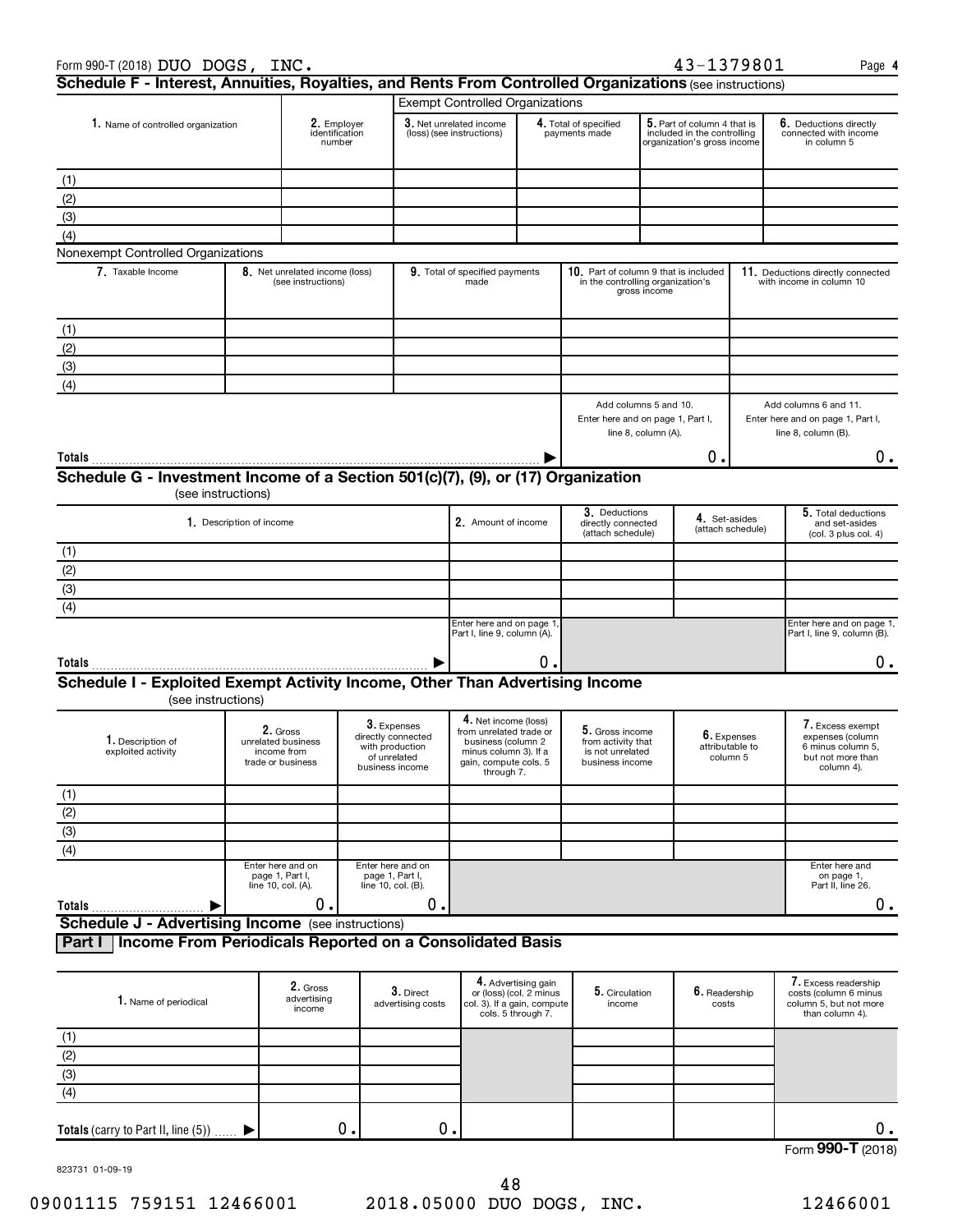#### Form 990-T (2018) Page DUO DOGS, INC. 43-1379801

Part II | Income From Periodicals Reported on a Separate Basis (For each periodical listed in Part II, fill in

columns 2 through 7 on a line-by-line basis.)

| 1. Name of periodical                                                             | 2. Gross<br>advertising<br>income                          | 3. Direct<br>advertising costs                             |    | 4. Advertising gain<br>or (loss) (col. 2 minus<br>col. 3). If a gain, compute<br>cols. 5 through 7. | 5. Circulation<br>income |  | 6. Readership<br>costs                       | 7. Excess readership<br>costs (column 6 minus<br>column 5, but not more<br>than column 4). |                                                       |
|-----------------------------------------------------------------------------------|------------------------------------------------------------|------------------------------------------------------------|----|-----------------------------------------------------------------------------------------------------|--------------------------|--|----------------------------------------------|--------------------------------------------------------------------------------------------|-------------------------------------------------------|
| (1)                                                                               |                                                            |                                                            |    |                                                                                                     |                          |  |                                              |                                                                                            |                                                       |
| (2)                                                                               |                                                            |                                                            |    |                                                                                                     |                          |  |                                              |                                                                                            |                                                       |
| (3)                                                                               |                                                            |                                                            |    |                                                                                                     |                          |  |                                              |                                                                                            |                                                       |
| (4)                                                                               |                                                            |                                                            |    |                                                                                                     |                          |  |                                              |                                                                                            |                                                       |
| <b>Totals from Part I</b>                                                         | 0.                                                         |                                                            | 0. |                                                                                                     |                          |  |                                              |                                                                                            | 0.                                                    |
|                                                                                   | Enter here and on<br>page 1, Part I,<br>line 11, col. (A). | Enter here and on<br>page 1, Part I,<br>line 11, col. (B). |    |                                                                                                     |                          |  |                                              |                                                                                            | Enter here and<br>on page 1,<br>Part II, line 27.     |
| <b>Totals, Part II (lines 1-5)</b>                                                | О.                                                         |                                                            | 0. |                                                                                                     |                          |  |                                              |                                                                                            | 0.                                                    |
| Schedule K - Compensation of Officers, Directors, and Trustees (see instructions) |                                                            |                                                            |    |                                                                                                     |                          |  |                                              |                                                                                            |                                                       |
| 1. Name                                                                           |                                                            |                                                            |    | 2. Title                                                                                            |                          |  | 3. Percent of<br>time devoted to<br>business |                                                                                            | 4. Compensation attributable<br>to unrelated business |
| (1)                                                                               |                                                            |                                                            |    |                                                                                                     |                          |  | $\%$                                         |                                                                                            |                                                       |
| (2)                                                                               |                                                            |                                                            |    |                                                                                                     |                          |  | $\frac{0}{0}$                                |                                                                                            |                                                       |
| (3)                                                                               |                                                            |                                                            |    |                                                                                                     |                          |  | $\frac{9}{6}$                                |                                                                                            |                                                       |
| (4)                                                                               |                                                            |                                                            |    |                                                                                                     |                          |  | $\frac{9}{6}$                                |                                                                                            |                                                       |
| Total. Enter here and on page 1, Part II, line 14                                 |                                                            |                                                            |    |                                                                                                     |                          |  |                                              |                                                                                            |                                                       |
|                                                                                   |                                                            |                                                            |    |                                                                                                     |                          |  |                                              |                                                                                            | $F = 0.005E/0.010$                                    |

**990-T**  Form (2018)

**5**

823732 01-09-19